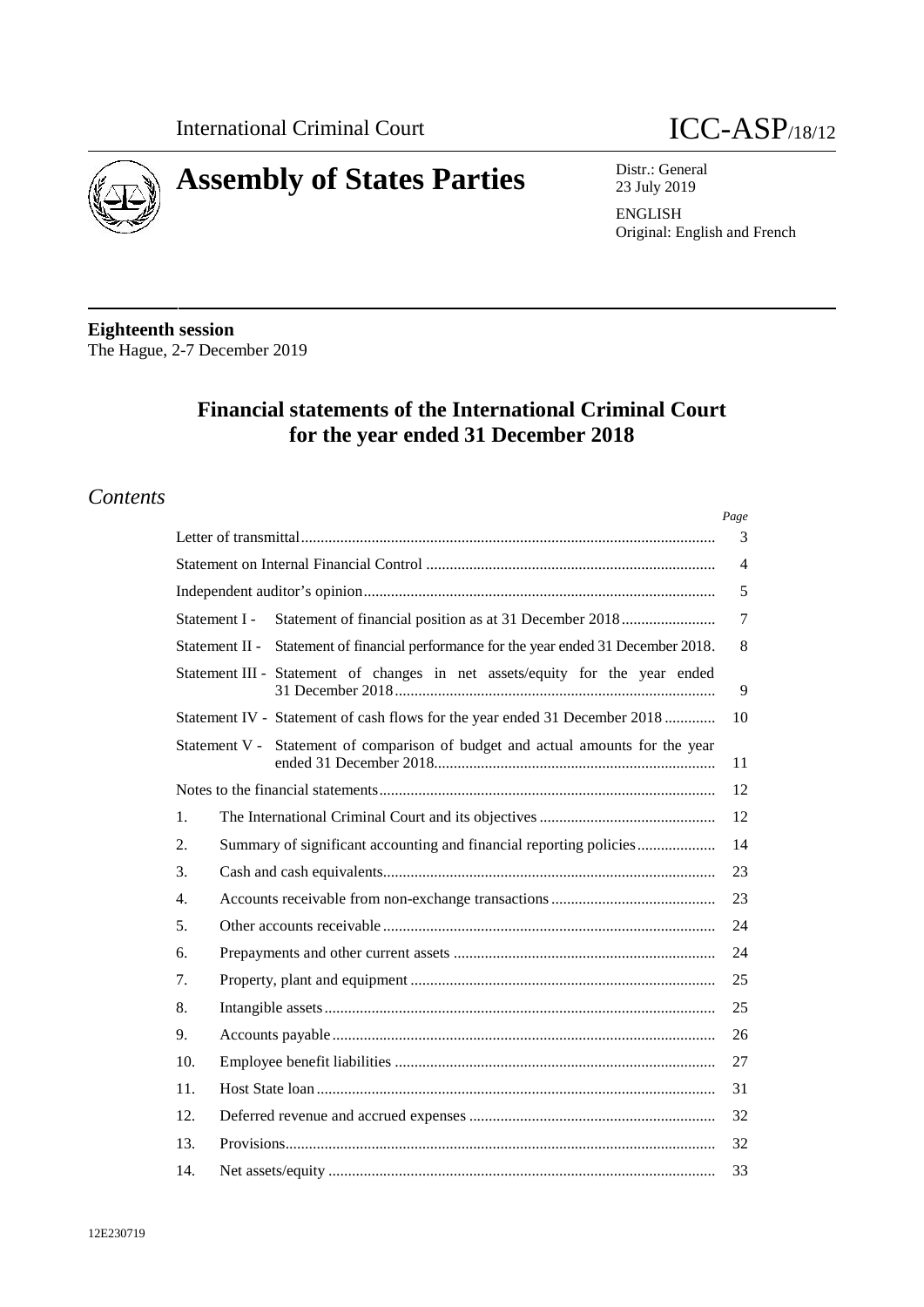| 15.      |                                                                                        | 33 |
|----------|----------------------------------------------------------------------------------------|----|
| 16.      |                                                                                        | 34 |
| 17.      |                                                                                        | 34 |
| 18.      |                                                                                        | 34 |
| 19.      |                                                                                        | 35 |
| 20.      |                                                                                        | 35 |
| 21.      |                                                                                        | 35 |
| 22.      |                                                                                        | 35 |
| 23.      |                                                                                        | 35 |
| 24.      |                                                                                        | 36 |
| 25.      |                                                                                        | 37 |
| 26.      |                                                                                        | 40 |
| 27.      |                                                                                        | 40 |
| 28.      |                                                                                        | 40 |
| 29.      |                                                                                        | 41 |
| 30.      |                                                                                        | 41 |
| Annexes: |                                                                                        | 42 |
|          |                                                                                        | 42 |
|          | Schedule 2: Status of Working Capital Fund and Contingency Fund as at 31 December      | 44 |
|          | Schedule 3: Status of advances to the Working Capital Fund as at 31 December 2018      | 45 |
|          | Schedule 4: Status of contributions to the Contingency Fund for 2018                   | 47 |
|          |                                                                                        | 49 |
|          | Schedule 6: Status of voluntary contributions as at 31 December 2018                   | 50 |
|          |                                                                                        | 52 |
|          | Final audit report on the financial statements of the International Criminal Court for | 55 |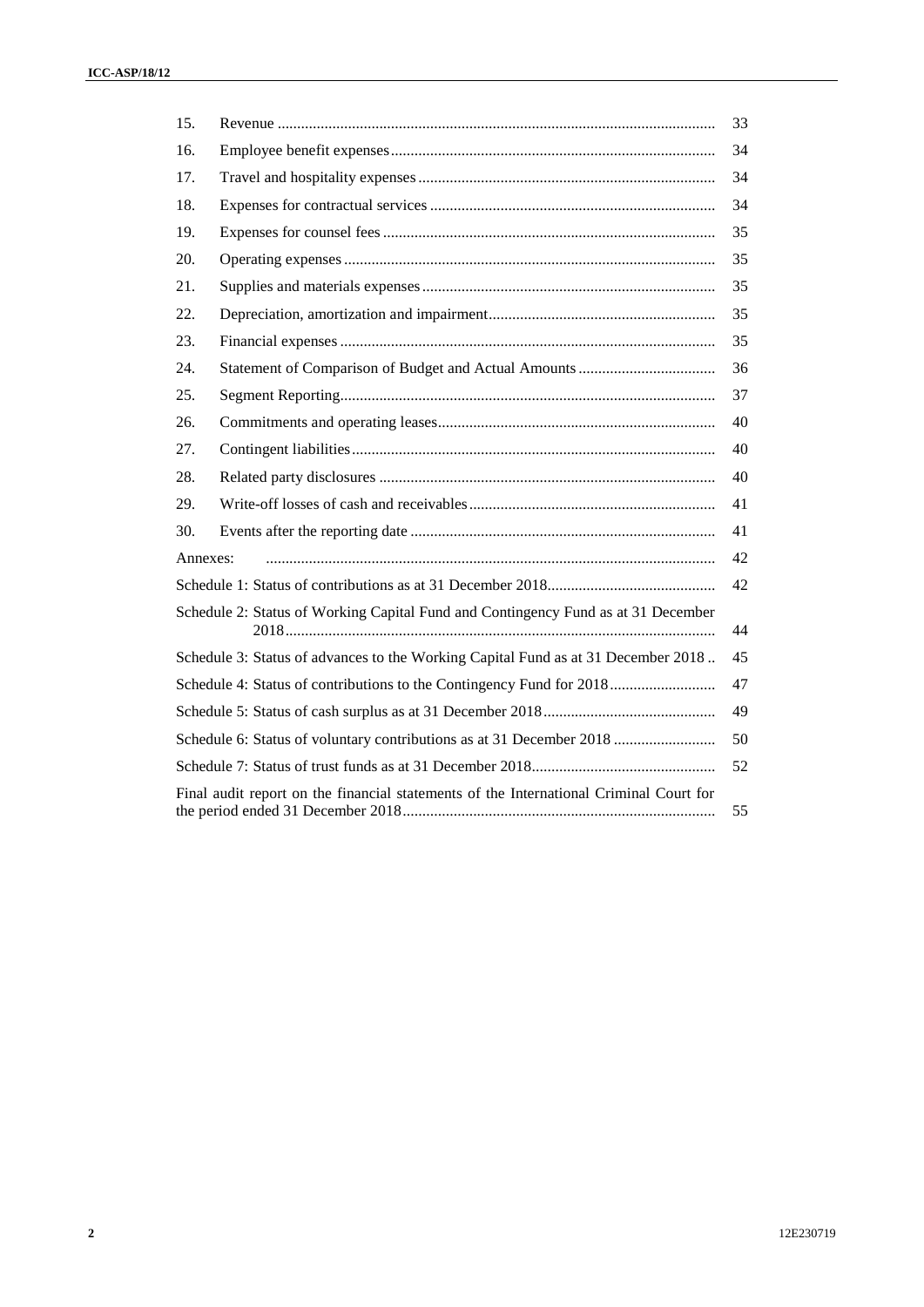# **Letter of transmittal**

27 May 2019

In accordance with Financial Regulation 11.1 the Registrar shall submit to the Auditor accounts for the financial period. I have the honour of submitting the financial statements of the International Criminal Court for the financial period 1 January to 31 December 2018.

> Gela Abesadze Chief of Finance Section Peter Lewis Registrar

Michel Camoin External Audit Director Cour des Comptes, 13 rue Cambon, 75100 Paris Cedex 01 France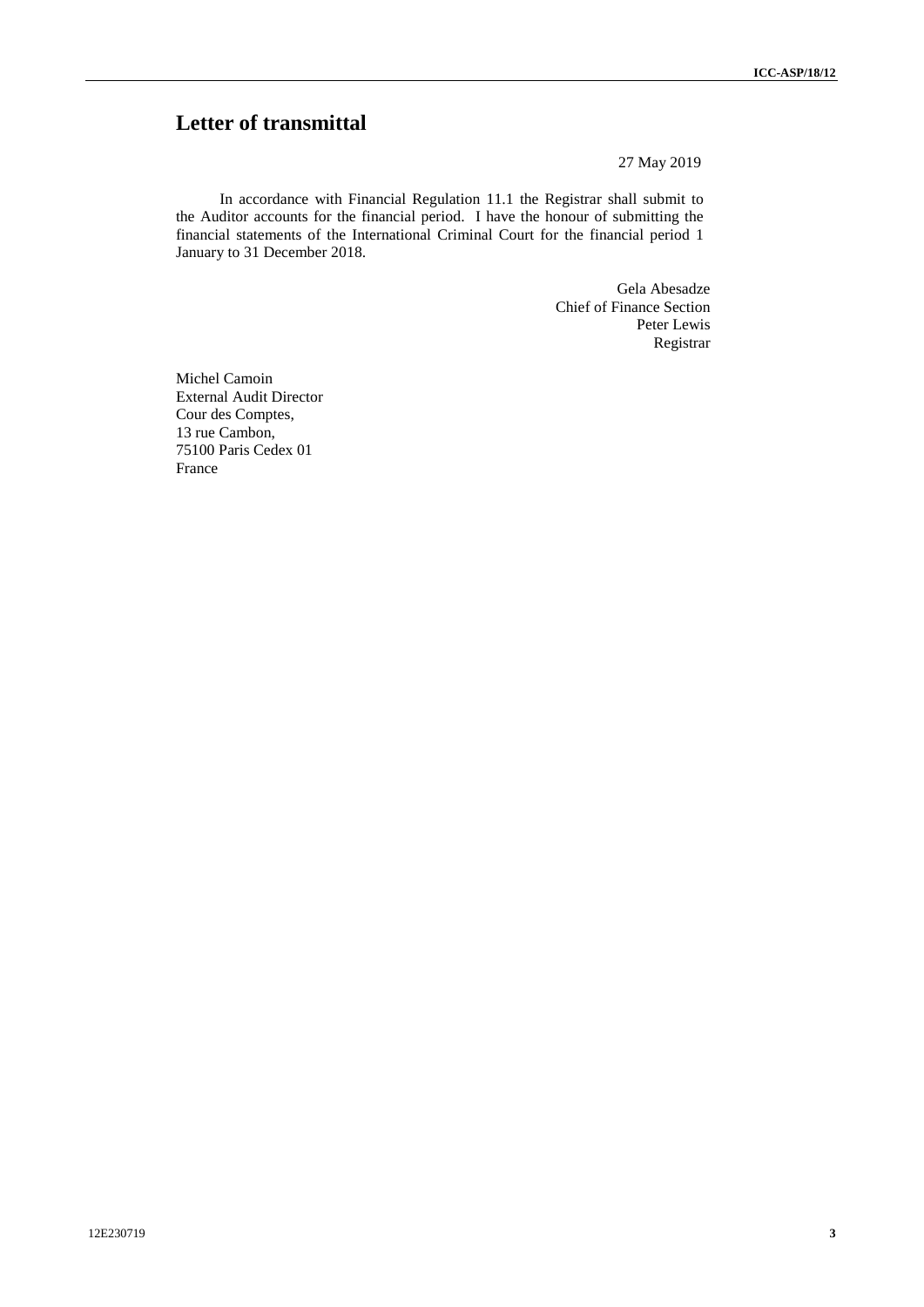# **Statement on Internal Financial Control**

#### **Scope of responsibilities**

In accordance with Financial Rule 101.1(b), the Registrar in his capacity as principal administrative officer of the Court is "*responsible and accountable for ensuring that these Rules are administered in a coherent manner by all organs of the Court, including through appropriate institutional arrangements with the Office of the Prosecutor with regard to management and administrative functions falling under the authority of that Office by virtue of article 42, paragraph 2, of the Rome Statute*". Financial Regulation 11 and, *inter alia*, Rule 111.1, assign responsibility for the accounts to me. In accordance with this Financial Regulation and Rule, I have prescribed and maintained financial and subsidiary records, established the accounting procedures of the Court and designated the officials responsible for performing accounting functions.

In line with the Court's Financial Regulation 1.4, these "*Regulations shall be implemented in a manner consistent with the responsibilities of the Prosecutor and the Registrar as set out in articles 42, paragraph 2, and 43, paragraph 1, of the Rome Statute. The Prosecutor and the Registrar shall cooperate, taking into account the independent exercise by the Prosecutor of his or her functions under the Statute*".

Furthermore, in accordance with Financial Regulation 10.1(c), as Registrar I have responsibility for maintaining "an internal financial control which shall provide for effective current examination and/or review of financial transactions in order to ensure:

(i) The regularity of the receipt, custody and disposal of all funds and other financial resources of the Court;

(ii) The conformity of obligations and expenditures with the appropriations or other financial provisions voted by the Assembly of States Parties, or with the purposes and rules relating to trust funds and special accounts; and

(iii) The economic use of resources of the Court".

Having made appropriate institutional arrangements in cooperation with the Office of the Prosecutor as provided for in Rule 101.1(b), I am satisfied that appropriate systems of internal financial control were in place throughout the financial period of 2018.

#### **Review of effectiveness of the system of internal financial control**

The effectiveness of the system of internal financial control and compliance with the Court's Financial Regulations and Rules relies on operational managers (certifying officers) within the Court.

My review of the effectiveness of the system of internal control and compliance with the Court's Financial Rules and Regulations is informed by the work of the internal auditors and comments made by the external auditors in their reports.

I am satisfied that I have received the necessary assurances to confirm that an appropriate framework of internal financial control was in place during 2018.

Peter Lewis Registrar 27 May 2019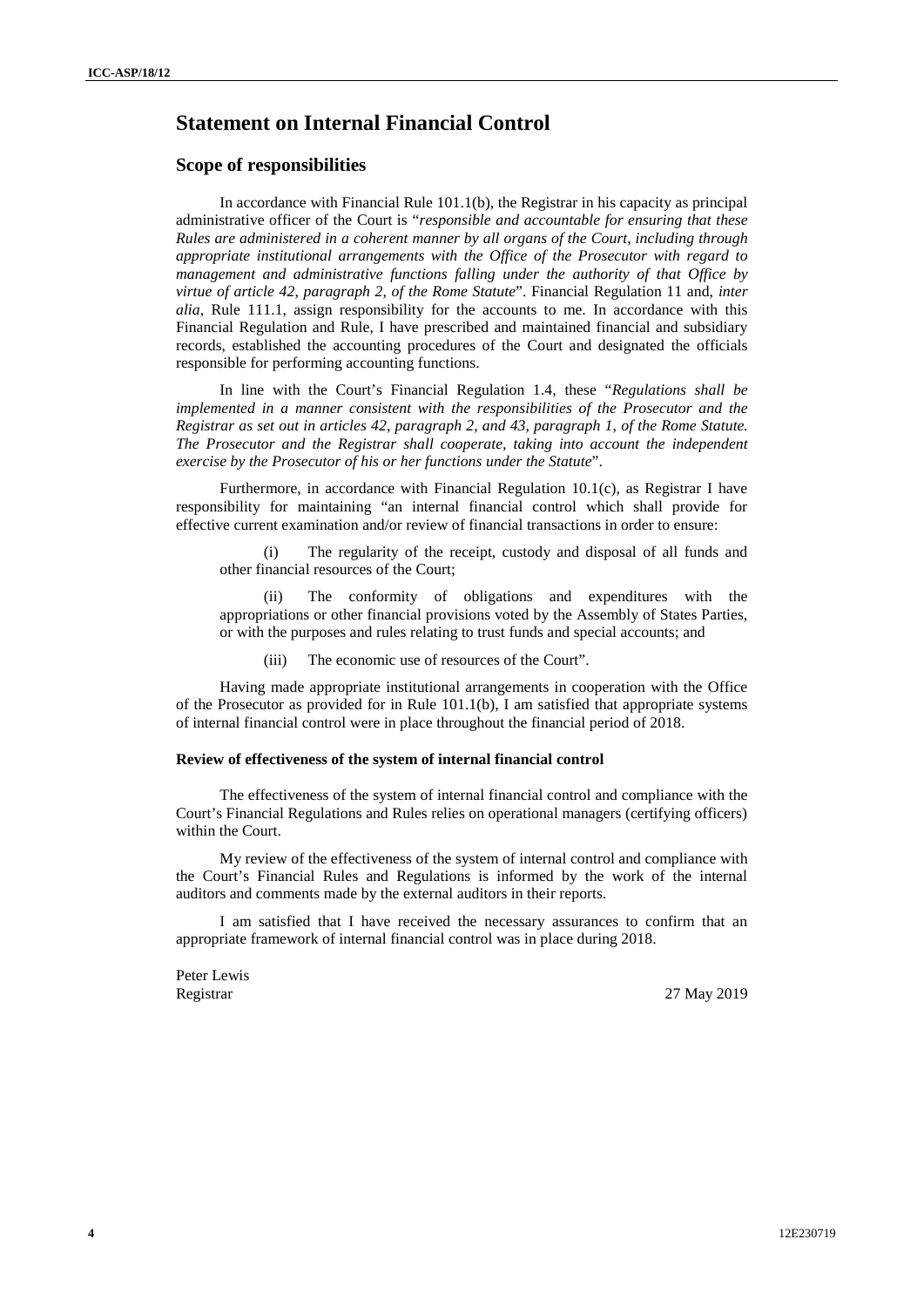## **Independent auditor's opinion**

Cour des comptes FRANCE



**The First President** 

Paris, - 1 JIII, 2019

To Mr Peter Lewis Registrar **International Criminal Court** 

#### **AUDIT OPINION**

#### Opinion

We have audited the Financial Statements of the International Criminal Court ("the Court"), for the 12 months period ended 31 December 2018. These Financial Statements include a Statement of Financial Position as at 31 December 2018, a Statement of Financial Performance, a Statement of Changes in Net Assets/Equity, a Statement of Cash Flow, a Statement of Comparison of Budget and Actual Amounts and Notes including a summary of the accounting policies and other information. A set of seven schedules presenting some additional information under United Nations System Accounting Standards (UNSAS), outside the scope of this audit, have also been added in an annex to the Financial Statements.

Based on our audit, the Financial Statements give a fair view of the financial position of the International Criminal Court as at 31 December 2018, as well as the financial performance, the changes in net assets, the cash flow and the comparison of budget and actual amounts for the 12 months period ended 31 December 2018 in conformity with the International Public Sector Accounting Standards (IPSAS).

#### **Basis for Opinion**

We have conducted our audit in accordance with the International Standards on Auditing (ISA) and in accordance with the additional terms of reference defined in Article 12 of the Financial Regulations of the Organization. These Standards require us to comply with the ethical rules and to plan and perform our audit in order to obtain a reasonable assurance that the financial statements are free from material misstatements. As required by the Charter of ethics of the Cour des comptes, we guarantee the independence, the fairness, the neutrality, the integrity and the professional discretion of the auditors. Furthermore, we also fulfilled our other ethical obligations in compliance with the Code of Ethics of the International Organization of Supreme Audit Institutions (INTOSAI). The responsibilities of the auditor are more extensively described in the section "Auditor's Responsibilities for the Audit of the Financial Statements".

We believe that the audit evidence collected is sufficient and appropriate to constitute a reasonable basis for our opinion.

 $\ldots l$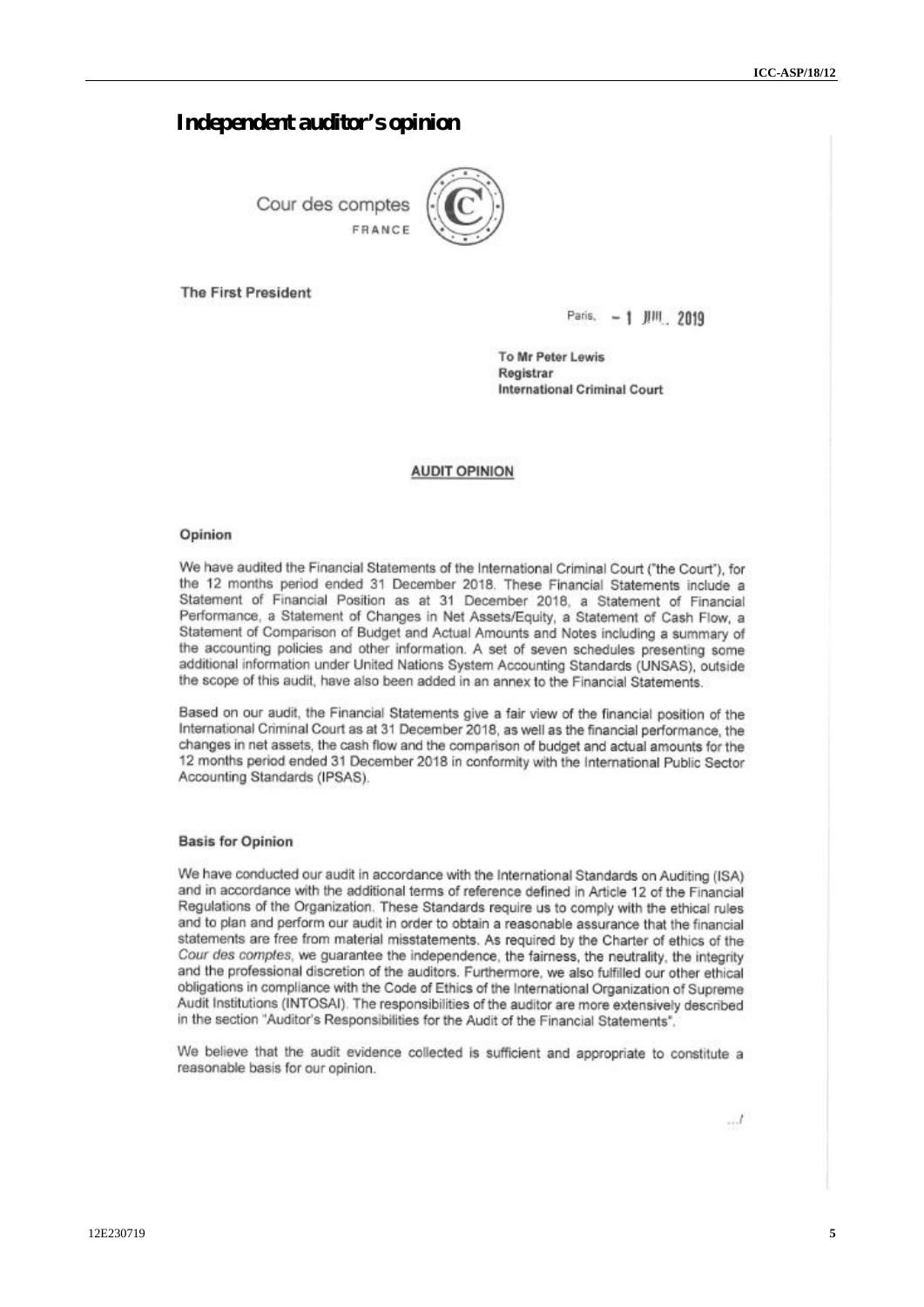#### Management's Responsibilities for the Financial Statements

By virtue of Regulation 11 of the Financial Regulations, the Registrar of the Court is responsible for preparing and presenting the financial statements. These statements are in conformity with the IPSAS. This responsibility includes the design, implementation and monitoring of internal control procedures to ensure the preparation and the fair presentation of financial statements, free of significant misstatements, resulting either from frauds or errors. This responsibility also includes the determination of fair accounting estimates adapted to the circumstances.

#### Auditor's Responsibilities for the Audit of the Financial Statements

The goal of the audit is to obtain reasonable assurance about whether the financial statements as a whole are free from material misstatement, whether due to fraud or error. Reasonable assurance is a high level of assurance, but is not a quarantee that an audit conducted in accordance with ISAs will always detect a material misstatement when it exists. Misstatements can arise from fraud or error and are considered material if, individually or in the aggregate, they could reasonably be expected to influence the economic decisions of users taken on the basis of these financial statements.

An audit therefore consists in implementing audit procedures in order to collect audit evidence regarding the amounts and the information presented in the financial statements. The External Auditor takes into account the internal control in effect in the entity, relative to the establishment and preparation of financial statements, so as to define appropriate audit procedures in the circumstances, and not with the aim of expressing an opinion on the effectiveness of this control. The choice of the audit procedures is based on the External Auditor's professional judgment, as is the case for the risk evaluation of the financial statements, for the assessment of the appropriateness of the accounting policies and of the accounting estimates, and for the overall presentation of the financial statements.

Lide ULS Didier MIGAUD

13. rue Cambon + 75100 PARIS CEDEX 01 + T +33 1 42 98 95 00 + www.cccmcres.fr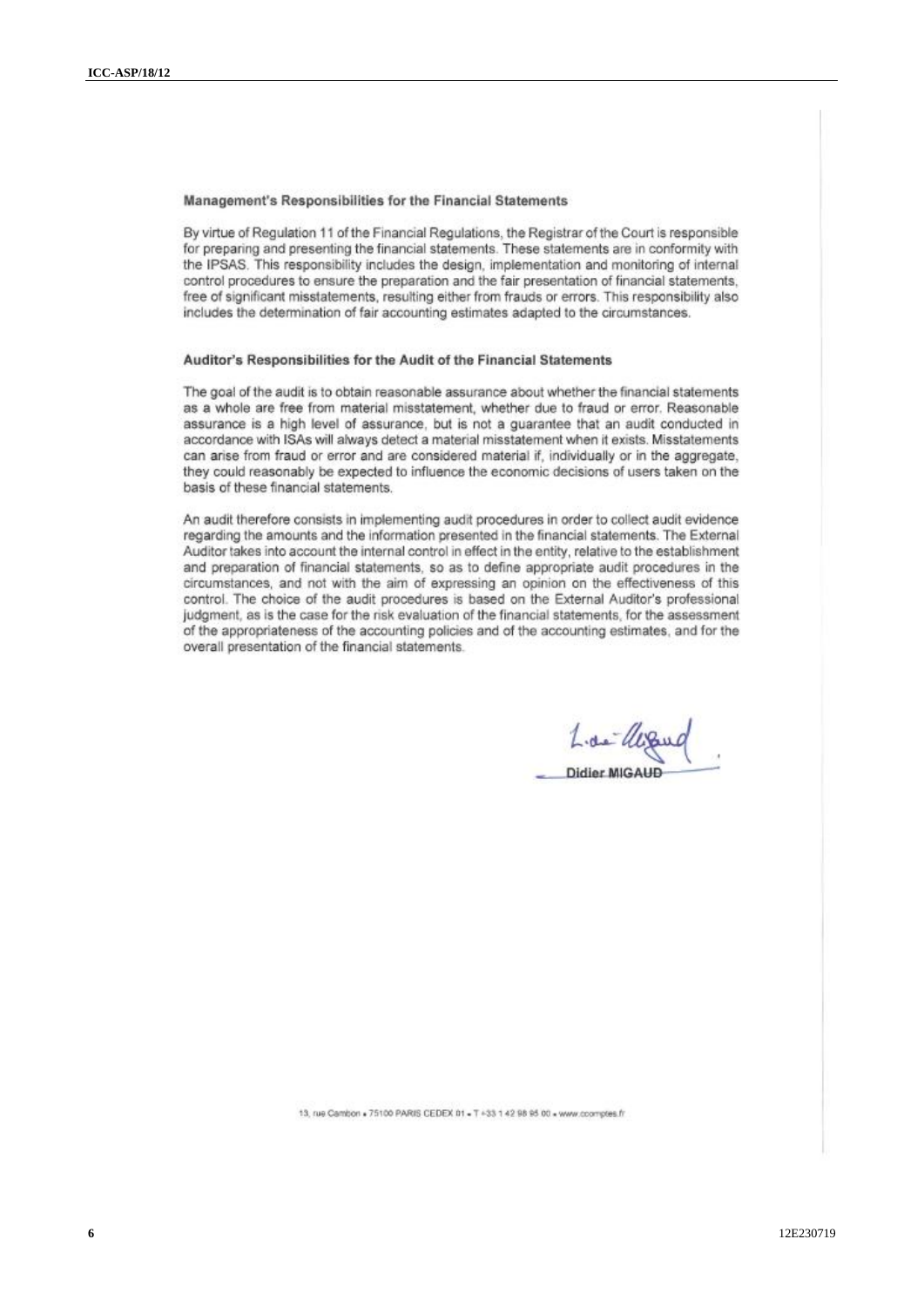# **Statement I**

## **International Criminal Court - Statement of financial position as at 31 December 2018 (in thousands of euros)**

|                                                 | Note. | 2018    | 2017 (restated) |
|-------------------------------------------------|-------|---------|-----------------|
| <b>Assets</b>                                   |       |         |                 |
| Current assets                                  |       |         |                 |
| Cash and cash equivalents                       | 3     | 18,892  | 7,082           |
| Accounts receivable (non-exchange transactions) | 4     | 14,832  | 24,432          |
| Other accounts receivable                       | 5     | 1,352   | 1,128           |
| Prepayments and other current assets            | 6     | 2,935   | 2,321           |
| Total current assets                            |       | 38,011  | 34,963          |
| Non-current assets                              |       |         |                 |
| Accounts receivable (non-exchange transactions) | 4     | 31      | 36              |
| Property, plant and equipment                   | 7     | 179,103 | 189,286         |
| Intangible assets                               | 8     | 1,530   | 1,109           |
| Reimbursement right                             | 10    | 28,648  | 28,688          |
| Total non-current assets                        |       | 209,312 | 219,119         |
| <b>Total assets</b>                             |       | 247,323 | 254,082         |
| <b>Liabilities</b>                              |       |         |                 |
| Current liabilities                             |       |         |                 |
| Accounts payable                                | 9     | 5,728   | 5,715           |
| Employee benefit liabilities                    | 10    | 10,129  | 10,631          |
| Host State loan                                 | 11    | 1,843   | 1,801           |
| Deferred revenue and accrued expenses           | 12    | 8,756   | 8,872           |
| Provisions                                      | 13    | 1,212   | 2,380           |
| Total current liabilities                       |       | 27,668  | 29,399          |
| Non-current liabilities                         |       |         |                 |
| Accounts payable                                | 9     | 636     | 505             |
| Employee benefit liabilities                    | 10    | 59,345  | 54,645          |
| Host State loan                                 | 11    | 68,865  | 70,708          |
| Total non-current liabilities                   |       | 128,846 | 125,858         |
| <b>Total liabilities</b>                        |       | 156,514 | 155,257         |
| Net assets/equity                               |       |         |                 |
| Contingency Fund                                | 14    | 5,243   | 3,764           |
| Working Capital Fund                            | 14    | 9,058   | 17              |
| Other fund balances                             | 14    | 76,508  | 95,044          |
| <b>Total net assets/equity</b>                  |       | 90,809  | 98,825          |
| Total liabilities and net assets/equity         |       | 247,323 | 254,082         |

The accompanying notes form an integral part of these financial statements.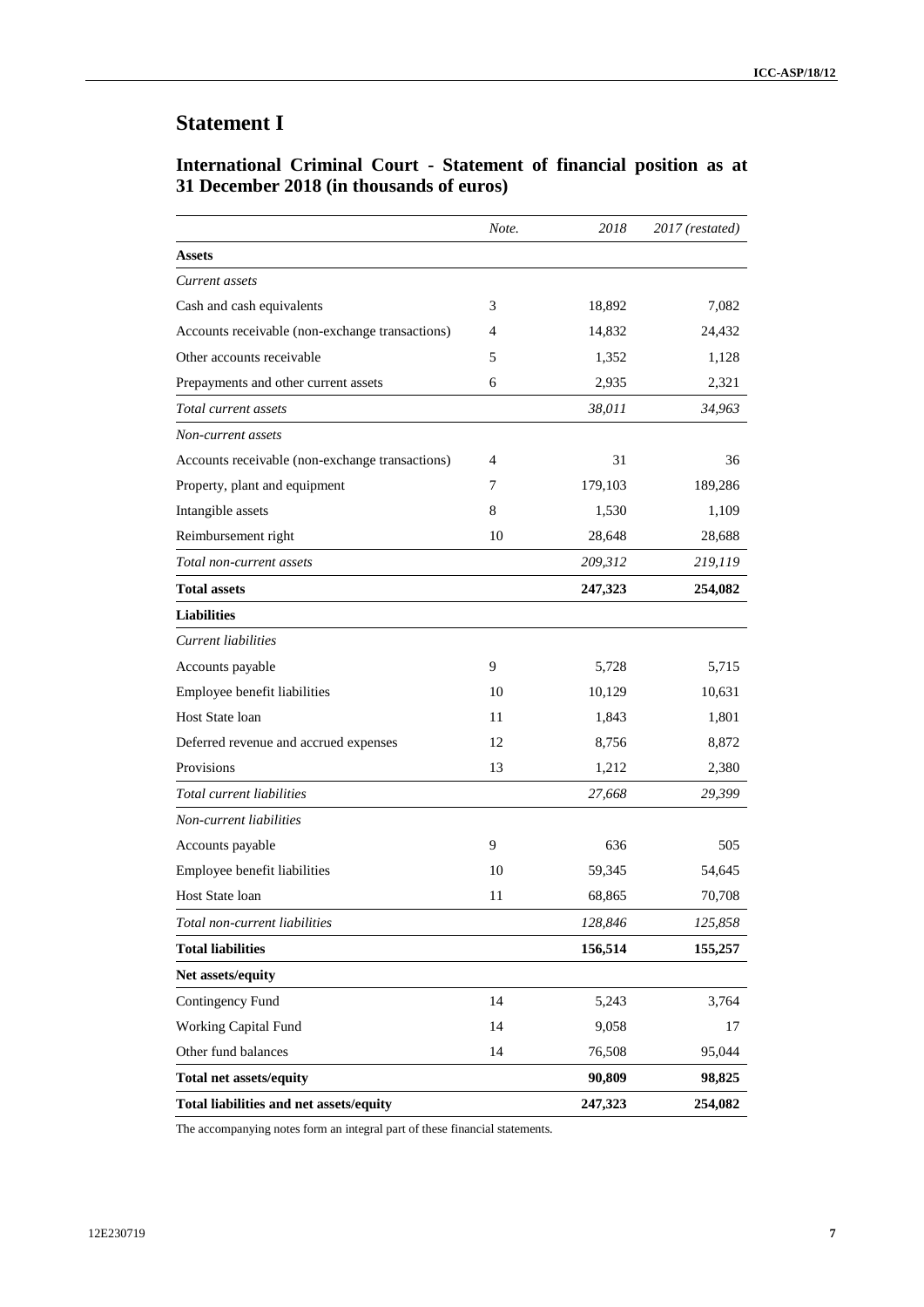# **Statement II**

## **International Criminal Court - Statement of financial performance for the year ended 31 December 2018 (in thousands of euros)**

|                                  | Note. | 2018    | 2017      |
|----------------------------------|-------|---------|-----------|
| <b>Revenue</b>                   |       |         |           |
| Assessed contributions           | 15    | 145,446 | 140,060   |
| Voluntary contributions          | 15    | 2,038   | 1,662     |
| Financial revenue                | 15    | 158     | 161       |
| Other revenue                    | 15    | 413     | 219       |
| <b>Total revenue</b>             |       | 148,055 | 142,102   |
| <b>Expenses</b>                  |       |         |           |
| Employee benefit expenses        | 16    | 108,099 | 106,865   |
| Travel and hospitality           | 17    | 5,668   | 6,632     |
| Contractual services             | 18    | 6,158   | 5,550     |
| Counsel fees                     | 19    | 5,603   | 6,243     |
| Operating expenses               | 20    | 12,969  | 14,302    |
| Supplies and materials           | 21    | 2,456   | 2,151     |
| Depreciation and amortization    | 22    | 12,344  | 12,311    |
| Financial expenses               | 23    | 1,860   | 1,894     |
| <b>Total expenses</b>            |       | 155,157 | 155,948   |
| Surplus/(deficit) for the period |       | (7,102) | (13, 846) |

The accompanying notes form an integral part of these financial statements.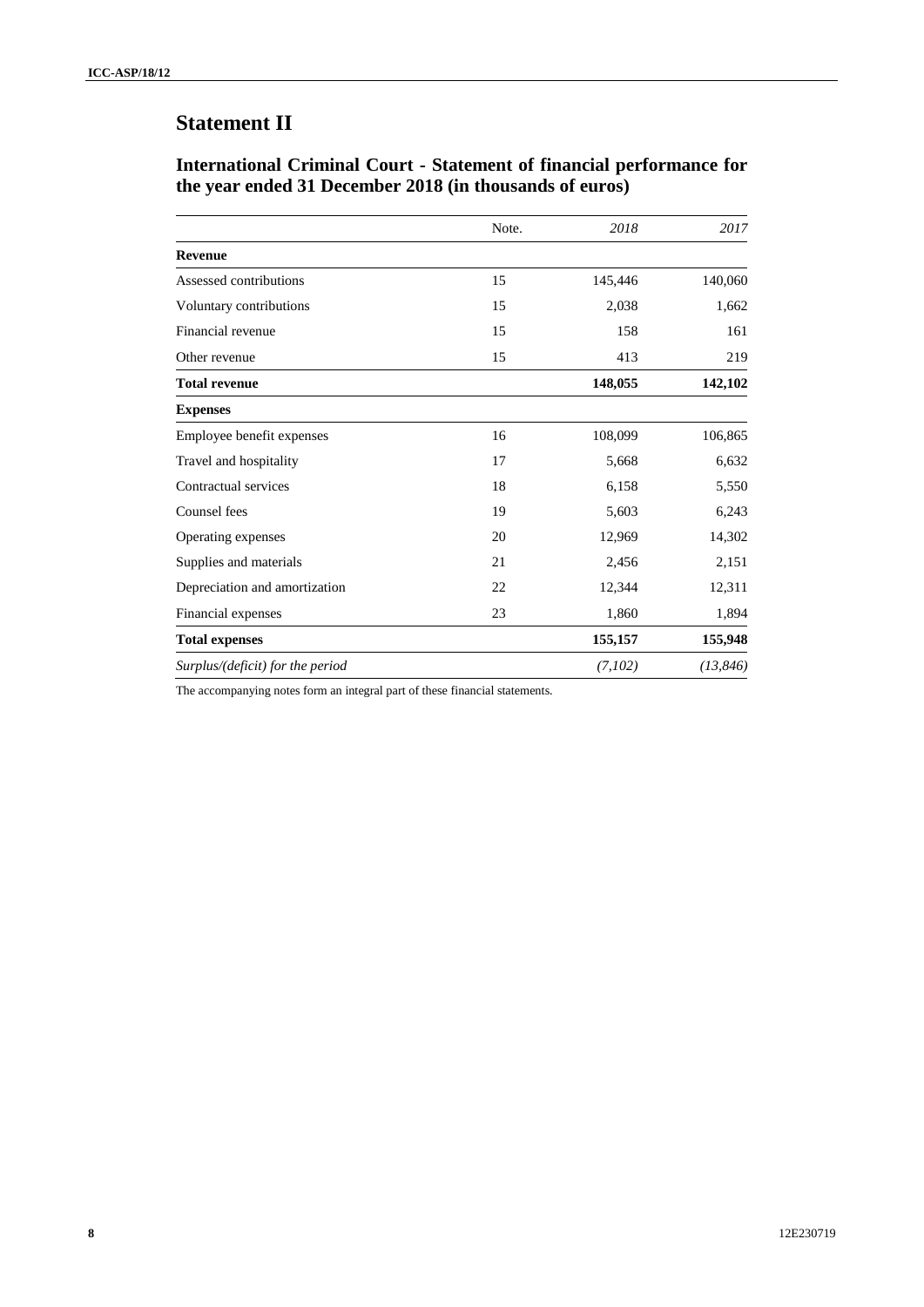# **Statement III**

## **International Criminal Court - Statement of changes in net assets/ equity for the year ended 31 December 2018 (in thousands of euros)**

|                                                               |                            |                     | General                                         |                               |                                                                |                                             |                |                                          |
|---------------------------------------------------------------|----------------------------|---------------------|-------------------------------------------------|-------------------------------|----------------------------------------------------------------|---------------------------------------------|----------------|------------------------------------------|
|                                                               | General Fund               |                     |                                                 |                               |                                                                |                                             |                |                                          |
|                                                               | Working<br>Capital<br>Fund | Contingency<br>Fund | Funds for<br>Employee<br>Benefit<br>Liabilities | Cash<br>Surplus/<br>(Deficit) | Pre-<br>measurement<br>of post-<br>employment<br>related plans | Other<br>General<br>Fund<br><b>Balances</b> | Trust<br>Funds | Total<br><b>Net</b><br>Assets/<br>equity |
| <b>Opening balance</b><br>as at 1 January 2017                | 3,664                      | 5,791               | 172                                             | 5,394                         | (3, 419)                                                       | 102,626                                     | 1,623          | 115,852                                  |
| <b>Movement</b> in net<br>assets/equity in 2017               |                            |                     |                                                 |                               |                                                                |                                             |                |                                          |
| Surplus/(deficit)                                             |                            |                     |                                                 |                               |                                                                | (13, 917)                                   | 71             | (13, 846)                                |
| Net remeasurement<br>gains/(losses) post-<br>employment plans |                            |                     |                                                 |                               | (3,231)                                                        |                                             |                | (3,231)                                  |
| <b>Transfers</b>                                              | (3,647)                    | (2,027)             | 307                                             | (5, 394)                      |                                                                | 10,761                                      |                |                                          |
| Prior year<br>cash surplus/(deficit)                          |                            |                     |                                                 | (5,622)                       | L,                                                             | 5,622                                       |                |                                          |
| 2015 Trust Fund for<br>Victims Secretariat's surplus          | L,                         |                     | L,                                              |                               | L,                                                             | 50                                          | L,             | 50                                       |
| <b>Total movements</b><br>during the year                     | (3,647)                    | (2,027)             | 307                                             | (11, 016)                     | (3,231)                                                        | 2,516                                       | 71             | (17, 027)                                |
| <b>Total net assets/equity</b><br>as at 31 December 2017      | 17                         | 3,764               | 479                                             | (5,622)                       | (6,650)                                                        | 105,142                                     | 1,695          | 98,825                                   |
| <b>Movement</b> in net<br>assets/equity in 2018               |                            |                     |                                                 |                               |                                                                |                                             |                |                                          |
| Surplus/(deficit)                                             |                            |                     |                                                 |                               |                                                                | (7, 427)                                    | 325            | (7,102)                                  |
| Net remeasurement<br>gains/(losses) post-<br>employment plans |                            |                     |                                                 | L,                            | (1, 391)                                                       |                                             |                | (1, 391)                                 |
| <b>Transfers</b>                                              | 9,041                      | 1,479               | (216)                                           | 5,622                         | Ĭ.                                                             | (15,926)                                    |                |                                          |
| Prior year<br>cash surplus/(deficit)                          |                            |                     |                                                 | 2,993                         | $\overline{a}$                                                 | (2,993)                                     |                |                                          |
| 2016 Trust Fund for<br>Victims Secretariat's surplus          |                            |                     | $\overline{a}$                                  | $\overline{a}$                | $\overline{a}$                                                 | 476                                         | $\overline{a}$ | 476                                      |
| <b>Total movements</b><br>during the year                     | 9,041                      | 1,479               | (216)                                           | 8,615                         | (1, 391)                                                       | (25, 870)                                   | 325            | (8,016)                                  |
| Total net assets/equity as at<br>31 December 2018             | 9,058                      | 5,243               | 263                                             | 2,993                         | (8,041)                                                        | 79,272                                      | 2,021          | 90,809                                   |

The accompanying notes form an integral part of these financial statements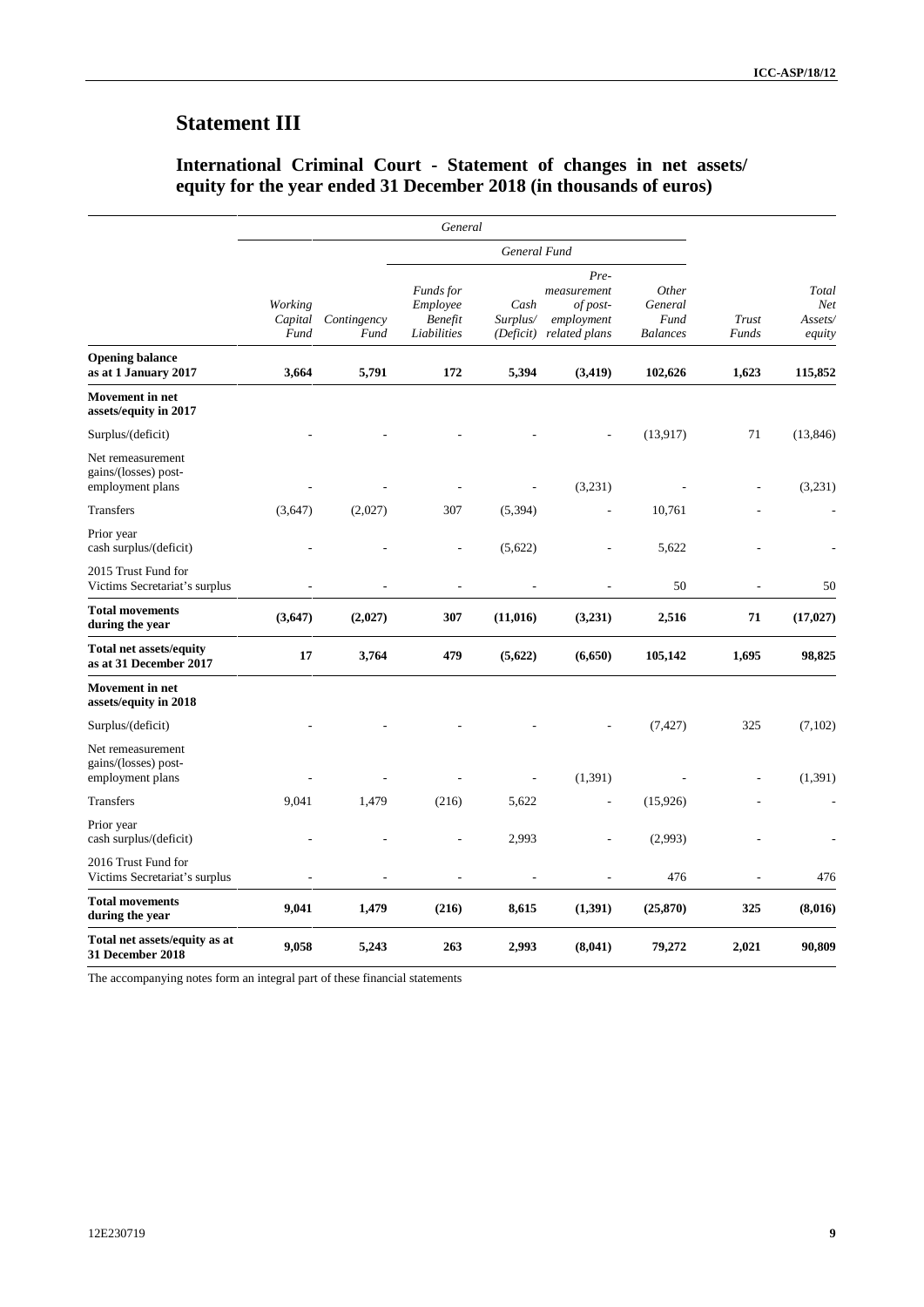# **Statement IV**

## **International Criminal Court - Statement of cash flows for the year ended 31 December 2018 (in thousands of euros)**

|                                                                           | Note.        | 2018     | 2017 (restated) |
|---------------------------------------------------------------------------|--------------|----------|-----------------|
| <b>Cash flows from operating activities</b>                               |              |          |                 |
| Surplus/(deficit) for the period (Statement II)                           |              | (7,102)  | (13, 846)       |
| Unrealized foreign exchange differences                                   |              | (56)     | 2               |
| Discount on host State loan                                               |              |          |                 |
| Depreciation and amortization                                             |              | 12,344   | 12,311          |
| (Gain)/loss on disposal of property, plant and equipment                  |              | 23       | 12              |
| Interest expense                                                          |              | 1,784    | 1,826           |
| (Increase)/decrease in accounts receivable from non-exchange transactions |              | 9,605    | (10, 495)       |
| (Increase)/decrease in other accounts receivable                          |              | (224)    | 2,078           |
| (Increase)/decrease in prepayments and other current assets               |              | (637)    | 654             |
| (Increase)/decrease in reimbursement right                                |              | 40       | (3,159)         |
| Increase/(decrease) in accounts payable                                   |              | 621      | (12)            |
| Increase/(decrease) in employee benefit liabilities                       |              | 4,198    | 8,077           |
| Remeasurement (gain)/loss of post-employment related plans                |              | (1,391)  | (3,231)         |
| Increase/(decrease) in deferred revenue and accrued expenses              |              | (117)    | (2,959)         |
| Increase/(decrease) in provisions                                         |              | (1,168)  | 123             |
| Less: Interest income                                                     |              | (110)    | (158)           |
| Net cash flows from operating activities                                  |              | 17,810   | (8,777)         |
| <b>Cash flows from investing activities</b>                               |              |          |                 |
| Plus: Interest received                                                   |              | 133      | 88              |
| Proceeds from sale of property, plant and equipment                       |              |          | 5               |
| Purchase of property, plant and equipment                                 |              | (1,790)  | (1, 498)        |
| Purchase of intangible assets                                             |              | (814)    | (155)           |
| Net cash flows from investing activities                                  |              | (2, 471) | (1,560)         |
| <b>Cash flows from financing activities</b>                               |              |          |                 |
| Repayment of host State loan                                              |              | (3,585)  | (2,983)         |
| Net cash flows from financing activities                                  |              | (3,585)  | (2,983)         |
| Net increase/(decrease) in cash and cash equivalents                      |              | 11,754   | (13,320)        |
| Cash and cash equivalents at beginning of financial period                | 3            | 7,082    | 20,404          |
| Unrealized foreign exchange gains/(losses) on cash and cash equivalents   |              | 56       | (2)             |
| Cash and cash equivalents as at 31 December (Statement I)                 | $\mathbf{3}$ | 18,892   | 7,082           |

The accompanying notes form an integral part of these financial statements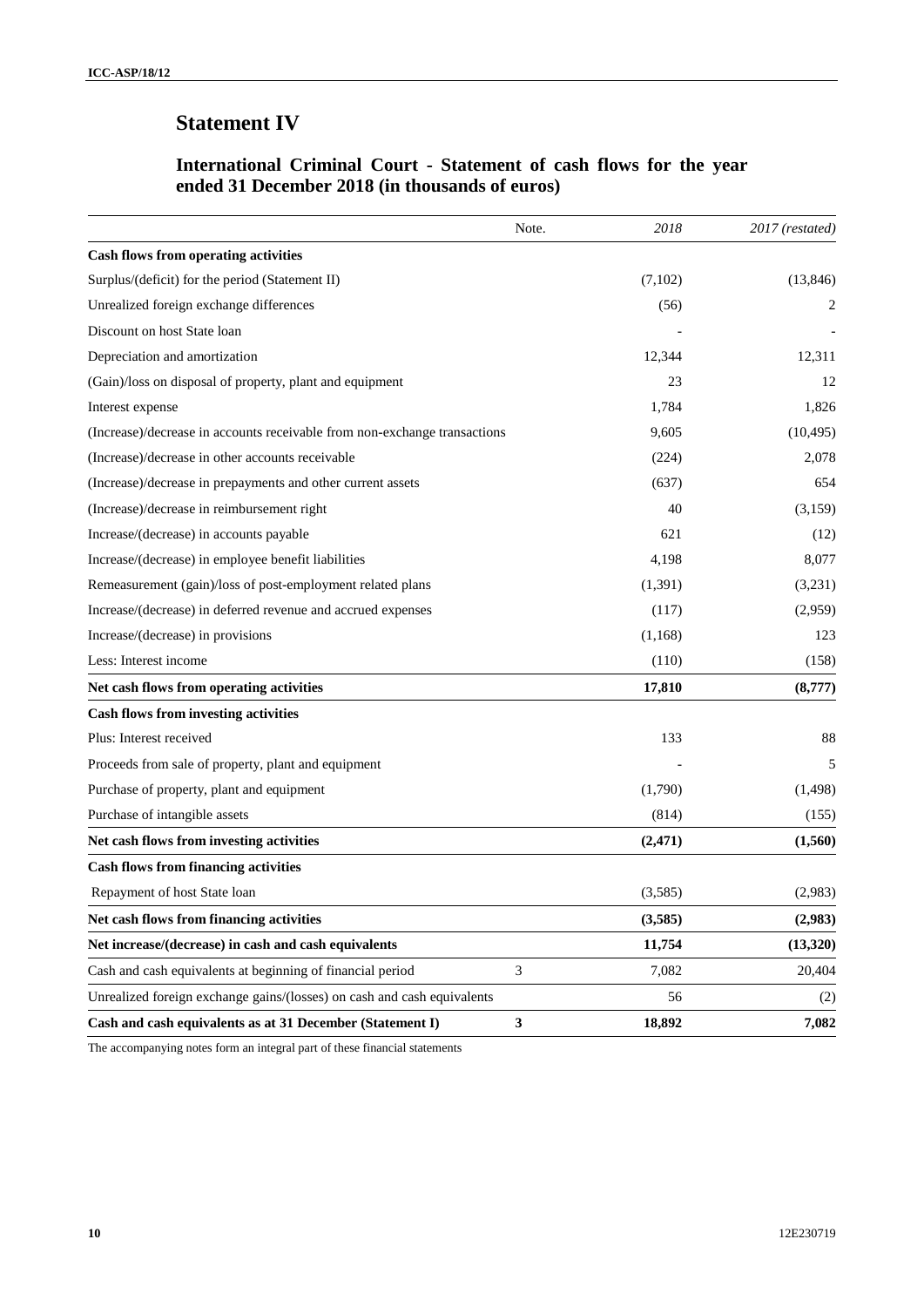# **Statement V**

## **International Criminal Court - Statement of comparison of budget and actual amounts for the year ended 31 December 2018 (in thousands of euros)**

| <b>Major Programme</b>                                  | Appropriation<br>approved | Expenditures<br>charged<br>against<br>General<br>Fund | Surplus/<br>(deficit)<br>General<br>Fund <sup>1</sup> | Expenditures<br>charged<br>against<br>Contingency<br>Fund<br>notification | Total<br>expenditure | Surplus/<br>$(deficit)^{T}$ | Contingency<br>Fund<br>notification | Access to<br>Contingency<br>Fund |
|---------------------------------------------------------|---------------------------|-------------------------------------------------------|-------------------------------------------------------|---------------------------------------------------------------------------|----------------------|-----------------------------|-------------------------------------|----------------------------------|
|                                                         |                           | I                                                     | $III = I - II$                                        | IV                                                                        | $V = H + IV$         | $VI = I - V$                | VII                                 | <b>VIII</b>                      |
| Judiciary                                               | 12,712                    | 12,148                                                | 564                                                   | 89                                                                        | 12,238               | 474                         | 117                                 |                                  |
| Office of the Prosecutor                                | 45,992                    | 43,735                                                | 2,257                                                 | 492                                                                       | 44,227               | 1,765                       | 553                                 |                                  |
| Registry                                                | 77,143                    | 75,946                                                | 1,197                                                 | 1,732                                                                     | 77,678               | (535)                       | 2539                                |                                  |
| Secretariat of the<br><b>Assembly of States Parties</b> | 2,718                     | 2,683                                                 | 36                                                    | $\overline{\phantom{a}}$                                                  | 2,683                | 36                          |                                     |                                  |
| Premises                                                | 1,499                     | 1,499                                                 | $\overline{\phantom{a}}$                              | ٠                                                                         | 1,499                |                             |                                     |                                  |
| Secretariat of the<br><b>Trust Fund for Victims</b>     | 2,542                     | 2,031                                                 | 510                                                   | $\overline{\phantom{a}}$                                                  | 2,031                | 510                         | $\overline{\phantom{a}}$            |                                  |
| Independent<br>Oversight Mechanism                      | 535                       | 420                                                   | 115                                                   | $\overline{a}$                                                            | 420                  | 115                         | $\overline{\phantom{a}}$            |                                  |
| Office of Internal Audit                                | 707                       | 666                                                   | 41                                                    | ٠                                                                         | 666                  | 41                          | $\overline{\phantom{a}}$            |                                  |
| <b>Host State Loan</b>                                  | 3,585                     | 3,585                                                 |                                                       | ٠                                                                         | 3,585                |                             |                                     |                                  |
| <b>Total</b>                                            | 147,432                   | 142,713                                               | 4,719                                                 | 2,313                                                                     | 145,026              | 2,406                       | 3,209                               |                                  |

 $1$ <sup>1</sup>ICC-ASP/17/Res.4, part H

The accompanying notes form an integral part of these financial statements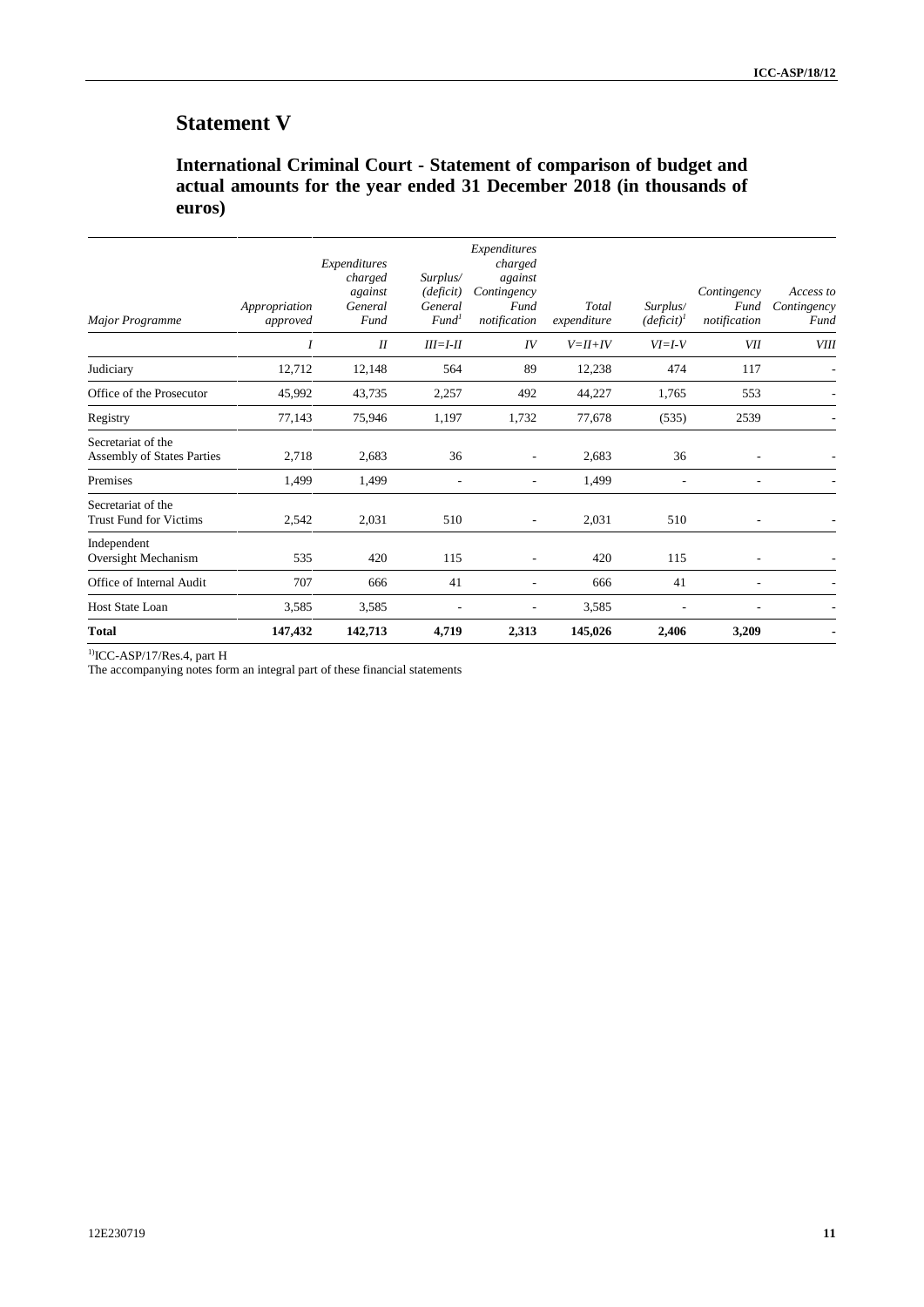## **Notes to the financial statements**

## **1. The International Criminal Court and its objectives**

#### 1.1 Reporting entity:

The International Criminal Court ("the Court") was established by the Rome Statute of the International Criminal Court on 17 July 1998, when 120 States participating in the United Nations Diplomatic Conference of Plenipotentiaries on the Establishment of an International Criminal Court adopted the Statute. The Court is an independent permanent judicial institution with the power to exercise jurisdiction over perpetrators of the most serious crimes of international concern (genocide, crimes against humanity, war crimes and the crime of aggression). The Court has four organs: the Presidency, Chambers (consisting of an Appeals Division, a Trial Division and a Pre-Trial Division), the Office of the Prosecutor and the Registry. The financial statements are prepared for the Court and subsidiary bodies of the Assembly of States Parties ("the Assembly") other than the Secretariat of the Trust Fund for Victims as described in note 1.2(f).

The seat of the Court was established at The Hague in the Netherlands in accordance with article 3 of the Rome Statute. The Court has also established six country offices to enable it to conduct its field operations. These country offices are in Uganda, the Democratic Republic of the Congo, the Central African Republic, the Republic of Côte d'Ivoire, Mali and Georgia.

1.2 Programme budget:

For the purposes of the 2018 financial period, appropriations were divided into nine major programmes: the Judiciary (the Presidency and Chambers), the Office of the Prosecutor, the Registry, the Secretariat of the Assembly of States Parties ("the Secretariat"), Premises, the Secretariat of the Trust Fund for Victims, Permanent Premises Project – Host State Loan, the Independent Oversight Mechanism and Office of Internal Audit. The composition, role and objectives of each component of the major programmes of the Court are as follows:

(a) Judiciary:

*The Presidency:*

(i) Comprises the President and the First and Second Vice-Presidents;

(ii) Oversees and supports the fair, open and effective conduct of proceedings and performs all judicial functions within its preserve;

(iii) Is responsible for the proper administration of the Court (with the exception of the Office of the Prosecutor) and oversees the work of the Registry. The Presidency will coordinate with and seek the concurrence of the Prosecutor on all matters of mutual concern; and

(iv) Broadens global understanding of and support for the work of the Court by representing it in the international arena.

#### *Chambers:*

(v) Comprises an Appeals Division, a Trial Division and a Pre-Trial Division. The Appeals Division is composed of a President and four other judges; the Trial Division and Pre-Trial Division are composed of not less than six judges; and

(vi) Ensures the conduct of fair, effective and open proceedings, safeguarding the rights of all parties.

(b) The Office of the Prosecutor:

(i) The Office of the Prosecutor acts independently as a separate organ of the Court;

(ii) The Office is headed by the Prosecutor, who has full authority over the management and administration of the Office; and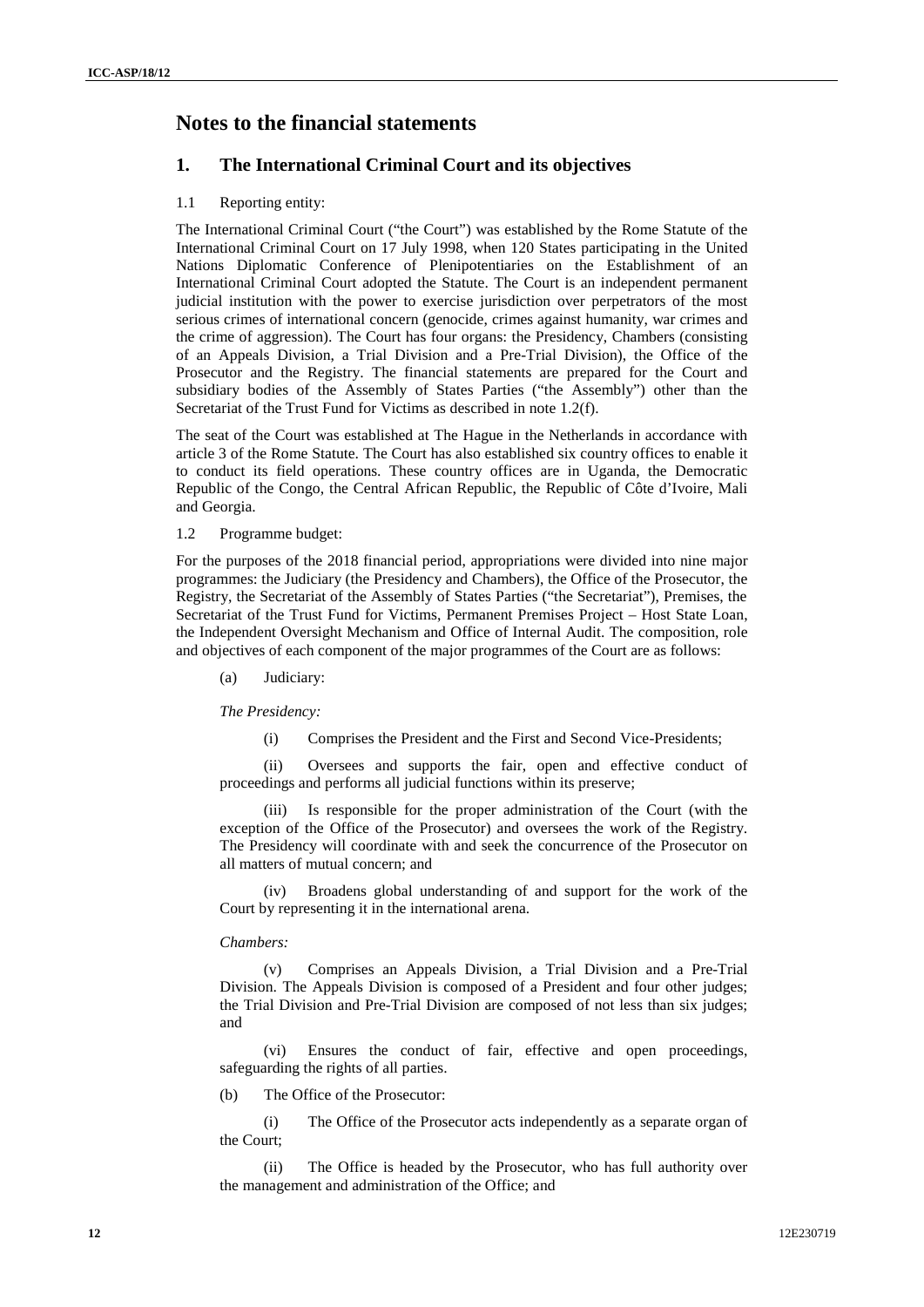(iii) It is responsible for receiving referrals and any substantiated information on crimes within the jurisdiction of the Court, for examining them and for conducting investigations and prosecutions before the Court.

(c) The Registry:

(i) Provides efficient, effective and high-quality judicial and administrative support services to the Presidency, Chambers, the Office of the Prosecutor, the defence, and victims and witnesses;

(ii) Implements mechanisms to assist and safeguard the rights of victims, witnesses and the defence; and

- (iii) Manages the internal security of the Court.
- (d) The Secretariat of the Assembly of States Parties:

In its resolution ICC-ASP/2/Res.3 adopted in September 2003, the Assembly established the Secretariat to begin its operations on 1 January 2004. The Secretariat provides the Assembly and its Bureau, the Credentials Committee, the Committee on Budget and Finance ("the Committee"), the Special Working Group on the Crime of Aggression, as well as, upon explicit decision by the Assembly, any subsidiary body that may be established by the Assembly, with independent substantive servicing and administrative and technical assistance.

(i) Organizes conferences of the Assembly and meetings of the subsidiary bodies of the Assembly, including the Bureau and the Committee;

(ii) Assists the Assembly, including its Bureau and subsidiary bodies, in all matters relating to their work, with particular emphasis on the effective scheduling and procedurally correct conduct of meetings as well as consultations;

(iii) Enables the Assembly and its subsidiary bodies to carry out their mandate more effectively by providing them with high-quality substantive servicing and support, including technical services.

(e) Premises:

Stakeholders are provided with an overview of the resources required by the Court for the maintenance of its permanent premises.

(f) Secretariat of the Trust Fund for Victims:

The Secretariat of the Trust Fund for Victims administers the Trust Fund for Victims, offers administrative support to the Board of the Trust Fund for Victims and its meetings and operates under the full authority of the Board. The Trust Fund for Victims was established by the Assembly in its resolution ICC-ASP/1/Res.6. By resolution ICC-ASP/4/Res.3 the Assembly adopted the Regulations of the Trust Fund for Victims, which state that the Trust Fund is a separate reporting entity. The revenue from assessed contributions and expenses of the Secretariat of the Trust Fund for Victims are reported in the Statement of Financial Performance of the Trust Fund for Victims. For more information regarding the Trust Fund for Victims please refer to the financial statements of the Trust Fund for Victims for 2018.

(g) Permanent Premises Project – Host State Loan:

The Court established the Permanent Premises Project – Host State Loan in the 2011 Approved Programme Budget to report on the interest and capital to be paid on the loan amounts received by the Court for the Permanent Premises Project, in response to requests from the Committee and the Assembly. This originates from the Assembly's acceptance of the host State's offer of a loan for the permanent premises to be repaid over a period of 30 years at an interest rate of 2.5 per cent.

(h) Independent Oversight Mechanism:

By resolution ICC-ASP/8/Res.1 the Assembly established the Independent Oversight Mechanism (IOM) as a major programme. This independent oversight mechanism is located next to, but is not integrated into or subordinate to, the Office of Internal Audit at the seat of the Court in The Hague. The scope of the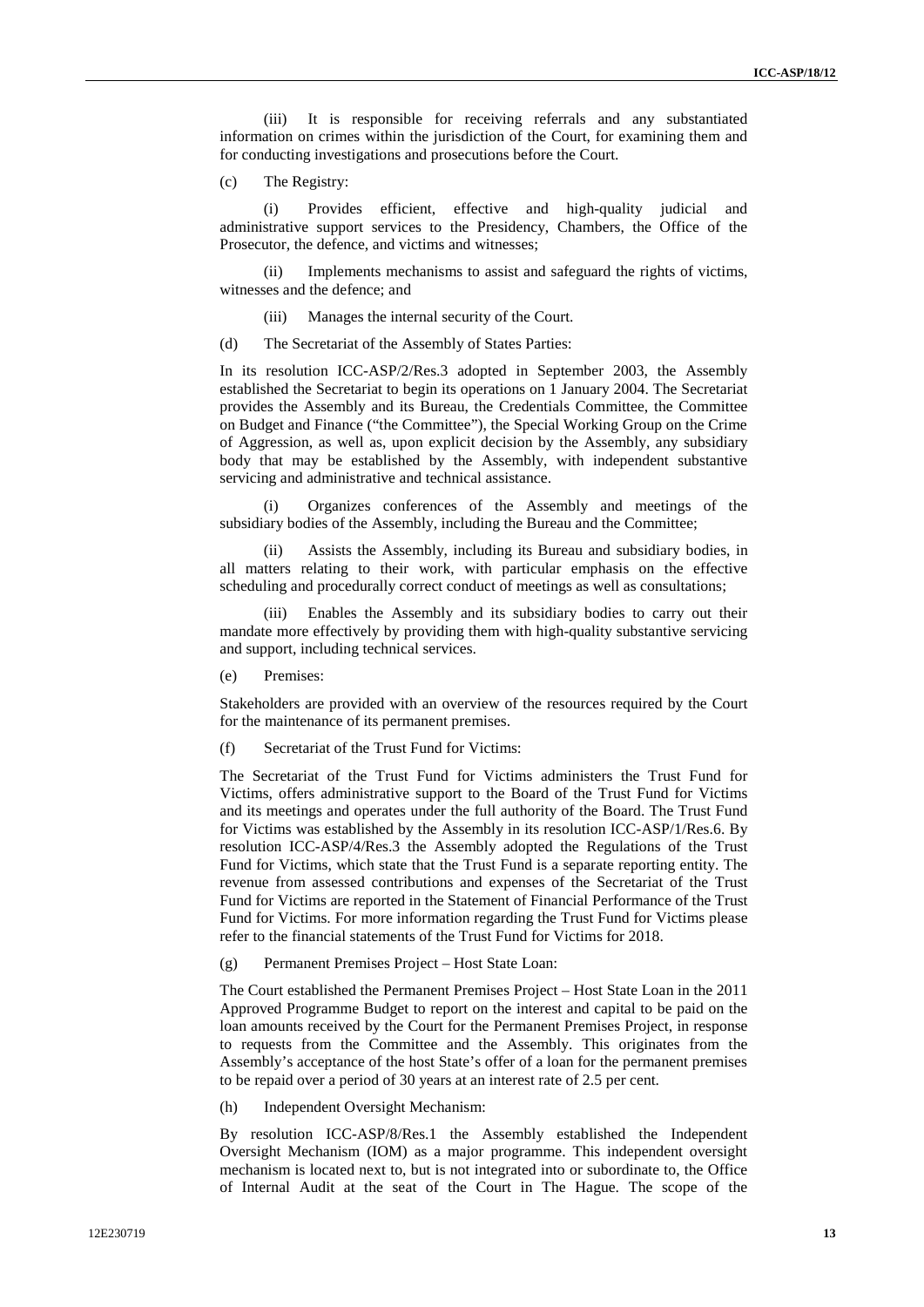Independent Oversight Mechanism, as envisaged under article 112(4) of the Rome Statute, includes investigation, evaluation and inspection.

(i) Office of Internal Audit:

The Office of Internal Audit (OIA) assists the Court in the achievement of its strategic and operational objectives by systematically reviewing systems and operations across all areas of the Court. These reviews (audits) are aimed at identifying how well potential threats and opportunities (risks) are managed, including whether the correct processes are in place and whether agreed procedures are being adhered to. The Office also provides advisory services at the request of the management of the Court. The Office reports to the Chair of the Audit Committee.

1.3 Tax exemption:

According to (i) the Headquarters Agreement signed between the Kingdom of the Netherlands and the Court, and more particularly its article 15, and (ii) the Agreement on Privileges and Immunities of the International Criminal Court, and more particularly its article 8, the Court is exempt from all direct taxes, except charges for public utility services, and is exempt from customs duties and charges of a similar nature in respect of articles imported or exported for its official use.

### **2. Summary of significant accounting and financial reporting policies**

#### **Basis of preparation**

2.1 The Court's financial statements are maintained in accordance with the Financial Regulations and Rules of the Court, as adopted by the Assembly at its first session in September 2002, and the amendments thereto. The Court's financial statements have been prepared on the accrual basis of accounting in compliance with the IPSAS. These notes form an integral part of the Court's financial statements. Figures in the statements and notes are rounded to thousand euros. Amounts may not add-up due to rounding difference.

2.2 Financial period: the financial period is one calendar year.

2.3 Historical cost basis: the financial statements are prepared on the historical cost basis of accounting.

#### **Currency of accounts and treatment of exchange rate movements**

2.4 The Court's functional and presentation currency is the euro.

2.5 Foreign currency transactions are translated into the functional currency using the United Nations operational rates of exchange which approximate the exchange rates prevailing at the dates of the transactions. Foreign exchange gains and losses resulting from the settlement of such transactions, and from the translation at year-end of exchange rates of monetary assets and liabilities denominated in foreign currencies, are recognized in the Statement of financial performance.

2.6 Non-monetary assets and items that are measured in terms of historical cost in foreign currency are translated using the exchange rate at the date of the transaction and are not retranslated at the reporting date.

#### **Use of estimates and judgements**

2.7 The preparation of the financial statements in conformity with IPSAS requires management to make judgements, estimates and assumptions that affect the application of accounting policies and the reported amounts of assets, liabilities, revenue and expenses. The estimates and associated assumptions are based on past experience and various other factors that are believed to be reasonable under the circumstances, and information available at the date of preparation of the financial statements, the results of which form the basis of judgements about carrying values of assets and liabilities that are not readily apparent from other sources. Actual results may differ from these estimates.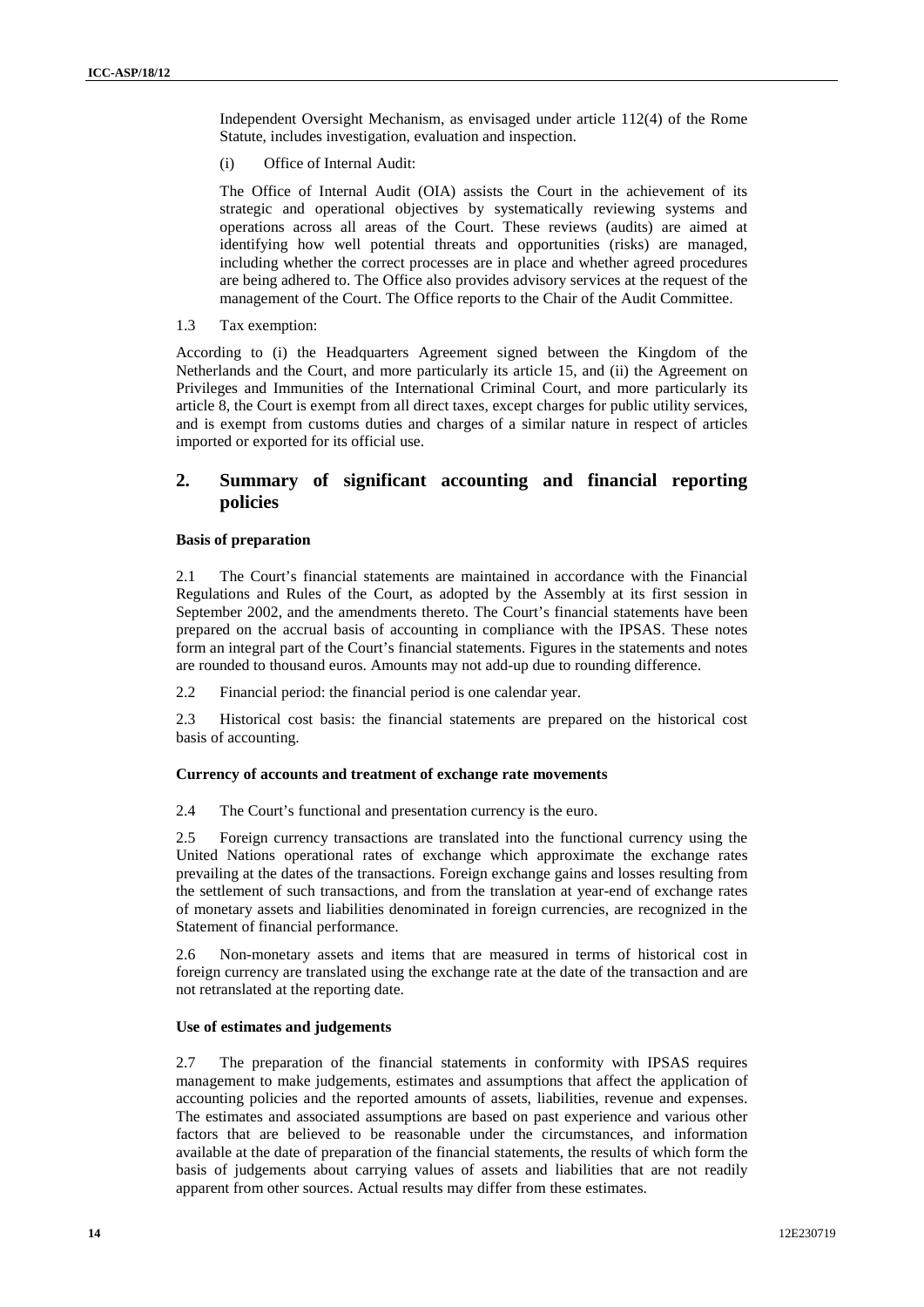2.8 The estimates and underlying assumptions are reviewed on an on-going basis. Revisions to accounting estimates are recognized in the period in which the estimate is revised and any future periods affected.

2.9 The judgements made by management in the application of IPSAS that have a significant effect on the financial statements and estimates with a significant risk of material adjustment in the next year are as follows:

(a) The Court recognized provisions as a result of litigations initiated against the Court where it is likely that there will be an outflow of resources to settle the claims and the amounts can be reliably estimated. The provision made was based on professional legal advice; and

(b) Provision for doubtful debt is recognized in respect of a receivable from a person to whom the Court was advancing funds on the basis of a judicial decision to cover legal representation. The recovery of this advance is considered uncertain.

#### **Cash and cash equivalents**

2.10 Cash and cash equivalents are held at nominal value and comprise cash on hand, funds held in current accounts, interest-bearing bank accounts and time deposits with a maturity of less than three months.

#### **Financial instruments**

2.11 The Court classifies its financial instruments as loans and receivables and other financial liabilities. Financial assets consist mainly of short-term bank deposits and accounts receivable. Financial liabilities consist of a long-term loan for the construction of the premises and accounts payable.

2.12 All financial instruments are initially recognized in the Statement of financial position at their fair values plus transaction costs. Subsequently, they are measured at amortized cost using the effective interest rate method. The historical cost-carrying amount of receivables and payables subject to normal trade credit terms approximates the fair value of the transaction.

#### **Financial risks**

2.13 In the normal course of business, the Court is exposed to financial risk, such as market risk (foreign currency exchange and interest rate), credit risk and liquidity risk.

2.14 Currency risk: the risk that the fair value or future cash flows of a financial instrument will fluctuate because of changes in foreign exchange rates. The Court is exposed to currency risk through transactions in foreign currencies relating mostly to its field operations.

2.15 Interest rate risk: the risk that the fair value or future cash flows of a financial instrument will fluctuate because of changes in market interest rates. The Court deposits its funds only in short-term fixed interest accounts, and therefore has no significant interest rate risk exposure. The loan granted by the host State carries a fixed interest rate and does not expose the Court to interest rate risk.

2.16 Credit risk: the risk that one party to a financial instrument will cause a financial loss for the other party by failing to discharge an obligation. The Court is exposed to credit risk through receivables related to assessed contributions from States Parties. Assessed contributions comprise the majority of the Court's receivables. States Parties are required to make timely payments of contributions – within 30 days of receipt of the note verbale from the Court. The Court has regularly contacted States Parties with outstanding contributions to remind them of their obligations. Furthermore, the Assembly of States Parties ("the Assembly") and its governing bodies are required to increase their political and diplomatic contacts with States with outstanding contributions, especially those with large arrears.

2.17 Other credit risks are advances of funds based on judicial decisions to cover legal representation of accused persons who are not considered indigent and deposits at banks. The Court has policies that limit exposure to risk of deposits in any one financial institution.

2.18 Liquidity risk: The current high level of outstanding contributions is an area of concern and remains a primary risk factor for the Court's liquidity and cash flow in 2019.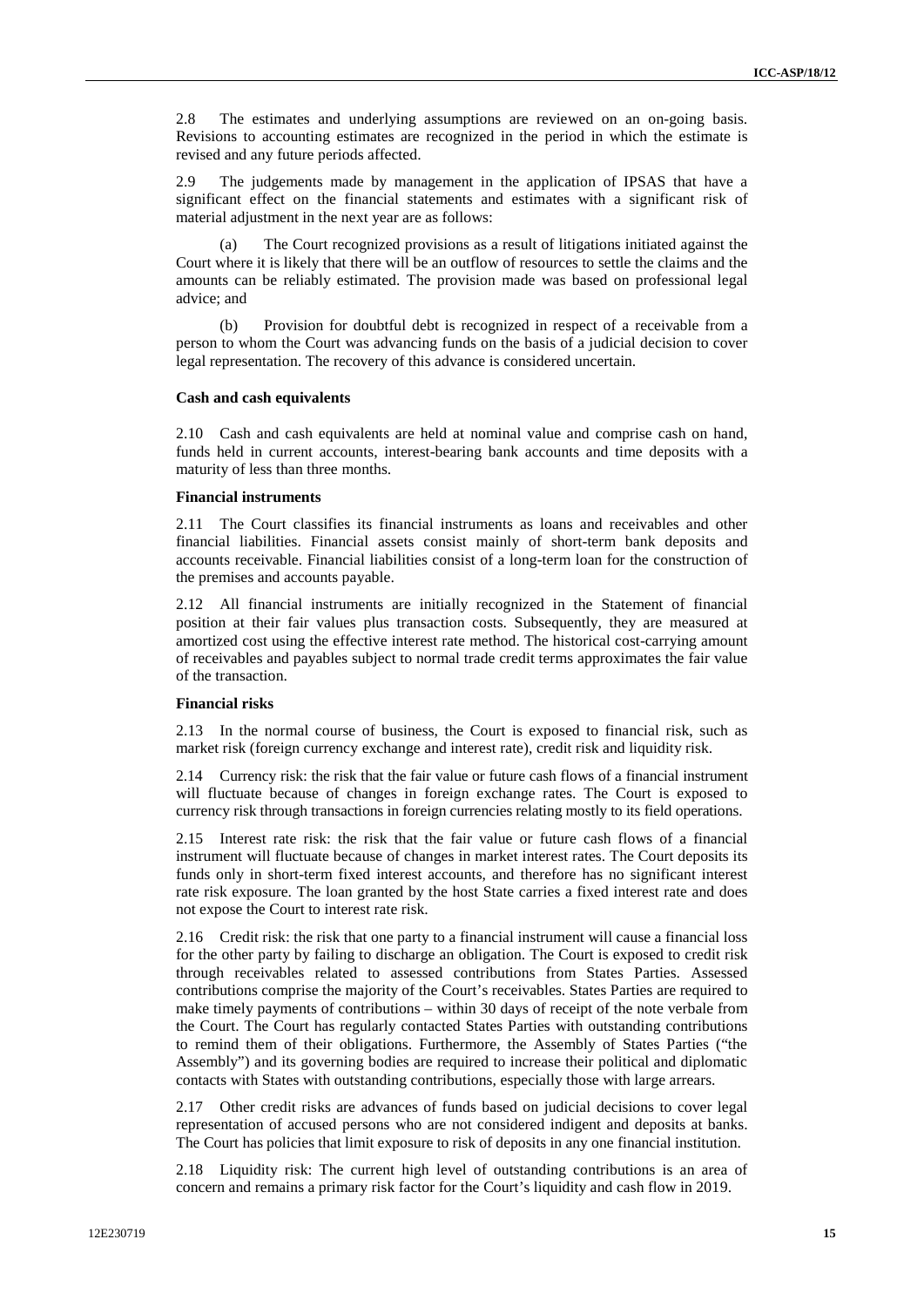#### **Receivables**

2.19 Receivables and advances are recognized initially at nominal value. Allowances for estimated irrecoverable amounts are recognized for receivables and advances when there is objective evidence that the asset is impaired, the impairment losses being recognized in the statement of financial performance.

#### **Prepayments and other current assets**

2.20 Other current assets include interest accrued on bank accounts and deposits. Prepayments include education grants which will be recognized as expenses in the subsequent reporting period. The Statement of financial position shows as a prepayment that portion of the education grant advance which is assumed to pertain to the remainder of the school year after the date of the financial statement. Expenses are recognized evenly over the school year and charged to the budgetary account.

#### **Property, plant and equipment**

2.21 Property, plant and equipment are tangible assets that are held for use in the supply of services or for administrative purposes.

2.22 Items of property, plant and equipment are measured at cost less accumulated depreciation and impairment losses.

2.23 The cost of a self-constructed asset is determined using the same principles as for an acquired asset. Any abnormal amount of waste of material, labour or other resources incurred in construction of a self-constructed asset is not included in the cost of the asset. Borrowing costs are not recognized as a component of property, plant and equipment costs and are expensed as incurred.

2.24 The costs capitalized as part of the permanent premises include project management fees, architect fees, legal fees, other directly related consultant and expert fees, fees for permits, direct labour and material costs.

2.25 Based on the deed dated 23 March 2009 between the host State and the Court establishing the ground lease and building and planting rights, land ready for development was leased to the Court for no consideration. The lease may be terminated by mutual consent at the end of the Court's mandate or by a decision of the Assembly. The land is recognized as an asset of the Court.

2.26 The cost of replacing part of an item of property, plant and equipment is recognized in the carrying amount of the item if it is probable that the future economic benefits embodied within the part will flow to the Court and its cost can be measured reliably. The costs of the day-to-day servicing of property, plant and equipment are recognized in surplus/deficit as incurred.

2.27 Depreciation is recognized in surplus/deficit on a straight-line basis over the estimated useful lives of each part of an item of property, plant and equipment. Land is not depreciated.

|                        | 2018            |
|------------------------|-----------------|
| Motor vehicles         | $4 - 6$ years   |
| ICT equipment          | $3.5 - 5$ years |
| Furniture and fittings | $7 - 10$ years  |
| Building components    | $4 - 40$ years  |
| Other assets           | $5 - 20$ years  |
|                        |                 |

2.28 Estimated useful lives are as follows: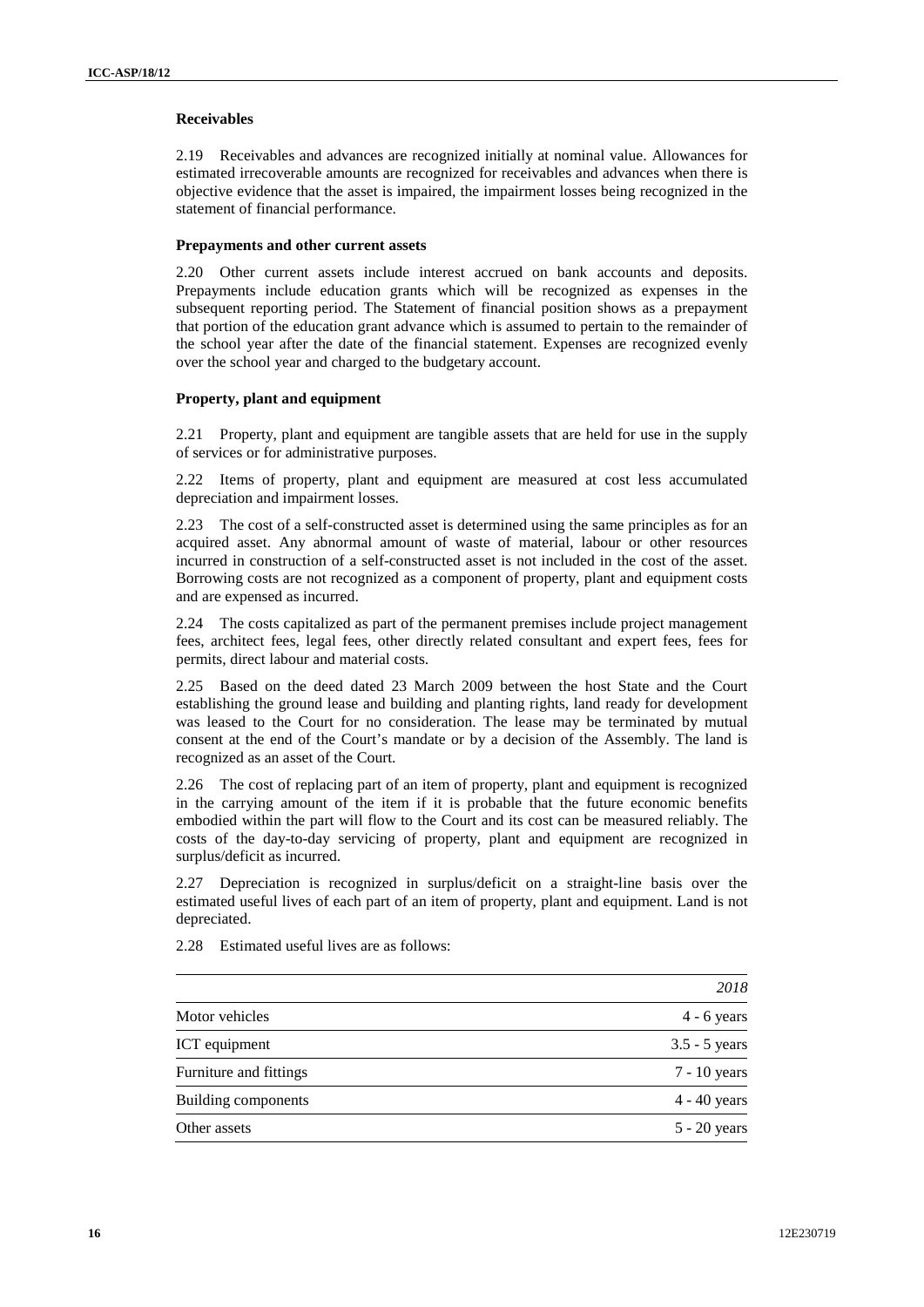#### **Permanent Premises**

2.29 The Permanent Premises Project was established by the Assembly by resolution ICC-ASP/4/Res.2, which emphasised that "the Court is a permanent judicial institution and as such requires functional permanent premises to enable the Court to discharge its duties effectively and to reflect the significance of the Court for the fight against impunity", reiterating the importance of permanent premises to the future of the Court.

The Permanent Premises Project was funded by:

(a) The Ministry of Foreign Affairs of the host State, the Netherlands, through a loan to the Court, to be repaid over a period of 30 years at an interest rate of 2.5 per cent, on the basis of Annex II to resolution ICC-ASP/7/Res.1. The interest is to be paid annually, as of the first utilization of the host State loan. Repayment of the loan, through regular annual instalments, commenced after expiration of the leases on the interim premises by 30 June 2016;

(b) Assessed Contributions based on the principles laid out in resolution ICC-ASP/7/Res.1 annex III for one-time payments of the assessed share;

Voluntary contributions from governments, international organizations, individuals, corporations and other entities, in accordance with annex VI of ICC-ASP/6/Res.1 adopted by the Assembly on the establishment of a permanent premises construction trust fund; and

(d) Other resources as per the Assembly decisions ICC-ASP/14/Res.1 and ICC-ASP/15/Res.2.

Upon completion of the Permanent Premises construction in November 2015, the building was capitalized and depreciated in line with the useful lives of various components of the building.

#### **Leases**

2.30 Lease agreements entered into at field offices and Headquarters are classified as operating leases and the lease payments made are charged to the statement of financial performance as expenses on a straight-line basis over the period of the lease.

#### **Intangible assets**

2.31 Intangible assets consist of purchased or internally developed computer software and licences. These assets are amortized using the straight-line method based on an expected useful life or over the licence validity period.

#### **Impairment of non-cash generating assets**

2.32 The assets that the Court holds are normally not held to generate commercial returns and are therefore non-cash generating assets.

2.33 Impairment represents a loss in the future economic benefits or service potential of an asset, over and above the systematic recognition of the loss of the asset's future economic benefits or service potential through depreciation or amortization.

2.34 The asset is impaired if the carrying amount of the asset is higher than the recoverable service amount. The recoverable service amount is the higher of the assets' fair value less cost to sell and its value in use.

2.35 Fair value less cost to sell is the bid price from an active market or a sale price in a binding sale agreement in an arm's length transaction.

2.36 Value in use is the present value of an asset's remaining service potential which can be determined using the depreciated replacement cost approach, the restoration cost approach or the service units approach.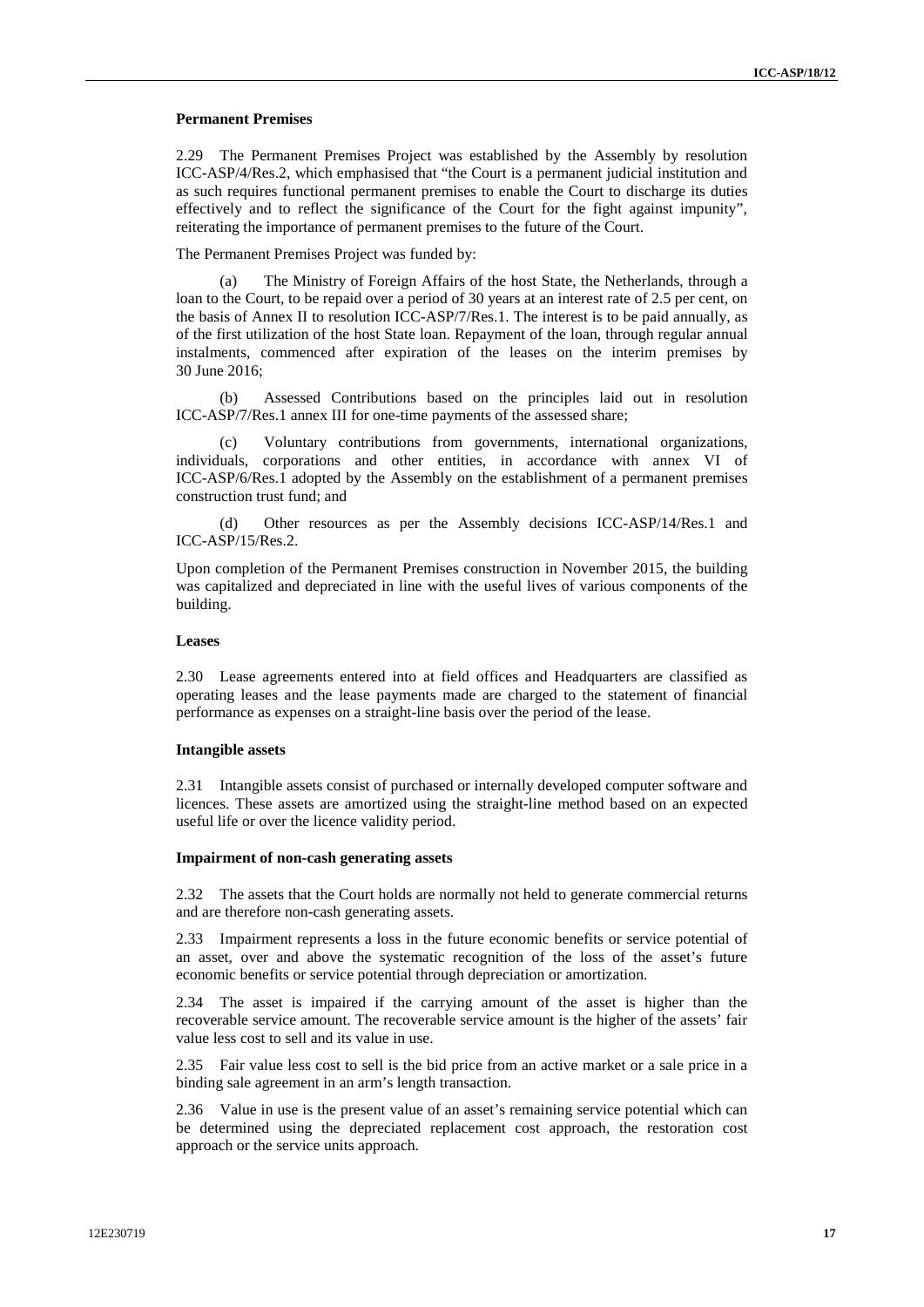2.37 Impairment loss is recognized in net surplus/deficit. Once an impairment loss has been recognized, the depreciation (amortization) charge for the asset will be adjusted in future periods to allocate the asset's revised carrying amount, less its residual value (if any), on a systematic basis over its remaining useful life.

2.38 The Court will assess at each reporting period whether there is any indication that the impairment loss recognized in a previous period no longer exists or has decreased. If this is the case, the carrying amount of the asset will be increased to its recoverable service amount but no higher than the amount at which the asset would be carried had the impairment loss not been recognized in the first place. That increase is a reversal of an impairment loss which is recognized in net surplus/deficit.

#### **Reimbursement right**

2.39 The Court recognized the reimbursement right which arises under the insurance policy with Allianz NL and which exactly matches the amount and timing of the benefits payable under a defined benefit plan for judges' pensions. The fair value of the reimbursement right is deemed to be the present value of the related obligation.

#### **Accounts payable**

2.40 Accounts payable are recognized initially at nominal value, which best estimates the amount required to settle the obligation at the reporting date.

#### **Deferred revenue and accrued expenses**

2.41 Deferred revenue includes pledged contributions for future financial periods and other revenue received but not yet earned.

2.42 Accrued expenses are recognized in respect of goods and services delivered during the reporting period for which payments have not been made.

#### **Related party disclosures**

2.43 The Court will disclose related parties that have the ability to exercise control or significant influence over the Court by making financial and operational decisions, or will disclose if a related party and the Court are subject to common control. Transactions that are within a normal supplier or client/recipient relationship on terms and conditions no more or less favourable than those done at arm's length in the same circumstances between the Court and its related parties will not be considered as related party transactions and therefore will not be disclosed.

2.44 The key management personnel of the Court are the President, the Chef de Cabinet, the Registrar, the Prosecutor, the Deputy Prosecutor and the Directors, all of whom have the authority and responsibility for planning, directing and controlling the activities of the Court and influencing its strategic direction. The remuneration and benefits of key management personnel are disclosed. In addition, the Court will disclose any specific transactions with key management personnel and their family members.

#### **Employee benefit liabilities**

2.45 Employee benefit expenses and corresponding liabilities are recognized as services rendered by employees. Employee benefits are classified as short-term benefits, post employment benefits, other long-term benefits or termination benefits.

2.46 Short-term benefits fall due for settlement within the twelve months after service is rendered and include salary, various allowances, paid sick leave and annual leave. Shortterm employee benefits are recognized as expense and liability as services are rendered. Benefits that are earned but not yet paid are recorded as expenses in the period to which they relate and reported in the Statement of financial position as liabilities or provisions.

2.47 Annual leave is recognized as an expense as employees render services that increase their entitlement to future compensated absences.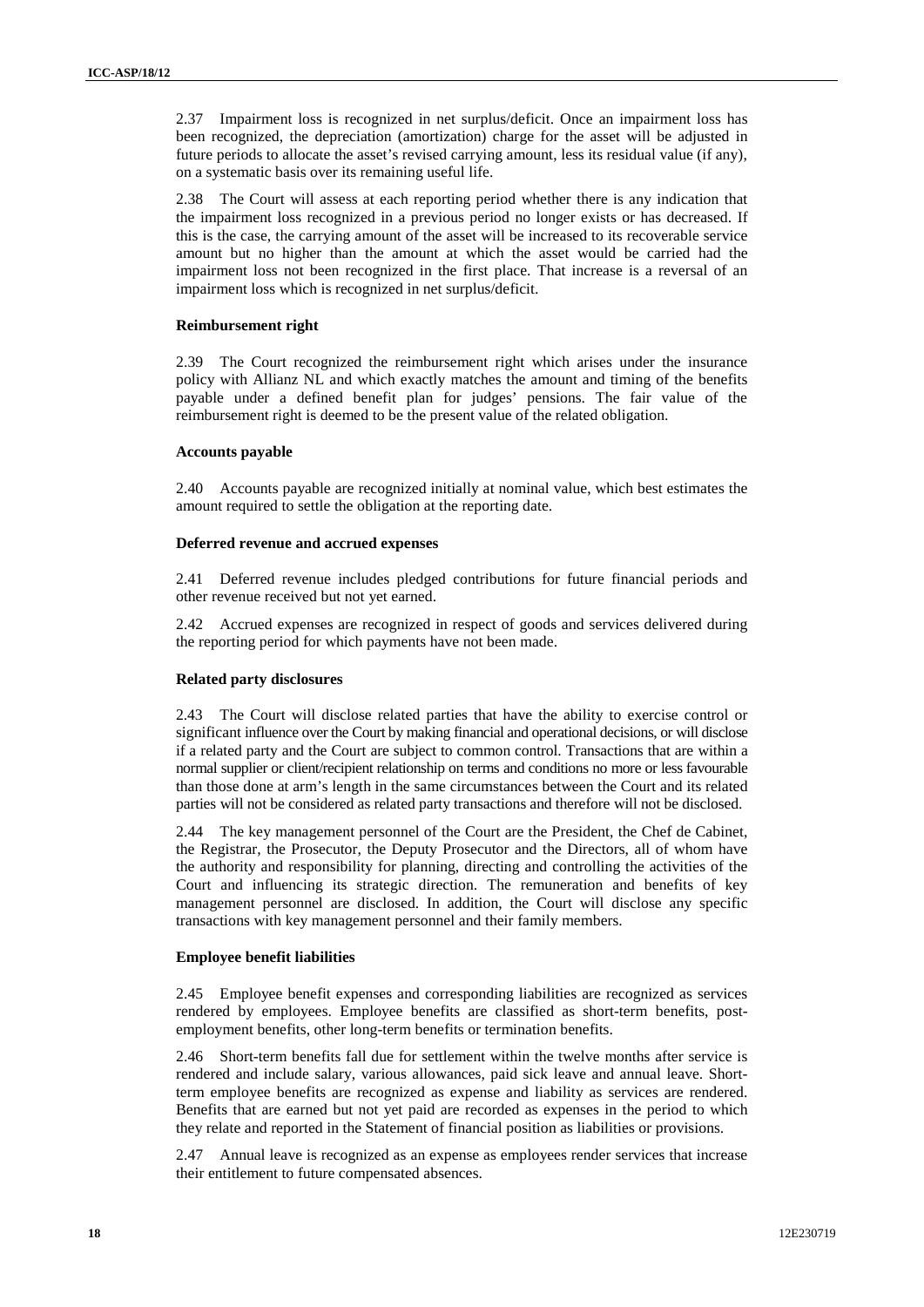2.48 Post-employment benefits include pension benefits and after-service health insurance (ASHI).

2.49 United Nations Joint Staff Pension Fund (UNJSPF): in accordance with decision ICC-ASP/1/Decision 3 of the Assembly and United Nations General Assembly resolution 58/262 adopted on 23 December 2003, the Court became a member organization of the UNJSPF with effect from 1 January 2004. The UNJSPF provides retirement, death, disability and related benefits to Court staff. The Pension Fund is a funded, multi-employer defined benefit plan. As specified in Article 3(b) of the Regulations of the Fund, membership in the Fund shall be open to the specialized agencies and to any other international, intergovernmental organization which participates in the common system of salaries, allowances and other conditions of service of the United Nations and the specialized agencies.

2.50 The plan exposes participating organizations to actuarial risks associated with the current and former employees of other organizations participating in the Fund, with the result that there is no consistent and reliable basis for allocating the obligation, plan assets and costs to individual organizations participating in the plan. The Court and the UNJSPF, in line with the other participating organizations in the Fund, are not in a position to identify the Court's proportionate share of the defined benefit obligation, the plan assets and the costs associated with the plan with sufficient reliability for accounting purposes. Hence, the Court has treated this plan as if it were a defined contribution plan in line with the requirements of IPSAS 39 Employee Benefits. The Court's contributions to the plan during the financial period are recognized as expenses in the Statement of Financial Performance.

2.51 Pension benefits for judges: the scheme is a defined benefit scheme which provides the following for its members: a defined retirement pension for judges after the completion of the nine-year term (prorated if a nine-year term is not completed); a pension for the surviving spouse at 50 per cent of the judges' entitlement; and a disability pension for judges aged 65 and under. During its seventh session held from 9 to 13 October 2006, the Committee recommended that the Court accept the tender of Allianz NL to provide the judges' pension scheme. The Committee's recommendation was accepted by the Assembly during its fifth session (See ICC-ASP/5/32, page 16, paragraph 31). Allianz NL have been designated as administrators of the judges' pension scheme. The contract commenced on 31 December 2008 and is valid until 31 December 2019. In case of renewal of existing contract with Allianz, or termination of current contract and change to another insurer the premium rates, administration and investment management fees, as well as other conditions of coverage may be affected. Upon termination of current contract and change of provider, if the Court will decide to leave the investments with current insurer, Allianz will be responsible for payment of judges pensions paid up until the date of termination. In this case the Court will continue to pay investment management and administration fees to Allianz. Alternatively, the Court can elect to transfer the investments to another insurer of pension fund of the Court's choice or to the Court.

2.52 ASHI: the Court's group health insurance plan is also available to staff upon retirement. The Court provides a subsidy on premium payments of retirees in amount of 50 per cent. ASHI is a defined benefit plan.

2.53 For defined benefit plans, the projected unit credit method is used to measure obligations and costs. Benefits are attributed to periods of service under the plan's benefit formula. The present value of a defined benefit obligation is the present value of expected future payments required to settle the obligation resulting from employee service in the current and prior periods. The present value of defined benefit obligations is calculated using unbiased and mutually compatible actuarial assumptions.

2.54 Other long-term employee benefits: comprise separation benefits (including repatriation grant, relocation allowance, travel, shipment and insurance of household effects), home leave, family visit, death grant and survivor's benefit. Other long-term benefits are measured using the projected unit credit method.

2.55 Post-employment benefits and other long-term benefits are calculated by independent actuaries.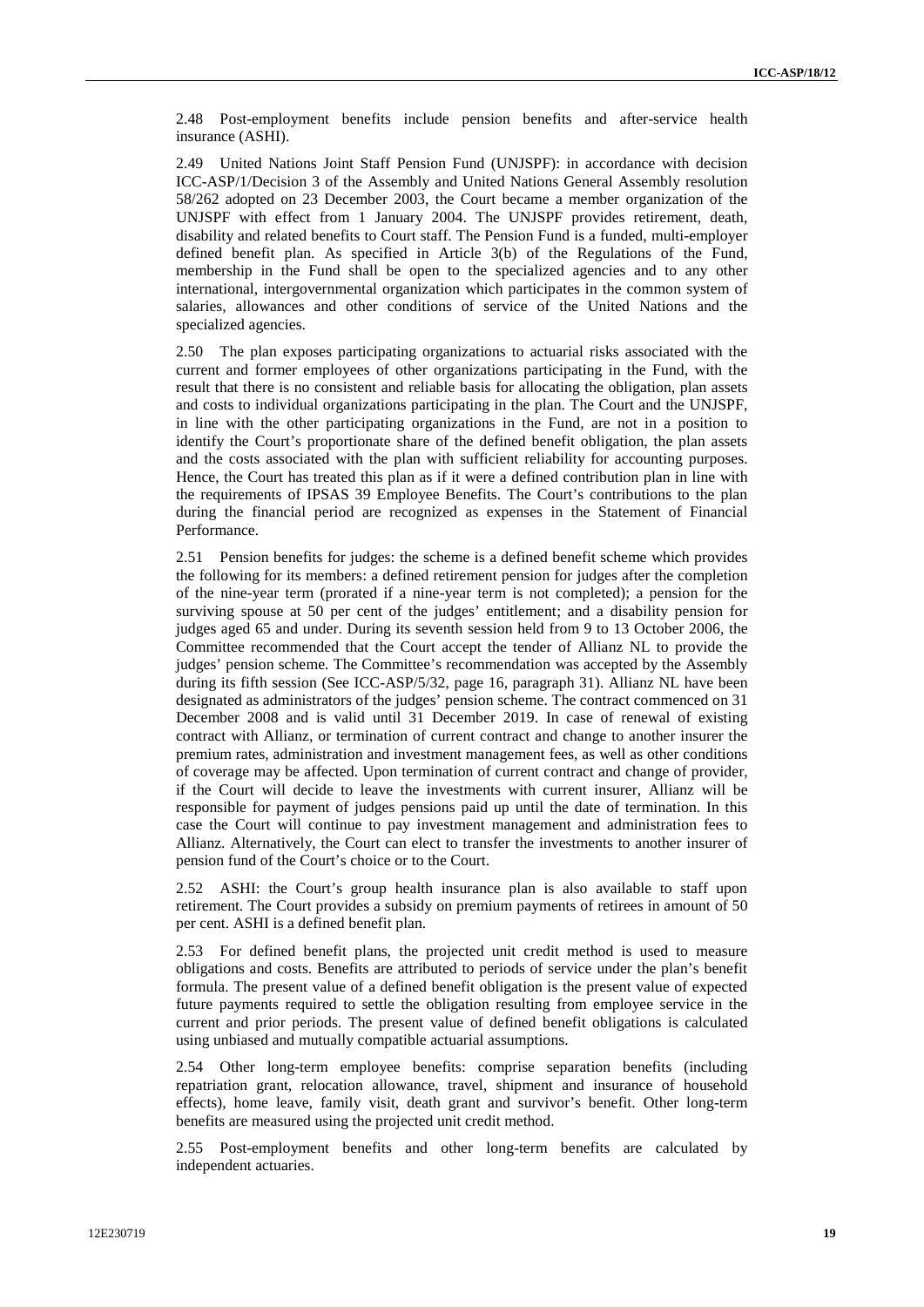2.56 Termination benefits are benefits payable as a result of a decision by the Court to terminate a staff member's employment before the normal retirement date. Termination benefits are recognized as a liability and an expense when it has been confirmed that, due to restructuring, a staff member's contract of employment is to be terminated.

#### **Host State loan**

2.57 The loan described in note 2.29(a) was initially recognized at fair value. The fair value at initial recognition amounts to a net present value of future cash flows using the effective interest rate. Subsequently, the loan is recognized at amortized cost using the effective interest rate.

#### **Provisions and contingent liabilities**

2.58 Provisions are recognized when the Court has a present legal or constructive obligation as a result of past events, it is more likely than not that an outflow of resources will be required to settle that obligation, and the amount can be reliably estimated. The amount of the provision is the best estimate of the expenditure required to settle the present obligation at the reporting date. If the outflow of economic benefits to settle the obligations is no longer probable, the provision is reversed.

2.59 Contingent liability is a possible obligation that arises from past events and whose existence will be confirmed only by the occurrence or non-occurrence of one or more uncertain future events not wholly within the control of the Court, or a present obligation which will probably not result in an outflow of economic resources/service potential or the amount of obligation cannot be measured with sufficient reliability. Contingent liabilities, if any, are disclosed in the notes to the financial statements.

#### **Non-exchange revenue**

2.60 Assessed contributions revenue is recognized when the assessments to the States Parties of the adopted programme budget have been approved by the Assembly at the beginning of the year to which assessment relates.

2.61 In accordance with Regulation 5.2 of the Financial Regulations and Rules, the appropriations are assessed to States Parties in line with the scale of assessments adopted by the United Nations for its regular budget, adjusted to reflect differences in membership between the United Nations and the Court. In accordance with Regulation 5.8, payments made by a State Party are credited first to the Working Capital Fund, then to the contributions due to the General Fund, and lastly to the Contingency Fund, in the order in which the State Party was assessed. Contributions paid in other currencies are converted into euros at the rate of exchange in effect on the date of payment.

2.62 Voluntary contributions: revenue from voluntary contributions that include restrictions on their use is recognized upon signature of a binding agreement between the Court and the donor providing the contribution. Revenue from voluntary contributions that attach conditions to their use, including an obligation to return the funds to the contributing entity if such conditions are not met, is recognized as the conditions are satisfied. Until such conditions are met, the obligation is recognized as a liability. Voluntary contributions and other revenue which are not provided for by binding agreements are recognized as revenue when received.

2.63 Assessed contributions to replenishment of the Contingency Fund: are recognized as revenue when approved by the Assembly in the period for which replenishment is approved. If the fund is replenished through application of cash surpluses, such replenishment is not recognized as revenue but as transfer between the funds in net assets/equity.

2.64 Goods-in-kind contributions are recognized at their fair value and goods and the corresponding revenue are recognized immediately if no condition is attached. If conditions are attached, a liability is recognized until such time as the conditions are met and the obligation is satisfied. Revenue is recognized at fair value, measured as of the date of acquisition of the donated assets.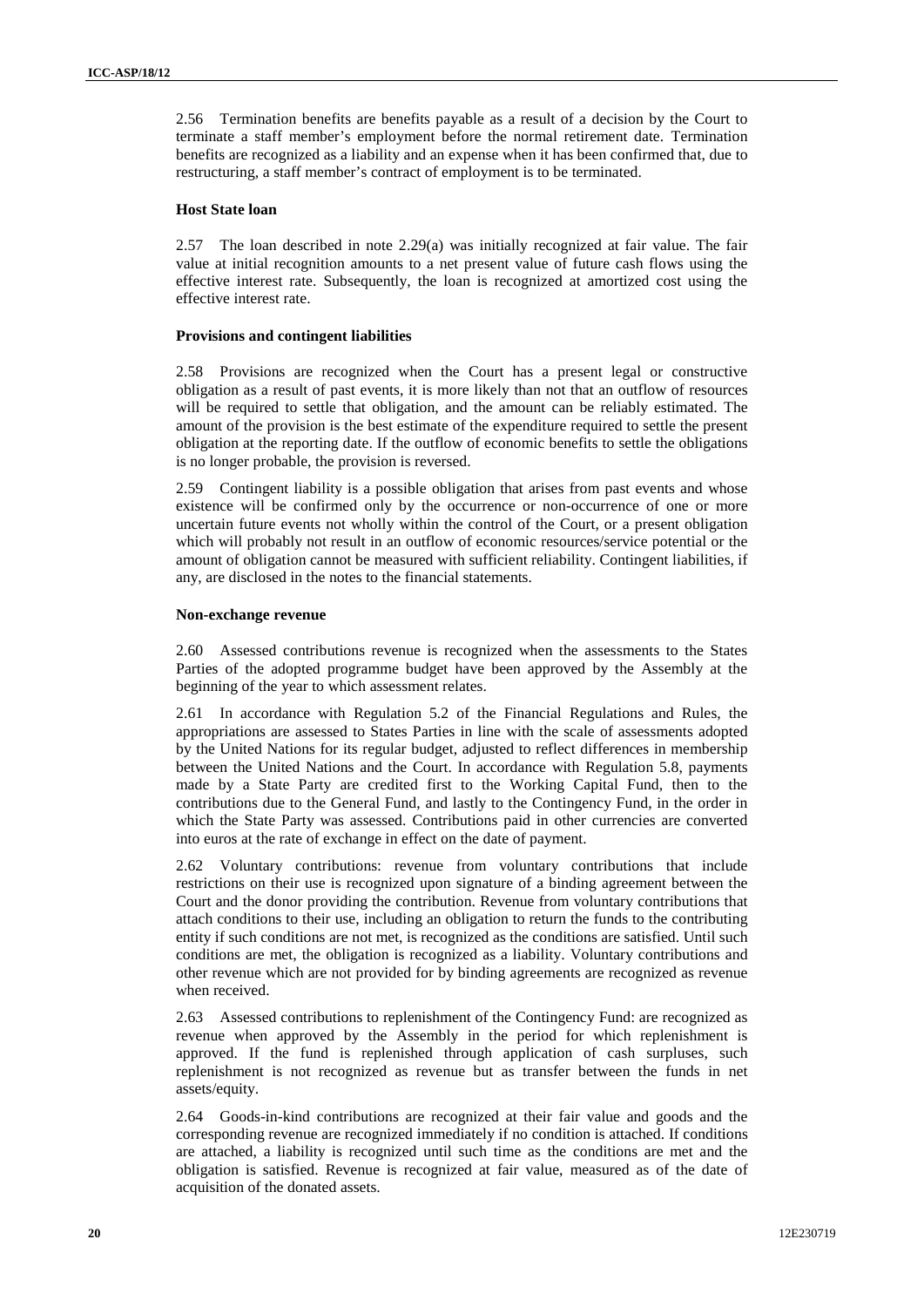2.65 Services-in-kind: revenue resulting from services-in-kind is not recognized. Major services-in-kind are disclosed in the financial statements, including their fair value, when it is practicable to determine it.

#### **Exchange revenue**

2.66 Financial revenue: comprises interest revenue and net foreign exchange gains. Interest revenue is recognized in the Statement of financial performance as it accrues, taking into account the effective yield on the asset. At the end of the financial period, a net balance of the account for foreign exchange gains and losses, if positive, is recognized as revenue.

2.67 Gains and losses on disposals: of property, plant and equipment are determined by comparing proceeds with the carrying amount, and are included in the Statement of financial performance.

#### **Expenses**

2.68 Financial expenses comprise bank charges, interest expenses and net foreign exchange loss. Interest expenses are recognized as they occur for interest-bearing financial instruments, measured at amortized cost using the effective interest rate method. At the end of the financial period, a net balance of the account for foreign exchange gains and losses, if negative, is recognized as an expense.

2.69 Expenses arising from the purchase of goods and services: are recognized at the point that the supplier has performed its contractual obligations, which is when the goods and services are received and accepted by the Court.

#### **Fund accounting and segment reporting**

2.70 A segment is a distinguishable activity or group of activities for which it is appropriate to separately report financial information. Segment information is based on principal activities and sources of financing of the Court. Separate financial information is reported for two segments: General and Trust Funds.

2.71 Fund accounting: the Court's accounts are maintained on a fund accounting basis. Trust funds and special accounts funded wholly by voluntary contributions may be established and closed by the Registrar.

2.72 The general segment: accounts for the Court's primary activities under the Rome Statute comprise:

(a) The General Fund: established for the purpose of accounting for the expenditures of the Court;

(b) The Working Capital Fund: established to ensure capital for the Court to meet short-term liquidity problems pending receipt of assessed contributions. The amount of the Working Capital Fund is determined by the Assembly for each financial period and is assessed in accordance with the scale of assessments used for the appropriations of the Court, in accordance with Regulation 6.2; and

(c) The Contingency Fund: established by the Assembly to ensure that the Court can meet costs associated with an unforeseen situation following a decision by the Prosecutor to open an investigation; unavoidable expenses arising from developments in existing situations that could not be foreseen or could not be accurately estimated at the time of adoption of the budget; or costs associated with an unforeseen meeting of the Assembly.

2.73 The trust funds segment: accounts for various activities funded by voluntary contributions and for funds recovered from the accused persons. Trust funds and special accounts are established and closed by the Registrar, who reports on them to the Presidency and, through the Committee, to the Assembly. The trust funds segment does not include activities of the Trust Fund for Victims or the Secretariat of the Trust Fund for Victims which are reported in separate financial statements.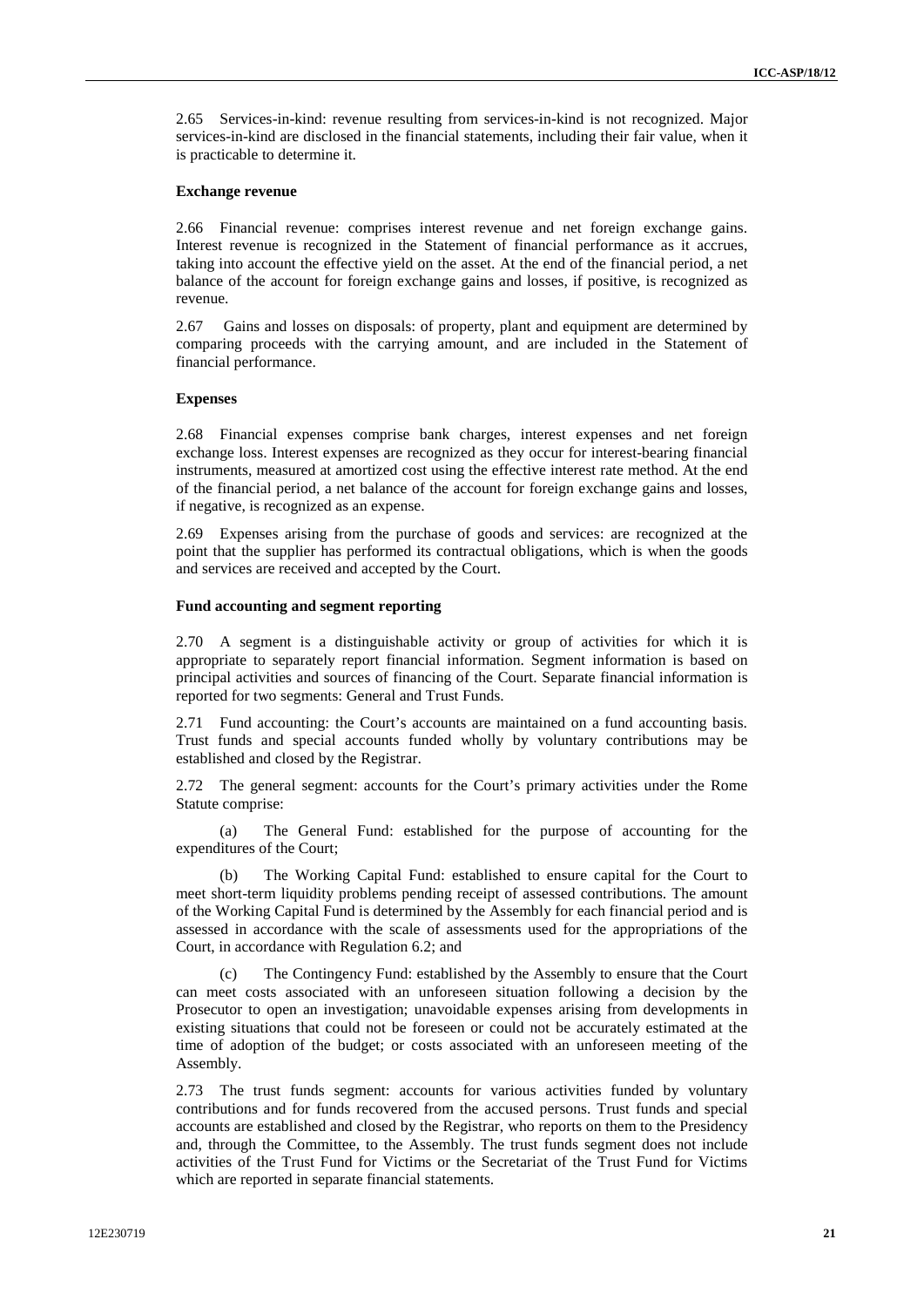#### **Net assets/equity**

2.74 Net assets/equity comprises the Contingency and Working Capital Funds, established and held at a level determined by the Assembly, and surpluses or deficits in the General Fund, including Funds for Employee Benefit Liabilities and Cash surplus, and the trust funds.

2.75 Cash surpluses due to States Parties for a given financial period are funds arising from:

- (a) Unencumbered balances of appropriations;
- (b) Savings on, or cancellation of, prior period obligations;
- (c) Contributions resulting from the assessment of new States Parties;
- (d) Revisions to the scale of assessments taking effect during the financial year; and
- 

(e) Miscellaneous income as defined in Regulation 7.1.<br>Unless otherwise determined by the Assembly, surpluses at the end of the financial period, after deducting any assessed contributions for that financial period which remain unpaid, are apportioned to the States Parties based on the scale of assessments applicable to the financial period to which the surplus relates. As of 1 January following the year in which the audit of the accounts of the financial period is completed, the amount of surplus apportioned to a State Party is surrendered if its contribution for that financial period has been paid in full. In such cases, the credit is used to offset, in whole or in part, contributions due to the Working Capital Fund and assessed contributions due for the calendar year following the financial period to which the surplus relates.

2.76 Reserve accounts and special accounts funded wholly or in part by assessed contributions may be established by the Assembly.

#### **Budget comparison**

2.77 A comparison of actual amounts with the amounts in the annual programme budget is presented in Statement V. This comparison is made on the same modified cash basis of accounting as adopted for the annual programme budget.

2.78 A reconciliation of the actual amounts on a modified cash basis with actual amounts presented in the financial statements is included in note 24, considering that the full accrual accounting and modified cash basis budget differ.

#### **Restatement of prior year comparatives**

2.79 Comparative information for 2017 is restated to reflect correction of an error from actuary in the actuarial calculation of the 2017 defined benefit obligation and reimbursement rights for Judges pension for the total amount of €1,358 thousand identified after the publication of the Court's 2017 Financial Statements. This correction does not affect net assets/equity and has the following effect:

| In thousands of euros                      | 2017 Financial<br><i>Statements</i><br>$ICC-ASP/17/12$ | Correction | Comparative<br>information in 2018<br>financial statements |
|--------------------------------------------|--------------------------------------------------------|------------|------------------------------------------------------------|
| Reimbursement rights                       | 27,330                                                 | 1,358      | 28,688                                                     |
| Employee benefit liabilities - current     | 10.542                                                 | 89         | 10,631                                                     |
| Employee benefit liabilities - non-current | 53.376                                                 | 1.269      | 54,645                                                     |
| Total net assets/equity                    | 98.825                                                 |            | 98,825                                                     |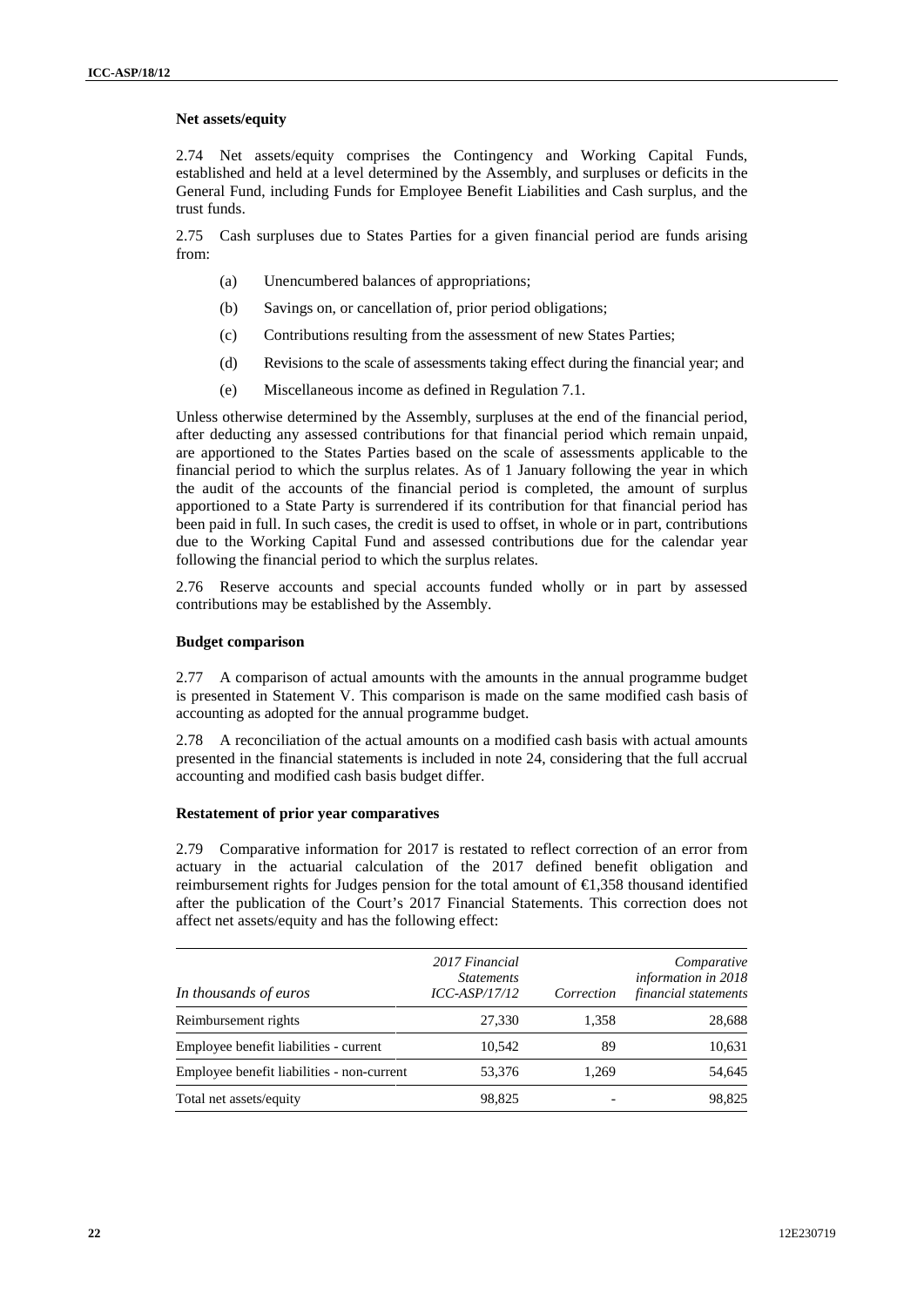## **3. Cash and cash equivalents**

| <b>Total</b>          | 18,892 | 7,082 |
|-----------------------|--------|-------|
| Cash at bank          | 18,798 | 7,045 |
| Cash on hand          | 94     | 37    |
| In thousands of euros | 2018   | 2017  |

3.1 Cash and cash equivalents are subject to restrictions such that they can only be utilized in support of the approved activities of the funds to which they were provided. Cash and cash equivalents include an amount equivalent to  $\epsilon$  206 thousand (2017:  $\epsilon$ 54 thousand) held in currencies other than the euro.

## **4. Accounts receivable from non-exchange transactions**

| In thousands of euros                              | 2018    | 2017    |
|----------------------------------------------------|---------|---------|
| <b>Current</b>                                     |         |         |
| Assessed contributions receivable (regular budget) | 21,122  | 31,048  |
| Assessed contributions receivable (other)          | 6       | 27      |
| Voluntary contributions receivable                 | 35      | 244     |
| Non-current                                        |         |         |
| Assessed contributions receivable (other)          | 31      | 36      |
| Total accounts receivable, gross                   | 21,194  | 31,355  |
| Provision for doubtful debt                        | (6,331) | (6,887) |
| Total accounts receivable, net                     | 14,863  | 24,468  |

4.1 Assessed contributions receivable (regular budget): Assessed contributions comprise majority of the Court's receivables. The outstanding balance of  $\epsilon 21,122$  thousand comprises €5,782 thousand due for prior financial periods and €15,340 thousand due for 2018 (Schedule 1). Contributions received from States Parties in excess of contributions due in an amount of €1,509 thousand are reported as contributions received in advance (note 12.1). The status of outstanding contributions as at 31 December 2018 by State Party is provided in Schedule 1.

4.2 Assessed contributions receivable (other): relate to the outstanding balances due to the Working Capital Fund, Contingency Fund and for the total cost of permanent premises from States which acceded to the Rome Statute after 2015.

4.3 Voluntary contributions receivable: the amount of €35 thousand represents an outstanding amount receivable from donors for 2017-2018 projects.

4.4 Provision for doubtful debt: The Court recognized provision for doubtful debt in an amount of 90 per cent of outstanding contributions from States Parties that are in arrears for more than two years. Article 112 of the Rome Statute stipulates that a State Party which is in arrears in the payment of its assessed contributions, shall have no vote in the Assembly and in the Bureau if the amount of its arrears equals or exceeds the amount of the contributions due from it for the preceding two full years. The Assembly may, nevertheless, permit such a State Party to vote in the Assembly and in the Bureau if it is satisfied that the failure to pay is due to conditions beyond the control of the State Party.

#### **Changes in provision for doubtful debt**

| In thousands of euros                              | Total |
|----------------------------------------------------|-------|
| Provision for doubtful debt as at 1 January 2018   | 6.887 |
| Increase/(decrease) in provision                   | (556) |
| Provision for doubtful debt as at 31 December 2018 | 6.331 |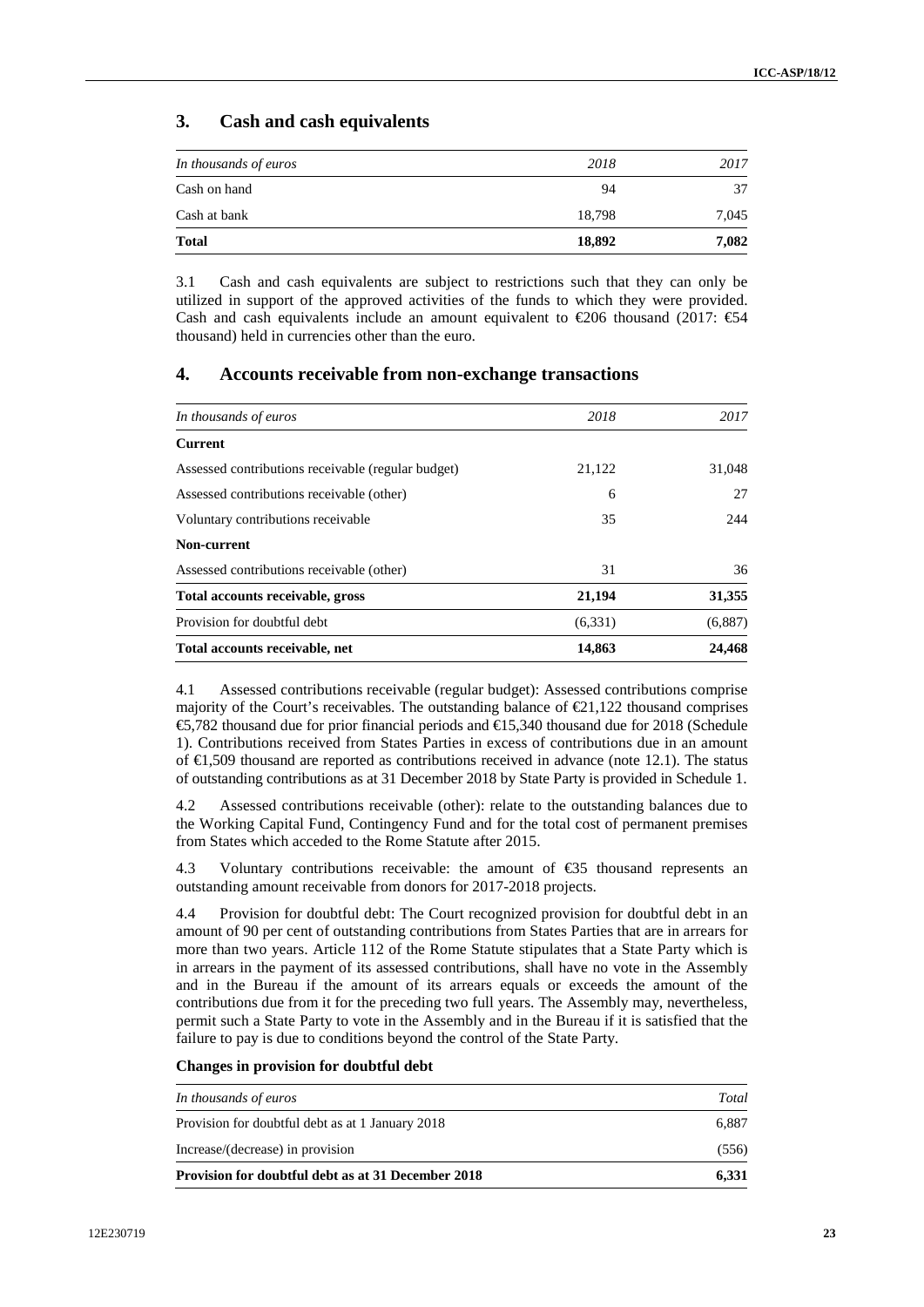### 4.5 The following table illustrates accounts receivable by age:

| In thousands of euros                              | due                      | Not yet Less than<br>1 year | $1-3$<br>years           | Over<br>3 years | Total  |
|----------------------------------------------------|--------------------------|-----------------------------|--------------------------|-----------------|--------|
| Assessed contributions receivable (regular budget) |                          | 15.340                      | 4.538                    | 1.244           | 21.122 |
| Assessed contributions receivable (other)          | 36                       |                             |                          |                 | 37     |
| Voluntary contributions receivable                 | $\overline{\phantom{a}}$ | 35                          | $\overline{\phantom{a}}$ |                 | 35     |
| Total accounts receivable, gross                   | 36                       | 15,375                      | 4.539                    | 1.244           | 21,194 |

## **5. Other accounts receivable**

| Other accounts receivable, net   | 1,352   | 1,128    |
|----------------------------------|---------|----------|
| Provision for doubtful debt      | (1,904) | (1, 724) |
| Other accounts receivable, gross | 3,256   | 2,852    |
| Other receivables                | 2,138   | 1,828    |
| Receivable from governments      | 1,118   | 1,024    |
| In thousands of euros            | 2018    | 2017     |
|                                  |         |          |

5.1 Receivables from governments represent receivables for refundable energy tax and VAT.

5.2 Other receivables mainly comprise of amounts advanced by the Court on the basis of a judicial decision dated 20 October 2011 (Trial Chamber III, no. ICC-01/05-01/08-568) for the legal representation of an accused person. In 2018 the Court paid €176 thousand towards such costs.

5.3 Provision for doubtful debt: as the recovery of the legal aid costs advanced by the Court is uncertain, the receivable amount is fully provided for and recognized as costs of the Court.

#### **Changes in provision for doubtful debt**

| In thousands of euros                                     | Other receivables |
|-----------------------------------------------------------|-------------------|
| Provision for doubtful debt as at 1 January 2018          | 1.724             |
| Increase in provision                                     | 180               |
| <b>Provision for doubtful debt as at 31 December 2018</b> | 1.904             |

5.4 The following table illustrates other accounts receivable by age:

| In thousands of euros            | Less than 1 year | 1-3 years | Over 3 years | Total |
|----------------------------------|------------------|-----------|--------------|-------|
| Receivable from governments      | 1.118            | -         |              | 1.118 |
| Other receivables                | 467              | 750       | 921          | 2.138 |
| Other accounts receivable, gross | 1.585            | 750       | 921          | 3,256 |

### **6. Prepayments and other current assets**

| 2,935 | 2,321 |
|-------|-------|
| 55    | 78    |
| 831   | 539   |
|       | 24    |
| 2,049 | 1,680 |
| 2018  | 2017  |
|       |       |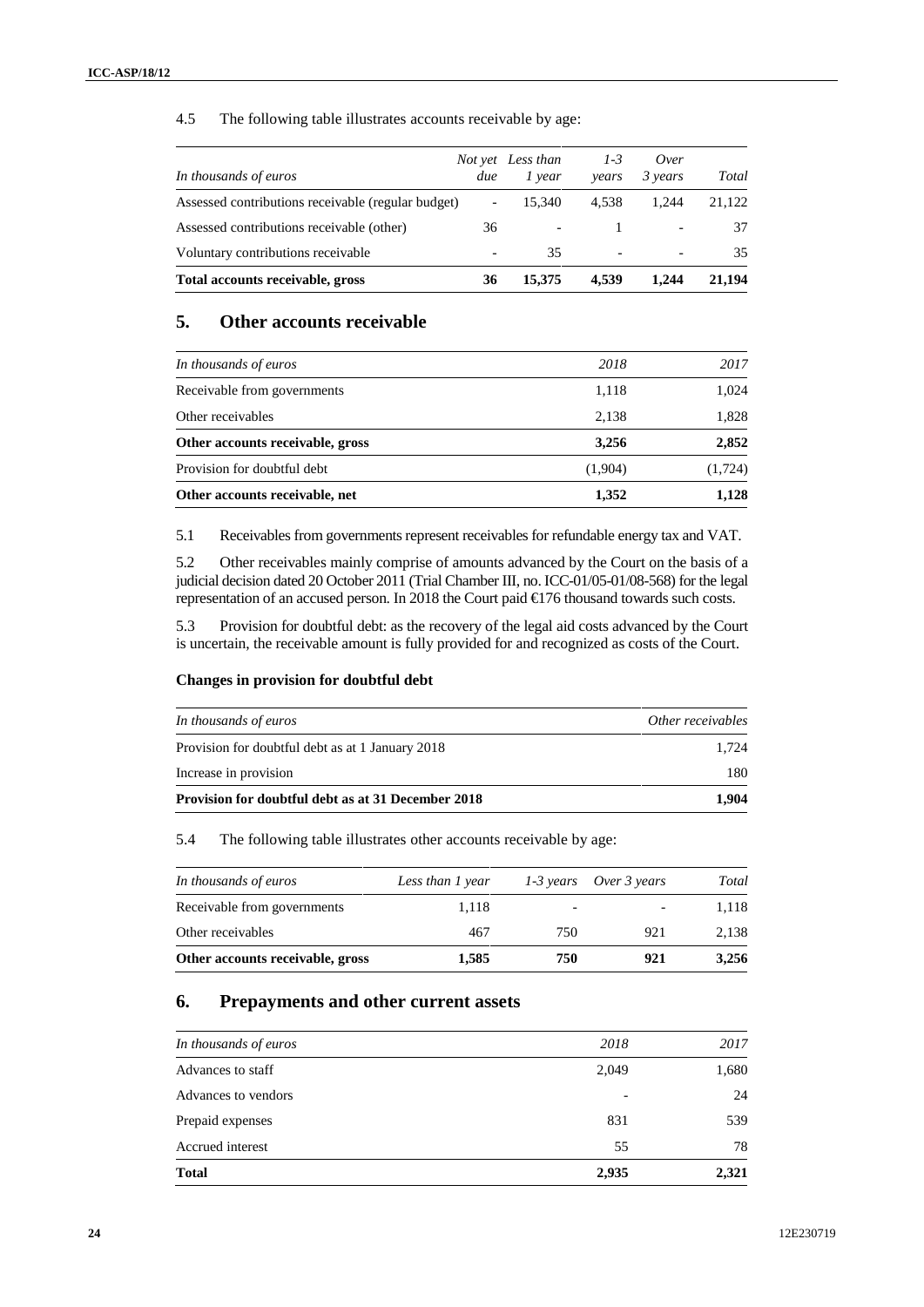6.1 Advances to staff comprise €1,900 thousand of education grant advances for the portion of the school year to be completed during 2019, €34 thousand of travel advances for trips in 2018, and €115 thousand of advances for field operations.

6.2 Prepaid expenses represent payments to vendors for software maintenance and licences relating to periods after 31 December 2018.

|                          | Asset under              |                      | <b>Motor</b>             | <i><b>Furniture</b></i>  | ICT                   | <i>Other</i> |                          |
|--------------------------|--------------------------|----------------------|--------------------------|--------------------------|-----------------------|--------------|--------------------------|
|                          |                          |                      |                          |                          |                       |              | Total                    |
|                          |                          |                      |                          |                          |                       |              |                          |
| 9,741                    | 10                       | 197,183              | 3,335                    | 572                      | 10,205                | 2,488        | 223,534                  |
| $\overline{\phantom{a}}$ | 291                      | 244                  | 561                      | 51                       | 451                   | 193          | 1,791                    |
|                          | (4)                      | $\overline{4}$       | $\overline{a}$           |                          | ÷,                    |              | $\overline{a}$           |
|                          | $\overline{\phantom{a}}$ | 47                   | $\overline{\phantom{a}}$ | $\overline{\phantom{a}}$ | ٠                     | (47)         | $\overline{\phantom{a}}$ |
| $\overline{\phantom{a}}$ | ٠                        | ÷                    | $\overline{\phantom{0}}$ | (1)                      | (1,065)               | (111)        | (1,177)                  |
| 9,741                    | 297                      | 197,478              | 3,896                    | 622                      | 9,591                 | 2,523        | 224,148                  |
|                          |                          |                      |                          |                          |                       |              |                          |
|                          | $\overline{\phantom{a}}$ | 22,249               | 2,205                    | 468                      | 7,615                 | 1,711        | 34,248                   |
|                          | $\overline{\phantom{a}}$ | 10,365               | 367                      | 25                       | 1,013                 | 181          | 11,951                   |
|                          |                          | 5                    | ٠                        |                          |                       | (5)          |                          |
|                          |                          |                      | $\overline{\phantom{0}}$ | (1)                      | (1,042)               | (111)        | (1, 154)                 |
| $\overline{\phantom{a}}$ | $\blacksquare$           | 32,619               | 2,571                    | 492                      | 7,587                 | 1,776        | 45,045                   |
|                          |                          |                      |                          |                          |                       |              |                          |
| 9,741                    | 10                       | 174,934              | 1,130                    | 104                      | 2,590                 | 777          | 189,286                  |
| 9,741                    | 297                      | 164,859              | 1,325                    | 130                      | 2,004                 | 747          | 179,103                  |
|                          |                          | construction<br>Land | <b>Building</b>          |                          | vehicles and fittings | equipment    | assets                   |

### **7. Property, plant and equipment**

7.1 Based on the deed dated 23 March 2009 between the host State and the Court establishing the ground lease and building and planting rights, land ready for development was leased to the Court for no consideration. The lease may be terminated by mutual consent at the end of the Court's mandate or by a decision of the Assembly. The value of the land is estimated on the basis of its not-for-profit function by an independent valuer.

### **8. Intangible assets**

| In thousands of euros  | Software<br>externally acquired | Software | Software<br>in development internally developed | Total  |
|------------------------|---------------------------------|----------|-------------------------------------------------|--------|
| Cost                   |                                 |          |                                                 |        |
| At 1 January 2018      | 11,025                          | 86       |                                                 | 11,111 |
| <b>Additions</b>       | 54                              | 760      |                                                 | 814    |
| Retirement / Write-off | $\overline{\phantom{a}}$        |          |                                                 |        |
| Capitalization         | ٠                               | (328)    | 328                                             |        |
| At 31 December 2018    | 11,079                          | 518      | 328                                             | 11,925 |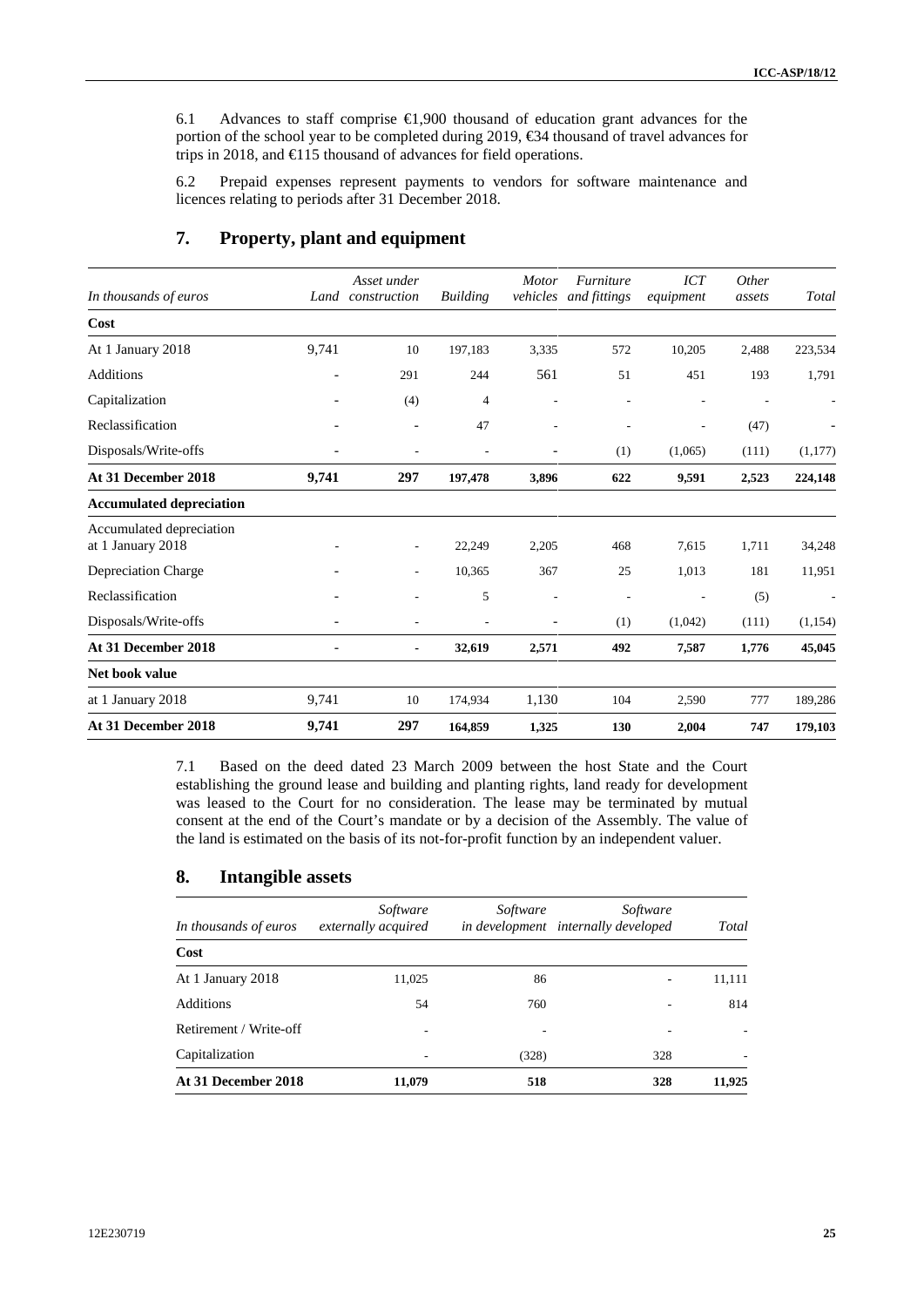| In thousands of euros           | Software<br>externally acquired | Software | Software<br>in development internally developed | Total  |
|---------------------------------|---------------------------------|----------|-------------------------------------------------|--------|
| <b>Accumulated Amortization</b> |                                 |          |                                                 |        |
| At 1 January 2018               | 10,002                          |          |                                                 | 10,002 |
| Amortization charge             | 388                             |          | 5                                               | 393    |
| At 31 December 2018             | 10,390                          | ٠        | 5                                               | 10,395 |
| Net book value                  |                                 |          |                                                 |        |
| At 1 January 2018               | 1.023                           | 86       |                                                 | 1,109  |
| At 31 December 2018             | 689                             | 518      | 323                                             | 1,530  |

8.1 Software in development represents costs of developing two softwares: a) employee and manager self-services through electronic forms and b) digital storage for forensic files preservation. Completion of these projects is expected in 2019.

8.2 In 2018 three intangible assets were developed internally: a) OTP assistance database, b) mission planning solution phase 1, and c) victim application electronic collection.

## **9. Accounts payable**

| In thousands of euros                     | 2018  | 2017  |
|-------------------------------------------|-------|-------|
| Current                                   |       |       |
| Counsel payables                          | 379   | 510   |
| Suppliers                                 | 4,630 | 4,464 |
| Secretariat of the Trust Fund for Victims | 506   | 475   |
| Other payables                            | 213   | 266   |
| Total current                             | 5,728 | 5,715 |
| Non-current                               |       |       |
| Secretariat of the Trust Fund for Victims | 636   | 505   |
| Total non-current                         | 636   | 505   |
| <b>Total accounts payable</b>             | 6,364 | 6,220 |

9.1 Liability towards the Secretariat of the Trust Fund for Victims represents amount assessed for funding of the Secretariat net of expenses incurred against this assessment. The Court assesses States Parties for the budget of the Secretariat. In substance, the Court collects assessed contributions as an agent of the Trust Fund and these assessments do not increase net assets or revenue of the Court, but are recognized as a payable to the Trust Fund. The payable to the Trust Fund is reduced as expenses are incurred by the Secretariat. Liabilities to vendors and the staff of the Secretariat are settled directly by the Court. The payables are finally settled when the Court credits any cash surplus pertaining to Major Programme VI, in accordance with the Financial Regulations and Rules of the Court, to the States Parties.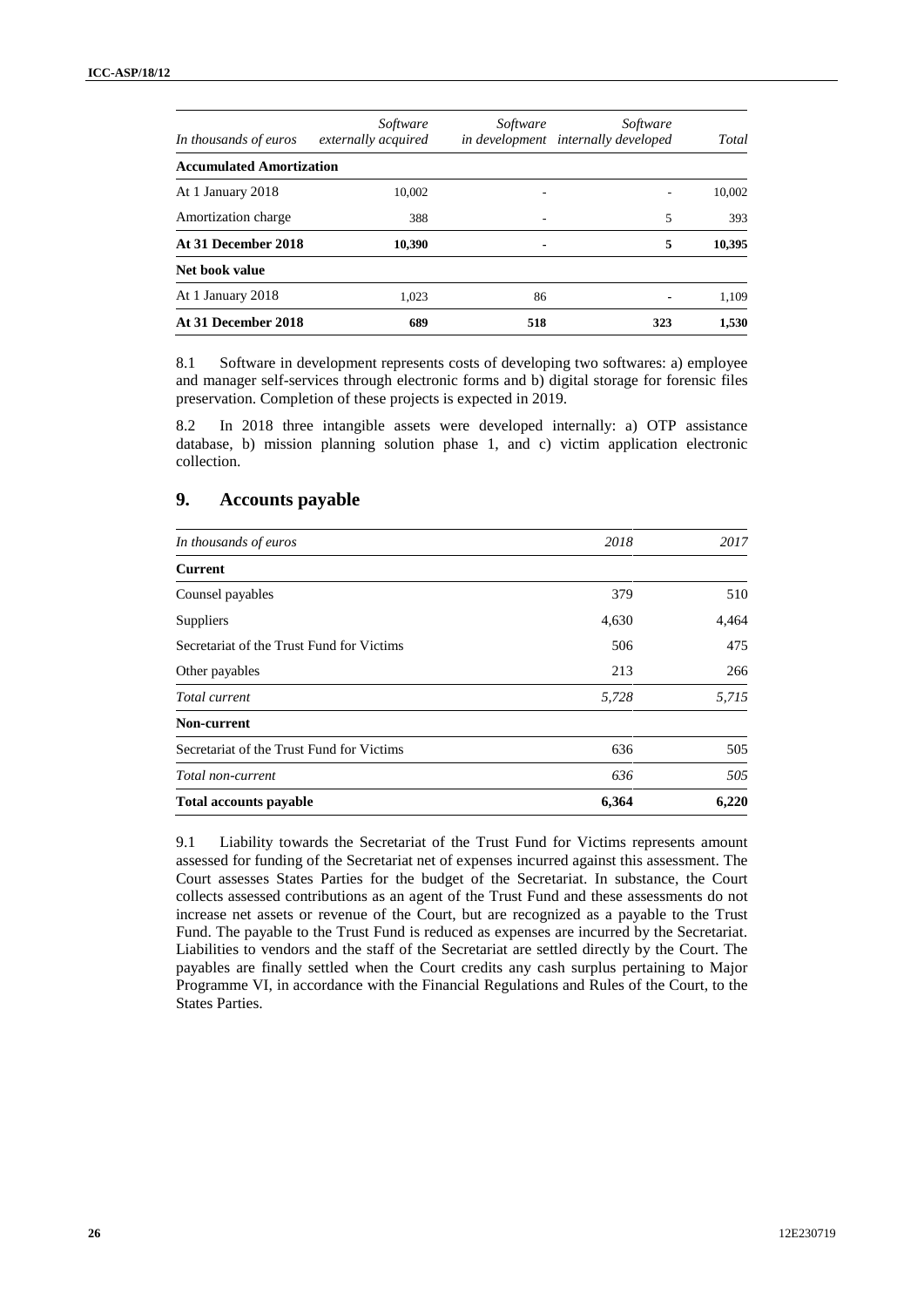## **10. Employee benefit liabilities**

| In thousands of euros     | 2018   | 2017 (Restated) |  |
|---------------------------|--------|-----------------|--|
| Current                   |        |                 |  |
| Salaries and entitlements | 468    | 792             |  |
| Annual leave accrual      | 6,303  | 6,297           |  |
| Other long-term benefits  | 1,867  | 2,094           |  |
| Post-employment benefits  | 1,491  | 1,448           |  |
| Sub-total current         | 10,129 | 10,631          |  |
| Non-current               |        |                 |  |
| Other long-term benefits  | 9,939  | 8,583           |  |
| Post-employment benefits  | 49,406 | 46,062          |  |
| Sub-total non-current     | 59,345 | 54,645          |  |
| <b>Total</b>              | 69,474 | 65,276          |  |

#### **Current employee benefit liabilities**

10.1 Current liabilities comprise payables for salaries and other entitlements, annual leave accrual and the current portion of other long-term benefits and post-employment benefits.

10.2 Annual Leave Accrual: At 31 December 2018, €6,303 thousand represents the accumulated annual leave accrual for all staff members of the Court.

#### **Non-current employee benefit liabilities**

10.3 Actuarial assumptions used to determine the value of other long-term benefits and post-employment benefits are as follows:

| Financial assumptions                             | 2018                                          | 2017  |
|---------------------------------------------------|-----------------------------------------------|-------|
| Discount rate:                                    |                                               |       |
| Judges pension scheme                             | 1.65%                                         | 1.60% |
| Relocation allowance and other benefits of judges | 0.30%                                         | 0.11% |
| Home leave and family visit of staff              | 0.30%                                         | 0.11% |
| <b>ASHI</b>                                       | 1.95%                                         | 2.05% |
| Staff repatriation grant                          | 1.42%                                         | 1.35% |
| Other benefits of staff                           | 1.35%                                         | 1.27% |
| Wage inflation                                    | 1.50%                                         | 1.50% |
| Price inflation                                   | 2.00%                                         | 2.00% |
| Medical cost trend rate                           | 5.00%                                         | 5.00% |
| Individual salary increase rate                   | 1.20%                                         | 1.20% |
| Demographic assumptions                           |                                               |       |
| Individual turnover rates                         | From 0% to 7% depending on age group          |       |
| Disability rates                                  | <b>Based on UNJSPF</b>                        |       |
| Mortality tables                                  | UNJSPF active and inactive (2017)             |       |
| Age corrections                                   | Generational improvement scale (for inactive) |       |
| Age difference M/F                                | Based on actual age difference                |       |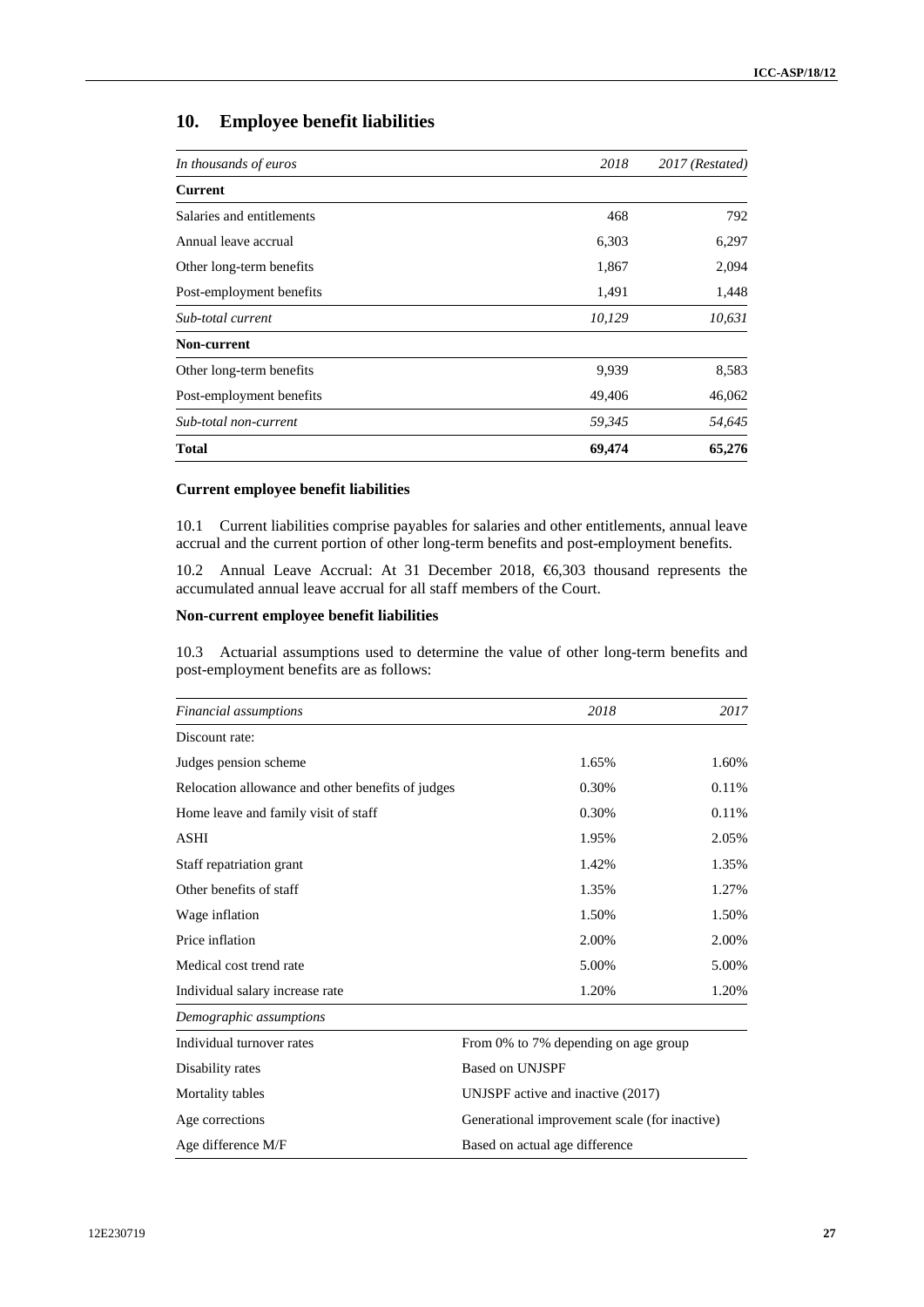10.4 The discount rate used to discount benefit obligations reflects time value of money. The currency and term of the financial instrument selected to reflect time value of money is consistent with the currency and estimated term of the benefit obligation.

10.5 The actuarial gains and losses due to changes in financial assumptions are caused by the changes of the discount rates. The discount rates for the judges post-employment plan, judges other long-term benefits and staff other long-term benefits have increased, while the discount rate for the ASHI post-employment plan has decreased.

10.6 The actuarial losses due to experience adjustments are caused by the positive deviation from the mortality rates and the increase of both eligible staff participants in the several plans and the increase of their average salary.

#### **Reconciliation of the opening and closing balance of the present value of the defined benefit obligation**

|                                                                                     | Judges            |                           | <b>Staff members</b> |                           |         |
|-------------------------------------------------------------------------------------|-------------------|---------------------------|----------------------|---------------------------|---------|
| In thousands of euros                                                               | Pension<br>scheme | <i>Other</i><br>long-term | <i>ASHI</i>          | <i>Other</i><br>long-term | Total   |
| <b>Present value of the</b><br>defined benefit obligation<br>as at 1 January 2018   | 28,688            | 862                       | 18,822               | 9,815                     | 58,187  |
| Service cost                                                                        | 674               | 211                       | 2,157                | 2,295                     | 5,337   |
| Interest expense                                                                    | 459               | 1                         | 430                  | 132                       | 1,021   |
| Remeasurement (gains)/losses                                                        | 242               | (58)                      | 884                  | (87)                      | 980     |
| Benefits paid                                                                       | (1,414)           | (440)                     | (44)                 | (924)                     | (2,822) |
| <b>Present value of the</b><br>defined benefit obligation<br>as at 31 December 2018 | 28,648            | 576                       | 22,249               | 11,231                    | 62,704  |

#### **Reconciliation of the opening and closing balance of the reimbursement rights**

| In thousands of euros                      | Judges' pension scheme |
|--------------------------------------------|------------------------|
| Reimbursement right as at 1 January 2018   | 28,688                 |
| Interest revenue                           | 454                    |
| Remeasurement gains/(losses)               | (266)                  |
| Contributions by employer                  | 1,305                  |
| Benefits paid                              | (1,414)                |
| Administration cost                        | (119)                  |
| Reimbursement right as at 31 December 2018 | 28,648                 |

10.7 The fair value of the reimbursement rights is deemed to be the present value of the related obligation. Administration cost of €119 thousand was paid to judges pension scheme administrator in 2018.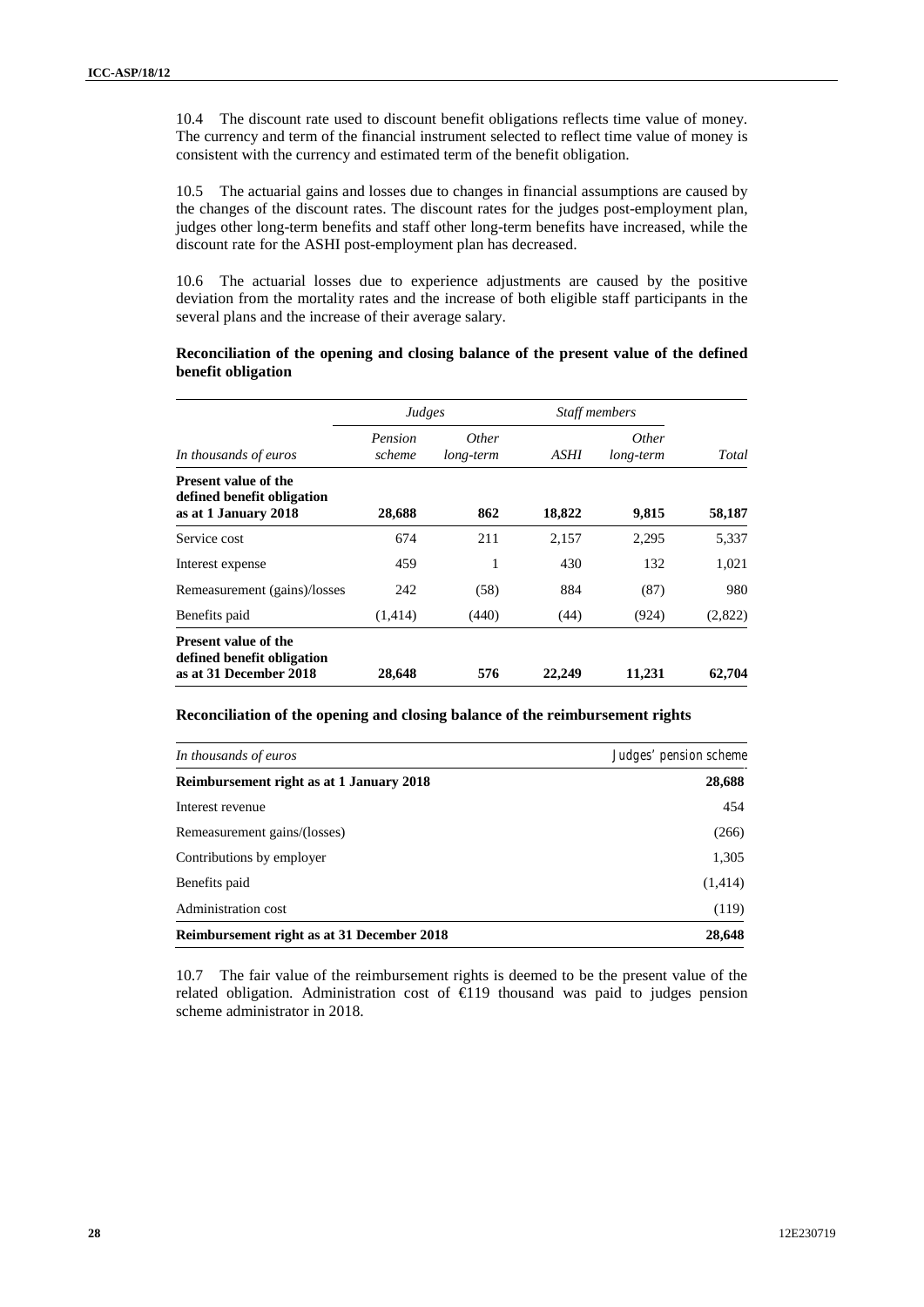|                                                              |                   | Judges                    |       | Staff members             |       |
|--------------------------------------------------------------|-------------------|---------------------------|-------|---------------------------|-------|
| In thousands of euros                                        | Pension<br>scheme | <i>Other</i><br>long-term | ASHI  | <i>Other</i><br>long-term | Total |
| Net service cost                                             | 674               | 211                       | 2,157 | 2,295                     | 5,337 |
| Net interest on the net defined<br>benefit liability/(asset) | 4                 | 1                         | 430   | 132                       | 567   |
| Administration costs                                         | 119               |                           |       |                           | 119   |
| Remeasurement of the net defined<br>benefit liability        |                   | (58)                      |       | (87)                      | (145) |
| Defined benefit cost recorded in profit or<br>loss           | 798               | 153                       | 2,587 | 2,340                     | 5,877 |
| Remeasurement of the net defined<br>benefit liability        | 508               |                           | 884   |                           | 1,392 |
| Defined benefit cost recorded in<br>net assets/equity        | 508               | $\overline{a}$            | 884   |                           | 1,392 |
| <b>Total defined benefit cost</b>                            | 1,305             | 153                       | 3,471 | 2,340                     | 7,269 |

#### **Total defined benefit cost recognised in the Statement of financial performance and net assets/equity**

#### **Sensitivity analysis**

10.8 A significant actuarial assumption for the determination of the defined benefit obligation is the discount rate. The sensitivity analyses have been determined based on a 0.25% change of the assumptions at the end of reporting period.

|                              | Discount | Defined<br>benefit<br>rate % obligation | Discount<br>rate plus | benefit<br>$0.25\%$ obligation | Defined Discount<br>rate less | Defined<br>benefit<br>0.25% obligation |
|------------------------------|----------|-----------------------------------------|-----------------------|--------------------------------|-------------------------------|----------------------------------------|
| <b>Judges</b>                |          |                                         |                       |                                |                               |                                        |
| Pension scheme               | 1.65     | 28,648                                  | 1.90                  | 27,794                         | 1.40                          | 29,544                                 |
| Home leave benefits          | 0.30     | 47                                      | 0.55                  | 47                             | 0.05                          | 47                                     |
| Removal/travel on separation | 0.30     | 90                                      | 0.55                  | 89                             | 0.05                          | 91                                     |
| <b>Relocation allowance</b>  | 0.30     | 430                                     | 0.55                  | 426                            | 0.05                          | 434                                    |
| Survivors benefit            | 0.30     | 9                                       | 0.55                  | 9                              | 0.05                          | 10                                     |
| <b>Staff</b>                 |          |                                         |                       |                                |                               |                                        |
| Home leave benefits          | 0.30     | 1,182                                   | 0.55                  | 1,181                          | 0.05                          | 1,183                                  |
| Family visit                 | 0.30     | 23                                      | 0.55                  | 23                             | 0.05                          | 23                                     |
| Removal/Travel on separation | 1.35     | 2,267                                   | 1.60                  | 2,217                          | 1.10                          | 2,320                                  |
| Repatriation grant           | 1.42     | 7,348                                   | 1.67                  | 7,170                          | 1.17                          | 7,534                                  |
| Death grant                  | 1.35     | 410                                     | 1.60                  | 402                            | 1.10                          | 418                                    |
| <b>ASHI</b>                  | 1.95     | 22,249                                  | 2.20                  | 20,594                         | 1.70                          | 24,066                                 |

10.9 Effect of an increase of one percentage point and effect of a decrease of one percentage point in the assumed medical cost trend rates are as follows: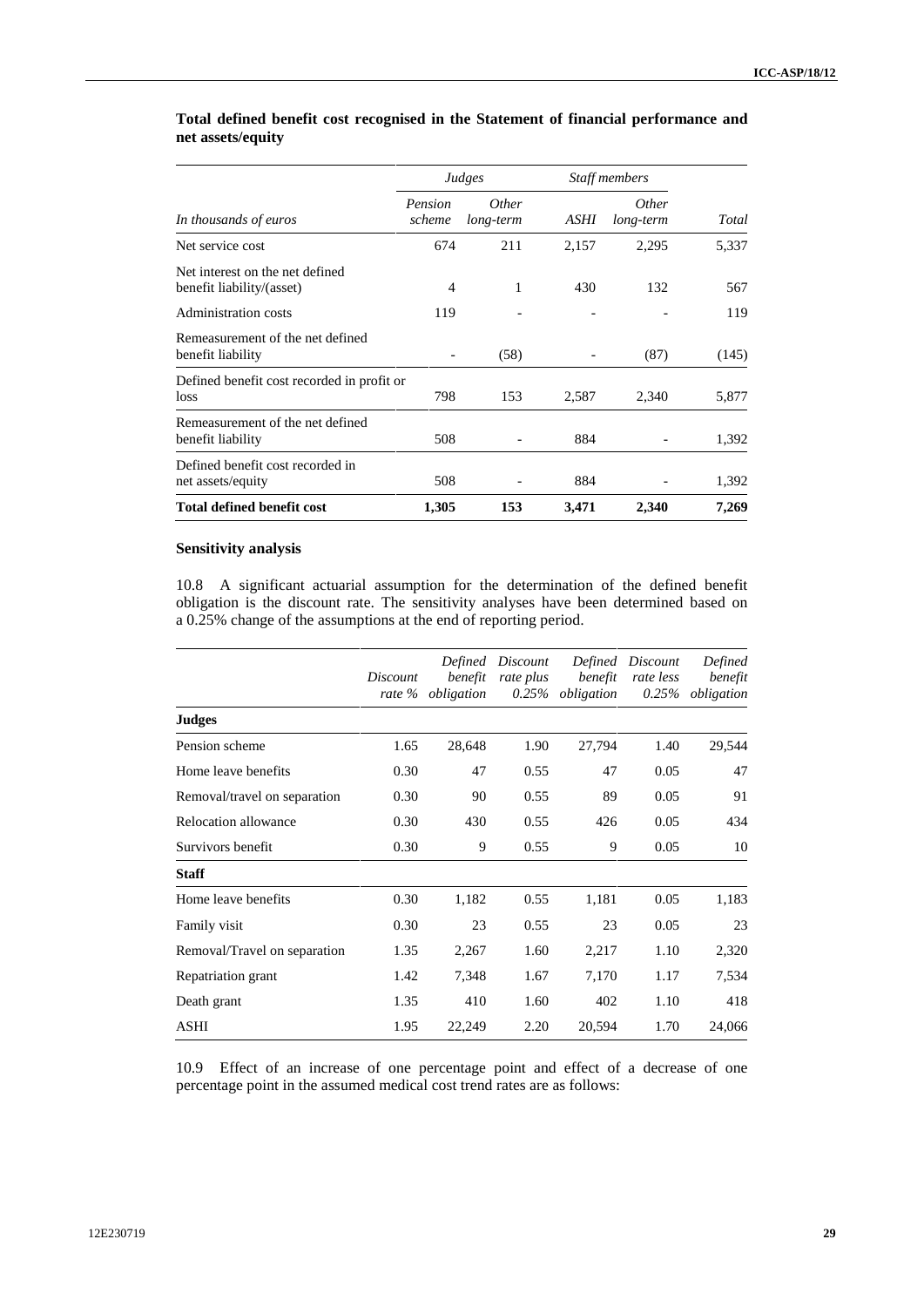#### **Medical cost trend rate**

| In thousands of euros                         | 4%     | 5%     | 6%     |
|-----------------------------------------------|--------|--------|--------|
| Defined benefit obligation as at $31/12/2018$ | 18.590 | 22.249 | 26,891 |
| Current Service cost for Fiscal year 2019     | 2.007  | 2.401  | 2.900  |

#### **United Nations Joint Staff Pension Fund**

10.10 The Fund's Regulations state that the Pension Board shall have an actuarial valuation made of the Fund at least once every three years by the Consulting Actuary. The practice of the Pension Board has been to carry out an actuarial valuation every two years using the Open Group Aggregate Method. The primary purpose of the actuarial valuation is to determine whether the current and estimated future assets of the Pension Fund will be sufficient to meet its liabilities.

10.11 The Court's financial obligation to the UNJSPF consists of its mandated contribution, at the rate established by the United Nations General Assembly (currently at 7.9% for participants and 15.8% for member organizations) together with any share of any actuarial deficiency payments under Article 26 of the Regulations of the Pension Fund. Such deficiency payments are only payable if and when the United Nations General Assembly has invoked the provision of Article 26, following determination that there is a requirement for deficiency payments based on an assessment of the actuarial sufficiency of the Fund as of the valuation date. Each member organization shall contribute to this deficiency an amount proportionate to the total contributions which each paid during the three years preceding the valuation date.

10.12 During 2017, the Fund identified that there were anomalies in the census data utilized in the actuarial valuation performed as of 31 December 2015. As such, as an exception to the normal biennial cycle, a roll forward of the participation data as of 31 December 2013 to 31 December 2016 was used by the Fund for its 2016 financial statements.

10.13 The actuarial valuation as of 31 December 2017 resulted in a funded ratio of actuarial assets to actuarial liabilities, assuming no future pension adjustments, of 139.2% (150.1% in the 2016 roll forward). The funded ratio was 102.7% (101.4% in the 2016 roll forward) when the current system of pension adjustments was taken into account.

10.14 After assessing the actuarial sufficiency of the Fund, the Consulting Actuary concluded that there was no requirement, as of 31 December 2016, for deficiency payments under Article 26 of the Regulations of the Fund as the actuarial value of assets exceeded the actuarial value of all accrued liabilities under the plan. In addition, the market value of assets also exceeded the actuarial value of all accrued liabilities as of the valuation date. At the time of this report, the General Assembly has not invoked the provision of Article 26.

10.15 Should Article 26 be invoked due to an actuarial deficiency, either during the ongoing operation or due to the termination of the UNJSPF pension plan, deficiency payments required from each member organization would be based upon the proportion of that member organization's contributions to the total contributions paid to the Fund during the three years preceding the valuation date. Total contributions paid to the UNJSPF during the preceding three years (2015, 2016 and 2017) amounted to USD 6,931.39 million, of which 0.92% was contributed by the Court.

10.16 During 2018, contributions paid to UNJSPF amounted to €23,241 million  $(2017 \le 23.026 \text{ million})$ . No significant variance is expected in the contributions due in 2018.

10.17 Membership of the Fund may be terminated by decision of the United Nations General Assembly, upon the affirmative recommendation of the Pension Board. A proportionate share of the total assets of the Fund at the date of termination shall be paid to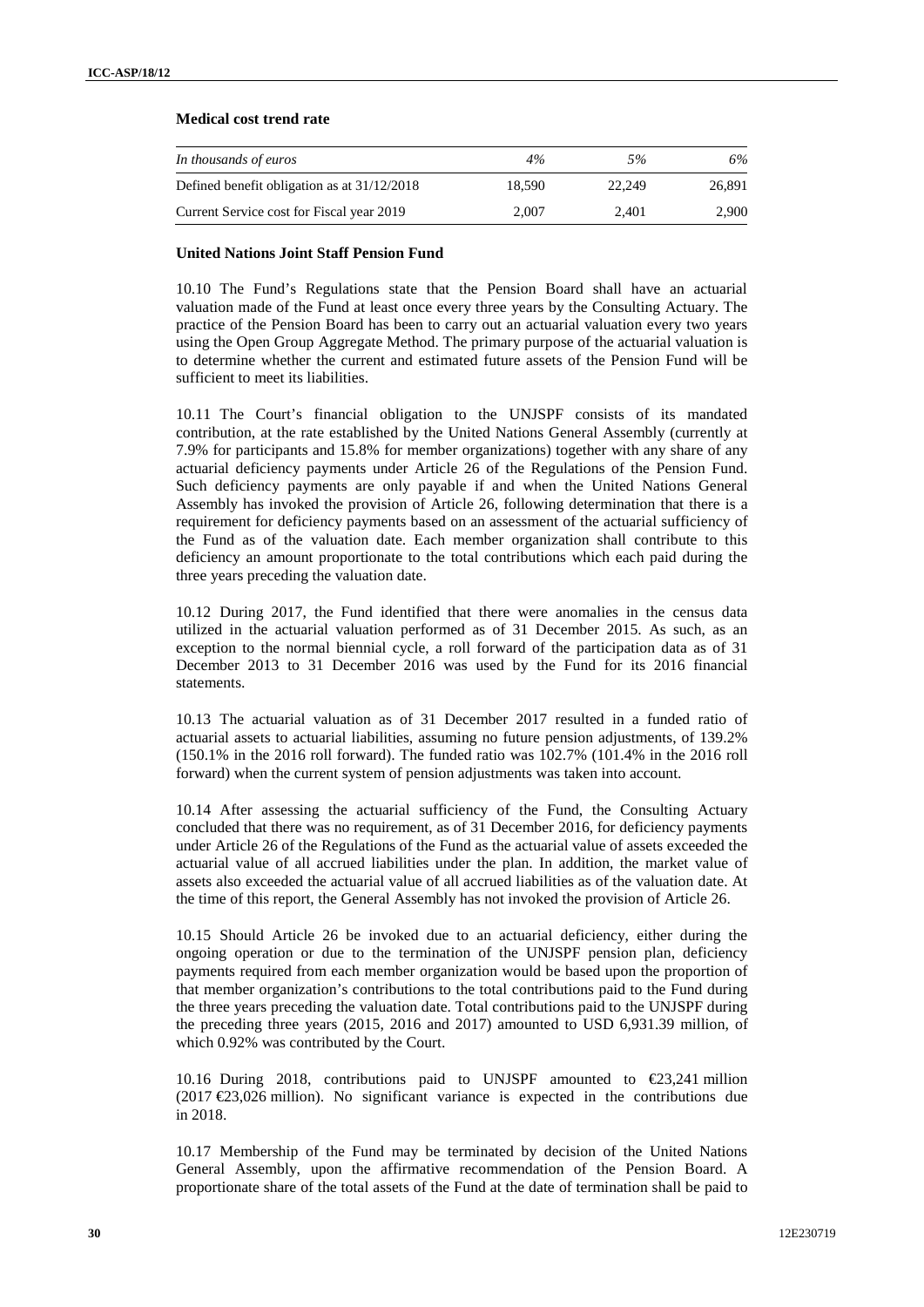the former member organization for the exclusive benefit of its staff who were participants in the Fund at that date, pursuant to an arrangement mutually agreed between the organization and the Fund. The amount is determined by the United Nations Joint Staff Pension Board based on an actuarial valuation of the assets and liabilities of the Fund on the date of termination; no part of the assets which are in excess of the liabilities are included in the amount.

10.18 The United Nations Board of Auditors carries out an annual audit of the UNJSPF and reports to the UNJSPF Pension Board and to the United Nations General Assembly on the audit every year. The UNJSPF publishes quarterly reports on its investments and these can be viewed by visiting the UNJSPF at www.unjspf.org.

#### **Service-incurred injury**

10.19 The Court entered into an agreement with an insurance company to offer coverage for service-incurred injuries for the Court's staff, judges, consultants and temporary assistants. The insurance premium, calculated as a percentage of the pensionable remuneration for staff members and a comparable percentage for judges, consultants and temporary assistants, is charged to the organization's budget and is reflected in the accounts under expenditures. The total premium paid during  $2018$  for this insurance was  $\epsilon$ 399 thousand.

#### **Secretariat of the Trust Fund for Victims**

10.20 Employees of the Secretariat of the Trust Fund for Victims are provided with benefits and entitlements in accordance with staff regulations and consistent with those of employees of the Court. These benefits are provided on a pooled basis with the Court's staff and it is not considered feasible to perform a separate actuarial valuation. Long-term and post-employment benefits that relate to the Secretariat of the Trust Fund for Victims and that are included in the obligations of the Court are estimated at €408 thousand.

10.21 The value of annual leave due to employees of the Secretariat of the Trust Fund for Victims as at 31 December 2018, also provided on a pooled basis, are included in the Court's liabilities and amounted to €70 thousand.

### **11. Host State loan**

| In thousands of euros       | 2018   | 2017   |
|-----------------------------|--------|--------|
| Host State loan current     | 1.843  | 1,801  |
| Host State loan non-current | 68,865 | 70,708 |
| <b>Total</b>                | 70,708 | 72,509 |

11.1 The loan is recognized at amortized cost using the effective interest rate. The effective interest rate is applied to each stream of drawings from the total capital amount available.

11.2 Repayment of the host State loan commenced on 30 June 2016, the date on which the rental agreement of the Court concerning interim premises expired. States Parties that did not pay the one-time contribution are assessed annually for loan repayment. The following table illustrates the remaining contractual maturity of the loan:

| In thousands of euros | Less than 1 year | 1-3 years | Over 3 years | Total   |
|-----------------------|------------------|-----------|--------------|---------|
| Host State loan       | 3.585            | 10.755    | 87.836       | 102,176 |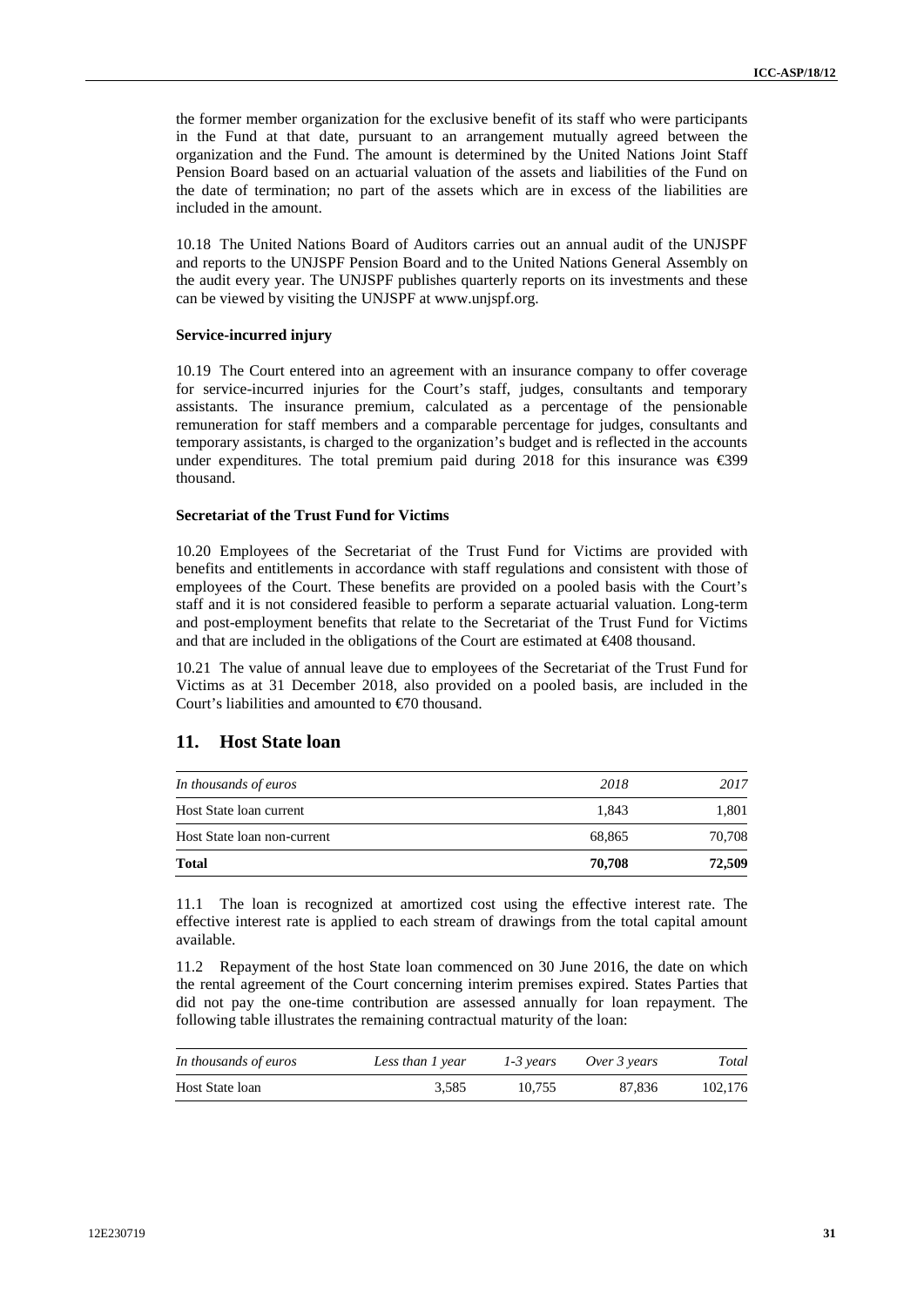### **12. Deferred revenue and accrued expenses**

| In thousands of euros             | 2018  | 2017  |
|-----------------------------------|-------|-------|
| Assessed contributions in advance | 1,509 | 2,273 |
| Deferred voluntary contributions  | 1,191 | 910   |
| Accrued expenses                  | 2,471 | 2,104 |
| Accrual on host State loan        | 3,585 | 3,585 |
| <b>Total</b>                      | 8,756 | 8,872 |

12.1 Assessed contributions received in advance: €1,509 thousand was received from States Parties prior to the year to which they relate. Contributions received in advance decreased by  $\epsilon$ 764 thousand. The details of received contributions relating to year 2019 by State Party is provided in Schedule 1.

12.2 Deferred voluntary contributions represent awards from donors, subject to conditions, for which implementation is expected in the future financial period. The amount of €1,191 thousand relates primarily to the activities of the Trust Fund "Building Legal Expertise and Fostering Cooperation" and "Junior Professional Officer Programme". These contributions will be recognized as revenue, as and when the conditions are satisfied. Details of voluntary contributions transferred subject to conditions as of 31 December 2018 are provided in Schedule 6.

12.3 Accrued expenses represent the amount of goods and services delivered for which the invoices were not yet received by the reporting date.

12.4 The accrual on the Host State loan represents the amount of 2018 annuity due for payment in February 2019.

| 203  | 194   |
|------|-------|
|      |       |
| 111  | 126   |
| 898  | 2,060 |
| 2018 | 2017  |
|      |       |

#### **13. Provisions**

#### **Changes in provisions**

| In thousands of euros                   | Litigation<br>provision | $US$ tax<br>provision | <i>Other</i><br>provisions | Total   |
|-----------------------------------------|-------------------------|-----------------------|----------------------------|---------|
| Provision as at 1 January 2018          | 2.060                   | 126                   | 194                        | 2,380   |
| Increase in provision                   | 258                     | 37                    | 9                          | 304     |
| Decrease due to payments                | (1,295)                 | (43)                  |                            | (1,338) |
| Decrease due to reversals               | (125)                   | (9)                   | $\overline{\phantom{a}}$   | (134)   |
| <b>Provision as at 31 December 2018</b> | 898                     | 111                   | 203                        | 1,212   |

13.1 Provision for litigation of€898 thousand corresponds to estimated liability of the Court for cases filed by current or former staff members of the Court, including primarily with the Administrative Tribunal of the International Labour Organization (ILOAT). In addition there are other cases pending which are either disclosed as contingent liabilities or it is considered that the possibility of an outflow of resources is remote.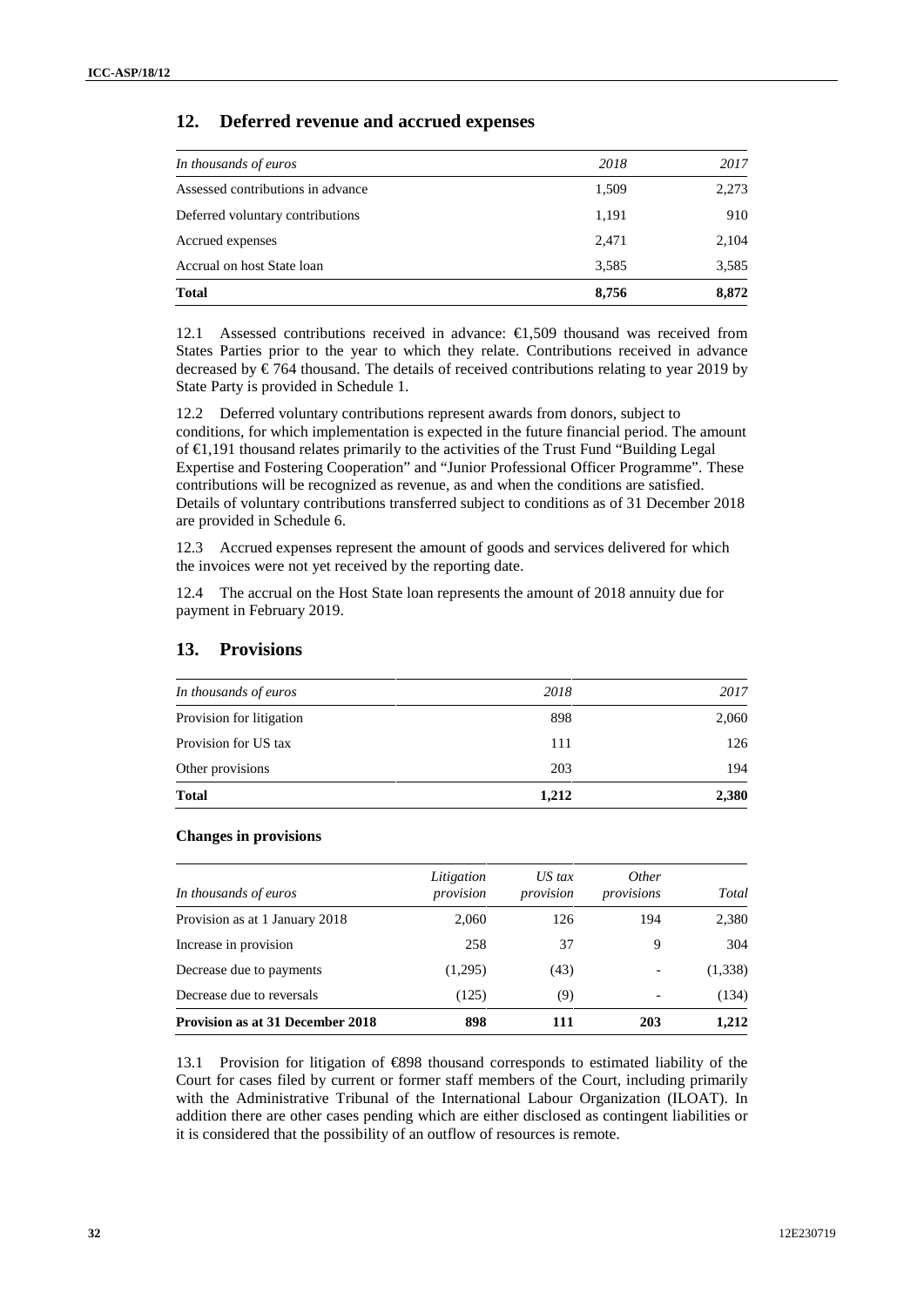13.2 Provision for US tax liability: According to the practice and fundamental principles of the International Civil Service, as determined by the ILOAT, all employees of the Court are entitled to exemption from taxation on Court salaries, emoluments and allowances paid by the Court. The calculated tax liability is €111 thousand estimated for the year 2018 for six United States taxpayers on the payroll of the Court during this period.

13.3 Other provisions represent an estimate of the amount payable by the Court in relation to an appendix D case.

### **14. Net assets/equity**

| In thousands of euros                          | 2018    | 2017    |
|------------------------------------------------|---------|---------|
| <b>General</b>                                 |         |         |
| Contingency Fund                               | 5,243   | 3,764   |
| <b>Working Capital Fund</b>                    | 9,058   | 17      |
| <b>General Funds</b>                           |         |         |
| <b>Funds for Employee Benefit Liabilities</b>  | 263     | 479     |
| Cash Surplus / (Deficit)                       | 2,993   | (5,622) |
| Other General Fund                             | 79,272  | 105,142 |
| Remeasurement of post-employment related plans | (8,041) | (6,650) |
| <b>Total General balances</b>                  | 88,788  | 97,130  |
| <b>Trust Funds</b>                             | 2,021   | 1,695   |
| <b>Total</b>                                   | 90,809  | 98,825  |

14.1 Remeasurement of post-employment related plans: the balance of €8,041 thousand represents actuarial losses relating to pension of Judges and after service health insurance plan of the Court's staff.

### **15. Revenue**

| In thousands of euros                 | 2018    | 2017    |
|---------------------------------------|---------|---------|
| <b>Assessed contributions</b>         |         |         |
| To programme budget                   | 144,890 | 142,413 |
| Change in provision for doubtful debt | 556     | (2,353) |
| Sub-total assessed contributions      | 145,446 | 140,060 |
| <b>Voluntary contributions</b>        |         |         |
| To trust funds (Schedule 6)           | 2,038   | 1,662   |
| Sub-total voluntary contributions     | 2,038   | 1,662   |
| <b>Financial revenue</b>              |         |         |
| Interest revenue                      | 110     | 158     |
| Net foreign exchange gain             | 48      | 3       |
| Sub-total financial revenue           | 158     | 161     |
| Other revenue                         |         |         |
| Other miscellaneous revenue           | 413     | 219     |
| Sub-total other revenue               | 413     | 219     |
| <b>Total revenue</b>                  | 148,055 | 142,102 |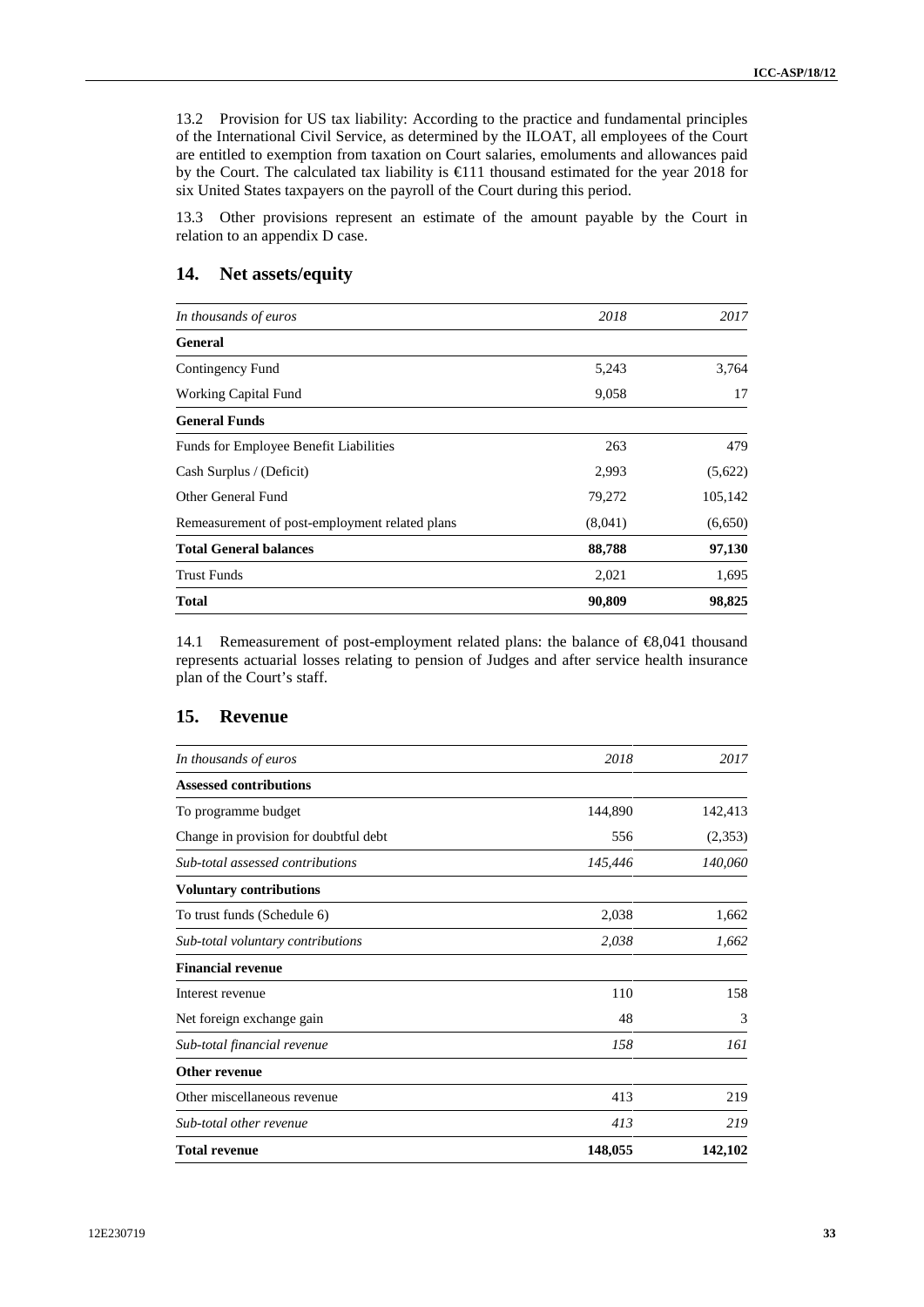15.1 Assessed contributions to programme budget: the Assembly, in its resolution ICC-ASP/16/Res.1, approved the funding of the appropriations of the Court for the financial period 1 January to 31 December 2018 in the amount of  $\in$  47,432 thousand.  $\in$  542 thousand of the total appropriations relates to contributions to the Secretariat of the Trust Fund for Victims and is reported separately in the financial statements of the Trust Fund.

15.2 The Court recognizes revenue when the inflow of the economic benefits or service potential is probable. For the doubtful debt estimated in relation to the assessed contributions receivable the revenue is reduced and will be reinstated once the uncertainty over collection is removed. In 2018, an estimate of a doubtful debt provision decreased by €556 thousand.

15.3 Details of voluntary contributions by donors are provided in Schedule 6.

#### **Contributions in kind**

15.4 In 2018 the Court received services-in-kind related to short-term pro bono personnel. These resources provide expertise in specific areas that help support the activities of the Court. The value of such services received by the Court in 2018 is estimated at €202 thousand.

15.5 In 2018 the Seventeenth session of the Assembly of State Parties was conducted at the World Forum Convention Centre in The Hague. The premises were provided by the host State. The approximate amount of this donation in kind is €305 thousand

#### **16. Employee benefit expenses**

| In thousands of euros               | 2018    | 2017    |
|-------------------------------------|---------|---------|
| Judges' salaries                    | 3,373   | 3,237   |
| Judges' entitlements and allowances | 1,516   | 1,718   |
| Staff salaries                      | 57,571  | 56,112  |
| Staff entitlements and allowances   | 29,414  | 29,231  |
| Temporary assistance                | 16,225  | 16,567  |
| <b>Total</b>                        | 108,099 | 106,865 |

16.1 In 2018 one ex-gratia payment for €3,998 was made.

### **17. Travel and hospitality expenses**

| <b>Total</b>          | 5,668 | 6,632 |
|-----------------------|-------|-------|
| Travel                | 5,637 | 6,610 |
| Hospitality           | 31    | 22    |
| In thousands of euros | 2018  | 2017  |

#### **18. Expenses for contractual services**

| In thousands of euros                  | 2018  | 2017  |
|----------------------------------------|-------|-------|
| Public information                     | 489   | 387   |
| External translation                   | 489   | 592   |
| Training                               | 851   | 806   |
| Consultants and individual contractors | 1,826 | 1,648 |
| Other contractual services             | 2,503 | 2,117 |
| <b>Total</b>                           | 6,158 | 5,550 |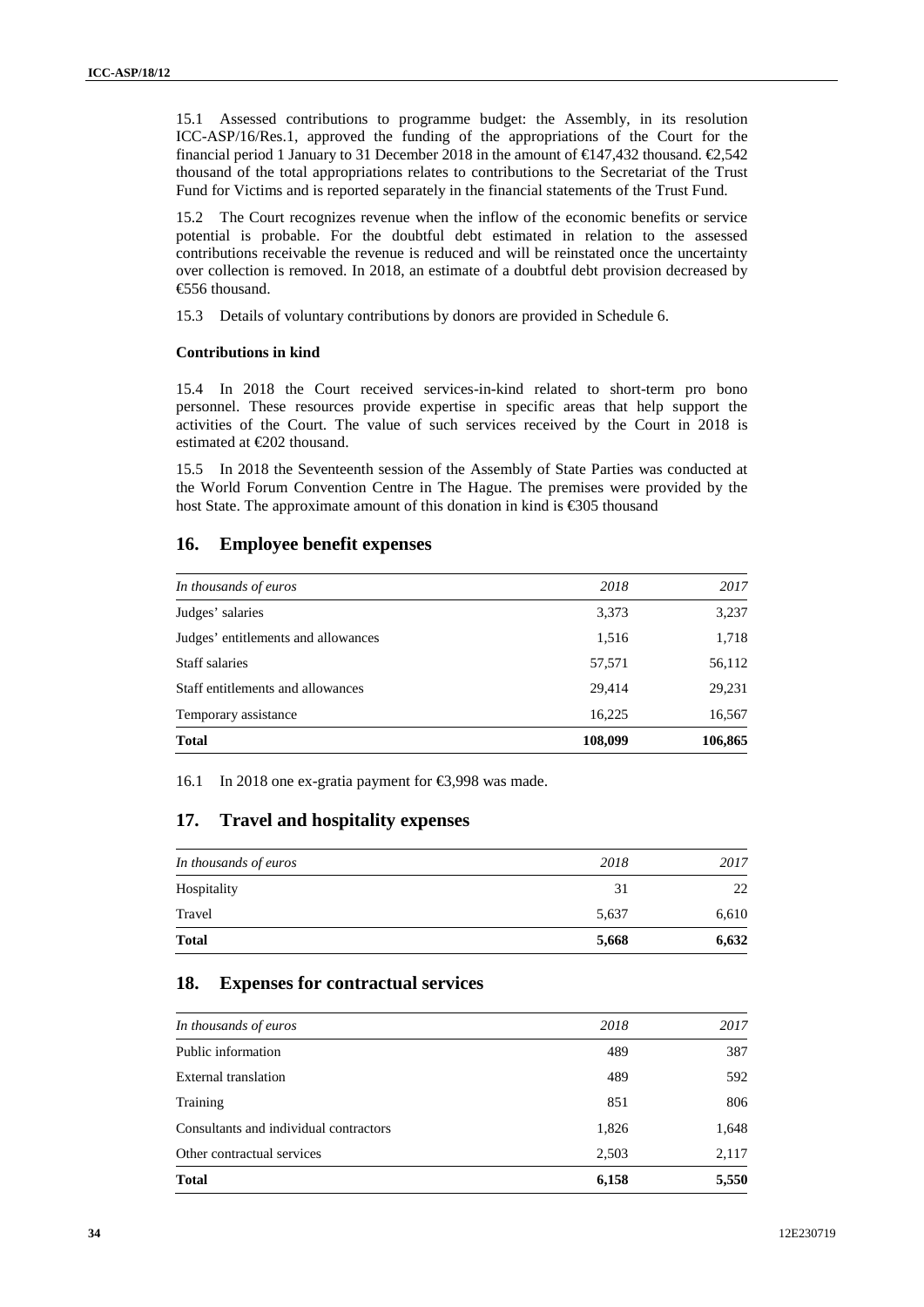## **19. Expenses for counsel fees**

| <b>Total</b>          | 5,603 | 6,243 |
|-----------------------|-------|-------|
| Counsel for victims   | 1.412 | 1,349 |
| Counsel for defence   | 4,191 | 4,894 |
| In thousands of euros | 2018  | 2017  |

## **20. Operating expenses**

| 1,895<br>1.746 | 2,378<br>2,045 |
|----------------|----------------|
|                |                |
|                |                |
| 3,290          | 3,235          |
| 6,038          | 6,644          |
| 2018           | 2017           |
|                |                |

## **21. Supplies and materials expenses**

| <b>Total</b>                               | 2,456 | 2,151 |
|--------------------------------------------|-------|-------|
| Low value asset purchases                  | 1,147 | 1,047 |
| Other supplies                             | 425   | 445   |
| Library books, magazines and subscriptions | 333   | 113   |
| Office supplies                            | 551   | 546   |
| In thousands of euros                      | 2018  | 2017  |
|                                            |       |       |

21.1 Low value asset purchases: represent furniture and fittings, ICT equipment and other assets with a value below  $\bigoplus$ ,000 which is not capitalized.

### **22. Depreciation, amortization and impairment**

| <b>Total</b>          | 12,344 | 12,311 |
|-----------------------|--------|--------|
| Amortization          | 393    | 388    |
| Depreciation          | 11,951 | 11,923 |
| In thousands of euros | 2018   | 2017   |

22.1 No material impairment losses were incurred in 2018.

## **23. Financial expenses**

| <b>Total</b>                            | 1,860 | 1,894 |
|-----------------------------------------|-------|-------|
| Interest expense on the host State loan | 1.784 | 1,826 |
| Bank charges                            | 76    | 68    |
| In thousands of euros                   | 2018  | 2017  |

23.1 Interest expense on the host State loan amounting to  $\in$ 1,784 thousand is recognized on an effective interest rate basis.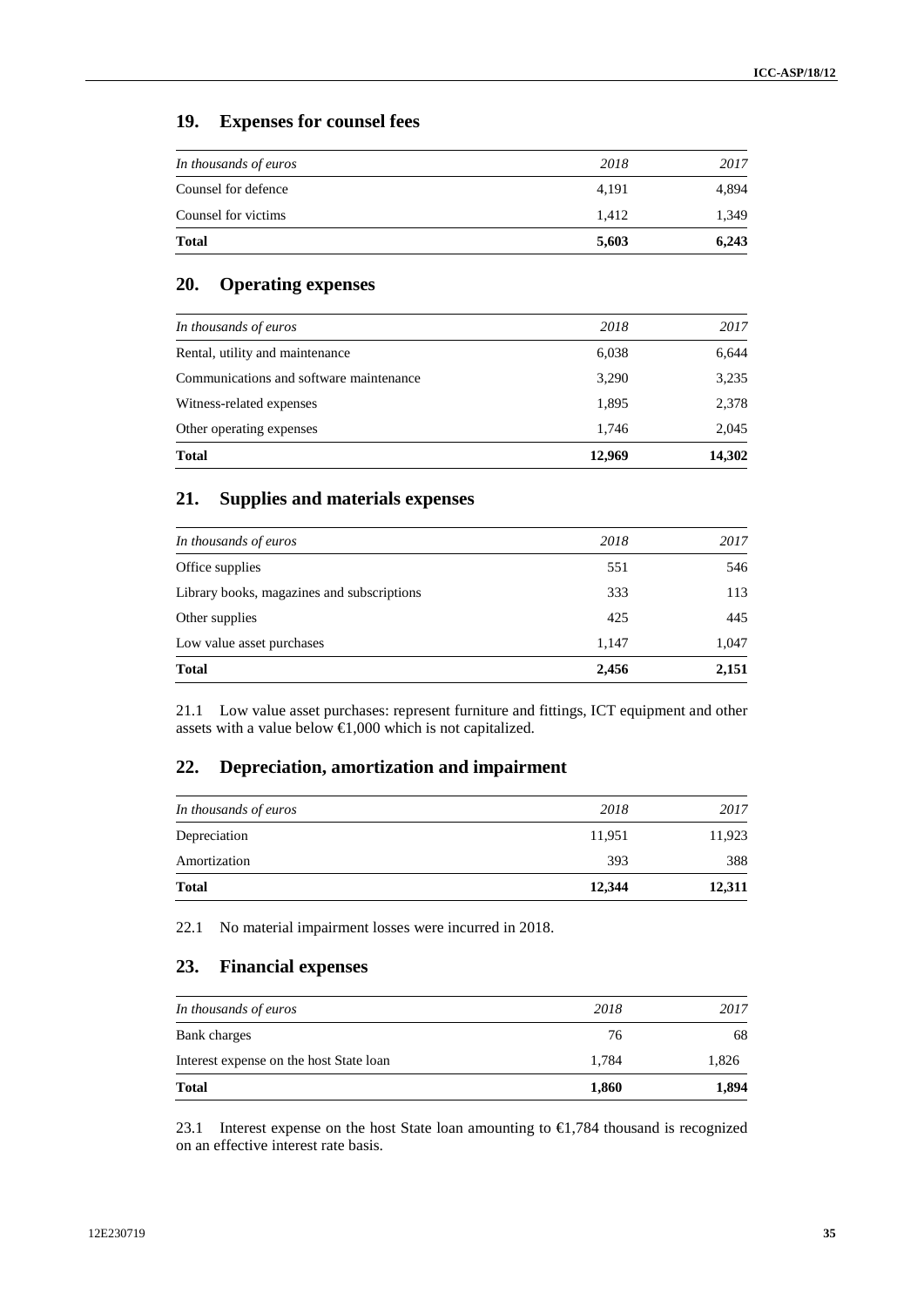## **24. Statement of comparison of budget and actual amounts**

24.1 The Court's budget and accounts are prepared on different bases. The Statement of financial position, Statement of financial performance, Statement of changes in net assets/equity and Statement of cash flows are prepared on a full accrual basis, whereas the Statement of comparison of budget and actual amounts (Statement V) is prepared on a modified cash basis of accounting.

24.2 As required under IPSAS 24, where the financial statements and the budget are not prepared on a comparable basis, the actual amounts presented on a comparable basis to the budget are reconciled to the actual amounts presented in the financial statements, identifying separately any basis, timing and entity differences. There are also differences in formats and classification schemes adopted for the presentation of financial statements and the budget.

24.3 Differences in bases occur when the approved budget is prepared on a basis other than the accounting basis, as stated in note 24.1 above.

24.4 Timing differences occur when the budget period differs from the reporting period reflected in the financial statements. There are no timing differences for the Court for the purposes of comparison of the budget and the actual amounts.

24.5 Entity differences occur as the budget includes the Secretariat for the Trust Fund of Victims (note  $1.2(g)$ ) which is not part of the reporting entity for which the financial statements are prepared. On the other hand, the annual programme budget does not include the trust funds segments, whereas the financial statements do.

24.6 Differences in presentation are due to differences in the format and classification schemes adopted for the presentation of the Statement of cash flows and Statement of comparison of budget and actual amounts.

24.7 Reconciliation between the actual amounts on a comparable basis in the Statement of comparison of budget and actual amounts (Statement V) and the actual amounts in the Statement of cash flows (Statement IV) for the period ended 31 December 2018 is presented below:

| In thousands of euros                                          | <i><b>Operating</b></i> | Investing                | Financing | Total   |
|----------------------------------------------------------------|-------------------------|--------------------------|-----------|---------|
| <b>Actual amount on comparable</b><br>basis (Statement V)      | 2.406                   | $\overline{\phantom{a}}$ |           | 2,406   |
| Basis differences                                              | 14,736                  | -                        |           | 14,736  |
| Presentation differences                                       |                         | (2,471)                  | (3,585)   | (6,056) |
| Entity differences                                             | 669                     |                          |           | 669     |
| Actual amount in the Statement of<br>cash flows (Statement IV) | 17,810                  | (2, 471)                 | (3,585)   | 11,754  |

24.8 Open commitments including open purchase orders and net cash flows from operating, investing and financing activities are presented as basis differences. Revenue and other fund related expenses that do not form part of the Statement of Comparison of Budget and Actual Amounts are reflected as presentation differences. Under entity differences, the activities of the Secretariat of the Trust Fund for Victims are not reported in the financial statements, but are included in the budgetary process. The trust funds are included in the financial statements but are not part of the actual amounts on a comparable basis.

24.9 An explanation of material differences between the budget and actual amounts is included in the Report on activities and programme performance of the International Criminal Court for the year 2018.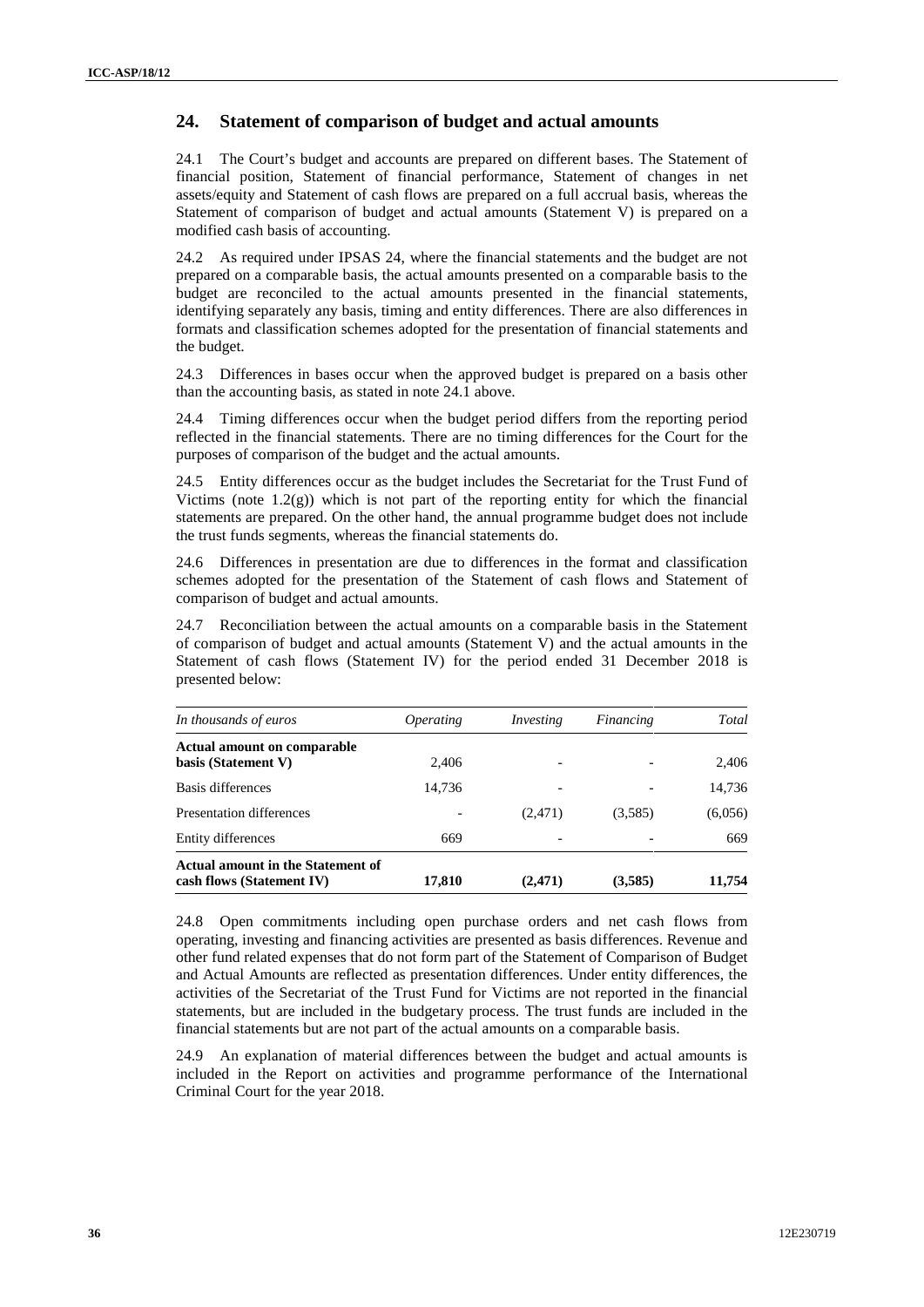# **25. Segment Reporting**

## **Statement of financial position by segment as at 31 December 2018**

| In thousands of euros                           | General | <b>Trust Funds</b> | Inter-<br>segment        | Total   |
|-------------------------------------------------|---------|--------------------|--------------------------|---------|
| Assets                                          |         |                    |                          |         |
| Current assets                                  |         |                    |                          |         |
| Cash and cash equivalents                       | 14,790  | 4,102              |                          | 18,892  |
| Accounts receivable (non-exchange transactions) | 14,797  | 35                 |                          | 14,832  |
| Other accounts receivable                       | 2,175   |                    | (823)                    | 1,352   |
| Prepayments and other current assets            | 2,909   | 26                 |                          | 2,935   |
| Total current assets                            | 34,671  | 4,163              | (823)                    | 38,011  |
| Non-current assets                              |         |                    |                          |         |
| Accounts receivable (non-exchange transactions) | 31      |                    |                          | 31      |
| Property, plant and equipment                   | 179,103 |                    |                          | 179,103 |
| Intangible assets                               | 1,530   |                    |                          | 1,530   |
| Reimbursement right                             | 28,648  |                    |                          | 28,648  |
| Total non-current assets                        | 209,312 |                    |                          | 209,312 |
| <b>Total assets</b>                             | 243,983 | 4,163              | (823)                    | 247,323 |
| <b>Liabilities</b>                              |         |                    |                          |         |
| <b>Current</b> liabilities                      |         |                    |                          |         |
| Accounts payable                                | 5,614   | 937                | (823)                    | 5,728   |
| Employee benefit liabilities                    | 10,121  | 8                  | $\overline{\phantom{0}}$ | 10,129  |
| Host State loan                                 | 1,843   |                    |                          | 1,843   |
| Deferred revenue and accrued expenses           | 7,560   | 1,196              |                          | 8,756   |
| Provisions                                      | 1,212   |                    | $\overline{\phantom{0}}$ | 1,212   |
| Total current liabilities                       | 26,350  | 2,141              | (823)                    | 27,668  |
| Non-current liabilities                         |         |                    |                          |         |
| Accounts payable                                | 636     |                    |                          | 636     |
| Employee benefit liabilities                    | 59,345  |                    |                          | 59,345  |
| Host State loan                                 | 68,865  | $\overline{a}$     |                          | 68,865  |
| Total non-current liabilities                   | 128,846 |                    |                          | 128,846 |
| <b>Total liabilities</b>                        | 155,196 | 2,141              | (823)                    | 156,514 |
| Net assets/equity                               |         |                    |                          |         |
| Contingency Fund                                | 5,243   |                    |                          | 5,243   |
| Working Capital Fund                            | 9,058   |                    |                          | 9,058   |
| Other fund balances                             | 74,487  | 2,021              |                          | 76,508  |
| <b>Total net assets/equity</b>                  | 88,788  | 2,021              |                          | 90,809  |
| Total liabilities and net assets/equity         | 243,983 | 4,163              | (823)                    | 247,323 |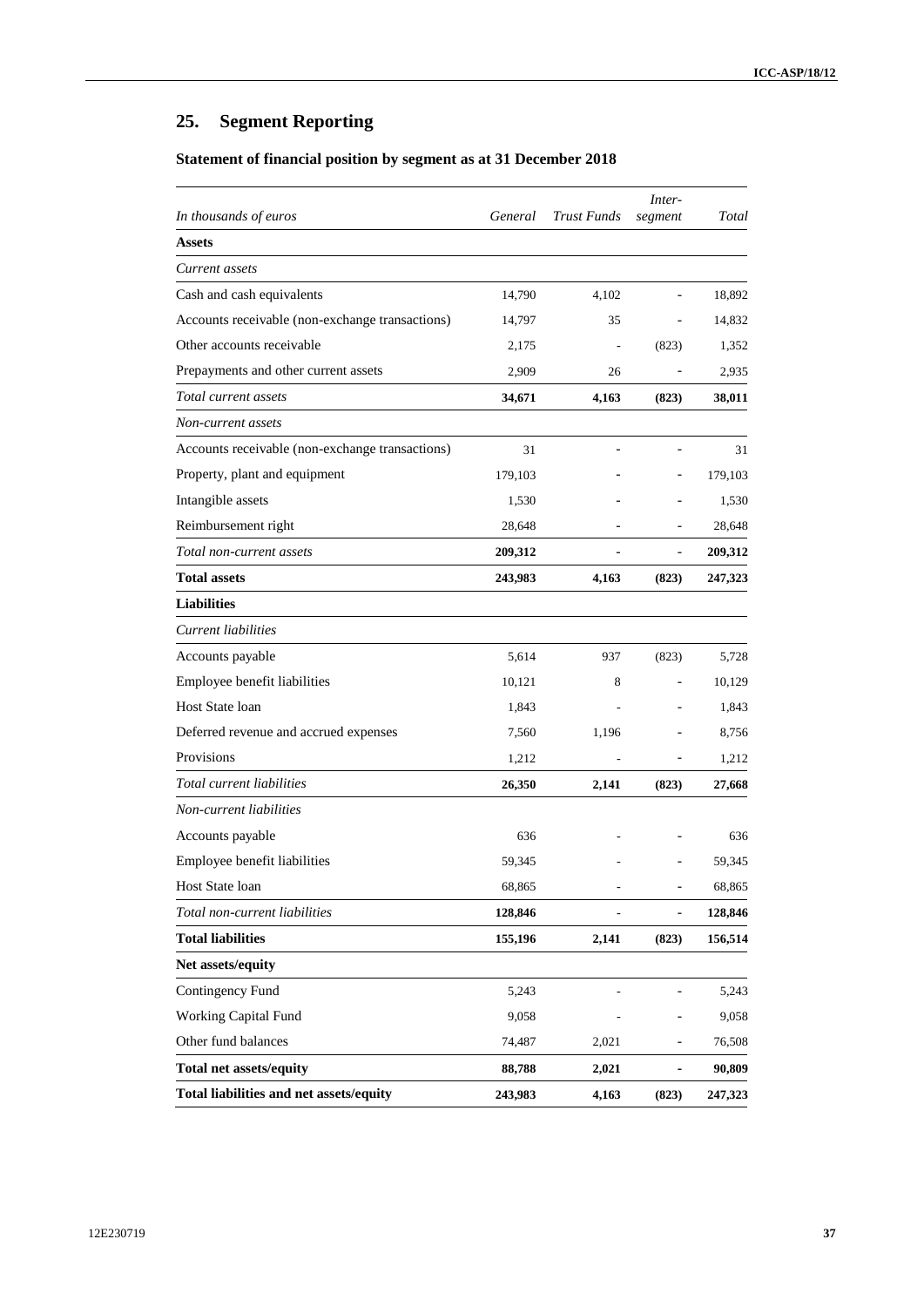## **Statement of financial position by segment as at 31 December 2017**

| In thousands of euros                           | General | Trust<br>Funds | Inter-<br>segment        | Total   |
|-------------------------------------------------|---------|----------------|--------------------------|---------|
| <b>Assets</b>                                   |         |                |                          |         |
| Current assets                                  |         |                |                          |         |
| Cash and cash equivalents                       | 4,238   | 2,844          |                          | 7,082   |
| Accounts receivable (non-exchange transactions) | 24,188  | 244            |                          | 24,432  |
| Other accounts receivable                       | 1,357   |                | (229)                    | 1,128   |
| Prepayments and other current assets            | 2,316   | 5              |                          | 2,321   |
| Total current assets                            | 32,099  | 3,093          | (229)                    | 34,963  |
| Non-current assets                              |         |                |                          |         |
| Accounts receivable (non-exchange transactions) | 36      |                |                          | 36      |
| Property, plant and equipment                   | 189,286 |                |                          | 189,286 |
| Intangible assets                               | 1,109   |                |                          | 1,109   |
| Reimbursement right                             | 28,688  |                |                          | 28,688  |
| Total non-current assets                        | 219,119 |                | $\overline{\phantom{0}}$ | 219,119 |
| <b>Total assets</b>                             | 251,218 | 3,093          | (229)                    | 254,082 |
| <b>Liabilities</b>                              |         |                |                          |         |
| Current liabilities                             |         |                |                          |         |
| Accounts payable                                | 5,486   | 458            | (229)                    | 5,715   |
| Employee benefit liabilities                    | 10,613  | 18             |                          | 10,631  |
| Host State loan                                 | 1,801   |                |                          | 1,801   |
| Deferred revenue and accrued expenses           | 7,950   | 922            |                          | 8,872   |
| Provisions                                      | 2,380   |                |                          | 2,380   |
| Total current liabilities                       | 28,230  | 1,398          | (229)                    | 29,399  |
| Non-current liabilities                         |         |                |                          |         |
| Accounts payable                                | 505     |                |                          | 505     |
| Employee benefit liabilities                    | 54,645  |                |                          | 54,645  |
| Host State loan                                 | 70,708  |                | -                        | 70,708  |
| Total non-current liabilities                   | 125,858 |                |                          | 125,858 |
| <b>Total liabilities</b>                        | 154,088 | 1,398          | (229)                    | 155,257 |
| Net assets/equity                               |         |                |                          |         |
| Contingency Fund                                | 3,764   |                |                          | 3,764   |
| <b>Working Capital Fund</b>                     | 17      |                |                          | 17      |
| Other fund balances                             | 93,349  | 1,695          |                          | 95,044  |
| <b>Total net assets/equity</b>                  | 97,130  | 1,695          | $\boldsymbol{0}$         | 98,825  |
| Total liabilities and net assets/equity         | 251,218 | 3,093          | (229)                    | 254,082 |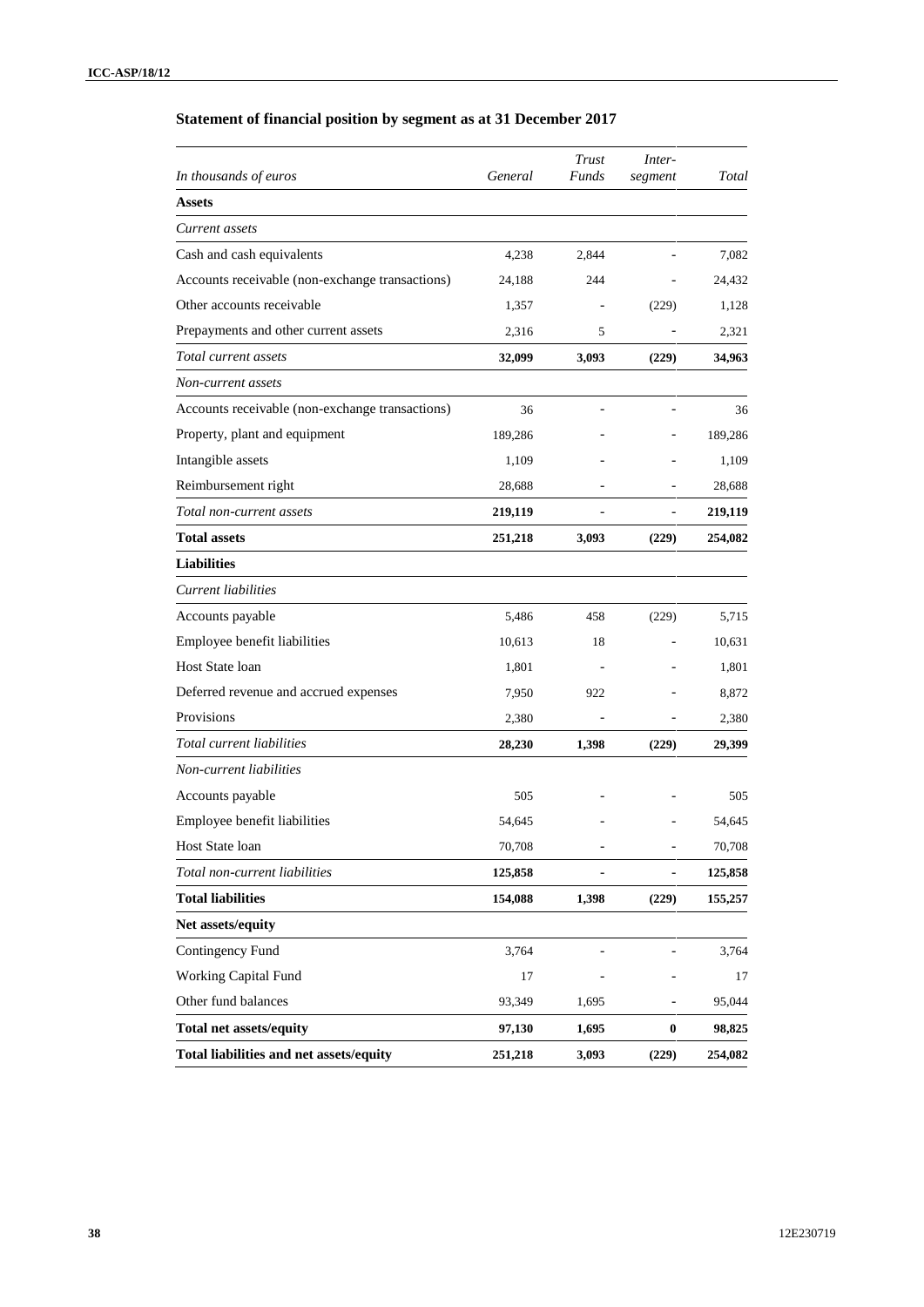| Surplus/(deficit) for the period | (7, 427) | 325                   | (7,102) |
|----------------------------------|----------|-----------------------|---------|
| <b>Total expenses</b>            | 153,442  | 1,715                 | 155,157 |
| Financial expenses               | 1,859    | 1                     | 1,860   |
| Depreciation and amortization    | 12,344   |                       | 12,344  |
| Supplies and materials           | 2,456    |                       | 2,456   |
| Operating expenses               | 12,762   | 207                   | 12,969  |
| Counsel fees                     | 5,602    | 1                     | 5,603   |
| Contractual services             | 5,746    | 412                   | 6,158   |
| Travel and hospitality           | 5,289    | 379                   | 5,668   |
| Employee benefit expenses        | 107,384  | 715                   | 108,099 |
| <b>Expenses</b>                  |          |                       |         |
| <b>Total revenue</b>             | 146,015  | 2,040                 | 148,055 |
| Other revenue                    | 411      | $\overline{2}$        | 413     |
| Financial revenue                | 158      |                       | 158     |
| Voluntary contributions          |          | 2,038                 | 2,038   |
| Assessed contributions           | 145,446  |                       | 145,446 |
| <b>Revenue</b>                   |          |                       |         |
| In thousands of euros            | General  | Trust<br><b>Funds</b> | Total   |

### **Statement of financial performance by segment for the year ended 31 December 2018**

#### **Statement of financial performance by segment for the year ended 31 December 2017**

|                                  |           | Trust        |           |
|----------------------------------|-----------|--------------|-----------|
| In thousands of euros            | General   | <b>Funds</b> | Total     |
| <b>Revenue</b>                   |           |              |           |
| Assessed contributions           | 140,060   |              | 140,060   |
| Voluntary contributions          |           | 1,662        | 1,662     |
| Financial revenue                | 162       | (1)          | 161       |
| Other revenue                    | 218       | 1            | 219       |
| <b>Total revenue</b>             | 140,440   | 1,662        | 142,102   |
| <b>Expenses</b>                  |           |              |           |
| Employee benefit expenses        | 106,515   | 350          | 106,865   |
| Travel and hospitality           | 5,969     | 663          | 6,632     |
| Contractual services             | 5,331     | 219          | 5,550     |
| Counsel fees                     | 6,243     |              | 6,243     |
| Operating expenses               | 13,943    | 359          | 14,302    |
| Supplies and materials           | 2,151     |              | 2,151     |
| Depreciation and amortization    | 12,311    |              | 12,311    |
| Financial expenses               | 1,894     |              | 1,894     |
| <b>Total expenses</b>            | 154,357   | 1,591        | 155,948   |
| Surplus/(deficit) for the period | (13, 917) | 71           | (13, 846) |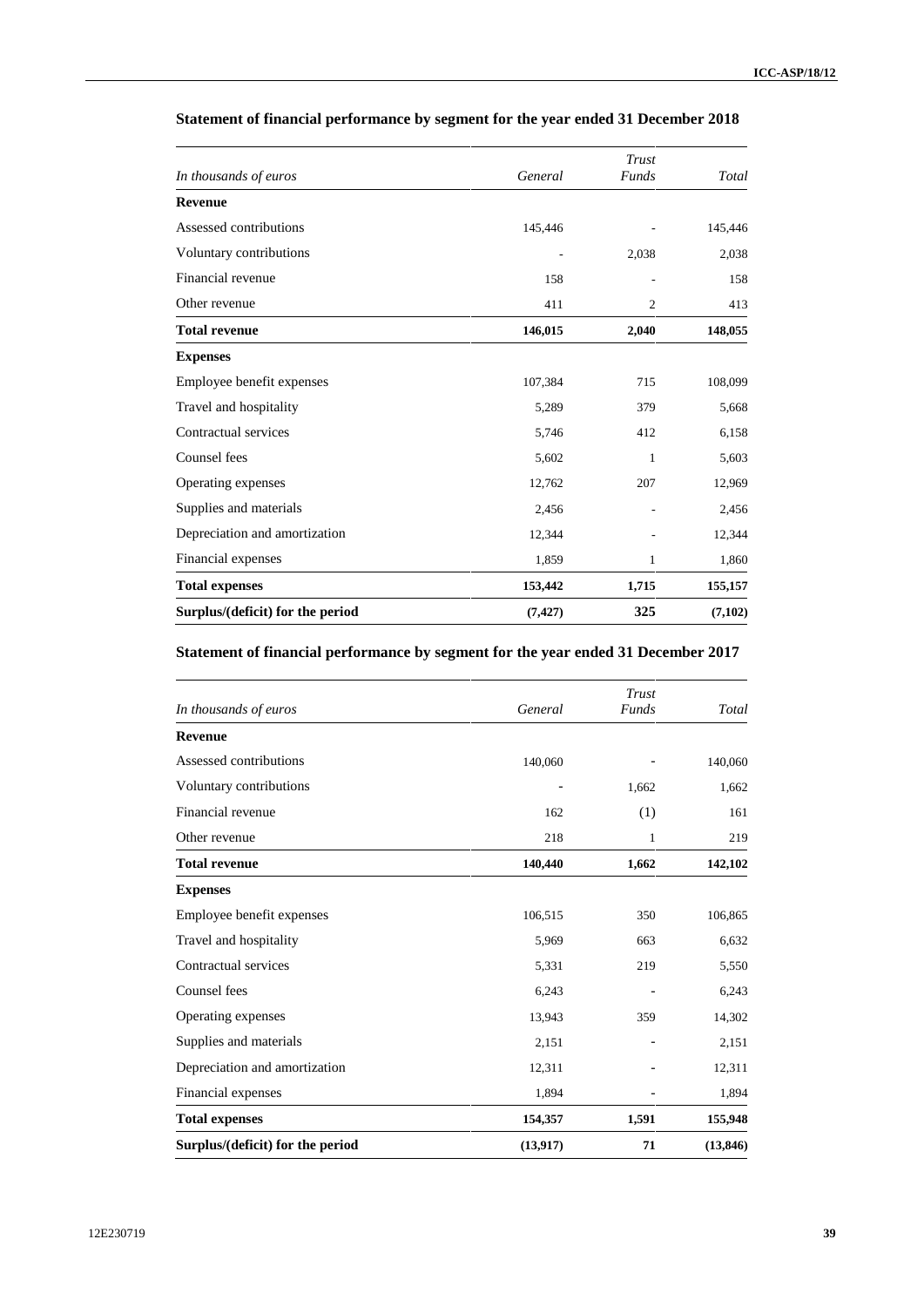### **26. Commitments and operating leases**

#### **Operating leases**

26.1 Operating costs include lease payments in an amount of  $\epsilon$ 2,532 thousand, recognized as operating lease expenses during the year. The amount includes minimum lease payments. No sublease payments or contingent rent payments were made or received.

#### **Commitments**

26.2 At 31 December 2018 contractual commitments of the Court for the acquisition of property plant and equipment contracted but not delivered amounted €78 thousand.

### **27. Contingent liabilities**

27.1 At the end of 2018, two cases filed by staff members of the Court with the ILOAT have been identified for which it is not considered likely that an outflow of economic resources will be required. A total of approximately €85 thousand is disclosed as contingent liabilities for these cases. In addition, there are cases from current or former staff members of the Court, the liability for which cannot be reliably estimated.

27.2 On 19 March 2019, Mr Jean-Pierre Bemba Gombo filed a second public redacted Version of his request for compensation and damages pursuant to article 85 of the Rome Statute (ICC-01/05-01/08-3673-Red2). Both the Prosecution and the Registry filed their respective observations on 6 May 2019 as ordered ((ICC-01/05-01/08-3680-Red and ICC- 01/05-01/08-3681-Red, respectively) and a hearing was publicly held on 9 May 2019. Additional submissions will be filed by lawyers for Mr Bemba on 4 June 2019 and replies thereto may be filed by both the Prosecution and the Registry on 26 June 2019. At this early stage of the proceedings, liability for this claim, if any, cannot be reliably estimated.

27.3 The Court may receive claims for reimbursements of child allowance previously deducted by the Court from the entitlements of the staff members who were in receipt of the Host State subsidy "kinderbijslag". Host State Government recently reviewed the eligibility of the staff members of International Organisations, resulting in number of cases where staff was deemed ineligible to the subsidy and obliged to repay the amount received from the Host State. The probability of such outcome for the Court's staff members is unknown, as well as the amount of potential reimbursement to staff is uncertain, and will depend on occurrence or non-occurrence of future events which are not within control of the Court.

### **28. Related party disclosures**

28.1 Key management personnel are defined as the President, the Chef de Cabinet, the Registrar, the Prosecutor, the Deputy Prosecutor and Directors.

28.2 The aggregate remuneration paid to key management personnel includes net salaries, post adjustment, entitlements, assignment and other grants, rental subsidy, employer contributions to the pension plan and current health insurance contributions.

28.3 The amounts paid during the year and outstanding balances of receivables at year end are as follows:

| In thousands of euros    | No. of<br>individuals | Aggregate<br>remuneration | Receivables |
|--------------------------|-----------------------|---------------------------|-------------|
| Key management personnel |                       | 2.626                     | 187         |

28.4 Key management personnel also qualify for post-employment benefits and other long-term benefits. At year end, accrued liabilities amounted to: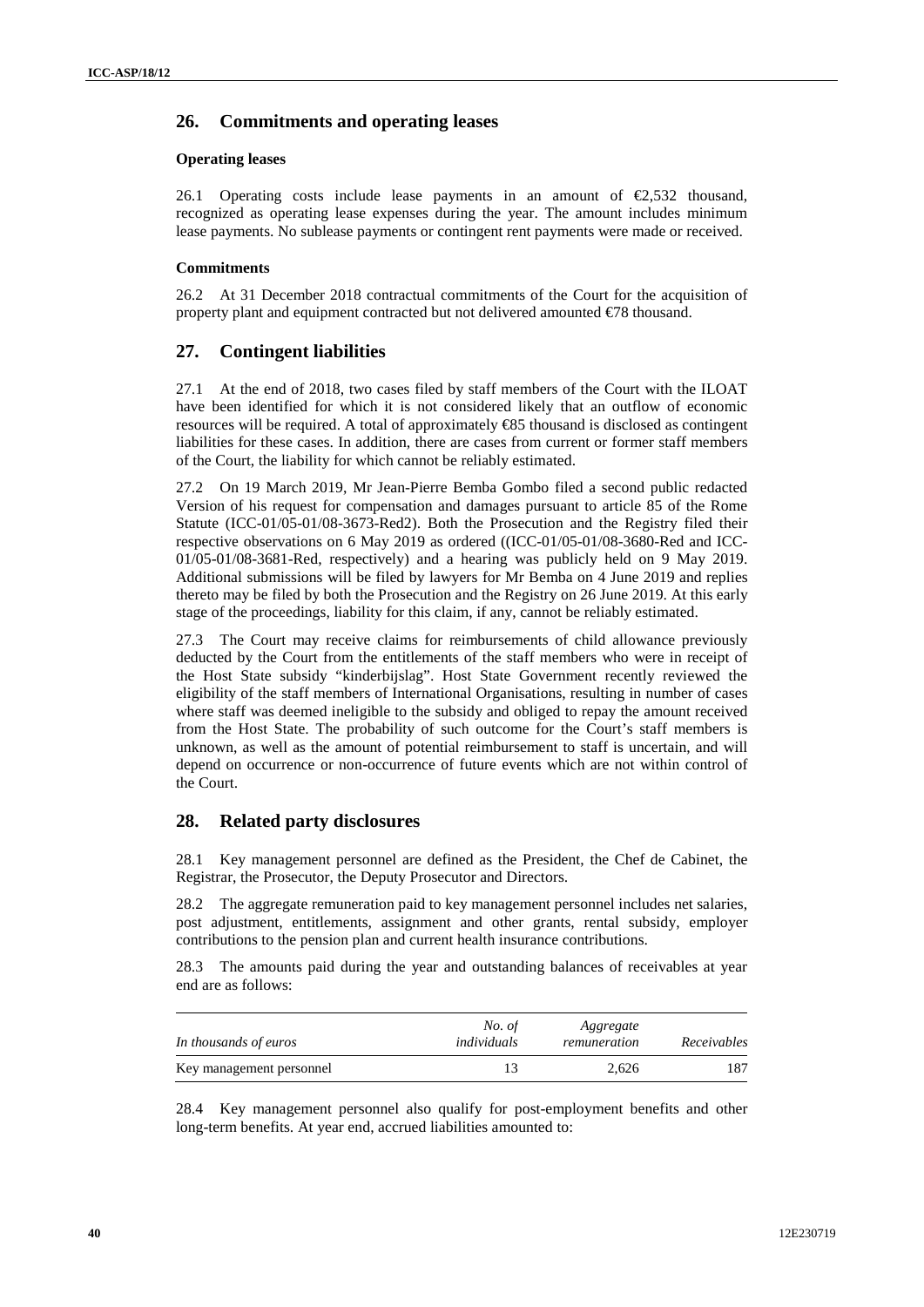| In thousands of euros    | Annual leave<br>accrual | benefits | Other long-term Post-employment<br>benefits | Total |
|--------------------------|-------------------------|----------|---------------------------------------------|-------|
| Key management personnel | 322                     | 618      | ī.484                                       | 2.424 |

28.5 In its resolution ICC-ASP/1/Res.6, the Assembly established the Trust Fund for Victims for the benefit of victims of crimes within the jurisdiction of the Court, and the families of such victims.

28.6 In the annex to that resolution, the Assembly established a Board of Directors, which is responsible for management of the Trust Fund, and decided that the Registrar of the Court shall be responsible for providing such assistance as is necessary for the proper functioning of the Board in carrying out its tasks and shall participate in the meetings of the Board in an advisory capacity.

28.7 In 2018, the Assembly approved an appropriation of  $\epsilon$ 2,542 thousand for the Secretariat of the Trust Fund for Victims, which administers the Trust Fund and provides administrative support to the Board and its meetings. The amount of assessment net of expenses incurred by the Secretariat for the current and prior period in an amount of  $\epsilon 1,142$ thousand is recognized as a liability towards the Trust Fund for Victims. The Court provides various services to the Trust Fund for Victims, including office space, equipment and administrative services free of charge.

### **29. Write-off losses of cash and receivables**

29.1 In addition to the items written off during 2018 as stated in note 7 above, a total amount of €2 thousand was written off as the value of receivables deemed to be irrecoverable.

### **30. Events after the reporting date**

30.1 On the date of signing of these accounts, there were no material events, favourable or unfavourable, between the reporting date and the date on which the financial statements were authorized for issue that affected these statements.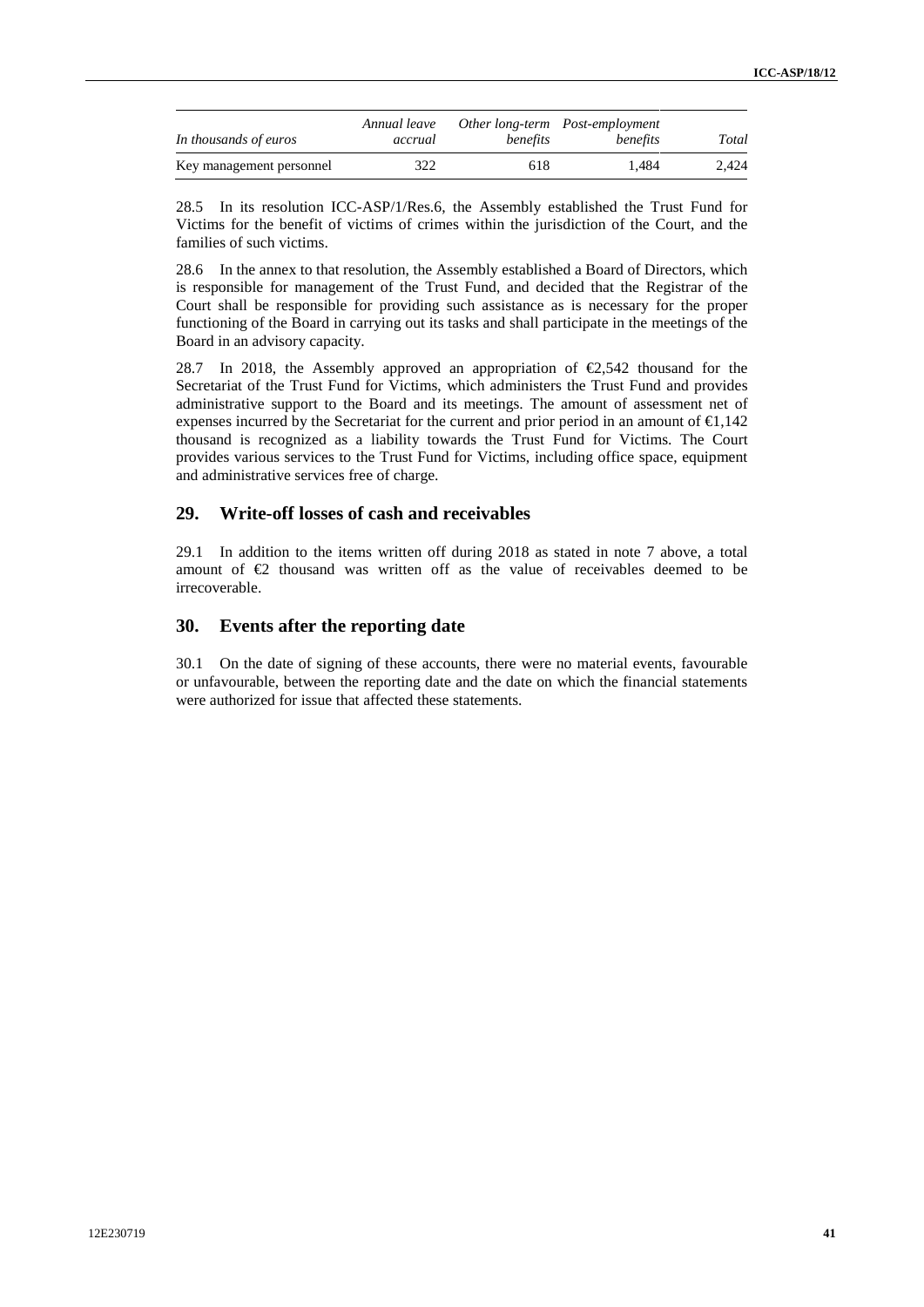## **Annex**

# **Schedule 1**

## **International Criminal Court Status of contributions as at 31 December 2018 (in euros)**

|                            | Outstanding as           |                          |                          |            | Credits                  |                          |                          | Total                    | Receipts    |
|----------------------------|--------------------------|--------------------------|--------------------------|------------|--------------------------|--------------------------|--------------------------|--------------------------|-------------|
|                            | at 31-12-2017            | Collections              | Outstanding              | Assessed   | from2017                 | Collections              | Outstanding              | outstanding              | relating to |
| <b>States Parties</b>      |                          | Prior years              |                          |            | 2018                     |                          |                          |                          | 2019        |
| Afghanistan                |                          |                          |                          | 15,091     |                          | 15,091                   |                          |                          |             |
| Albania                    |                          |                          |                          | 19,563     | $\overline{a}$           | 19,563                   |                          |                          |             |
| Andorra                    |                          |                          |                          | 14,672     |                          | 14,672                   |                          |                          |             |
| Antigua and Barbuda        | 11,688                   |                          | 11,688                   | 5,077      |                          |                          | 5,077                    | 16,765                   |             |
| Argentina                  | 2,146,569                | 2,146,569                |                          | 2,185,464  |                          |                          | 2,185,464                | 2,185,464                |             |
| Australia                  |                          |                          | $\sim$                   | 5,725,819  | $\overline{\phantom{a}}$ | 5,725,819                |                          |                          |             |
| Austria                    | L,                       |                          | $\overline{\phantom{a}}$ | 1,877,379  | $\overline{\phantom{a}}$ | 1,877,379                |                          |                          |             |
| Bangladesh                 |                          |                          |                          | 15,278     |                          | 15,278                   |                          |                          |             |
| <b>Barbados</b>            | 16,850                   | 16,850                   |                          | 17,118     |                          | 17,118                   |                          |                          |             |
| Belgium                    |                          |                          |                          | 2,310,149  |                          | 2,310,149                |                          |                          |             |
| Belize                     | 115                      | 115                      | $\overline{a}$           | 2,588      | $\frac{1}{2}$            | 2,588                    | L.                       |                          |             |
| Benin                      |                          |                          |                          | 7,766      |                          | 7,766                    |                          |                          |             |
| Bolivia                    |                          |                          |                          | 29,345     |                          | 29,345                   |                          |                          |             |
| Bosnia and Herzegovina     |                          |                          |                          | 31,790     |                          | 31,790                   |                          |                          |             |
| <b>Botswana</b>            |                          |                          |                          | 36,504     |                          | 36,504                   |                          |                          |             |
| <b>Brazil</b>              | 16,540,369               | 16,471,110               | 69,259                   | 9,783,462  | L,                       |                          | 9,783,462                | 9,852,721                |             |
| Bulgaria                   |                          |                          |                          | 116,865    |                          | 116,865                  |                          |                          |             |
| <b>Burkina Faso</b>        | 8,939                    | 4,406                    | 4,533                    | 9,947      |                          |                          | 9,947                    | 14,480                   |             |
| Cabo Verde                 | 1,277                    |                          | 1,277                    | 2,588      |                          |                          | 2,588                    | 3,865                    |             |
| Cambodia                   | $\overline{\phantom{a}}$ | $\overline{\phantom{a}}$ | $\overline{\phantom{a}}$ | 10,223     |                          | 10,223                   | $\overline{\phantom{a}}$ | $\overline{\phantom{a}}$ |             |
| Canada                     | $\overline{\phantom{a}}$ | ÷                        | $\overline{\phantom{a}}$ | 7,156,663  |                          | 7,156,663                | $\overline{\phantom{a}}$ |                          |             |
| Central African            | 5,724                    |                          | 5,724                    | 2,588      |                          |                          | 2,588                    | 8,312                    |             |
| Republic                   |                          |                          |                          |            |                          |                          |                          |                          |             |
| Chad                       |                          |                          | 24,558                   | 12,381     |                          |                          | 12,381                   | 36,939                   |             |
| Chile                      | 24,558                   |                          | $\overline{a}$           | 977,582    |                          | 977,582                  |                          |                          |             |
| Colombia                   | 754,515                  |                          |                          |            |                          |                          | 788,855                  | 788,855                  |             |
|                            |                          | 754,515                  | ÷,                       | 788,855    | $\overline{\phantom{a}}$ | $\overline{\phantom{a}}$ |                          |                          |             |
| Comoros                    | 19,367                   |                          | 19,367                   | 2,588      |                          | $\overline{\phantom{a}}$ | 2,588                    | 21,955                   |             |
| Congo                      | 62,390                   |                          | 62,390                   | 15,378     |                          |                          | 15,378                   | 77,768                   |             |
| Cook Islands               |                          |                          |                          | 2,588      | $\overline{2}$           | 2,586                    |                          |                          |             |
| Costa Rica                 |                          |                          |                          | 115,221    | 11,015                   | 104,206                  |                          |                          | 2,784       |
| Côte d'Ivoire              |                          |                          |                          | 23,571     |                          | 23,571                   |                          |                          | 23,572      |
| Croatia                    |                          |                          |                          | 260,427    |                          | 260,427                  |                          |                          |             |
| Cyprus                     |                          |                          | $\sim$                   | 105,295    | $\overline{a}$           | 105,295                  |                          |                          |             |
| Czechia                    |                          |                          |                          | 842,798    |                          | 842,798                  |                          |                          |             |
| Democratic Republic of the |                          |                          |                          | 14,417     |                          | 14,417                   |                          |                          | 14,104      |
| Congo                      |                          |                          |                          |            |                          |                          |                          |                          |             |
| Denmark                    |                          |                          |                          | 1,430,843  |                          | 1,430,843                |                          |                          |             |
| Djibouti                   | 4,129                    |                          | 4,129                    | 2,588      | $\overline{\phantom{a}}$ |                          | 2,588                    | 6,717                    |             |
| Dominica                   | 10,647                   | 10,647                   |                          | 2,588      |                          | 2,588                    |                          |                          | 262         |
| Dominican                  | 260,490                  | 112,817                  | 147,673                  | 119,024    |                          | L,                       | 119,024                  | 266,697                  |             |
| Republic                   |                          |                          |                          |            |                          |                          |                          |                          |             |
| Ecuador                    |                          |                          |                          | 164,129    |                          | 164,129                  |                          |                          |             |
| El Salvador                |                          |                          |                          | 34,235     |                          | 34,235                   |                          |                          |             |
| Estonia                    |                          |                          |                          | 93,069     |                          | 93,069                   |                          |                          |             |
| Fiji                       |                          |                          |                          | 7,766      | $\overline{\mathbf{c}}$  | 7,764                    |                          |                          |             |
| Finland                    |                          |                          |                          | 1,117,257  |                          | 1,117,257                |                          |                          |             |
| France                     |                          |                          | $\overline{\phantom{a}}$ | 12,699,594 |                          | 12,699,594               |                          |                          |             |
| Gabon                      | 42,555                   | 42,555                   |                          | 43,508     |                          | 43,508                   |                          |                          |             |
| Gambia                     |                          |                          | $\overline{\phantom{a}}$ | 2,588      | $\overline{\phantom{a}}$ | 2,580                    | 8                        | 8                        |             |
| Georgia                    |                          |                          |                          | 19,563     |                          | 19,563                   |                          |                          |             |
| Germany                    |                          |                          | $\overline{a}$           | 15,653,545 |                          | 15,653,545               |                          |                          |             |
| Ghana                      | 4,525                    |                          | 4,525                    | 41,256     |                          |                          | 41,256                   | 45,781                   |             |
| Greece                     |                          |                          | $\overline{\phantom{a}}$ | 1,153,938  |                          | 1,153,938                |                          |                          |             |
| Grenada                    | L,                       | $\overline{\phantom{a}}$ | $\overline{\phantom{a}}$ | 2,588      |                          | 2,588                    |                          |                          |             |
| Guatemala                  |                          |                          | ÷,                       | 72,451     | 3,807                    | 68,644                   |                          |                          | 327         |
| Guinea                     | 19,506                   |                          | 19,506                   | 5,034      |                          |                          | 5,034                    | 24,540                   |             |
| Guyana                     | 144                      | 144                      |                          | 5,034      |                          | 5,034                    |                          |                          | 1,738       |
| Honduras                   | 19,727                   | 19,727                   | $\overline{a}$           | 20,699     |                          | 14,225                   | 6,474                    | 6,474                    |             |
| Hungary                    | ÷,                       |                          |                          | 400,017    | $\overline{\phantom{a}}$ | 400,017                  |                          |                          |             |
| Iceland                    |                          |                          | $\overline{\phantom{a}}$ | 56,388     | ÷,                       | 56,388                   |                          |                          |             |
| Ireland                    |                          |                          |                          | 820,789    |                          | 820,789                  |                          |                          |             |
| Italy                      |                          |                          |                          | 9,182,888  |                          | 9,182,888                |                          |                          |             |
| Japan                      |                          |                          |                          | 25,255,675 |                          | 25,255,675               |                          |                          |             |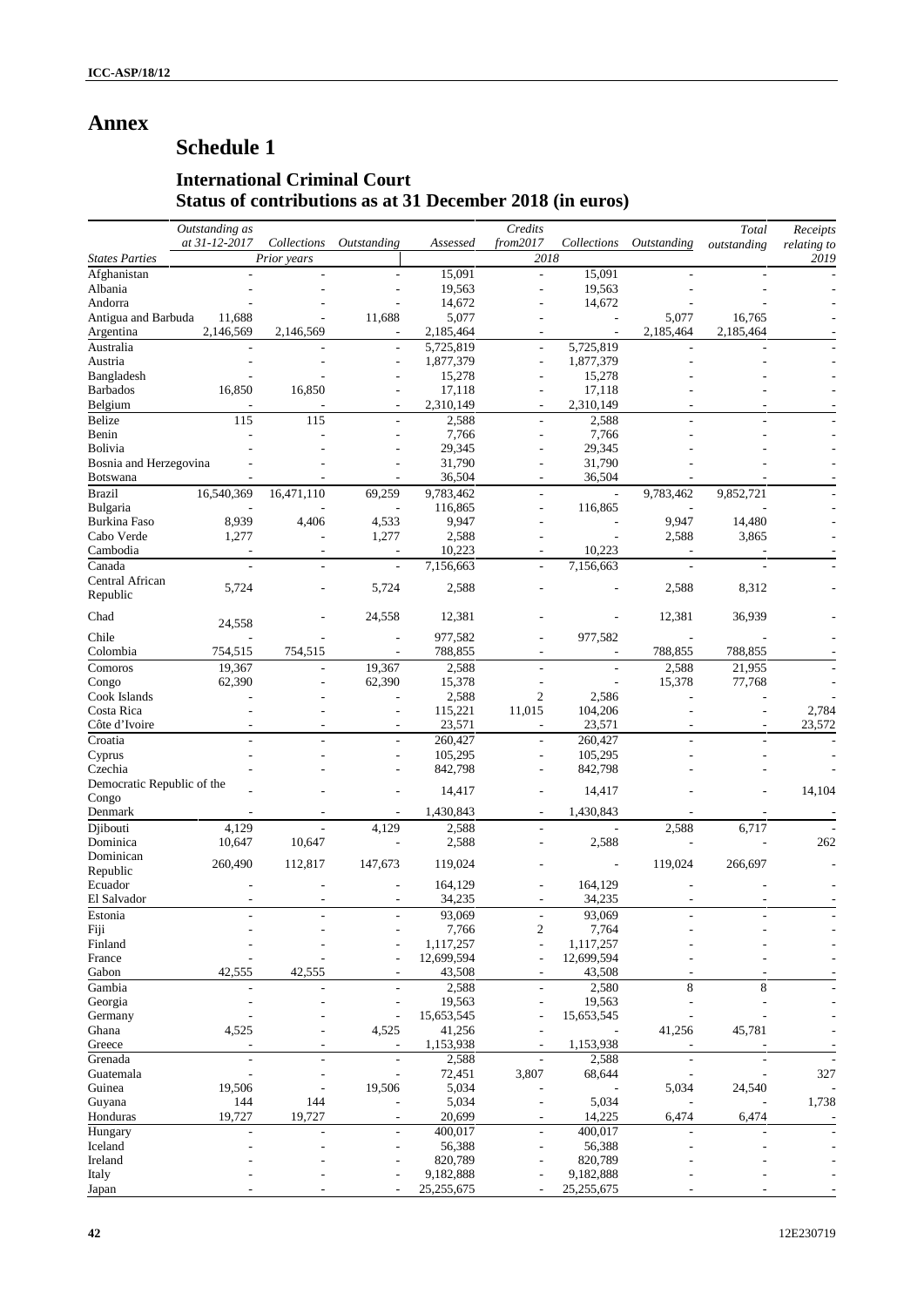|                                       | Outstanding as           |                          |                                  |                        | Credits                  |                        |                          | Total                    | Receipts    |
|---------------------------------------|--------------------------|--------------------------|----------------------------------|------------------------|--------------------------|------------------------|--------------------------|--------------------------|-------------|
|                                       | at 31-12-2017            | Collections              | Outstanding                      | Assessed               | from2017                 | Collections            | Outstanding              | outstanding              | relating to |
| <b>States Parties</b><br>Jordan       |                          | Prior years              |                                  |                        | 2018                     | 49,052                 | ÷,                       |                          | 2019        |
| Kenya                                 |                          |                          |                                  | 49,052<br>46,011       |                          | 46,011                 |                          |                          |             |
| Latvia                                |                          |                          |                                  | 122,557                |                          | 122,557                |                          |                          |             |
| Lesotho                               |                          |                          |                                  | 2,588                  |                          | 2,588                  |                          |                          |             |
| Liberia                               | 2,671                    |                          | 2,671                            | 2,588                  |                          |                        | 2,588                    | 5,259                    |             |
| Liechtenstein                         |                          |                          | ÷                                | 17,118                 |                          | 17,118                 |                          |                          |             |
| Lithuania                             |                          |                          | $\overline{\phantom{a}}$         | 176,357                | 176,357                  |                        |                          |                          |             |
| Luxembourg                            |                          |                          | $\overline{\phantom{a}}$         | 156,792                |                          | 156,792                |                          |                          |             |
| Madagascar                            | 200                      |                          | 200                              | 7,766                  |                          |                        | 7,766                    | 7,966                    |             |
| Malawi                                | 9,796                    |                          | ÷,                               | 5,178                  |                          |                        | 5,178                    | 5,178                    |             |
| Maldives<br>Mali                      |                          | 9,796                    |                                  | 5,034<br>7,910         |                          | 5,034<br>7,910         |                          |                          |             |
| Malta                                 |                          |                          | ÷,                               | 39,270                 |                          | 39,270                 |                          |                          |             |
| Marshall Islands                      | 5,963                    |                          | 5,963                            | 2,588                  |                          |                        | 2,588                    | 8,551                    |             |
| Mauritius                             |                          |                          |                                  | 29,345                 |                          | 29,345                 |                          |                          |             |
| Mexico                                | 3,460,846                | 3,460,846                | $\overline{\phantom{a}}$         | 3,515,902              | $\overline{\phantom{a}}$ | 3,515,902              |                          |                          |             |
| Mongolia                              |                          |                          |                                  | 12,227                 |                          | 12,227                 |                          |                          |             |
| Montenegro                            | 4                        | 4                        |                                  | 9,782                  |                          | 9,782                  |                          |                          |             |
| Namibia                               |                          |                          |                                  | 24,454                 |                          | 24,454                 |                          |                          |             |
| Nauru                                 |                          |                          |                                  | 2,588                  | 51                       |                        | 2,537                    | 2,537                    |             |
| Netherlands                           |                          | ٠                        | $\overline{\phantom{a}}$         | 3,630,979              | $\overline{\phantom{a}}$ | 3,630,979              |                          |                          |             |
| New Zealand                           |                          |                          |                                  | 692,612                |                          | 692,612                |                          |                          |             |
| Niger                                 | 31,784                   |                          | 31,784                           | 5,178                  |                          |                        | 5,178<br>524,880         | 36,962                   |             |
| Nigeria<br>North Macedonia            | 1,286,628                | 1,252,459                | 34,169                           | 524,880<br>18,254      |                          | 18,254                 |                          | 559,049                  |             |
| Norway                                |                          |                          | $\sim$                           | 2,201,083              |                          | 2,201,083              |                          |                          |             |
| Panama                                | 5,473                    | 5,473                    | $\overline{\phantom{a}}$         | 84,036                 |                          | 84,036                 |                          |                          | 86          |
| Paraguay                              | 29,756                   |                          | 29,756                           | 35,658                 |                          |                        | 35,658                   | 65,414                   |             |
| Peru                                  |                          |                          | ÷,                               | 349,770                | 19,318                   | 209,031                | 121,421                  | 121,421                  |             |
| Philippines                           |                          |                          |                                  | 404,209                |                          | 404,209                |                          |                          |             |
| Poland                                |                          |                          | $\overline{\phantom{a}}$         | 2,060,460              | 2,060,460                |                        | ÷.                       | $\overline{a}$           | 1,466,500   |
| Portugal                              |                          |                          | ٠                                | 960,465                |                          | 960,465                |                          |                          |             |
| Republic of Korea                     |                          |                          |                                  | 5,226,281              |                          | 5,226,281              |                          |                          |             |
| Republic of Moldova                   |                          |                          |                                  | 9,782                  |                          | 9,782                  |                          |                          |             |
| Romania                               |                          |                          |                                  | 450,815                |                          | 450,815                |                          |                          |             |
| Saint Kitts and Nevis                 |                          | ٠                        | $\overline{\phantom{a}}$         | 2,588                  | ٠                        | 2,588                  |                          |                          |             |
| Saint Lucia<br>Saint Vincent and      |                          |                          |                                  | 2,588                  |                          | 2,588                  |                          |                          |             |
| the Grenadines                        | 252                      | 252                      |                                  | 2,588                  |                          | 2,588                  |                          |                          |             |
| Samoa                                 |                          |                          |                                  | 2,445                  | $\boldsymbol{2}$         | 2,443                  |                          |                          | 7           |
| San Marino                            |                          |                          |                                  | 7,336                  |                          | 7,336                  |                          |                          |             |
| Senegal                               | 326                      |                          | 326                              | 13,077                 |                          |                        | 13,077                   | 13,403                   |             |
| Serbia                                |                          |                          |                                  | 78,396                 |                          | 78,396                 |                          |                          |             |
| Seychelles                            |                          |                          |                                  | 2,588                  |                          | 2,588                  |                          |                          |             |
| Sierra Leone                          |                          |                          |                                  | 2,588                  | 1,672                    |                        | 916                      | 916                      |             |
| Slovakia                              |                          |                          |                                  | 391,982                |                          | 391,982                |                          |                          |             |
| Slovenia                              |                          |                          |                                  | 205,845                |                          | 205,845                |                          |                          |             |
| South Africa                          |                          |                          |                                  | 891,850                |                          | 891,850                |                          |                          |             |
| Spain                                 |                          |                          |                                  | 5,985,606              |                          | 5,985,606              |                          |                          |             |
| <b>State of Palestine</b><br>Suriname |                          |                          |                                  | 17,824                 |                          | 17,824                 | 15,113                   | 15,113                   |             |
| Sweden                                |                          |                          |                                  | 15,113                 |                          |                        |                          |                          |             |
| Switzerland                           |                          | $\overline{a}$<br>÷,     | $\overline{a}$<br>$\overline{a}$ | 2,342,256<br>2,793,072 | $\overline{a}$           | 2,342,256<br>2,793,072 |                          |                          |             |
| Tajikistan                            |                          |                          | $\overline{a}$                   | 10,212                 |                          | 10,212                 |                          |                          |             |
| Timor-Leste                           | 7,290                    | 7,257                    | 33                               | 7,336                  |                          |                        | 7,336                    | 7,369                    |             |
| Trinidad and                          |                          |                          |                                  |                        |                          |                        |                          |                          |             |
| Tobago                                |                          |                          | $\overline{\phantom{a}}$         | 83,287                 |                          |                        | 83,287                   | 83,287                   |             |
| Tunisia                               | ÷                        | $\sim$                   | $\overline{\phantom{a}}$         | 73,727                 | $\overline{\phantom{a}}$ | 59,176                 | 14,551                   | 14,551                   |             |
| Uganda                                |                          |                          | $\overline{a}$                   | 15,235                 |                          | 6,120                  | 9,115                    | 9,115                    |             |
| United Kingdom                        |                          |                          | ÷,                               | 10,934,653             |                          | 10,934,653             |                          |                          |             |
| United Republic of                    | 1,012                    | 1,012                    |                                  | 15,278                 |                          | 12,670                 | 2,608                    | 2,608                    |             |
| Tanzania                              |                          |                          |                                  |                        |                          |                        |                          |                          |             |
| Uruguay                               | 2,449                    | 2,449                    |                                  | 193,618                |                          | 193,618                |                          |                          |             |
| Vanuatu                               | 8,846                    | 8,846                    |                                  | 2,588                  |                          | 2,588                  |                          |                          |             |
| Venezuela                             | 6,207,902                | 937,984                  | 5,269,918                        | 1,488,140              |                          |                        | 1,488,140                | 6,758,058                |             |
| Zambia<br>Burundi                     | 29,004                   | ÷,                       | 29,004                           | 15,235                 |                          |                        | 15,235                   | 44,239                   |             |
| (withdrawn State)                     | 3,588                    | ÷                        | 3,588                            |                        |                          |                        |                          | 3,588                    |             |
| Rounding difference                   | $\overline{\phantom{a}}$ | $\overline{\phantom{a}}$ | $\overline{\phantom{a}}$         | 1,005                  | $\overline{\phantom{a}}$ | 1,005                  | $\overline{\phantom{a}}$ | $\overline{\phantom{a}}$ |             |
| Total (123 States                     |                          |                          |                                  |                        |                          |                        |                          |                          |             |
| Parties)                              | 31,047,874               | 25,265,833               |                                  | 5,782,041 147,431,719  |                          | 2,272,686 129,819,149  | 15,339,884               | 21,121,925               | 1,509,380   |
|                                       |                          |                          |                                  |                        |                          |                        |                          |                          |             |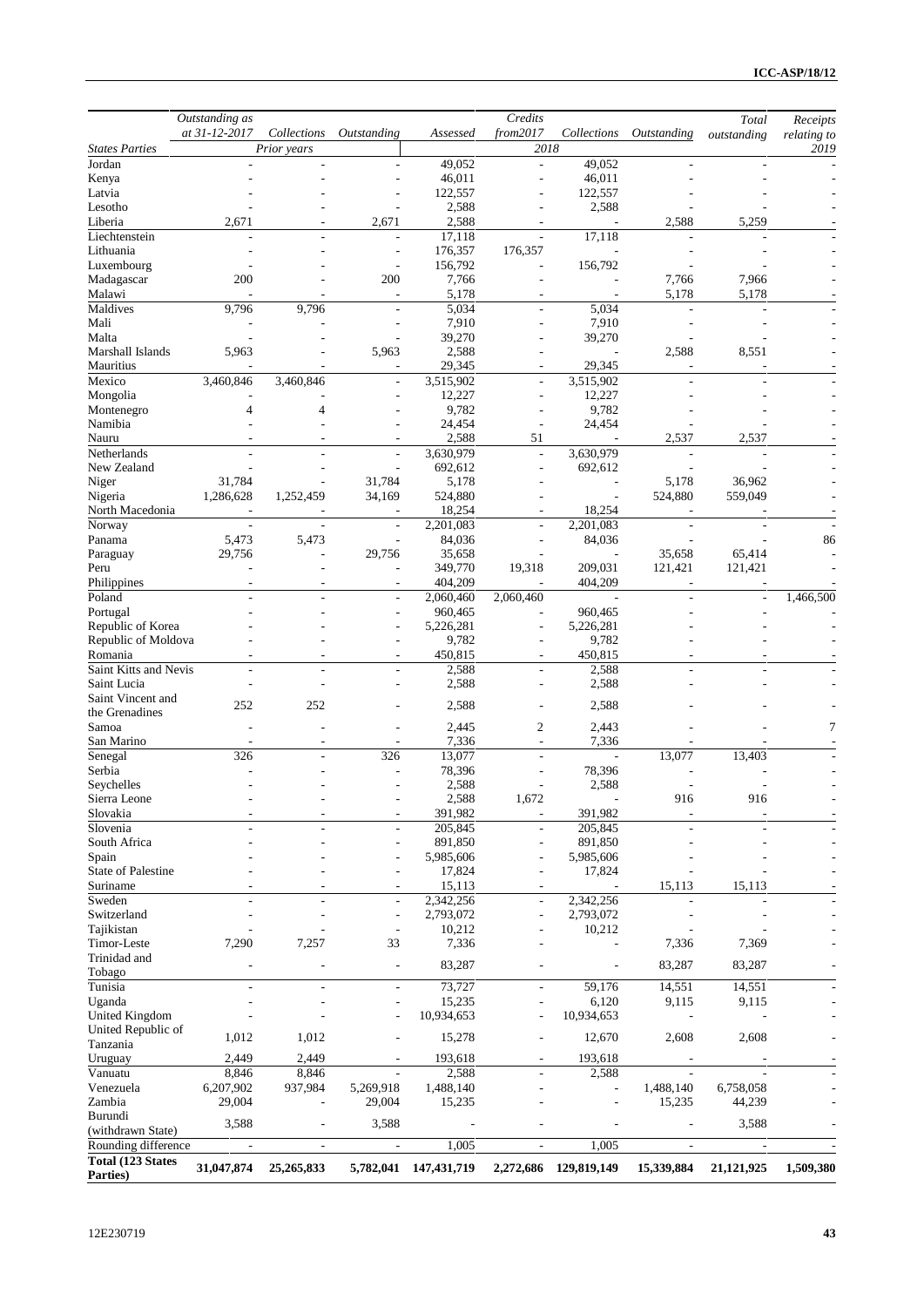## **International Criminal Court - Status of Working Capital Fund and Contingency Fund as at 31 December 2018 (in euros)**

## **Status of Working Capital Fund**

|                                                                | 2018                     | 2017        |
|----------------------------------------------------------------|--------------------------|-------------|
| Balance at beginning of financial period                       |                          | 3,634,515   |
| <b>Receipts from States Parties</b>                            | 15,782                   | 12,461      |
| <b>Refunds to States Parties</b>                               |                          |             |
| Refund to withdrawn State                                      |                          | (149)       |
| Temporary withdrawal for liquidity                             |                          | (9,041,272) |
| Replenishments                                                 | 9,041,272                |             |
| Cash Surplus                                                   |                          | 5,394,445   |
| <b>Balance as at 31 December</b>                               | 9,057,054                |             |
| <b>Established level</b>                                       | 11,600,000               | 11,600,000  |
| Due from States Parties (Schedule 3)                           | (953)                    | (16,735)    |
| Funding shortage / to be financed through future surplus funds | (2,541,993)              | (2,541,993) |
| Temporary withdrawal for liquidity                             | $\overline{\phantom{a}}$ | (9,041,272) |
| <b>Balance as at 31 December</b>                               | 9,057,054                |             |

# **Status of Contingency Fund**

|                                             | 2018        | 2017        |
|---------------------------------------------|-------------|-------------|
| Balance at beginning of financial period    | 3,759,138   | 5,785,308   |
| <b>Receipts from States Parties</b>         | 4,991       | 452         |
| Refund to withdrawn State                   |             | (46)        |
| Temporary withdrawal for liquidity          |             | (1,478,982) |
| Withdrawal - not absorbed by regular budget |             | (547, 594)  |
| Replenishments                              | 1,478,982   |             |
| <b>Balance as at 31 December</b>            | 5,243,111   | 3,759,138   |
| Established level                           | 7,000,000   | 7,000,000   |
| Due from States Parties (Schedule 4)        | (295)       | (5,286)     |
| Funding shortage                            | (1,756,594) | (1,756,594) |
| Temporary withdrawal for liquidity          |             | (1,478,982) |
| <b>Balance as at 31 December</b>            | 5,243,111   | 3,759,138   |

<sup>1)</sup> ICC-ASP/16/Res.1, Section B, para. 4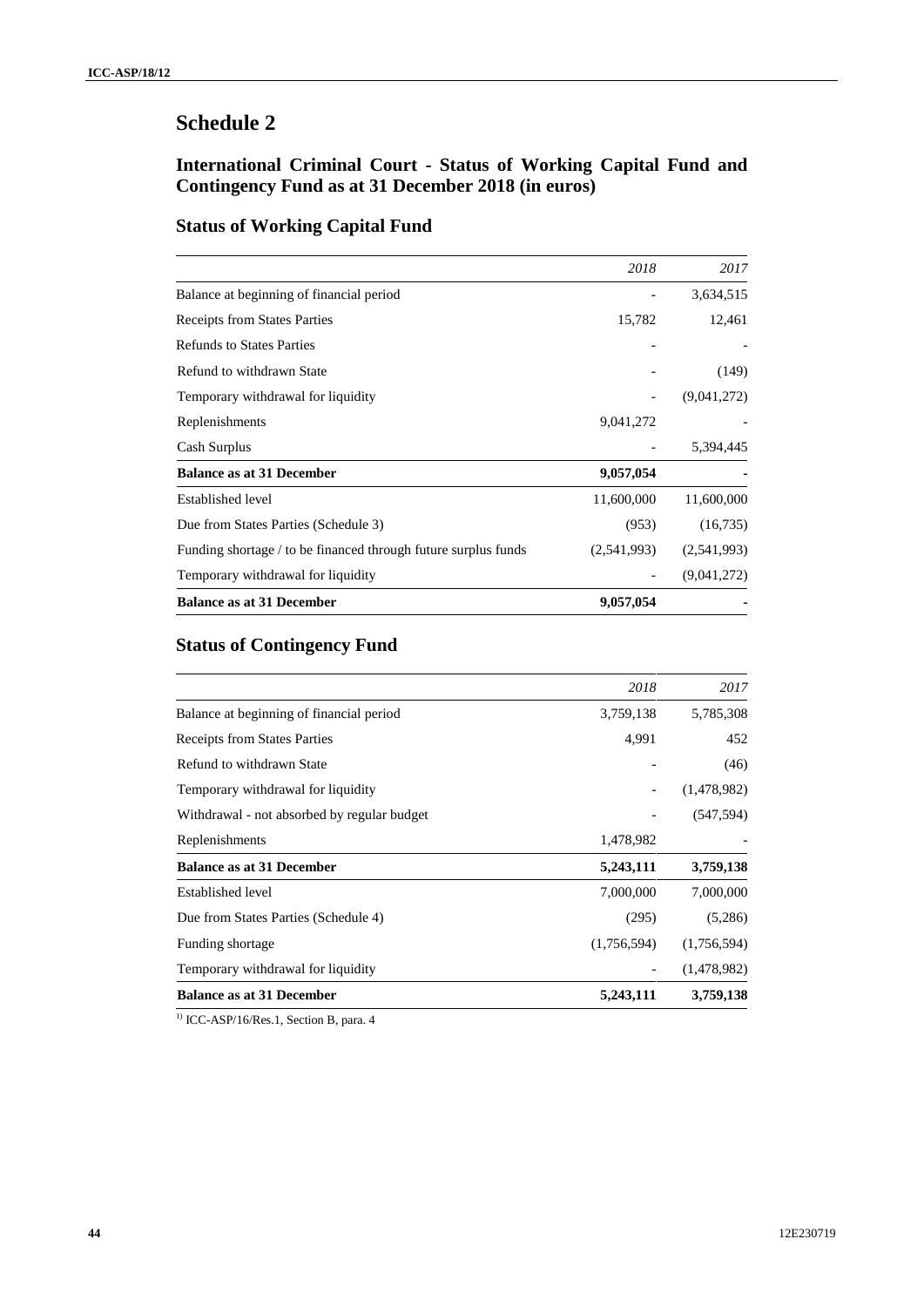### **International Criminal Court - Status of advances to the Working Capital Fund as at 31 December 2018 (in euros)**

| <b>States Parties</b>            | <b>Working Capital Fund</b> | Cumulative payments | Outstanding |
|----------------------------------|-----------------------------|---------------------|-------------|
| Afghanistan                      | 791                         | 791                 |             |
| Albania                          | 1,358                       | 1,358               |             |
| Andorra                          | 1,061                       | 1,061               |             |
| Antigua and Barbuda              | 298                         | 298                 |             |
| Argentina                        | 91,904                      | 91,904              |             |
| Australia                        | 322,986                     | 322,986             |             |
| Austria                          | 113,380                     | 113,380             |             |
| Bangladesh                       | 906                         | 906                 |             |
| <b>Barbados</b>                  | 1,121                       | 1,121               |             |
| Belgium                          | 140,858                     | 140,858             |             |
| <b>Belize</b>                    | 149                         | 149                 |             |
| Benin                            | 446                         | 446                 |             |
| Bolivia                          | 1,513                       | 1,513               |             |
| Bosnia and Herzegovina           | 2,272                       | 2,272               |             |
| <b>Botswana</b>                  | 2,246                       | 2,246               |             |
| <b>Brazil</b>                    | 488,335                     | 488,335             |             |
| Bulgaria                         | 6,835                       | 6,835               |             |
| Burkina Faso                     | 507                         | 507                 |             |
| Cabo Verde                       | 149                         | 149                 |             |
| Cambodia                         | 594                         | 594                 |             |
| Canada                           | 437,867                     | 437,867             | ÷,          |
| Central African Republic         | 149                         | 141                 | 8           |
| Chad                             | 480                         | 87                  | 393         |
| Chile                            | 53,391                      | 53,391              | ÷,          |
| Colombia                         | 42,165                      |                     |             |
|                                  |                             | 42,165              |             |
| Comoros                          | 149                         | 141                 | 8           |
| Congo                            | 798                         | 463                 | 335         |
| Cook Islands                     | 149                         | 149                 |             |
| Costa Rica                       | 6,173                       | 6,173               |             |
| Côte d'Ivoire                    | 1,507                       | 1,507               |             |
| Croatia                          | 17,006                      | 17,006              |             |
| Cyprus                           | 6,713                       | 6,713               |             |
| Czechia                          | 54,582                      | 54,582              |             |
| Democratic Republic of the Congo | 621                         | 621                 |             |
| Denmark                          | 94,382                      | 94,382              |             |
| Djibouti                         | 149                         | 149                 |             |
| Dominica                         | 149                         | 149                 |             |
| Dominican Republic               | 6,719                       | 6,719               |             |
| Ecuador                          | 7,909                       | 7,909               |             |
| El Salvador                      | 850                         | 850                 |             |
| Estonia                          | 5,800                       | 5,800               |             |
| Fiji                             | 446                         | 446                 | ٠           |
| Finland                          | 72,995                      | 72,995              |             |
| France                           | 783,276                     | 783,276             |             |
| Gabon                            | 2,780                       | 2,780               |             |
| Gambia                           | 149                         | 149                 |             |
| Georgia                          | 1,095                       | 1,095               |             |
| Germany                          | 1,011,325                   | 1,011,325           |             |
| Ghana                            | 2,193                       | 2,193               |             |
| Greece                           | 84,285                      | 84,285              |             |
| Grenada                          | 149                         | 149                 |             |
| Guatemala                        | 4,058                       | 4,058               |             |
| Guinea                           | 210                         | 76                  | 134         |
| Guyana                           | 210                         | 210                 |             |
| Honduras                         | 1,182                       | 1,182               |             |
| Hungary                          | 32,989                      | 32,989              |             |
| Iceland                          | 3,754                       | 3,754               |             |
| Ireland                          | 56,829                      | 56,829              |             |
|                                  |                             |                     |             |
| Italy                            | 615,860                     | 615,860             |             |
| Japan                            | 1,533,276                   | 1,533,276           |             |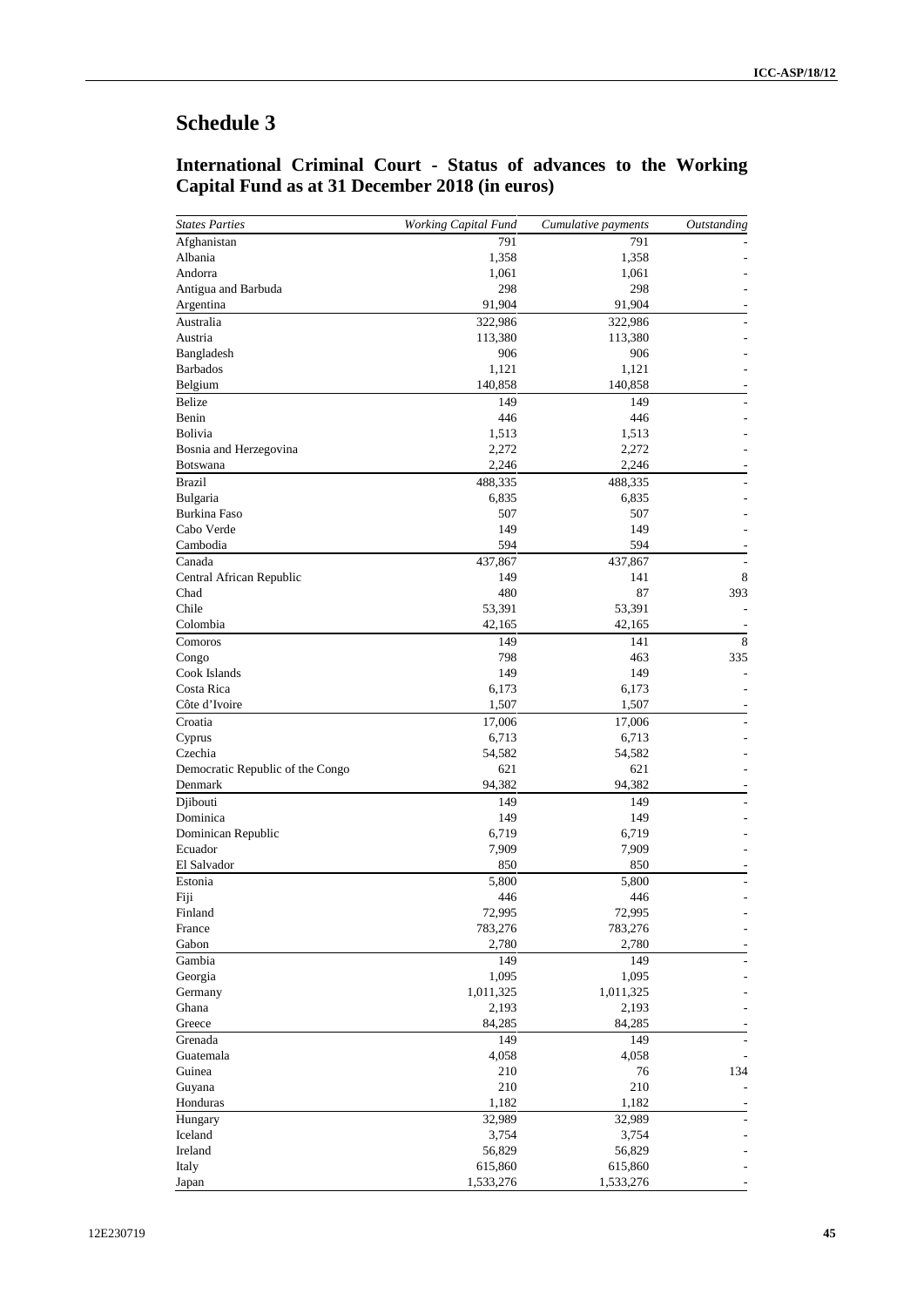| <b>States Parties</b>            | <b>Working Capital Fund</b> | Cumulative payments | Outstanding |
|----------------------------------|-----------------------------|---------------------|-------------|
| Jordan                           | 3,137                       | 3,137               |             |
| Kenya                            | 2,233                       | 2,233               |             |
| Latvia                           | 7,142                       | 7,142               |             |
| Lesotho                          | 149                         | 149                 |             |
| Liberia                          | 149                         | 149                 |             |
| Liechtenstein                    | 1,209                       | 1,209               |             |
| Lithuania                        | 10,743                      | 10,743              |             |
| Luxembourg                       | 10,955                      | 10,955              |             |
| Madagascar                       | 446                         | 446                 |             |
| Malawi                           | 298                         | 298                 |             |
| Maldives                         | 210                         | 210                 |             |
| Mali                             | 533                         | 533                 |             |
| Malta<br>Marshall Islands        | 2,368                       | 2,368               |             |
|                                  | 149                         | 141<br>1,865        | 8           |
| Mauritius                        | 1,865                       |                     |             |
| Mexico                           | 247,922                     | 247,922             |             |
| Mongolia                         | 568                         | 568                 |             |
| Montenegro                       | 677                         | 677                 |             |
| Namibia<br>Nauru                 | 1,480                       | 1,480               |             |
| Netherlands                      | 149                         | 149                 |             |
| New Zealand                      | 234,377                     | 234,377             |             |
|                                  | 38,364                      | 38,364              |             |
| Niger<br>Nigeria                 | 298<br>20,554               | 268<br>20,554       | 30<br>L,    |
| North Macedonia                  | 1,121                       | 1,121               |             |
|                                  | 125,843                     | 125,843             |             |
| Norway<br>Panama                 | 4,333                       | 4,333               |             |
|                                  | 1,723                       | 1,723               |             |
| Paraguay<br>Peru                 | 18,470                      | 18,470              |             |
| Philippines                      | 23,461                      | 23,461              |             |
| Poland                           | 131,467                     | 131,467             |             |
| Portugal                         | 65,180                      | 65,180              |             |
| Republic of Korea                | 297,893                     | 297,893             |             |
| Republic of Moldova              | 507                         | 507                 |             |
| Romania                          | 30,902                      | 30,902              |             |
| Saint Kitts and Nevis            | 149                         | 149                 |             |
| Saint Lucia                      | 149                         | 149                 |             |
| Saint Vincent and the Grenadines | 149                         | 149                 |             |
| Samoa                            | 149                         | 149                 |             |
| San Marino                       | 446                         | 446                 |             |
| Senegal                          | 825                         | 825                 |             |
| Serbia                           | 5,436                       | 5,436               |             |
| Seychelles                       | 149                         | 149                 |             |
| Sierra Leone                     | 149                         | 149                 |             |
| Slovakia                         | 24,644                      | 24,644              |             |
| Slovenia                         | 13,830                      | 13,830              |             |
| South Africa                     | 54,580                      | 54,580              |             |
| Spain                            | 407,860                     | 407,860             |             |
| <b>State of Palestine</b>        | 769                         | 769                 |             |
| Suriname                         | 715                         | 715                 |             |
| Sweden                           | 141,862                     | 141,862             |             |
| Switzerland                      | 160,632                     | 160,632             |             |
| Tajikistan                       | 507                         | 507                 |             |
| Timor-Leste                      | 358                         | 358                 |             |
| Trinidad and Tobago              | 5,903                       | 5,903               |             |
| Tunisia                          | 4,843                       | 4,843               |             |
| Uganda                           | 878                         | 878                 |             |
| <b>United Kingdom</b>            | 723,004                     | 723,004             |             |
| United Republic of Tanzania      | 906                         | 906                 |             |
| Uruguay                          | 9,337                       | 9,337               |             |
| Vanuatu                          | 149                         | 149                 |             |
| Venezuela                        | 89,402                      | 89,402              | ٠           |
| Zambia                           | 878                         | 841                 | 37          |
|                                  |                             |                     |             |
| Rounding difference              | (4)                         | (4)                 |             |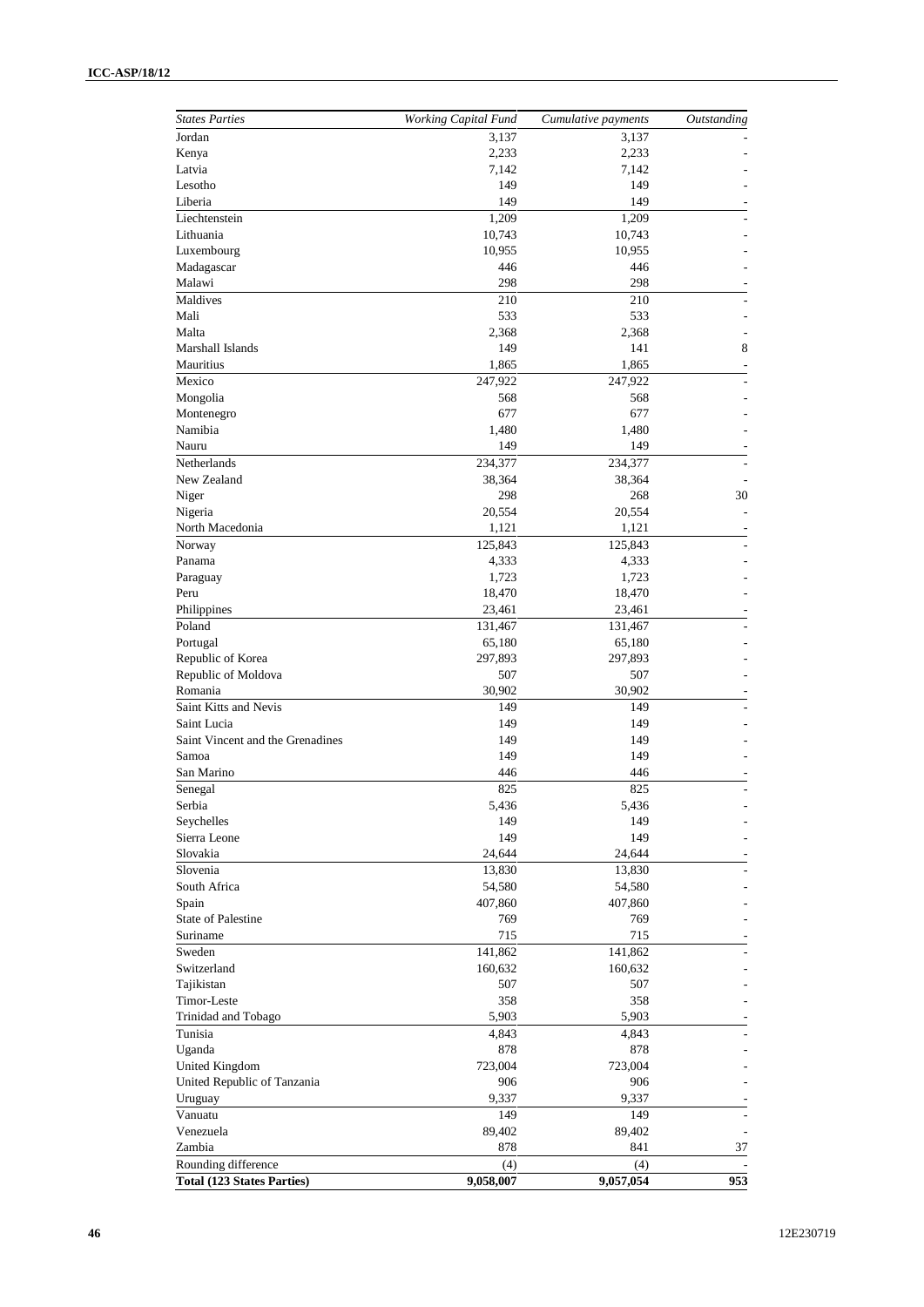# **International Criminal Court Status of contributions to the Contingency Fund for 2018 (in euros)**

|                                  | Outstanding as |                |                          | Outstanding as at |
|----------------------------------|----------------|----------------|--------------------------|-------------------|
| <b>States Parties</b>            | at 31-12-2017  | Replenishments | Collections              | 31-12-2018        |
| Afghanistan                      |                |                |                          |                   |
| Albania                          |                |                |                          |                   |
| Andorra                          |                |                |                          |                   |
| Antigua and Barbuda              |                |                |                          |                   |
| Argentina                        |                |                |                          |                   |
| Australia                        |                |                |                          |                   |
| Austria                          |                |                |                          |                   |
| Bangladesh                       |                |                |                          |                   |
| <b>Barbados</b>                  |                |                |                          |                   |
| Belgium                          |                |                |                          |                   |
| Belize                           |                |                |                          |                   |
| Benin                            |                |                |                          |                   |
| Bolivia                          |                |                |                          |                   |
| Bosnia and Herzegovina           |                |                |                          |                   |
| <b>Botswana</b>                  |                |                |                          |                   |
| <b>Brazil</b>                    | ÷              | ٠              |                          |                   |
| Bulgaria                         |                |                |                          |                   |
| <b>Burkina Faso</b>              |                |                |                          |                   |
| Cabo Verde                       |                |                |                          |                   |
| Cambodia                         |                |                |                          |                   |
| Canada                           |                |                |                          |                   |
| Central African Republic         |                |                |                          |                   |
| Chad                             |                |                |                          |                   |
| Chile                            |                |                |                          |                   |
| Colombia                         |                |                |                          |                   |
| Comoros                          | 46             |                |                          | 46                |
| Congo                            | 73             |                |                          | 73                |
| Cook Islands                     |                |                |                          |                   |
| Costa Rica                       |                |                |                          |                   |
| Côte d'Ivoire                    |                |                |                          |                   |
| Croatia                          | ÷              |                |                          |                   |
|                                  |                |                |                          |                   |
| Cyprus<br>Czechia                |                |                |                          |                   |
| Democratic Republic of the Congo |                |                |                          |                   |
| Denmark                          |                |                |                          |                   |
| Djibouti                         | ÷,             | ٠              | $\overline{\phantom{a}}$ |                   |
| Dominica                         |                |                | 8                        |                   |
|                                  | 8              |                |                          |                   |
| Dominican Republic               |                |                |                          |                   |
| Ecuador<br>El Salvador           |                |                |                          |                   |
|                                  |                |                |                          |                   |
| Estonia                          |                |                |                          |                   |
| Fiji                             |                |                |                          |                   |
| Finland                          |                |                |                          |                   |
| France                           |                |                |                          |                   |
| Gabon                            |                |                |                          |                   |
| Gambia                           |                | $\overline{a}$ |                          |                   |
| Georgia                          |                |                |                          |                   |
| Germany                          |                |                |                          |                   |
| Ghana                            |                |                |                          |                   |
| Greece                           |                |                |                          |                   |
| Grenada                          | ÷,             | L,             | ä,                       |                   |
| Guatemala                        | ÷              |                |                          |                   |
| Guinea                           | 84             |                |                          | 84                |
| Guyana                           |                |                |                          |                   |
| Honduras                         | ٠              | ÷              |                          |                   |
| Hungary                          | L.             | ä,             |                          |                   |
| Iceland                          |                |                |                          |                   |
| Ireland                          |                |                |                          |                   |
| Italy                            |                |                |                          |                   |
| Japan                            |                |                |                          |                   |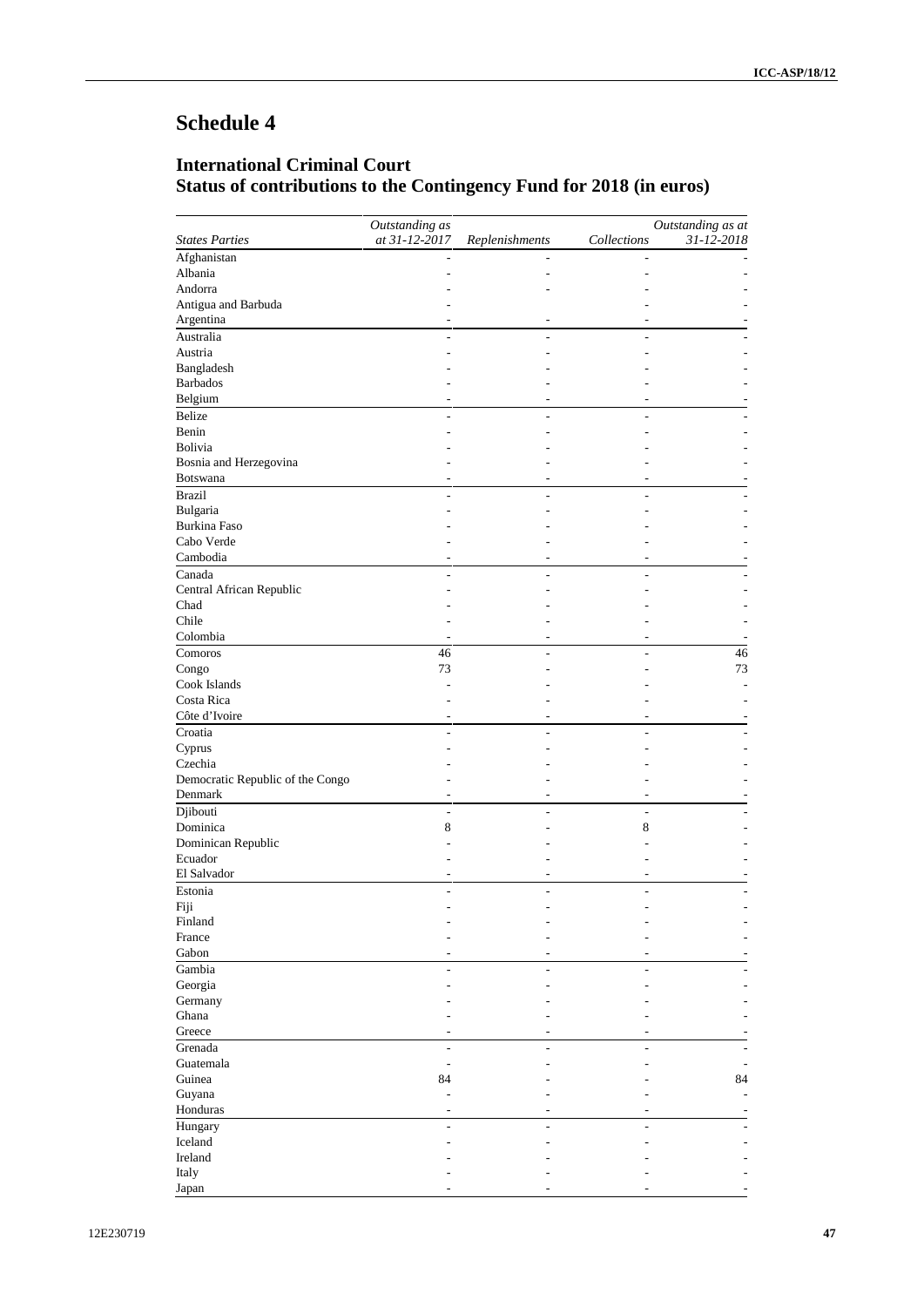|                                   | Outstanding as |                          |             | Outstanding as at |
|-----------------------------------|----------------|--------------------------|-------------|-------------------|
| <b>States Parties</b>             | at 31-12-2017  | Replenishments           | Collections | 31-12-2018        |
| Jordan                            |                |                          |             |                   |
| Kenya                             |                |                          |             |                   |
| Latvia                            |                |                          |             |                   |
| Lesotho                           |                |                          |             |                   |
| Liberia                           |                |                          |             |                   |
| Liechtenstein                     |                |                          |             |                   |
| Lithuania                         |                |                          |             |                   |
| Luxembourg                        |                |                          |             |                   |
| Madagascar                        |                |                          |             |                   |
| Malawi                            |                |                          |             |                   |
| Maldives                          | $\overline{a}$ | $\overline{a}$           |             |                   |
| Mali                              |                |                          |             |                   |
| Malta                             |                |                          |             |                   |
| Marshall Islands                  |                |                          |             |                   |
| Mauritius                         |                |                          |             |                   |
| Mexico                            | ÷              | ٠                        | ٠           |                   |
| Mongolia                          |                |                          |             |                   |
| Montenegro                        |                |                          |             |                   |
| Namibia                           |                |                          |             |                   |
| Nauru                             |                |                          |             |                   |
| Netherlands                       |                |                          |             |                   |
| New Zealand                       | ٠              |                          |             |                   |
| Niger                             | 92             |                          |             | 92                |
| Nigeria                           |                |                          |             |                   |
| North Macedonia                   |                |                          |             |                   |
| Norway                            |                |                          |             |                   |
| Panama                            |                |                          |             |                   |
|                                   |                |                          |             |                   |
| Paraguay<br>Peru                  |                |                          |             |                   |
|                                   | ۰              |                          |             |                   |
| Philippines                       |                | $\overline{a}$           | ۰           |                   |
| Poland                            |                | ä,                       |             |                   |
| Portugal                          |                |                          |             |                   |
| Republic of Korea                 |                |                          |             |                   |
| Republic of Moldova               |                |                          |             |                   |
| Romania                           |                |                          |             |                   |
| Saint Kitts and Nevis             | ÷              | ÷                        | ۳           |                   |
| Saint Lucia                       |                |                          |             |                   |
| Saint Vincent and the Grenadines  |                |                          |             |                   |
| Samoa                             |                |                          |             |                   |
| San Marino                        |                |                          |             |                   |
| Senegal                           |                |                          |             |                   |
| Serbia                            |                |                          |             |                   |
| Seychelles                        |                |                          |             |                   |
| Sierra Leone                      |                |                          |             |                   |
| Slovakia                          |                |                          |             |                   |
| Slovenia                          | ۳              | ۳                        |             |                   |
| South Africa                      |                |                          |             |                   |
| Spain                             |                |                          |             |                   |
| <b>State of Palestine</b>         |                |                          |             |                   |
| Suriname                          |                |                          |             |                   |
| Sweden                            |                |                          |             |                   |
| Switzerland                       |                |                          |             |                   |
| Tajikistan                        |                |                          |             |                   |
| Timor-Leste                       |                |                          |             |                   |
| Trinidad and Tobago               |                |                          |             |                   |
| Tunisia                           | L.             | ÷                        |             |                   |
| Uganda                            |                |                          |             |                   |
| United Kingdom                    |                |                          |             |                   |
|                                   |                |                          |             |                   |
| United Republic of Tanzania       |                |                          |             |                   |
| Uruguay                           |                | ۰                        |             |                   |
| Vanuatu                           |                |                          |             |                   |
| Venezuela                         | 4,983          |                          | 4,983       |                   |
| Zambia                            |                |                          |             |                   |
| <b>Total (123 States Parties)</b> | 5,286          | $\overline{\phantom{a}}$ | 4,991       | 295               |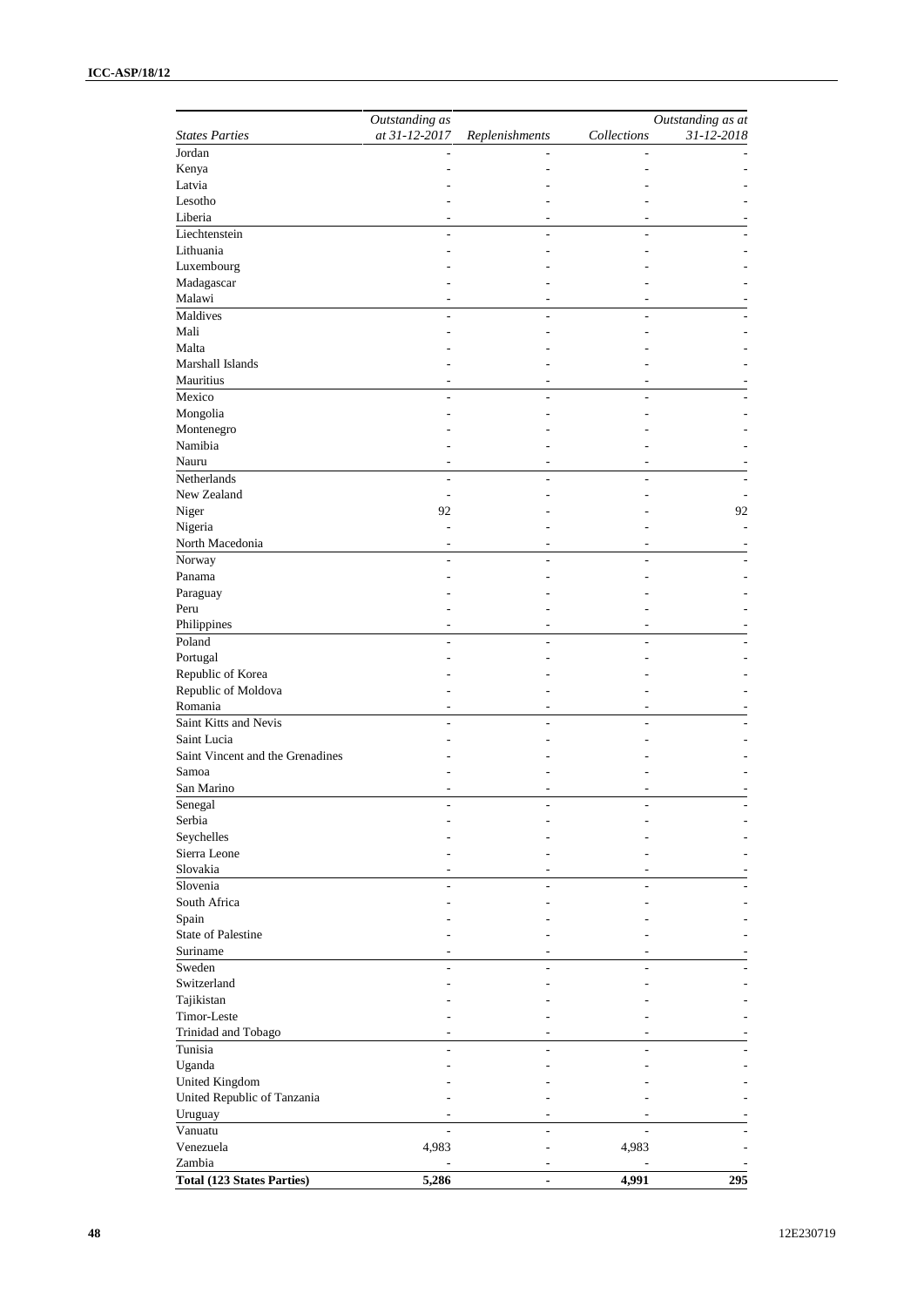# **International Criminal Court Status of cash surplus as at 31 December 2018 (in euros)<sup>1</sup>**

| Current year                                                                                          | 2018           | 2017           |
|-------------------------------------------------------------------------------------------------------|----------------|----------------|
| <b>Credits</b>                                                                                        |                |                |
| Receipts of assessed contributions                                                                    | 132,091,835    | 126, 352, 729  |
| Receipts of voluntary contributions                                                                   |                |                |
| Receipts of miscellaneous income                                                                      | 546,285        | 645,925        |
|                                                                                                       | 132,638,120    | 126,998,654    |
| <b>Charges</b>                                                                                        |                |                |
| Disbursed expenditures                                                                                | 138, 114, 484  | 137,180,914    |
| Unliquidated obligations                                                                              | 6,054,319      | 5,287,423      |
| Provision for US Tax liability                                                                        | 37,403         | 86,011         |
| Provision for doubtful debt                                                                           | 179,330        | 318,707        |
| Provision for ILOAT cases                                                                             | 334,987        | 1,760,288      |
| Provision for staff entitlements                                                                      | 9,100          | 194,311        |
| Accrual for annual leave and relocation allowance for Judges                                          | 295,800        | 307,200        |
|                                                                                                       | 145,025,423    | 145, 134, 854  |
| Provisional cash surplus/(deficit)                                                                    | (12, 387, 303) | (18, 136, 200) |
| Contingency Fund withdrawal (Schedule 2)                                                              |                | 547,594        |
| Prior year's cash deficit                                                                             |                | (5,621,876)    |
| Provisional cash surplus/(deficit) after Contingency Fund<br>withdrawal and prior year's cash deficit | (12, 387, 303) | (23,210,482)   |
| Disposition of prior year's provisional surplus/(deficit)                                             |                |                |
| Prior year's provisional surplus/(deficit)                                                            | (23,210,482)   | (13,180,870)   |
| Plus: receipt of prior period contributions and other income                                          | 25, 265, 833   | 5,591,759      |
| Savings on, or cancellation of, prior period obligations                                              | 937,165        | 1,967,235      |
| Prior year's cash surplus/(deficit)                                                                   | 2,992,516      | (5,621,876)    |
| Reconciliation of provisional surplus/(deficit) to budget surplus/(deficit)                           |                |                |
| Provisional cash surplus/(deficit)                                                                    | (12, 387, 303) | (18, 136, 200) |
| Assessed contributions receivables                                                                    | 15,339,884     | 18,234,667     |
| Assessed contributions / difference between budgeted and actual<br>host State loan amount             | 73             | 3,647          |
| Assessed contributions / net adjustment withdrawn State                                               |                | (3,783)        |
| Miscellaneous income receipts                                                                         | (546, 285)     | (645, 925)     |

**Budget surplus/(deficit) (Statement V) 2,406,369 (547,594)**

<sup>1</sup>Includes Major Programme VI: Secretariat of the Trust Fund for Victims.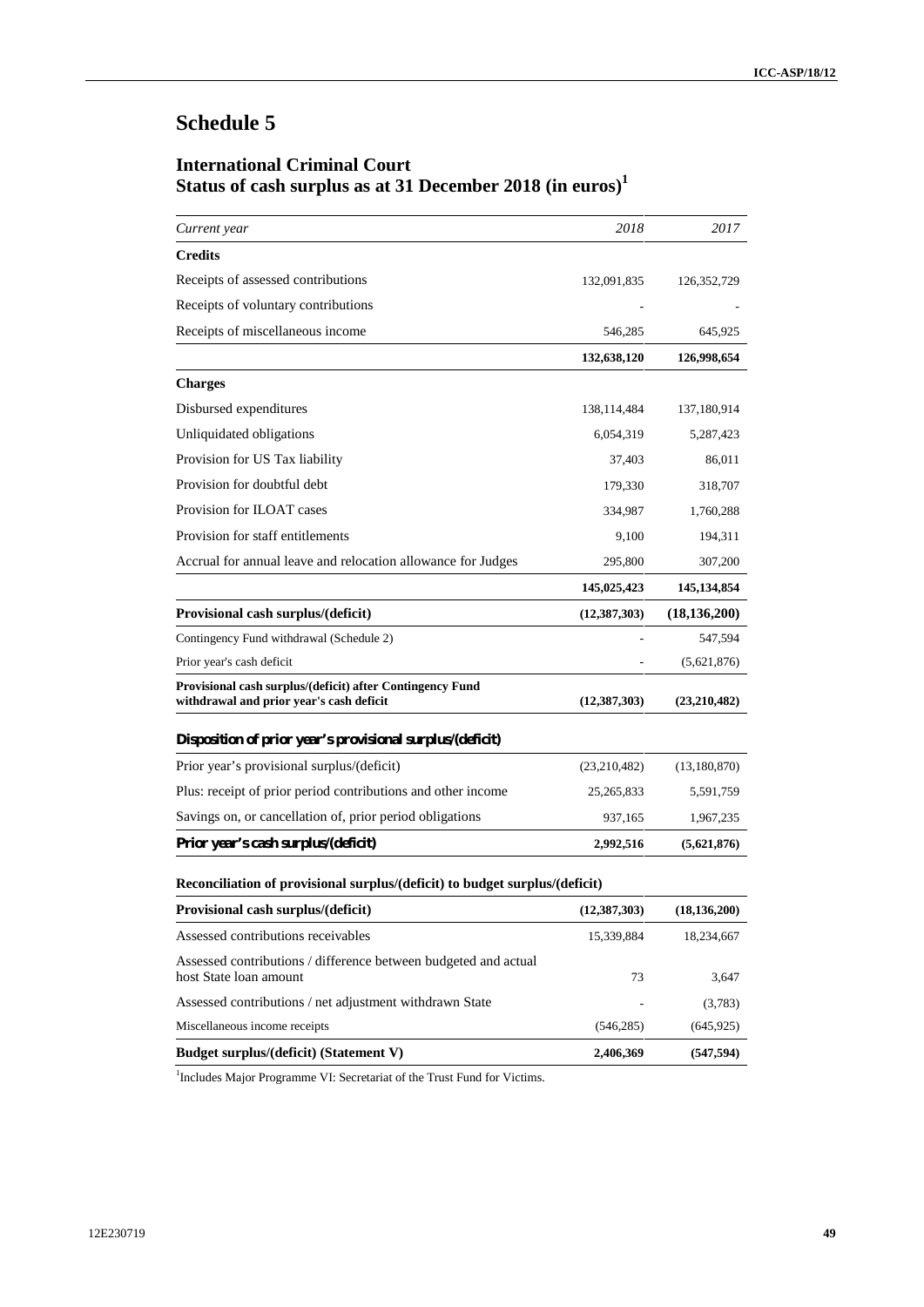# **International Criminal Court Status of voluntary contributions as at 31 December 2018 (in euros)**

| Trust Fund                                                                            | Donors                                            | brought<br>forward       | Balance Contributions Contributions Contributions<br>received in<br>2018 | recorded in<br>2018 | related to<br>2019       | <b>Balance</b><br>due from<br>donors |
|---------------------------------------------------------------------------------------|---------------------------------------------------|--------------------------|--------------------------------------------------------------------------|---------------------|--------------------------|--------------------------------------|
| <b>Building Legal Expertise</b><br>and Fostering Cooperation,                         |                                                   |                          |                                                                          |                     |                          |                                      |
| 2017-2018                                                                             | European Commission                               | 372,290                  |                                                                          | 407,256             |                          | 34,966                               |
| Sub-total                                                                             |                                                   | 372,290                  |                                                                          | 407,256             |                          | 34,966                               |
| <b>Building Legal Expertise</b><br>and Fostering Cooperation,<br>2018-2019            | European Commission                               |                          | 850,000                                                                  | 206,647             | 643,353                  |                                      |
| Sub-total                                                                             |                                                   | $\overline{\phantom{a}}$ | 850,000                                                                  | 206,647             | 643,353                  |                                      |
| Lessons Learned Project,<br>2017-2018                                                 | Open Society Foundation                           | 79,081                   |                                                                          | 79,081              |                          |                                      |
| Sub-total                                                                             |                                                   | 79,081                   | $\overline{\phantom{a}}$                                                 | 79,081              | $\overline{\phantom{a}}$ |                                      |
| 20th Anniversary of the                                                               | Cyprus                                            | $\overline{a}$           | 1,000                                                                    | 1,000               |                          |                                      |
| Rome Statute,<br>2018                                                                 | Finland                                           |                          | 5,000                                                                    | 5,000               |                          |                                      |
|                                                                                       | Municipality of The Hague                         |                          | 10,000                                                                   | 10,000              |                          |                                      |
|                                                                                       | Netherlands                                       |                          | 10,000                                                                   | 10,000              |                          |                                      |
|                                                                                       | Nigeria                                           |                          | 2,000                                                                    | 2,000               |                          |                                      |
|                                                                                       | Organisation internationale<br>de la Francophonie |                          | 10,000                                                                   | 10,000              |                          |                                      |
|                                                                                       | Republic of Korea                                 | $\overline{\phantom{a}}$ | 10,000                                                                   | 10,000              |                          |                                      |
| Sub-total                                                                             |                                                   | $\overline{a}$           | 48,000                                                                   | 48,000              | ÷                        |                                      |
| Development of Interns                                                                | Netherlands                                       |                          | 100,000                                                                  | 100,000             |                          |                                      |
| and Visiting Professionals,<br>2016-2018                                              | Republic of Korea                                 |                          | 39,839                                                                   | 39,839              | $\overline{a}$           |                                      |
| Sub-total                                                                             |                                                   | $\overline{\phantom{0}}$ | 139,839                                                                  | 139,839             | $\overline{a}$           |                                      |
| Access to Justice / Justice<br>and Law Enforcement<br>Capacity Building,<br>2017-2018 | Denmark                                           | 64,284                   | 123,019                                                                  | 187,303             |                          |                                      |
| Sub-total                                                                             |                                                   | 64,284                   | 123,019                                                                  | 187,303             |                          |                                      |
| Special Fund for                                                                      | Australia                                         |                          | 188,800                                                                  | 188,800             |                          |                                      |
| Relocations                                                                           | Belgium                                           |                          | 95,000                                                                   | 95,000              |                          |                                      |
|                                                                                       | Luxembourg                                        | 15,000                   | 35,000                                                                   | 50,000              |                          |                                      |
| Sub-total                                                                             |                                                   | 15,000                   | 318,800                                                                  | 333,800             | $\overline{a}$           |                                      |
| Family Visit for Indigent<br>Detainees                                                | United Kingdom                                    | $\overline{\phantom{0}}$ | 11,362                                                                   | 11,362              | $\overline{\phantom{a}}$ |                                      |
| Sub-total                                                                             |                                                   | $\overline{\phantom{0}}$ | 11,362                                                                   | 11,362              | -                        |                                      |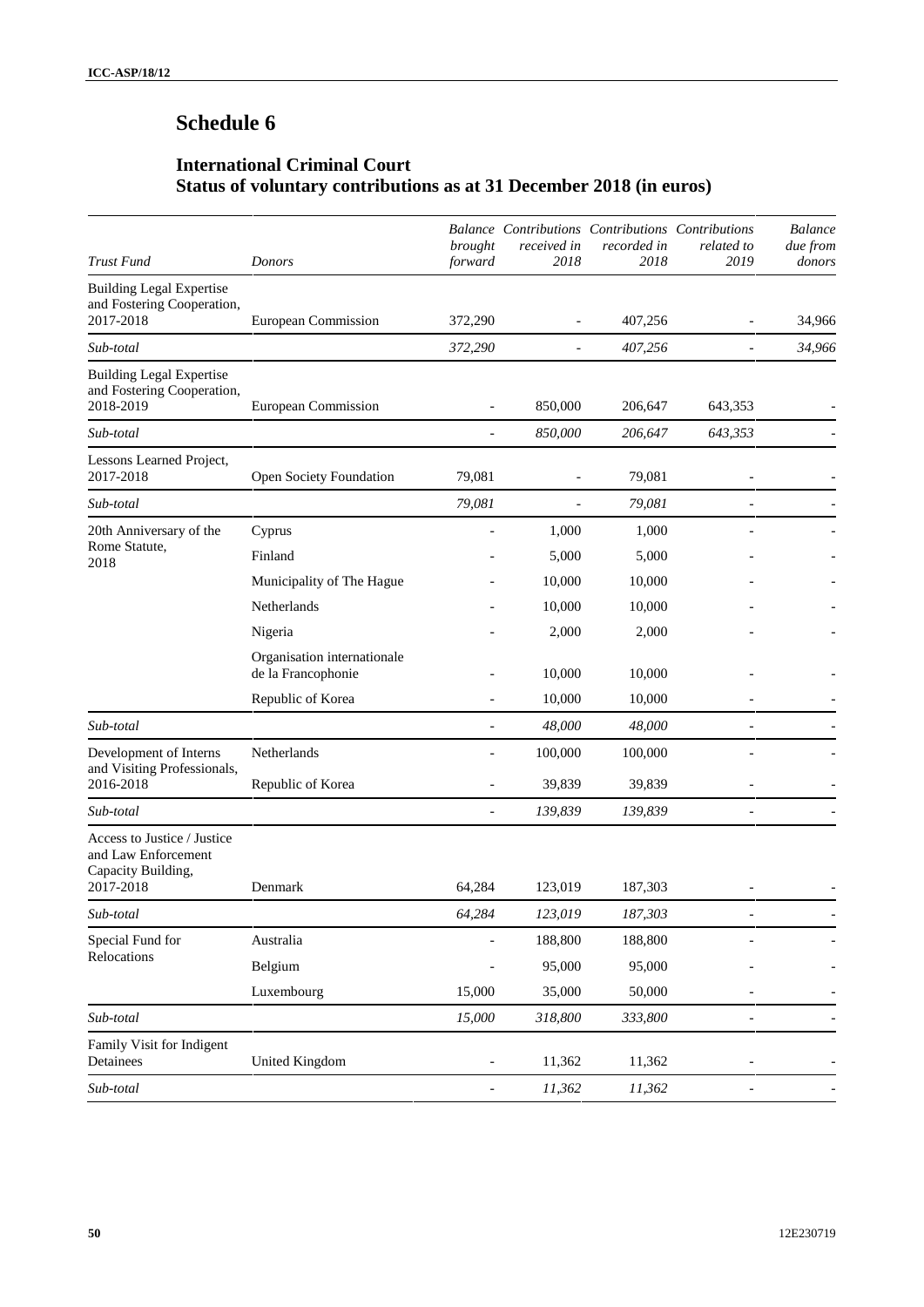| <b>Trust Fund</b>                    | Donors                 | brought<br>forward       | Balance Contributions Contributions Contributions<br>received in<br>2018 | recorded in<br>2018 | related to<br>2019       | <b>Balance</b><br>due from<br>donors |
|--------------------------------------|------------------------|--------------------------|--------------------------------------------------------------------------|---------------------|--------------------------|--------------------------------------|
| Junior Professional Officer          | Japan                  | 155,683                  | 496,787                                                                  | 347,346             | 305,124                  |                                      |
| Programme                            | Republic of Korea      | 105,943                  | 95,022                                                                   | 77,151              | 123,814                  |                                      |
|                                      | Switzerland            | 117,759                  | 107,688                                                                  | 106,919             | 118,528                  |                                      |
| Sub-total                            |                        | 379,385                  | 699,497                                                                  | 531,416             | 547,466                  |                                      |
| <b>Least Developed Countries</b>     | Finland                | $\overline{\phantom{0}}$ | 20,000                                                                   | 20,000              |                          |                                      |
|                                      | Ireland                |                          | 10,000                                                                   | 10,000              |                          |                                      |
|                                      | Philippines            |                          | 4,034                                                                    | 4,034               | $\overline{\phantom{a}}$ |                                      |
|                                      | Private                |                          | 81                                                                       | 81                  | $\qquad \qquad -$        |                                      |
| Sub-total                            |                        |                          | 34,115                                                                   | 34,115              |                          |                                      |
| Sponsored Travel to                  | Germany                |                          | 268                                                                      | 268                 |                          |                                      |
| <b>External Conferences</b>          | Netherlands            |                          | 14,243                                                                   | 14,243              |                          |                                      |
|                                      | Republic of Korea      |                          | 21,589                                                                   | 21,589              |                          |                                      |
|                                      | Senegal                |                          | 4,262                                                                    | 4,262               |                          |                                      |
|                                      | Other, Non-Governement |                          | 18,952                                                                   | 18,952              |                          |                                      |
| Sub-total                            |                        |                          | 59,314                                                                   | 59,314              |                          |                                      |
| <b>Total voluntary contributions</b> |                        | 910,040                  | 2,283,946                                                                | 2,038,133           | 1,190,819                | 34,966                               |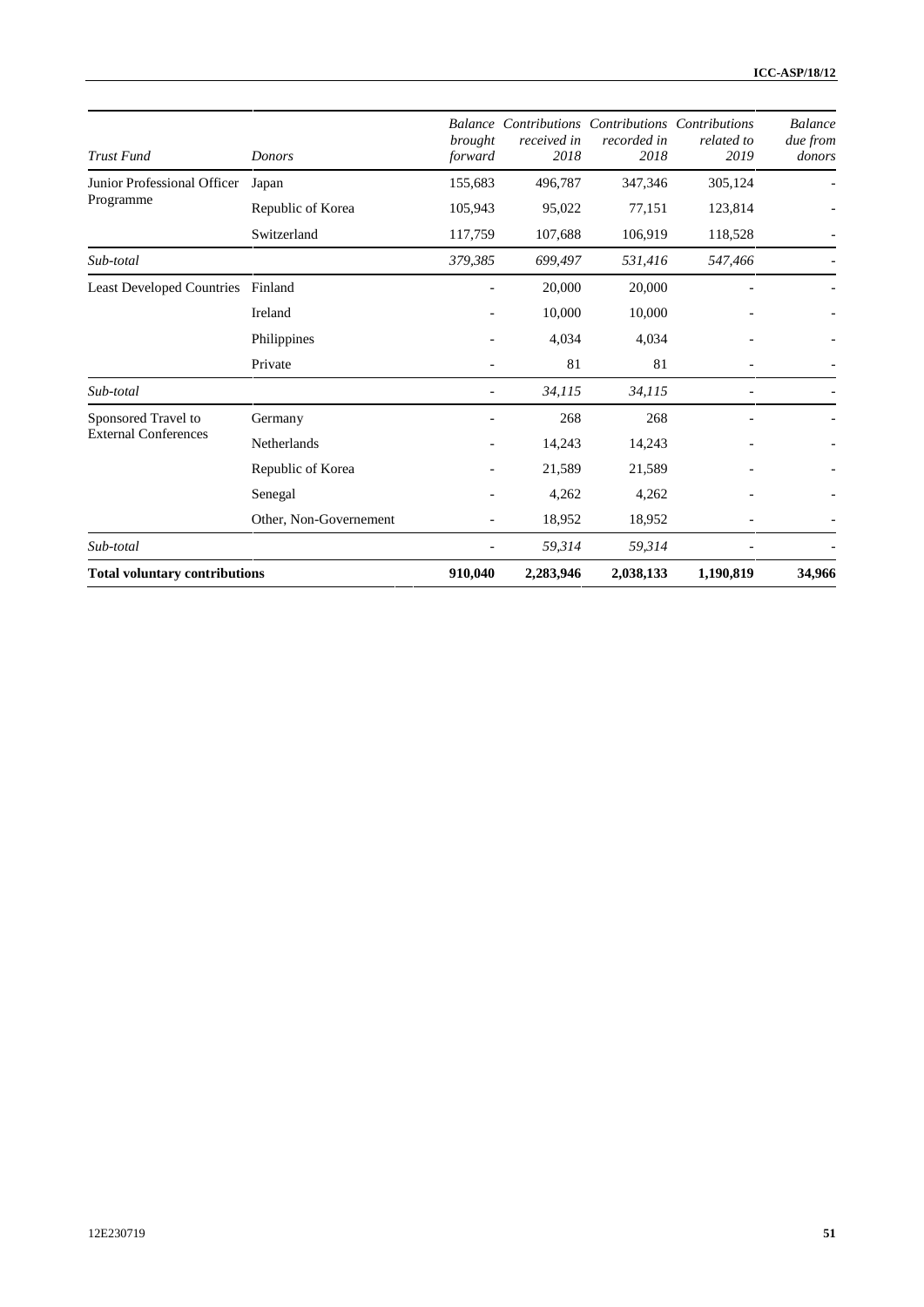### **International Criminal Court Status of trust funds as at 31 December 2018 (in euros)**

| <b>Trust Fund</b>                                                                    | <b>Balance</b><br>forward | brought Contributions<br>recorded | Financial<br>other<br>revenue | Expenses<br>(Including)<br>donor<br><i>refunds</i> ) | <b>Balance</b><br>carried<br>forward |
|--------------------------------------------------------------------------------------|---------------------------|-----------------------------------|-------------------------------|------------------------------------------------------|--------------------------------------|
| <b>General Trust Fund</b>                                                            | 10,669                    |                                   |                               |                                                      | 10,669                               |
| Building Legal Expertise and<br>Fostering Cooperation, 2017-2018                     |                           | 407,256                           | 356                           | 407,612                                              |                                      |
| Building Legal Expertise and<br>Fostering Cooperation, 2018-2019                     |                           | 206,647                           |                               | 206,647                                              |                                      |
| Lessons Learned Project, 2017-2018                                                   |                           | 79,081                            |                               | 79,081                                               |                                      |
| 20th Anniversary of the Rome Statute                                                 |                           | 48,000                            |                               | 37,848                                               | 10,152                               |
| Development of Interns and<br><b>Visiting Professionals</b>                          | 110,608                   | 139,839                           | $\overline{\phantom{a}}$      | 107,890                                              | 142,557                              |
| Access to Justice and Justice and<br>Law Enforcement Capacity<br>Building, 2017-2018 |                           | 187,303                           |                               | 187,303                                              |                                      |
| Special Fund for Relocations                                                         | 1,457,202                 | 333,800                           |                               | 95,000                                               | 1,696,002                            |
| <b>Family Visits for Indigent Detainees</b>                                          | 25,303                    | 11,362                            | 1.044                         | 22,051                                               | 15,658                               |
| Junior Professional Officer<br>Programme                                             |                           | 531,416                           |                               | 531,416                                              |                                      |
| <b>Least Developed Countries</b>                                                     | 6,468                     | 34,115                            | 808                           | 16,556                                               | 24,835                               |
| Sponsored Travel to<br><b>External Conferences</b>                                   |                           | 59,314                            |                               | 59,314                                               |                                      |
| Programme Support                                                                    | 84,695                    |                                   | 10                            | (36,781)                                             | 121,486                              |
| Total                                                                                | 1,694,945                 | 2,038,133                         | 2,218                         | 1,713,937                                            | 2,021,359                            |

#### **General description and purpose of 2018 trust funds disclosed in Schedule 7**

1. The *General Trust Fund* relates to unrestricted funds, implementation of which was on hold during 2018.

2. Contracts with the European Commission and other donors for the *Building legal expertise and fostering cooperation* programme provide financial support to the implementation of the following three sub-projects:

(a) *Seminars, events and trainings for fostering cooperation, sharing expertise and building national capacity*: provide representatives and professionals from States Parties and non-States Parties, including situation countries, with opportunities to develop their knowledge as well as to share mutually relevant information, thus strengthening the Court's capacity to implement its mandate based on improved judicial cooperation; and to develop the knowledge and practical skills of legal professionals, build and maintain relationships with counsel and associations of lawyers, and provide a forum for consultations with the legal profession;

(b) *Legal Professional Programme*: provides representatives and professionals from situation countries, countries in which the ICC is conducting preliminary investigations, and any other relevant developing country State Parties to the Rome Statute with opportunities to develop their legal knowledge and enhance national capacities to investigate and prosecute crimes within the jurisdiction of the ICC; and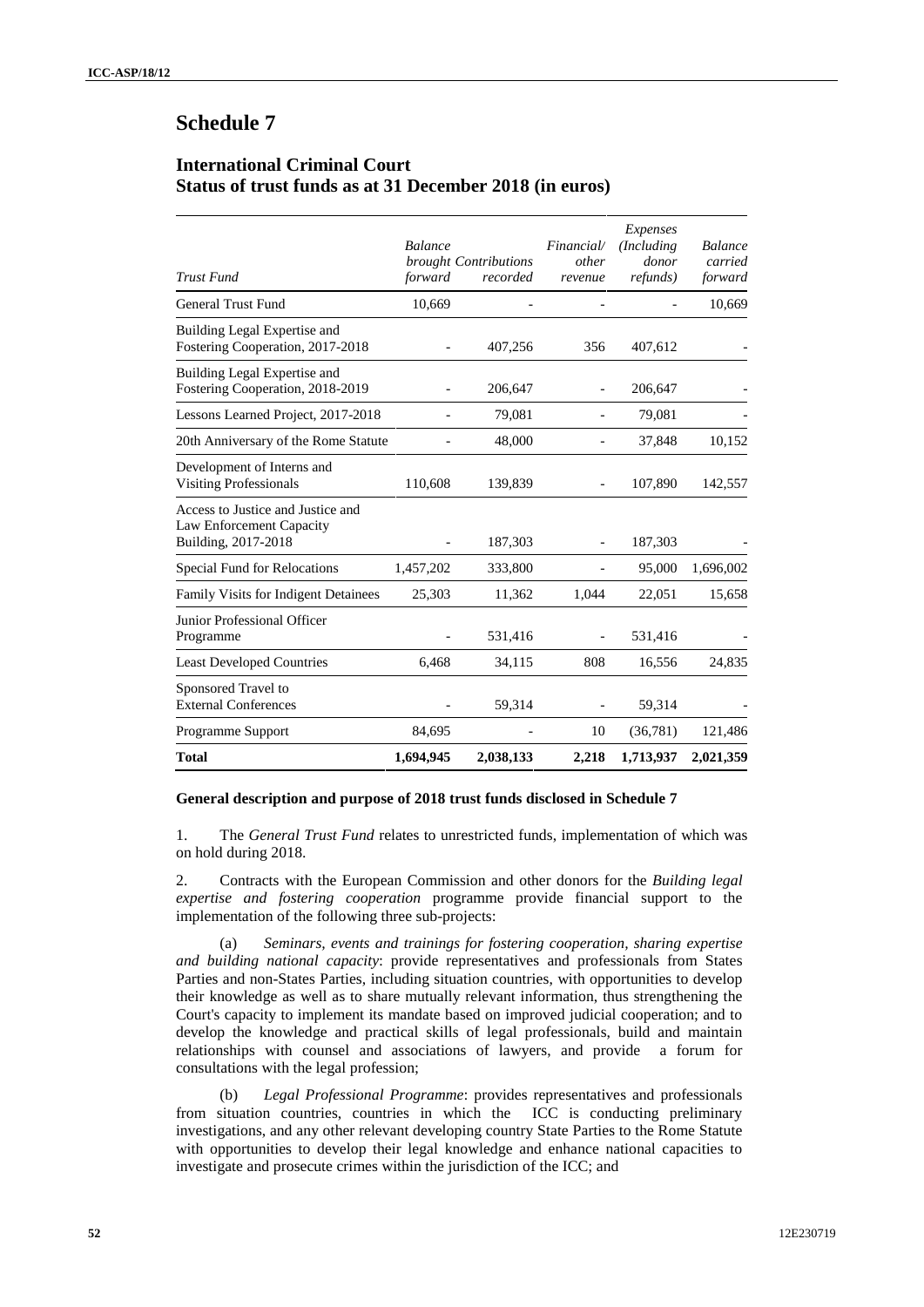(c) *Legal Tools Database*: under the responsibility of the Office of the Prosecutor facilitates development of the capacity to investigate, prosecute and adjudicate core international crimes cases, in particular at the national level. It has been designed to assist legal professionals to work on core international crimes as enshrined in the Rome Statute and relevant national legislation, by providing (a) free access to legal information in international criminal law, legal digests of such information, and specialized software to work with such law; and (b) training, coaching and offering help desk services. The sub project forms one important element in the Court's effort to reinforce national capacity and to ensure that those alleged of such crimes can be brought to justice in accordance with international standards.

3. Collectively, these sub-projects stem from the programme's overall objective to "contribute to the fight against impunity, by promoting the Rome Statute System and increasing support for the ICC" and its sub-objectives to: (i) broaden the understanding of the ICC and the Rome Statute amongst the key stakeholders, in particular ICC States Parties and legal professionals, and achieve greater support and cooperation of States with the ICC; and (ii) to reinforce national capacities in dealing with crimes under the Rome Statute, particularly in countries related to situations before the ICC, by promoting the principle of complementarity.

4. The *Lessons Learned Project* encompassed an objective assessment, performed by three external experts, involving a root cause analysis of how the Office of the Prosecutor conducted the preliminary examination, investigations and prosecutions in a specific situation, examining how both internal processes and external factors were handled. The exercise was designed to determine whether the Office has corrected and improved its working methods since that experience, and what changes may still be necessary, in order to hone performance internally and to manage more effectively external factors that impinge on success.

5. The Trust Fund for the *20th Anniversary of the Rome Statute* aimed to raise global awareness of the role and significance of the Rome Statute, to increase public recognition and foster a genuinely positive narrative focused on the victims and survivors of the world's gravest crimes. The initiative was targeting national governments, NGOs, civil society, media, academia and general public worldwide. The objectives were achieved through a number of events and have been finalized in cooperation with the States Parties. The central events took place on 16 and 17 July at the Court, with the participation of high profile officials from ICC situation countries, the experts and panellists. The communication programme facilitated further the presentation of the ICC's 'Trauma, Healing and Hope" exhibit, displaying the history and work of the Court and comprising photos from the situation countries. The exhibitions were on display at the Court, at the Atrium in the Hague, marking the anniversary and International Criminal Justice Day (17 July). Aimed at strengthening further the role and significance of the Rome Statute at global level, the exhibits were also displayed by the Court in the field offices throughout the year and at the UN headquarters in New York.

6. The Trust Fund for the *Development of Interns & Visiting Professionals* has been established to provide funded internship and visiting professional opportunities to nationals from developing regions that are a State Party to the Rome Statute. The programme provides the participants an opportunity for intellectual growth, development of knowledge and skills specific to a career or career setting and the acquisition of transferable professional skills. Funding for the trust fund is provided by interested donors.

7. The "*Access to Justice and Justice and Law Enforcement Capacity Building"*, July 2017- December 2018: although the Uganda Field Office had been implementing outreach activities for 12 years in Uganda, following the arrest of Dominic Ongwen, it was identified that due to the very high number of affected communities residing across the Norther Uganda, parallel to existing ones, new structures and channels needed to be created that would allow greater dialogue and participation of the affected communities. Since the Court does not have a sub-office in any of the affected communities, through implementation of the Special Project, funded by the Danish Embassy in Kampala, the Office was able to partner with 48 community volunteers, two from each of the 23 beneficiary parishes, who created forums of trust amongst its communities, enabled its members to have direct access to the proceedings in the HQ and ultimately, galvanised the support for the ICC. By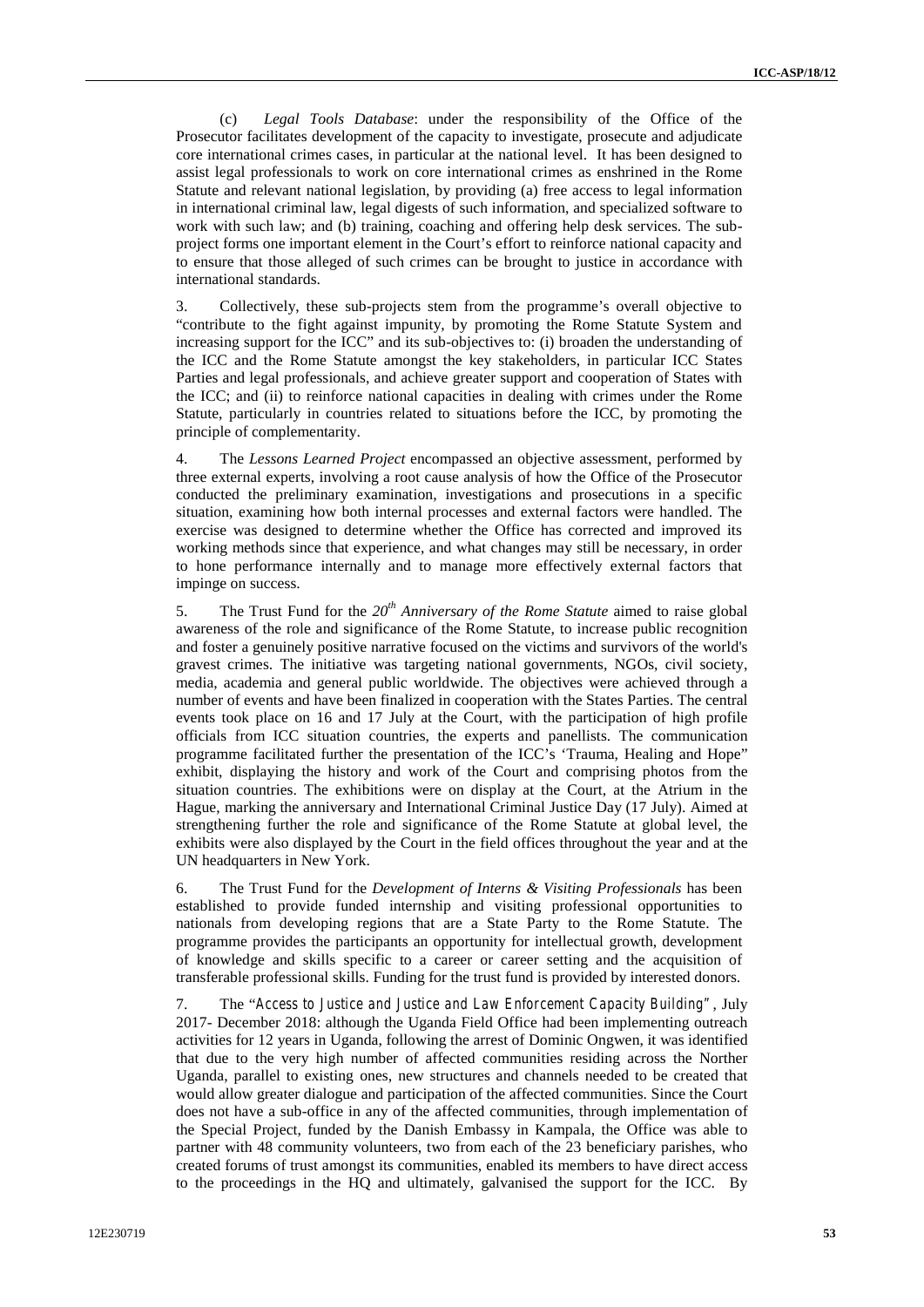engaging the community volunteers in the project, the Court was furthermore able to overcome immense challenges to provide access timely and accurately on the trial of Ongwen, bringing the proceedings closer to and understandable for the affected communities. Another component of the project relates to the sharing of best practices and experiences with representatives of the Ugandan Justice, Law and Order sectors with a view to contribute to the strengthening of their capacities in the handling of international crimes. The ICC intervention was intended to contribute to enhancing coordinated investigative and prosecutorial strategies for the handling of international crimes and the closing of the impunity gap. It was also aimed to help strengthening Ugandan relevant institutions to adequately start, manage and complete a criminal judicial process, and to develop stronger and more capable justice and law enforcement mechanisms.

8. The *Special Fund for Relocations* is established to assist States which are willing but do not have the capacity to enter into relocation agreements with the Court with cost neutral solutions. It aims at increasing the number of effective relocations and building local capacity to protect witnesses. The fund receives voluntary contributions from States Parties and covers direct expenses of the person at risk relocated in the receiving State.

9. The Trust Fund for *Family Visits for Indigent Detainees* was established within the Registry by the Assembly in its resolution ICC-ASP/8/Res.4. The purpose is to fund family visits for indigent detainees through voluntary contributions.

10. The Trust Fund for the *Junior Professional Officer Programme* has been established to provide funded appointments to nationals from sponsoring participating countries. The programme provides opportunities for young professionals to be placed in entry level positions, at the cost of their governments, in an effort to familiarize them with the inner workings of the Court and the International Legal system as a whole, with an aim at creating increased suitability to positions at the Court. The programme provides the participants with an opportunity for professional growth and the development of real world skills that can be applied to their careers at the ICC and the International Public Sector.

11. The Trust Fund for *Least Developed Countries* was established by ICC-ASP/2/Res.6 and amended by ICC-ASP/4/Res.4. It is managed by the Secretariat of the Assembly of States Parties and promotes participation of delegates of the least developed countries and other developing countries in the work of the Assembly of States Parties by covering their travel costs to the Assembly as determined by the Fund.

12. The *Sponsored Travel to External Conferences* stands for travel and accommodation costs, funded by various donors for the Court's officials and other delegates to participate in external conferences, trainings and public events. The sponsors are mainly Governments, universities and other educational institutions, and international non-profit organizations.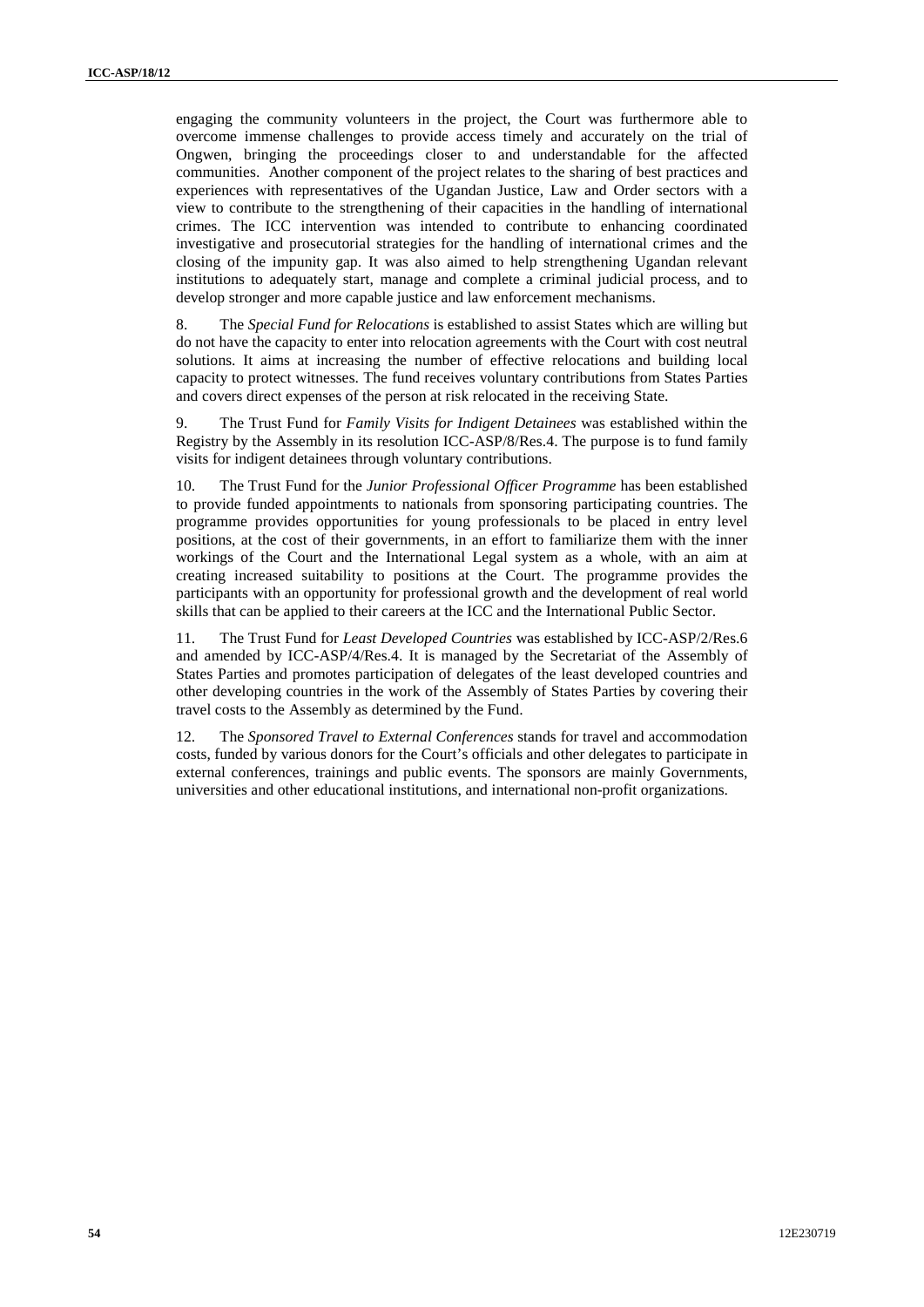

# **Final audit report on the financial statements of the International Criminal Court for the period ended 31 December 2018**

# *Table of contents*

|             |             |                  | Page |
|-------------|-------------|------------------|------|
| I.          |             |                  |      |
| $\Pi$ .     |             |                  |      |
| III.        |             |                  |      |
| IV.         |             |                  |      |
|             | A.          |                  |      |
|             | <b>B.</b>   |                  |      |
|             |             | 1.               |      |
|             |             | 2.               |      |
|             | C.          |                  |      |
|             | D.          |                  |      |
|             | E.          |                  |      |
|             | $F_{\cdot}$ |                  |      |
|             | G.          |                  |      |
|             |             | $\mathbf{1}$ .   |      |
|             |             | $\overline{2}$ . |      |
|             |             | 3.               |      |
| $V_{\cdot}$ |             |                  |      |
| VI.         |             |                  |      |
|             |             |                  |      |
|             |             |                  |      |
|             |             |                  |      |
|             |             |                  |      |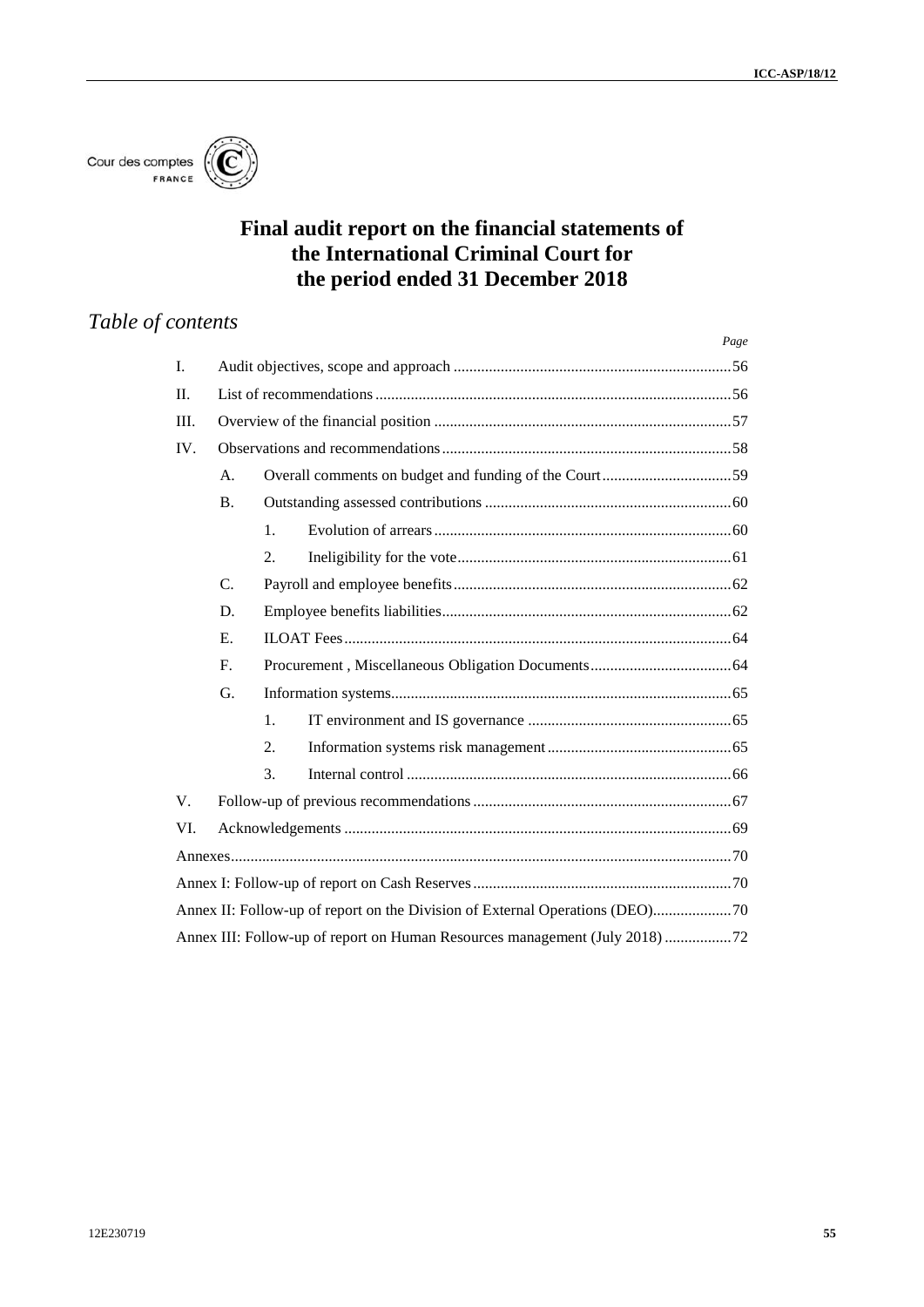## **I. Audit objectives, scope and approach**

1. We have audited the financial statements of the International Criminal Court (the Court) in accordance with the International Standards on Auditing (ISA) and regulation 12 of its Financial Regulations and Rules, including the additional terms of reference governing the audit of the International Criminal Court.

2. The objective of the audit was to determine with reasonable assurance that the financial statements, taken as a whole, did not present any significant anomalies, either through fraud or through error, so that the External Auditor could provide an opinion as to whether these statements were drawn up, in all material respects, in accordance with the International Public Sector Accounting Standards (IPSAS) for financial year 2018.

3. The additional terms of reference governing the External Auditor are set out in the annex to the Financial Regulations and Rules, paragraph 6 (c), which stipulates that the improper use of the Court's money and other assets and any expenditure not in accordance with the intention of the Assembly of States Parties (Assembly) must be brought to the notice of the Assembly of States Parties.

4. Financial statements prepared in accordance with IPSAS contain a statement of financial position, a statement of financial performance, a statement of changes in net assets, a statement of cash flows, a statement of comparison between budget and actual data and notes for the financial year then ended.

5. A set of seven schedules statements presenting additional information not falling within the scope of this audit was appended to the financial statements by the Organization. The audit team ensured that those schedules were coherent with the financial statements, but did not carry out any other due diligence concerning them

6. The audit consisted of two phases:

(a) An interim audit, focused on aspects relating to internal controls (from 3 to 14 December 2018); and

(b) A final audit, focused on the financial statements and the disclosure obligations imposed by IPSAS (from 6 May to 24 May 2019).

7. The findings and recommendations were discussed with the Registry team. The final meeting with the Director of the Division of Management Services, the Head of the Finance Section and his team, and the Deputy Head of the Human Resources Section, was held on 24 May 2019.

8. We hereby provide an **unqualified** opinion on the financial statements of the International Criminal Court for the year ended 31 December 2018.

### **II. List of recommendations**

**Recommendation n° 1.** The External Auditor recommends that Finance Section should strengthen its controls on the veracity of figures proposed by the consultants to be reported in the financial statements of the International Criminal Court for employee benefits, in particular in obtaining more detailed information.

**Recommendation n° 2.** The External Auditor recommends to implement a control to prevent granting access rights that lead to inappropriate access to the information system or non-respect of segregation of duties principles in a context of an integrated and centralized information system. The External Auditor recommends also to implement a yearly control (at least) of review to detect any inappropriate access rights granted within the SAP system.

**Recommendation n° 3.** The External Auditor recommends to perform an annual test in order to ensure the ability to fully restore the IT environment in case of any disaster.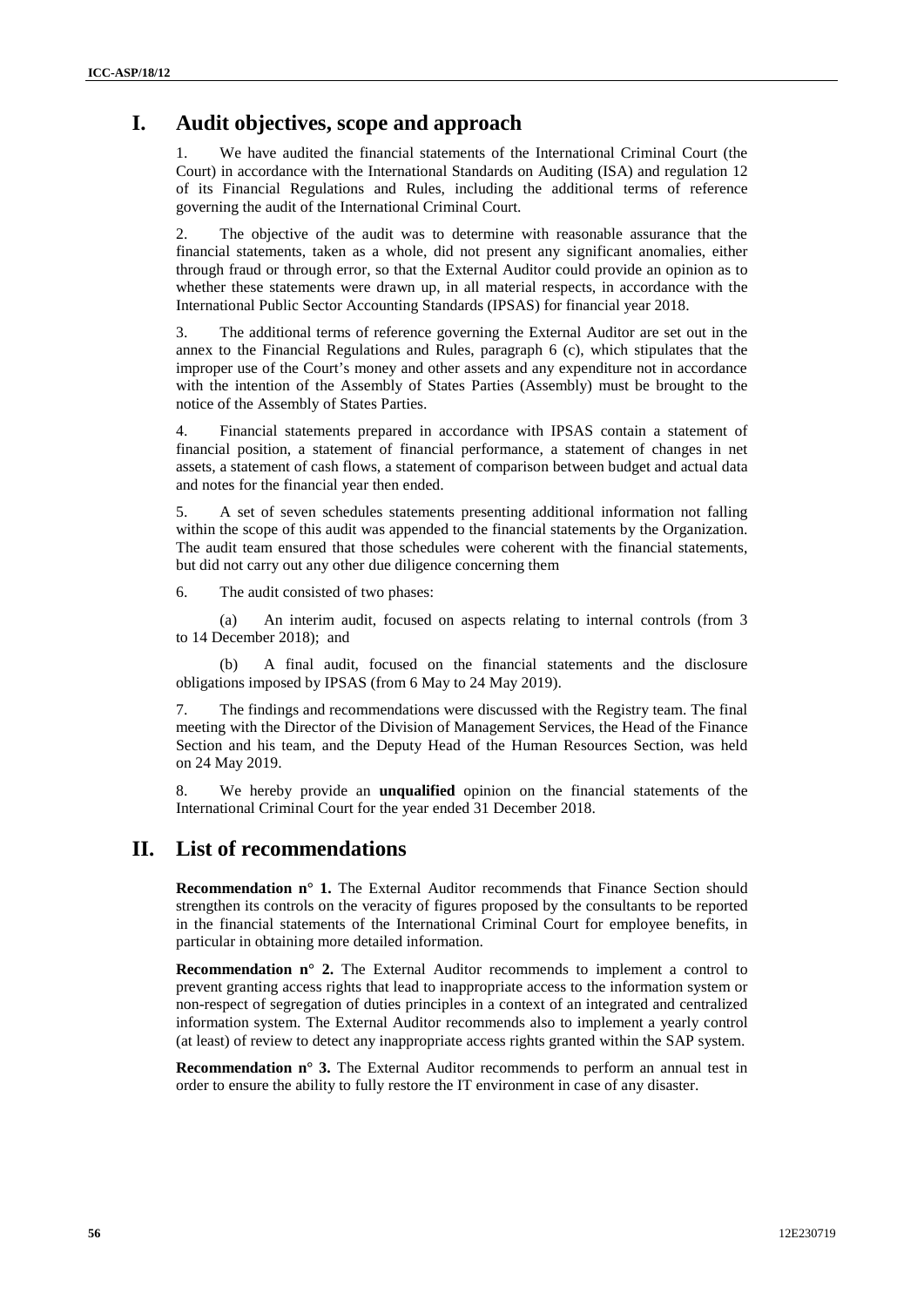## **III. Overview of the financial position**

9. Assets represent €247.323 million at 31 December 2018 compared with €254.082 million at 31 December 2017, a decrease of €6,759 million (- 2.7 per cent). The overall level of cash and cash equivalents<sup>1</sup> increased from  $\epsilon$ 7.082 million to €18.892 million (+ €11.810 million, increase of 167 per cent), level mainly linked to an improvement in collection of assessed contributions.

10. The total of receivables from non-exchange transactions represents a gross figure of €21.194 million at 31 December 2018. It mainly relates to assessed contributions from States Parties. Outstanding assessed contributions to Regular Budget amount to €21.122 million at the end of 2018. Although still high, this level is in progress compared with €31.048 million at the end of 2017. The net amount of accounts receivable is  $\triangleleft$ 4.863 million, due to the deduction of the provision for doubtful debt ( $\triangleleft$ 6.331 million) recognized for 90 percent of arrears in contributions older than two years €6.887 million in 2017, decrease of €0.556 million). Brazil, Venezuela and Argentina hold the major part of outstanding contributions from State Parties, €18 796 million out of €21.122 million.

11. Property, plant and equipment represent  $\bigoplus$  79.103 million vs  $\bigoplus$  89.286 million at 31 December 2017, and amount to 72.4 per cent of assets. Depreciation of the permanent premises was calculated over a full year for  $\epsilon 0.365$  million roughly as in 2017, the net book value of the building being  $\bigoplus$  64.859 million at 2018 year end.

12. Reimbursement rights which amount to  $\in \mathbb{28.648}$  million  $(\in \mathbb{28.688}$  million at the end of 2017, after restatement) correspond to fair value of the insurance contract with Allianz to which the Court contributes in order to cover the after-service pensions of Judges.

Liabilities are mainly debts to suppliers, to employees and to the Host State for the loan to finance the permanent premises. Proven risks are also recorded there as part of the contingencies and provisions.

14. Liabilities are split between current liabilities and non-current liabilities. This distinction is primarily based on the expected delay of payment of the provisioned amount<sup>2</sup> in accordance with IPSAS. The provision mainly includes the amounts covering disputes before the International Labor Organization Administrative Tribunal (ILOAT). This amount has sharply decreased from  $\epsilon 2.060$  million to  $\epsilon 0.898$  million during the year. This decrease results mainly from payments and reversals registered on the litigations provisioned in the past years. There is however an increase of provision of  $\epsilon$ 0.258 million mainly due to new ILOAT or internal on going litigations cases. The provisions for US Tax are stable at  $\Theta$ .111 million for 2018 ( $\Theta$ .126 million for 2017)

15. Employee benefits liabilities are also split between current and non-current liabilities:

(a) The annual leave accrued and other long term and post-employment benefits due within one year appear in current liabilities  $(\text{\euro 129 million})$ ; and

The non-current portion corresponds to the Court's long-term liabilities, such as Judges' pensions and After Service Health Insurance (ASHI) (€59.345 million).

16. The loan from the Host State was intended to finance the permanent premises project. It amounts to €70.708 million at the end of 2018 (*versus* €72.509 million at the end of 2017).

17. Deferred revenue and accrued expenses, totaling €8.756 million, are essentially composed of assessed contributions collected in advance  $(\text{\e{t}}.509$  million), voluntary contributions collected in advance  $(\epsilon 1.191 \text{ million})$ , invoices not yet received at the closing of the accounts for services related to the Court's operations ( $\epsilon$ 2.471 million), as well as €3.585 million in annual payments and interest on the loan maturing on 1 February 2019.

<sup>&</sup>lt;sup>1</sup> The amounts in "cash and cash equivalents" correspond to immediately available funds or demand deposits. <sup>2</sup> Debts due in less than 12 months are considered current, while others are classified as non-current debts.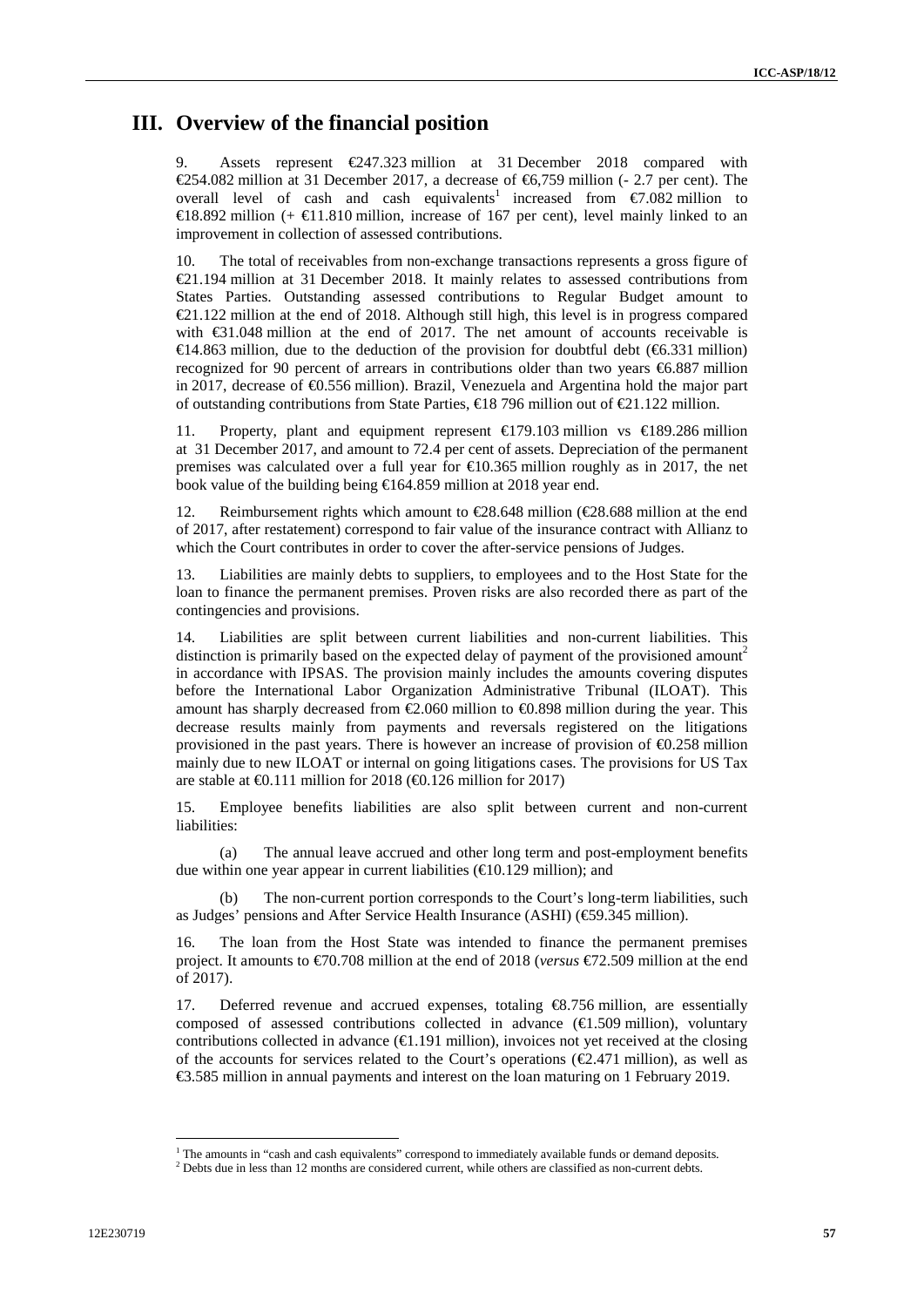18. Net assets, amounting to €90.809 million (€98.825 million in 2017), constitute the Court's net equity, the various components of which are detailed in Statement III - "Statement of changes in net assets/equity" with the following breakdown:

(a) A positive balance of  $\epsilon$ 79.272 million (vs  $\epsilon$ 105.142 million at the end of 2017) for the component of the General fund merging the previous "fund for permanent premises project" and other general funds, under the denomination of "Other general fund balances" since 2017 Statement III;

(b) A positive amount of  $\epsilon$ 5.243 million (vs  $\epsilon$ 3.764 million in 2017) for the contribution of States Parties to finance the Contingency Fund reserve and a strong increase for the Working Capital Fund reserve growing to  $\bigoplus$  0.058 million in 2018 compared to  $\epsilon 0.017$  million<sup>3</sup> last year;

(c) A negative equity of  $\epsilon 4.785$  million for the remaining funds of the General Fund. They include the positive equity of the Fund for employee benefits liabilities ( $\Theta$ .263 million) and the cash surplus ( $\epsilon$ 2.993 million), and the negative equity of remeasurement of post-employment related plans (- €8.041 million); and

(d) The positive equity of the 13 Trust funds fueled through voluntary contributions to the Court (not to be confused with the Trust Fund for Victims, which is a distinct entity producing its own Financial statements), with a total of  $\epsilon 2.021$  million.

The statement of financial performance shows a negative result of  $\epsilon$ 7.102 million, compared to  $- \epsilon 13.846$  million for 2017. The deterioration of performance noticed last year has been reduced by the half, but there still remains a significant deficit up to 4.8 per cent of the revenues of the Court. The main factors explaining this evolution is the low growth of employee benefits expenses which are the most important part of the expenses (+ 1.15 per cent, compared with +12.14 % in 2017). Among other expenses, operating expenses, travel & hospitalities and counsel fees have notably decreased, while contractual fees have increased, the other expenses remaining stable. All in all, the level of expenses of the Court is stable and has even slightly decreased in 2018, at  $\text{\textsterling}55.157$  million compared to €155.948 million in 2017, which was a year of major growth for expenses  $(\text{€144.741 million in 2016)}$ . Total revenue growth is 4.2 percent, mainly from assessed contributions. The gap between the rate growth of revenues and 0.5 percent decrease for expenses explains the reduction of the deficit of the statement of financial performance.

### **IV. Observations and recommendations**

20. The External Auditor's observations and recommendations on 2018 financial statements relate to:

- (a) Overall comments on budget and funding of the Court;
- (b) Outstanding assessed contributions;
- (c) Payroll and employee benefits;
- (d) Employee benefits liabilities;
- (e) ILOAT fees;
- (f) Procurement, Miscellaneous Obligation Documents;
- (g) Information systems (IS); and
- (h) The internal audit functions.

<sup>&</sup>lt;sup>3</sup> The Working Capital Fund is used to meet short-term liquidity needs at the end of the year in the context of outstanding assessed contributions. The Contingency Fund has also been used to meet short term liquidity problems.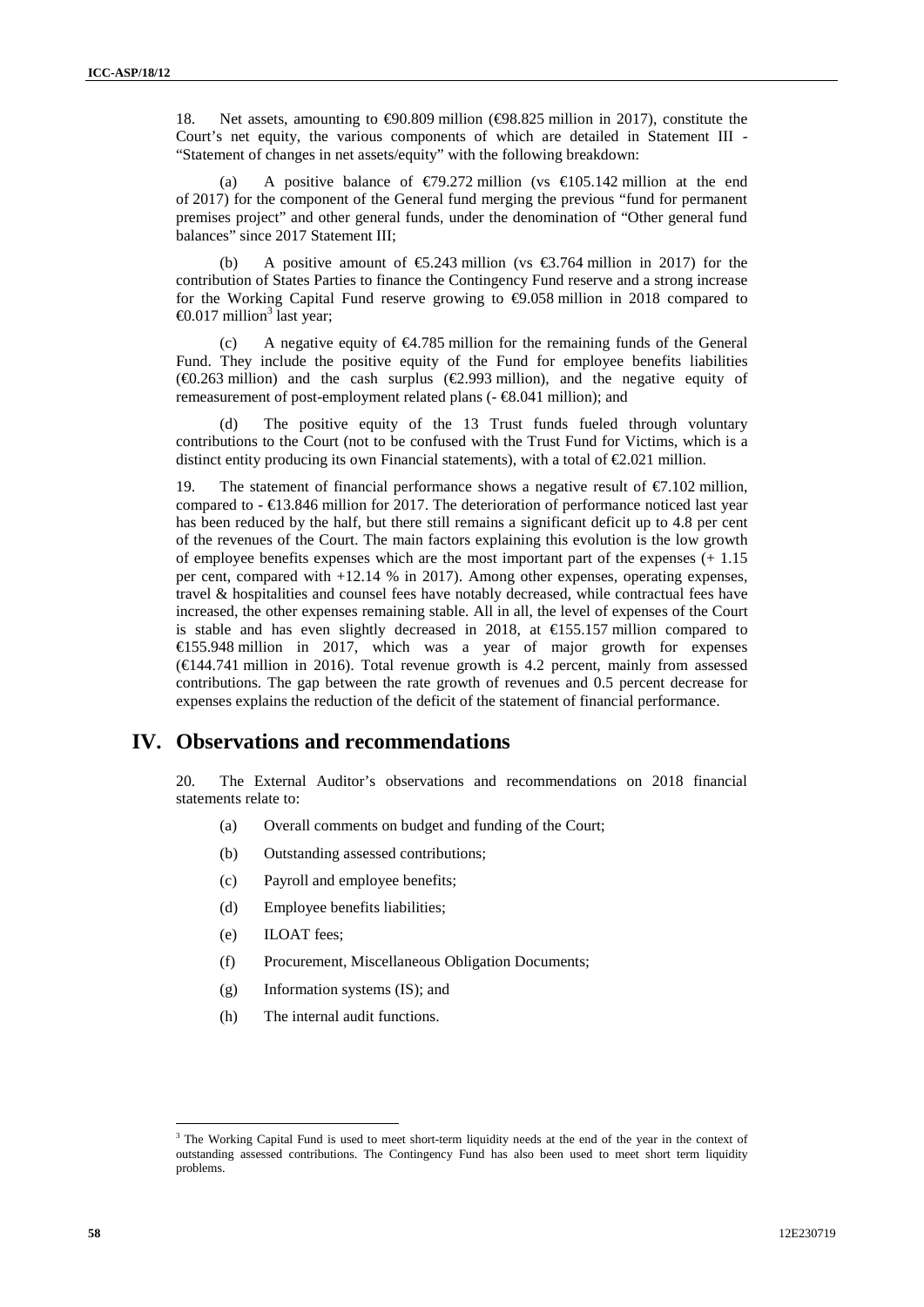### **A. Overall comments on budget and funding of the Court**

21. The External Auditor has taken note of the budget for 2018 approved by the Assembly in its 16th session (4-13 December 2017) and of the "Report on activities and programme performance of the International Criminal Court for the year 2018"<sup>4</sup> distributed on 22 March 2019 to the Committee on Budget and Finance (CBF) which details the budgetary performance for every Major Programme of the Court in 2018.

22. A separate performance audit has been conducted in 2019 by a distinct external audit team on "ICC Budgetary Process" according to specific terms of reference. Detailed comments on these budgetary issues can be found in a separate report that will not be duplicated here.

23. As part of its specific audit works on the 2018 financial statements, the External Auditor has checked the compliance of Statement V of comparison of budget and actual amounts, and the correlated note n°24, with the requirements of IPSAS 24. No observation is made on this topic. The methodology of the reconciliation and its checking had been developed in annex I of the audit report on 2017 financial statements and will not be duplicated here either.

24. In the audit report on 2017 financial statements, the comments and analysis of the External Auditor were concluded by the expression of a risk on the going concern of the Court due to a possible shortage of cash during the year 2018. This situation was due to persistent delays in the payments of arrears of assessed contributions from some States Parties, and the inadequate availability of funding from the Working Capital Fund and the Contingency Fund at the moment. This risk had also been underlined by the CBF in previous reports in 2018.

25. However, risks of liquidity shortages appear to be recurrent in the Court in the long run, with periods of tensions alternating with periods of recovery. Divergences among States Parties exist on the budgetary solutions and tools to be provided to the Court for the treatment of the recurrent periodic volatility of the liquidity and the decisions to take on the basis of the reports and proposals of the Committee.

26. The risks emphasized in the audit report of July 2018 have been monitored in the second half of 2018, where an improvement of the level of cash has been recorded, due to payments of arrears and payments from States Parties (see below).

27. In the scope of the present audit report on 2018 financial statements, the External Auditor has analyzed the monthly liquidity forecasts for 2019, and the according reporting from the Registry to the CBF. The assumptions used as the basis for this forecasting have been communicated. According to these forecasts, the liquidity of the Court should be positive, unless some assessed contributions were to be delayed or postponed, especially in November 2019. The Court has no grasp on the date of payment, which is totally under the contributing State Party control. In this scope there could be a risk of liquidity shortage and inability of the Court to face its commitments about the end of the year, even after using all available funds provided by the Working Capital Fund and the Contingency Fund. At the time of this report, the External Auditor has no additional visibility on the commitments of relevant contributors to deliver payments in time and amounts as forecasted.

28. A more detailed development on the topic and the attached problematics for its treatment is exposed in the above mentioned performance audit report on "ICC Budget Process".

<sup>4</sup> CBF/32/14.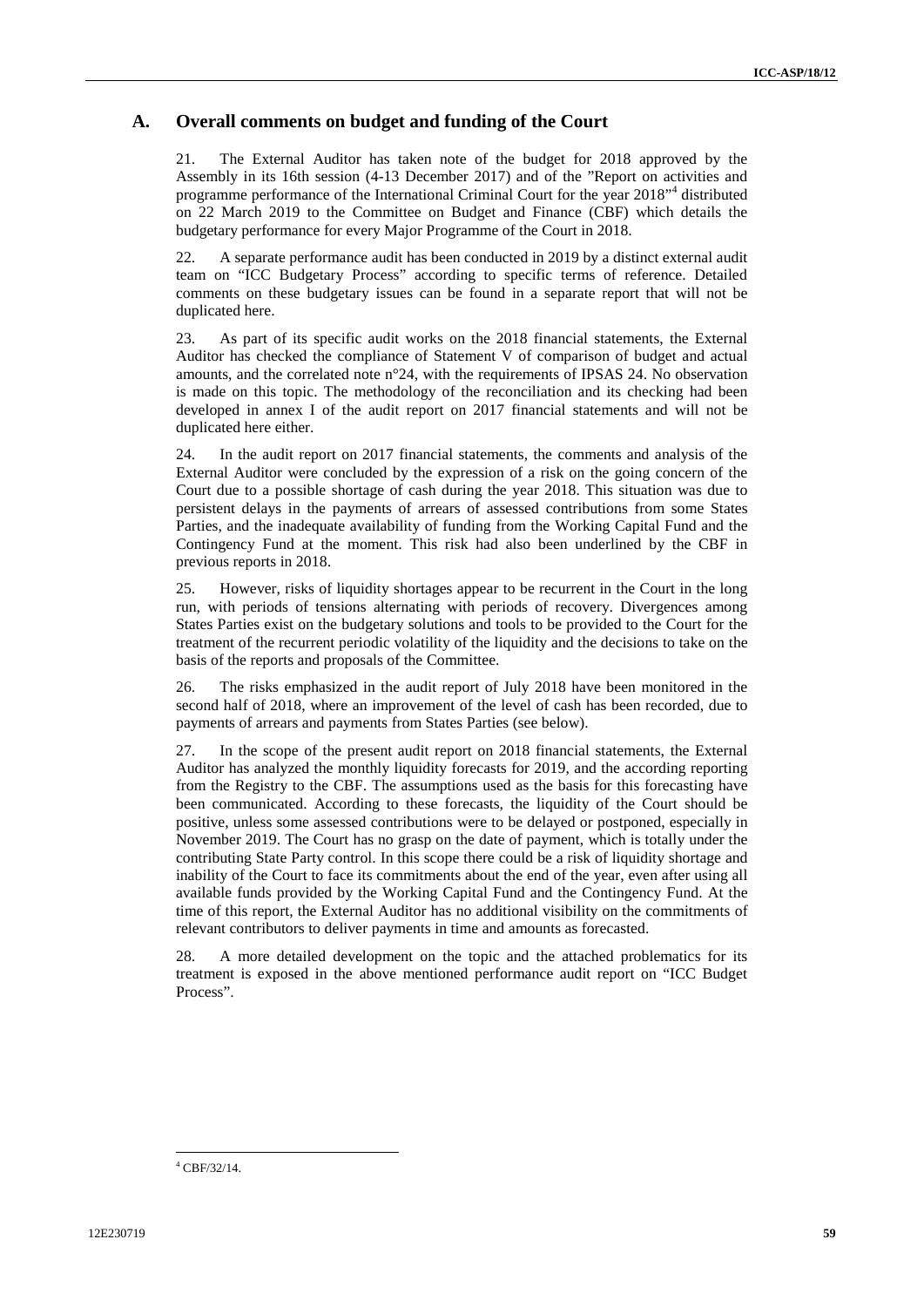### **B. Outstanding assessed contributions**

#### **1. Evolution of arrears**

29. The following table shows a long term (12 years) evolution of the assessed contributions and related outstanding arrears:

| Table 1: | Outstanding assessed contributions from 2007 to 2018 (in thousands of euros) |  |
|----------|------------------------------------------------------------------------------|--|
|----------|------------------------------------------------------------------------------|--|

| Year | Assessed<br>contributions | Collections<br>for current<br>year | Collection<br>current year/<br>Assessed<br>contribution | <i>Outstanding</i><br>current year<br>as at<br>31 December | Outstanding<br>current year/<br>Assessed<br>contribution | Collections<br><i>for prior</i><br>year | Outstanding<br>as prior year<br>as at<br>31 December | Total<br>Outstanding<br>as at<br>31 December |
|------|---------------------------|------------------------------------|---------------------------------------------------------|------------------------------------------------------------|----------------------------------------------------------|-----------------------------------------|------------------------------------------------------|----------------------------------------------|
| 2007 | 88,872                    | 83,021                             | 93%                                                     | 5,851                                                      | 7%                                                       | 9,672                                   | 2,298                                                | 8,149                                        |
| 2008 | 90,382                    | 90,077                             | 100%                                                    | 305                                                        | 0%                                                       | 7,896                                   | 252                                                  | 557                                          |
| 2009 | 96,230                    | 95,469                             | 99%                                                     | 761                                                        | 1%                                                       | 225                                     | 332                                                  | 1,093                                        |
| 2010 | 103,623                   | 97,849                             | 94%                                                     | 5,774                                                      | 6%                                                       | 612                                     | 481                                                  | 6,255                                        |
| 2011 | 103,608                   | 101,222                            | 98%                                                     | 2,386                                                      | 2%                                                       | 5,849                                   | 406                                                  | 2,792                                        |
| 2012 | 108,800                   | 102,640                            | 94%                                                     | 6,160                                                      | 6%                                                       | 2,382                                   | 410                                                  | 6,569                                        |
| 2013 | 112,040                   | 105,380                            | 94%                                                     | 6,659                                                      | 6%                                                       | 6,248                                   | 321                                                  | 6,980                                        |
| 2014 | 118,706                   | 110,672                            | 93%                                                     | 8,034                                                      | 7%                                                       | 525                                     | 6,455                                                | 14,489                                       |
| 2015 | 125,598                   | 112,959                            | 90%                                                     | 12,639                                                     | 10%                                                      | 6,343                                   | 8,147                                                | 20,786                                       |
| 2016 | 138,786                   | 124,726                            | 90%                                                     | 14,060                                                     | 10%                                                      | 16,440                                  | 4,345                                                | 18,405                                       |
| 2017 | 144,587                   | 126,353                            | 87%                                                     | 18,235                                                     | 13%                                                      | 5,592                                   | 12,813                                               | 31,048                                       |
| 2018 | 147,432                   | 132,092                            | 90%                                                     | 15,340                                                     | 10%                                                      | 25,266                                  | 5,782                                                | 21,122                                       |

Source: External Auditor from aging balances.

30. Outstanding contributions reached its highest level in 2017 and amounted to €31.0 million. Indeed, unpaid debts increased by 67 per cent in 2017 while the assessed contributions progressed only by 4 per cent.

31. In terms of current year's collections, the collected amount has increased compared to last year, from 87 per cent to 90 per cent. In 2018 main outstanding States Parties paid their ageing contributions. In fact, the collection related to previous periods amounts to  $\epsilon$ 25.3 million. Since 2014, the outstanding contributions as prior years reaches one of its lower level. However the outstanding contributions related to current year is still high €15.3 million.

#### **Table 2: Most significant outstanding assessed contributions as of 31 December 2018 (in thousands of euros)**

| <b>State Parties</b>             | Outstanding as of<br>31 December 2018 | Outstanding<br>related to 2018 | Outstanding<br>related to prior years |
|----------------------------------|---------------------------------------|--------------------------------|---------------------------------------|
| Brazil                           | 9,853                                 | 9,783                          | 70                                    |
| Venezuela                        | 6,758                                 | 1,488                          | 5,270                                 |
| Argentina                        | 2,185                                 | 2,185                          | 0                                     |
| Colombia                         | 789                                   | 789                            | 0                                     |
| Nigeria                          | 559                                   | 525                            | 34                                    |
| <b>Total five States Parties</b> | 20,144                                | 14,770                         | 5,374                                 |
| %                                | 95%                                   | 96%                            | 93%                                   |
| <b>Total all States Parties</b>  | 21,122                                | 15,340                         | 5,782                                 |

Source: External Auditor from aging balance as of 31 December 2018.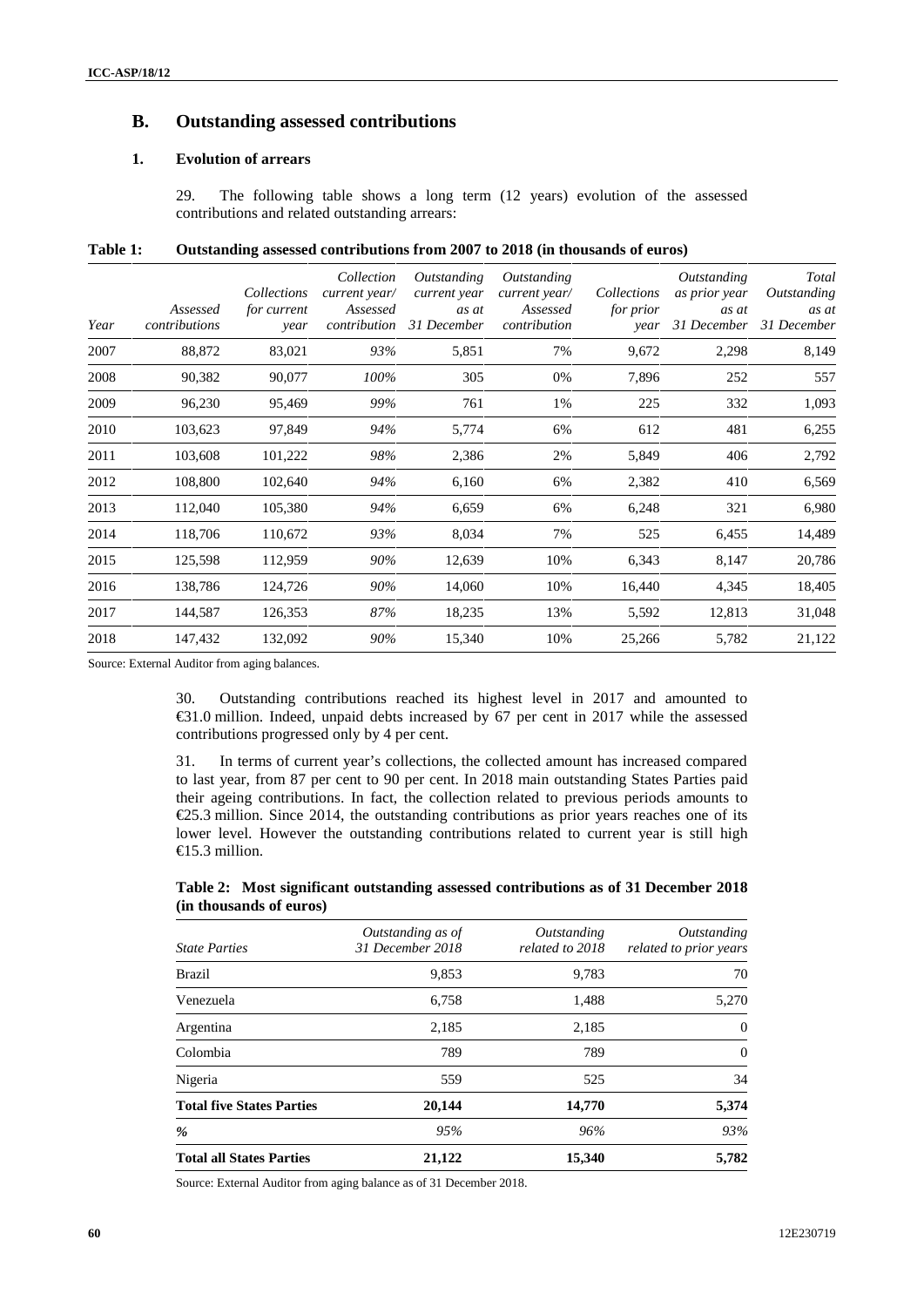32. By the end of 2018, thirty-five States Parties had not entirely paid their assessed contributions. In comparison, in the previous year the overdue receivables concerned forty States Parties. However, the structure of the ageing balance remains nearly the same as last year. The five most important outstanding arrears represent 95 per cent of the total outstanding balance as of 31 December 2018.

33. Brazil cleared a significant portion of its arrears prior to 2018, but the full amount for 2018 remains outstanding. The last payment from Brazil was in November 2018.

34. Venezuela has accumulated unpaid amounts for several years. Its outstanding contributions (€5.3 million) related to prior years represent 91 per cent of the total amount (€5,9 million). According to article 112 of the Rome Statute, Venezuela should be declared ineligible for voting at the Assemblies of States Parties. The receivables attached to its contributors are classified as doubtful debts.

35. While Argentina, Colombia and Nigeria made payments in 2018, respectively in April, September and March, these payments were used to settle arrears prior to the current year.

#### **2. Ineligibility for the vote**

36. The Court recognizes provision with respect to doubtful debts. It represents 90 per cent of the receivables' balance unpaid for more than two years. As of 31 December 2018, the amount of this provision amounted to  $\epsilon$ 6.3 million and concerns ten countries that should be ineligible for votes at the ASP. The largest share of provision relates to Venezuela amounting to €6.1 million.

37. In order to strengthen the process of recovering payment arrears, the External Auditor recommended last year to permit to vote States Parties in arrears for the preceding two full years only once the payment schedule has been respected<sup>5</sup>. In consequence, the Court set up a proposal of a multi-year payment plan for States Parties in arrears as a mechanism offered to them in order to regularize their ageing contributions.

38. During his final mission, the External Auditor updated the arrears as of 30 April 2019. This leads to the following table:

|              | Outstanding as of<br>30 April 2019 | Outstanding as of<br>31 December 2018 | Collections<br>related to prior years |
|--------------|------------------------------------|---------------------------------------|---------------------------------------|
| 2007         | 1                                  | 1                                     | $\overline{0}$                        |
| 2008         | 1                                  | 1                                     | $\overline{0}$                        |
| 2009         | 3                                  | 3                                     | $\overline{0}$                        |
| 2010         | 5                                  | 5                                     | $\overline{0}$                        |
| 2011         | 6                                  | 6                                     | $\theta$                              |
| 2012         | 13                                 | 13                                    | $\overline{0}$                        |
| 2013         | 16                                 | 16                                    | $\boldsymbol{0}$                      |
| 2014         | 1,200                              | 1,200                                 | $\Omega$                              |
| 2015         | 1,280                              | 1,280                                 | $\overline{0}$                        |
| 2016         | 1,474                              | 1,474                                 | $\overline{0}$                        |
| 2017         | 1,746                              | 1,784                                 | $-38$                                 |
| 2018         | 13,678                             | 15,340                                | $-1,662$                              |
| 2019         | 56,289                             |                                       |                                       |
| <b>Total</b> | 75,712                             | 21,123                                | $-1,700$                              |

**Table 3: Breakdown of outstanding assessed contributions by year (in thousands of euros)**

Source: External Auditor from aging balance as of 30 April 2019 and 31 December 2018.

 $<sup>5</sup>$  In accordance with the conditions of article 112 of the Rome Statute.</sup>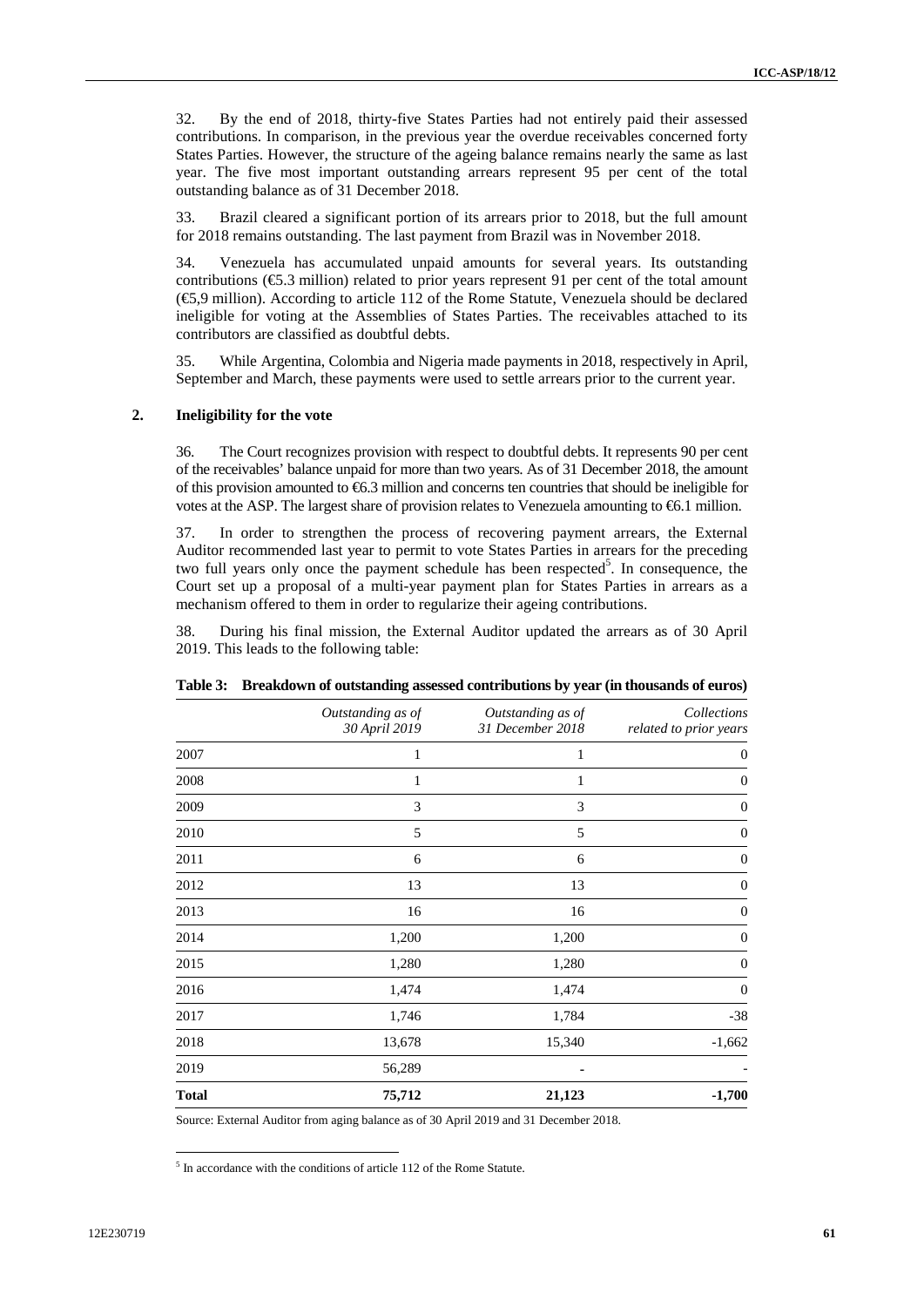39. As at 30 April 2019, the Court collected a total of €92 million related to assessed contributions, compared to  $\Theta$ 5.6 million at the same time of previous year. The payments made during the first four months of 2019 were mainly related to 2019 assessed contributions. Only  $\bigoplus$  7 million was used to clear outstanding balances related to 2018.

40. At the end of April 2019, three other countries should also be ineligible for votes at the ASP. As a result, the outstanding balance related to those thirteen countries ineligible for votes increased from  $\epsilon$ . 1 million to  $\epsilon$ . 69.5 million especially due to the increase of Venezuela arrears from  $66.8$  million to  $68.8$  million.

### **C. Payroll and employee benefits**

41. The Court's staff expenditure had a moderate increase of 1.15 per cent compared to 6.4 per cent in 2017 from 2016, stepping from  $\in$  106.9 million in 2017 to  $\in$  108.1 million in 2018. It is comparable to the moderate growth of 1.1 per cent that was measured in 2016 from 2015.

|                                     | 2017    | 2018    | Change<br>2018/2017 | Change<br>as $\%$ |
|-------------------------------------|---------|---------|---------------------|-------------------|
| Judges' salaries                    | 3,237   | 3.373   | 136                 | $+4.2$            |
| Judges' entitlements and allowances | 1,718   | 1,516   | $-202$              | $-11.8%$          |
| Staff salaries                      | 56,112  | 57.571  | 1.459               | $+2.6%$           |
| Staff entitlements and allowances   | 29.231  | 29.414  | 183                 | $0.6\%$           |
| Temporary assistance                | 16.567  | 16.225  | $-342$              | $-2.1%$           |
| <b>Total</b>                        | 106,865 | 108,099 | 1,234               | $+1.15%$          |

**Table 4: Change in 2017-2018 Employee benefit expenses (in thousands of euros)**

Source: External Auditor, on the basis of note 16 to the financial statements.

42. This moderate increase of total payroll is explained by various effects:

(a) Staff salaries and allowances have increased by  $\in$ 1.6 million, which is significantly lower than the increase of  $\epsilon$ 12.7 million registered in 2017. Temporary assistance also decreased by  $\Theta$ .342 million. Non temporary staff (established, excluding  $GTA<sup>6</sup>$  and short-term appointment – STA) amounts to 80.5 per cent staff costs (including judges) or 84.9 per cent (excluding judges);

Temporary assistance, which includes mostly GTA and STA, represents a minor part of staff costs, and this part is decreasing, with 15 per cent in 2018, compared to 15.5 per cent in 2017 and 21.3 per cent in 2016; and

(c) Staff costs represent 69.7 per cent of expenses. 59 per cent of this share is for established positions (and Judges). This confirms that employee benefits are the major component of Court's expenses, and that most of them are fixed costs.

### **D. Employee benefits liabilities**

43. The post-employment benefits, termination benefits and other long-term employee benefit liabilities are composed by the judges pension scheme, the after service health insurance for the staff, the termination benefits and the other long-term benefits.

44. The accounting for employee benefits under IPSAS 39 "Employee Benefits" is technically complex as the liabilities are frequently material because they are long-term and measurement has to take into consideration various assumptions. For this purpose, the Organization relies on the services of a consultant (Deloitte).

<sup>6</sup> General temporary assistance.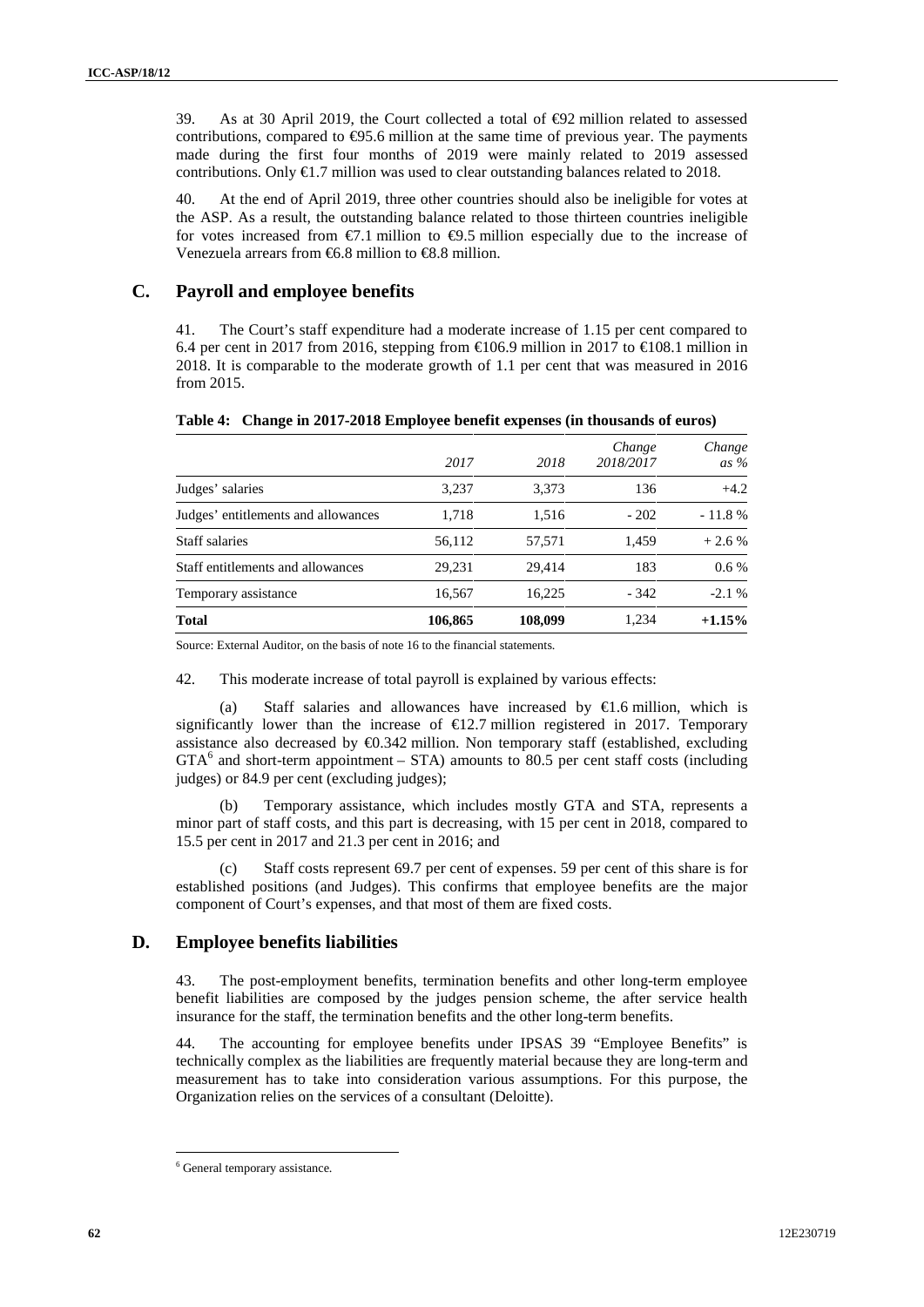45. The populations entitled to benefits are:

(a) The judges, who have defined retirement benefits and disability benefits based on vested rights and covered by an insurance contract recorded as a reimbursement right; and

(b) The staff who benefit from the health regime for retirees, named "after service health insurance" (ASHI) plan financed by 50 per cent by the Organization. In addition, internationally recruited professional staff under long-term contracts, who benefit from other long-term benefits such as home leave benefits, removal/travel on separation, relocation allowance, survivors benefit, family visits, repatriation grant and death grant.

46. The post-employment benefits and the other long-term benefits amount to €62.703 million vs €58.187 million in 2017 and €50.1 million in 2016. This important increase is linked to the commitment towards judges and staff whose cumulated number, active and retired, is growing in time. The reimbursement rights related to the judges pension amounts to  $\text{\textsterling}8.6$  million, vs  $\text{\textsterling}8.7$  million after correction in 2017 ( $\text{\textsterling}7.3$  million before correction).

47. The External Auditor found that the opening balances on items related to employee benefits liabilities of 2018 financial statements were not similar to the figures that were settled in the closing balances of 2017 financial statements. It appeared that the difference resulted from the correction of an error made in the valuation of the pensions and related rights of a retired judge, that was ousted of the model parameters used by the consultant.

48. When the error was flagged by the consultant in 2019, the Court implemented a retrospective correction of error. The effect was an increase in the asset and in the liabilities of the same amount of  $\epsilon$ 1.358 million. The accounts moved were "reimbursements rights" (asset side), "employee benefits liabilities" and "provisions" on the liabilities side. This correction did not have any effect on the net asset nor on the performance of 2017.

49. However, even if the case was in the end correctly treated in the final version of the financial statements, the External Auditor regrets that this specific situation was not disclosed to them from the start, as well as not initially mentioned in the financial statements. The External Auditor required, as settled by IPSAS 3, that additional information should be written in the notes, which was done in note 2.79 of the financial statements.

50. The External Auditor had to ask for further explanations to verify the amount of €1.358 million. The Finance Section had to refer to Deloitte to specify how the exact amount was calculated, arguing, which was confirmed by Deloitte, of the complexity of the actuarial model. The External Auditor remarks that the detection of the error, the valuation of the correction to be made, and the verification of its accuracy, relied mostly on the consultant.

51. In order to strengthen the control by the Finance Section on the veracity of outsourced figures, the reports from the consultant should provide some additional supporting documentation, such as disclosing the number of judges, active and retired, with their identification number, used as a basis of calculation of reimbursement rights.

**Recommendation n° 1.** The External Auditor recommends that the Finance Section should strengthen its controls on the veracity of figures proposed by the consultants to be reported in the financial statements of the International Criminal Court for employee benefits, in particular in obtaining more detailed information.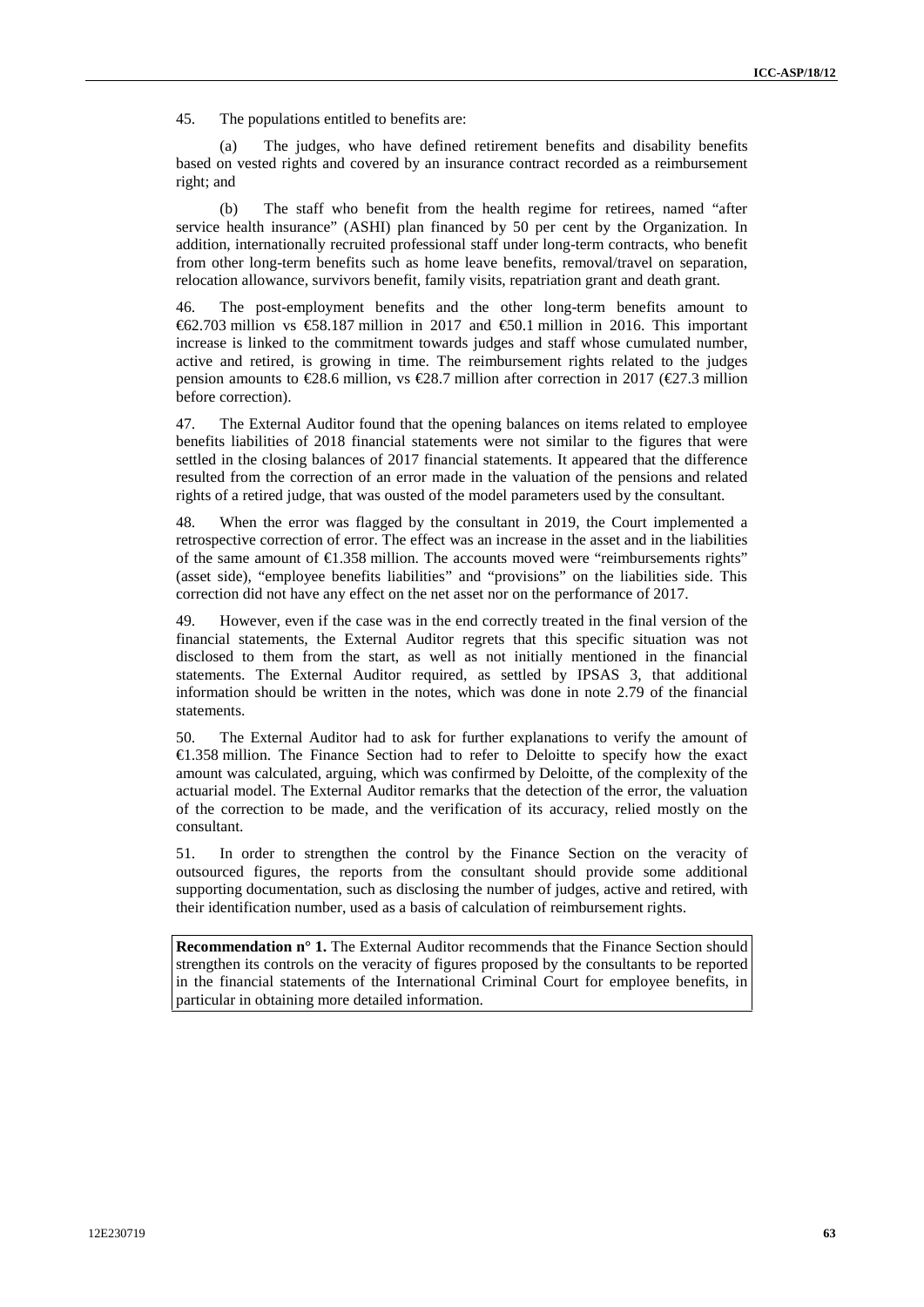### **E. ILOAT Fees**

52. Apart from the awards and compensations eventually claimed by staff members through the International Labour Organization Administrative Tribunal procedures, for which the Court discloses information on its provisions in notes n°2.58, 2.59, 13.1 and 27.1, "ILOAT fees" are recorded as "employee benefits" expenses. The related amount charged in 2018 was  $\bigoplus 65,542$ , among which  $\bigoplus 56,037$  as ILOAT sessions share of costs.

53. According to the annex to the statute of the ILOAT, article IX, paragraph 2: "Expenses occasioned by the sessions or hearings of the Tribunal shall be borne by the international organization against which the complaint is filed.". These expenses are invoiced to each organization in proportion with the number of judgements delivered during a session by the ILOAT.

54. The ILOAT holds two sessions per year. The External Auditor took note that 11 judgements have been delivered in 2018 by the ILOAT: six in January 2018 as a result of its 125th session; five in June 2018 as a result of its  $126<sup>th</sup>$  session. The fees paid by the Court to the ILOAT for these two sessions amounted to  $\epsilon$  56.037.

55. The Court considers that these "ILOAT fees" are recorded as invoiced expenses, and the External Auditor does not challenge this doctrine.

56. The amount of ILOAT fees appears anyway as an unavoidable expense likely to be charged when a case is judged. The CBF expressed its concern in its  $31<sup>st</sup>$  session report to the ASP (ICC-ASP/17/15) on the growing number of cases pending before the ILOAT and their costs implications, among them ILOAT fees, no matter if the judgement turns in favour or disfavour to the Court, of a gross average cost of about  $\bigoplus$  4 thousand per judgement in 2018.

#### **F. Procurement, Miscellaneous Obligation Documents**

57. The Court uses different acquisition methods: through Procurement as per rules 110.12 to 110.19 of the Court's Financial Regulations and Rules (FRR), and also through the use of Miscellaneous Obligation Document (MOD) as per financial rule 110.8.

58. As per financial rule 110.8 (Obligating documents) "an obligation must be based on a formal contract, agreement, purchase order or other form of undertaking, or on liability recognized by the Court. All obligations must be supported by an appropriate obligating document".

59. The External Auditor obtained the "Standard Operating Procedure (SOP) for Miscellaneous Obligation Document" dated 2 January 2013. This SOP refers to the Court's financial rule 110.8 and specifies that "*the MOD's should be avoided and the volume of MOD's should be minimized at the ICC*". These MOD are signed by a Certifying Officer (CO) as requested by FRR 110.4.

60. However, the MOD's amounts to  $6.8$  million in 2018 and  $6.7$  million in 2017, which represents 21 per cent of the Court non-staff expenses (excluding depreciation and financial expenses). The sections using this procedure are mainly the Counsel Support Section (CSS) for €4.8 million and the Victims and Witnesses Section (VWS) for 1.1 million in 2018.

61. The use of MOD is understandable for some activities of the ICC which require confidentiality when only few trusted third parties should intervene, for example for activities of the Victims and Witnesses Section. It is less understandable when the MOD procedure is used for generic acquisitions or activities that could go through a procurement procedure.

62. The following table shows the detail of the MOD amounts as per FRR 110.8 compared with the total of expenses in the accompanying notes 17 to 21 to financial statements.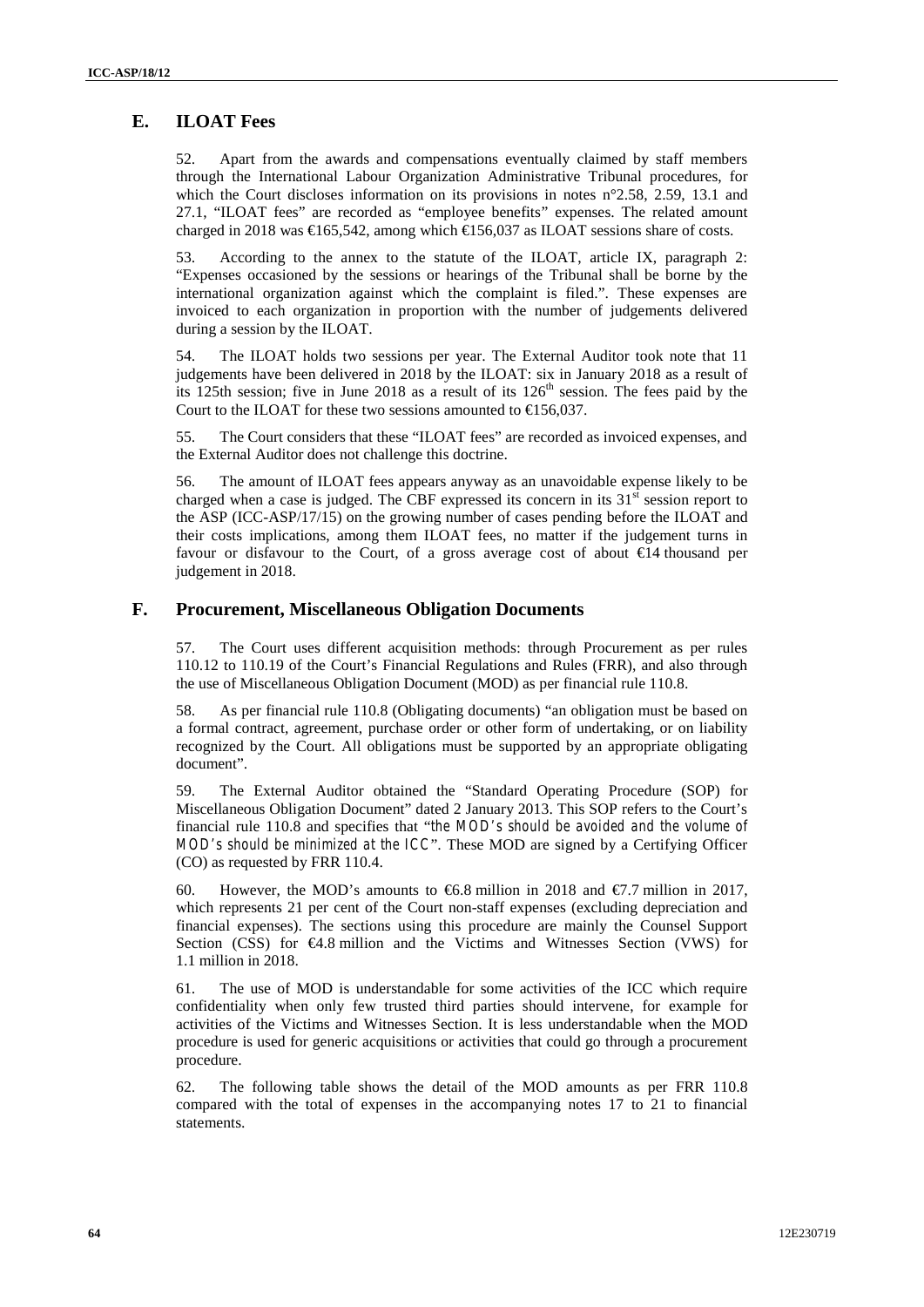| Expenses from the<br>notes 17 to 21 of the | Total<br>expenses | <i><b>Obligating</b></i><br><i>Documents</i> |      | Total<br>expenses | <i><b>Obligating</b></i><br>Documents |       |
|--------------------------------------------|-------------------|----------------------------------------------|------|-------------------|---------------------------------------|-------|
| financial statements                       | 2018              | $(MOD)$ 2018                                 | $\%$ | 2017              | $(MOD)$ 2017                          | $\%$  |
| <b>Counsel Support Section</b>             | 5,612             | 4,839                                        | 86%  | 6.246             | 5,285                                 | 85%   |
| Victims Witnesses Section                  | 2,221             | 1.104                                        | 50%  | 2,827             | 1,592                                 | 56%   |
| Deputy Prosecutor for Investigations       | 2,880             | 455                                          | 16%  | 3,093             | 364                                   | 12%   |
| Field Office                               | 2.596             | 312                                          | 12%  | 2.782             | 296                                   | 11%   |
| Other sections                             | 19.545            | 89                                           | 1%   | 19.929            | 159                                   | $1\%$ |
| <b>Total</b>                               | 32,854            | 6.780                                        | 21%  | 34,877            | 7,696                                 | 22%   |

#### **Table 5: Expenses documented according to FRR 110.8 (in thousands of euros) as part of total non-staff expenses (excluding depreciation and financial expenses)**

Source: External Auditor, based on the notes 17 to 21 of the financial statements, (the expenses are travel and hospitality, contractual services, counsel fees, operating expenses and supplies and materials expenses).

> 63. Furthermore the MODs do not fall under the ICC's FRR 110.12 to 110.19 regarding procurement rules and specifically regarding the required competition level as per rule 110.15 and the procurement review committees as per rule 110.14.

### **G. Information systems**

64. The External Auditor focused its work on the IT internal control framework. The overall objective was to assess whether IT internal control procedures are adequately designed and effectively implemented to reduce risks related to the use of ICC Information systems. As such, the work covered the IT environment, Information Systems (IS) governance and the internal control procedures implemented around the use of the SAP application.

#### **1. IT environment and IS governance**

65. Initiated in 2017, the five-year IT strategy pursued in 2018 the roadmap planned. This strategy is detailed into annual objectives for each section. Those objectives are followed on a regularly basis by the  $IMSS<sup>7</sup>$  management. However, IT resources, mainly focused on daily task are consequently less available for mid and long term projects.

66. Information systems had been sparsely improved in 2018. A new tool for evidence management was implemented in 2018. Some projects were initiated in 2018 but will be delivered only in 2019, as the self-service HR Solution or the new budget control system.

67. Moreover, since 2015, the management of the SAP application is shared between the "SAP team" (under DMS supervision) in charge of the applicative and functional support and IMSS (under DJS<sup>8</sup> supervision) in charge of the infrastructure management. This organization requires a good cooperation and communication between teams with different hierarchical dependence.

#### **2. Information systems risk management**

68. In the framework of the risk management improvement of the ICC, the Head of IMSS Section was nominated as responsible of the information systems risk management in 2018. IS risk definition and actions plan were also documented.

69. The risk on information security is described as follows: "unauthorized disclosure of confidential information". The actions plan relies on four pillars: Governance, Process, People and Technology. In 2018, actions plans were deployed on People and Technology

 $\frac{7}{8}$  Information Management Services Section.<br> $\frac{8}{8}$  Division of Judicial Services.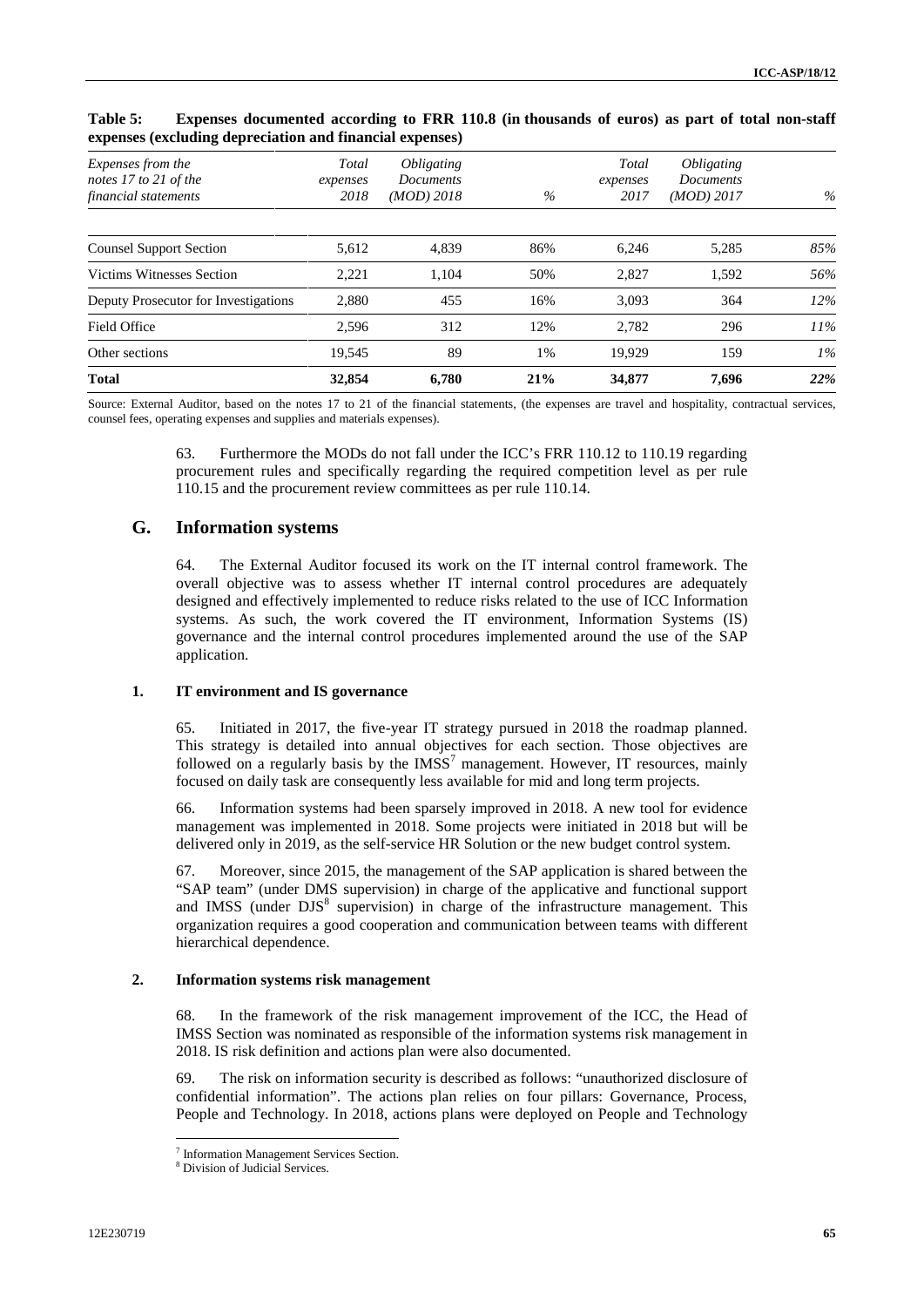themes. The information security training is now mandatory and included for the new joiners in their HR inboard program. Several communication campaigns are broadcasted within the facility.

70. New tools were implemented to analyze internal systems vulnerabilities as well as external. A pen test has been scheduled between the fourth quarter 2018 and the first quarter 2019. For the Governance and Process parts, actions plans should be finalized in 2019.

#### **3. Internal control**

71. Efforts have been deployed by IS teams to reinforce and rationalize internal control procedures notably by the use of an unique tool for all IT requests. However, efforts need to be maintained by defining a complete and operational control environment.

72. The SolveIT tool is now used systematically for all access management requests. However, the access rights approval is still under the only responsibility of the SAP team whereas it should be under business responsibility. Controls aiming at ensuring that access rights are aligned with business responsibilities and aiming at guaranteeing the respect of segregation of duties principles do not exist. No user's access review was implemented as of 2018.

**Recommendation n° 2.** The External Auditor recommends to implement a control to prevent granting access rights that lead to inappropriate access to the information system or non-respect of segregation of duties principles in a context of an integrated and centralized information system. The External Auditor recommends also to implement a yearly control (at least) of review to detect any inappropriate access rights granted within the SAP system.

73. IMSS initiated the process of data restorations in 2018. However it is in only 2019 that a test was planned on the SAP environment.

**Recommendation n° 3.** The External Auditor recommends to perform an annual test in order to ensure the ability to fully restore the IT environment in case of any disaster.

### **H. The internal audit function**

74. According to ISA 315 and 610, the External Auditor on financial statements has to look at internal audit works, and appreciates its level of support at its disposal for external audit tasks. This appreciation has, among other criteria, to check if the internal audit established in the entity is compliant with International internal audit standards, and especially on its independency criteria.

75. The External Auditor must take into consideration the compliance of the internal audit function with international standards of internal audit such as the International standards for the professional practice of internal audit (International Professional Practices Framework of the Institute of Internal Auditors -IPPF Standards).

76. In that view, the report of the External Auditor on 2013 financial statements contained a recommendation on the replacement of the existing Audit Committee by a renewed Audit Committee that would proceed from the Assembly.

77. At its fourteenth session in November 2015, the Assembly approved the establishment of the renewed Audit Committee, to whom the Director of Internal Audit now reports. This reform strengthened the link between the internal audit function and the governance of the Court, which is a condition of its independency.

78. The International standards for the professional practice of internal audit also require that the Internal Audit function shall not only be linked to the Audit committee but also to the Top Management.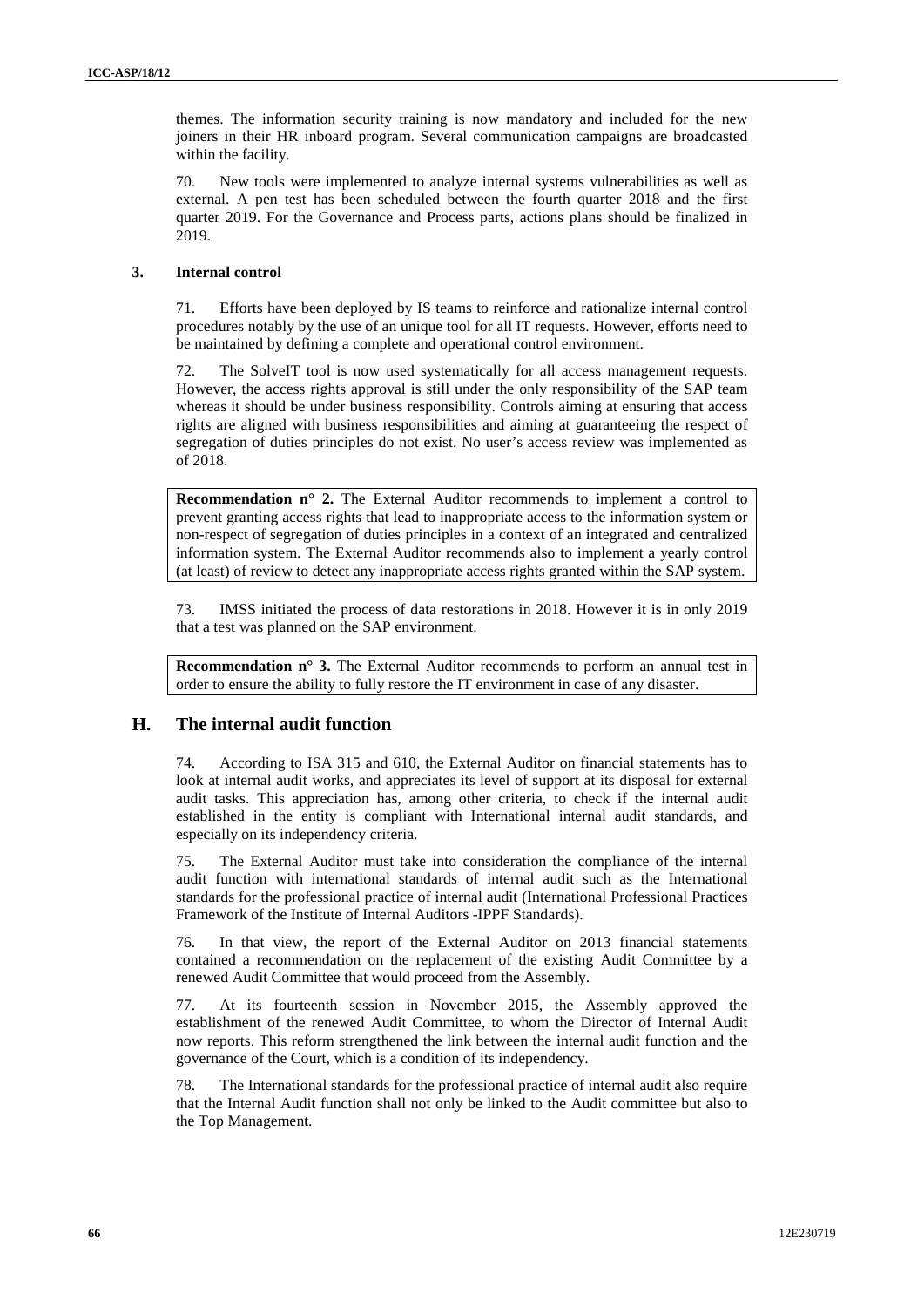79. The Audit Committee expressed similar concerns as early in its 2016 report on its  $1<sup>st</sup>$ and  $2<sup>nd</sup>$  session, that the Director of the OIA was not invited to attend the Coordination Council (CoCo) meetings, and recommended the Court to enhance and deepen collaboration with the OIA, in particular by inviting the Director of the OIA, as appropriate, to attend the meetings of the CoCo and other inter-organ coordination mechanisms.

80. The Director of internal audit has stated that, in 2018 and in 2019, she had periodic individual meetings with each Head of Organ, and with Directors of each Organ, but none with the CoCo as a whole. This is a sign that the concern expressed in 2016 by the Audit Committee is still valid.

81. The CoCo appears as the highest level of management of the Court associating the Heads of organs. According to the International standards of the IPPF paragraph 2060, the Director of Internal Audit should report to it on major topics such as fraud risks, risk management, subjects related to governance, communication on internal audit reports and results, on internal audit independency, and on the internal audit plan and its achievement.

82. While underlying the risk of a weakness in the link between OIA and the the CoCo, the External Auditor has taken knowledge with great interest of internal audit reports that were provided by the IOA without restriction, and used them as supporting information in various works dealing with Field Offices, SAP accesses and physical and environmental protection.

83. IOM (Independent Oversight Mechanism) mandate enables this entity (internal to the Court but independent from organs) to accomplish tasks in domains such as inspections and evaluation which could be seen as close to Internal Audit domains. However, according to the definition of IOM functions in resolution ICC-ASP/12/Res.6 of 27 November 2013, IOM is not to be considered as a part of the Internal Audit function. For the External Auditor, IOM is then considered as participating to the global system of controls internally operated in the Court, but not to the Internal Audit function. No report from IOM has been delivered nor used for external audit purposes.

### **V. Follow-up of previous recommendations**

84. The External Auditor reviewed the implementation of the recommendations still pending at the date of the audit, altogether coming from previous audits of the financial statements or from other reports produced by the External Auditor.

85. 25 recommendations were pending at the end of 2017. Five came from previous audit reports on the financial statements, and four from the audit report on 2017 financial statements. One recommendation came from the report on cash reserves (2015), and five from the Division of External Operations (2017). The performance audit on Human resources management added ten new recommendations..

86. The follow-up of recommendations coming from performance reports on Cash reserves (one), the DEO (five) and Human resources management (10) is developed in Appendices.

87. The following table displays the recommendations still partially implemented at the beginning of 2019, coming from previous audit reports on financial statements, and the appreciation on their implementation at the end of the review by the External Auditor.

88. Globally, out of these nine recommendations related to audits on financial statements, six have been implemented, two are partially implemented, and one has not started to be implemented. The implementation of the three remaining pending recommendations will have to be reviewed again in future audit reports, altogether with the new recommendations issued by the present audit report on 2018 financial statements, and with the nine recommendations partially implemented resulting from previous performance audits on Cash reserves, the DEO and Human Resources management.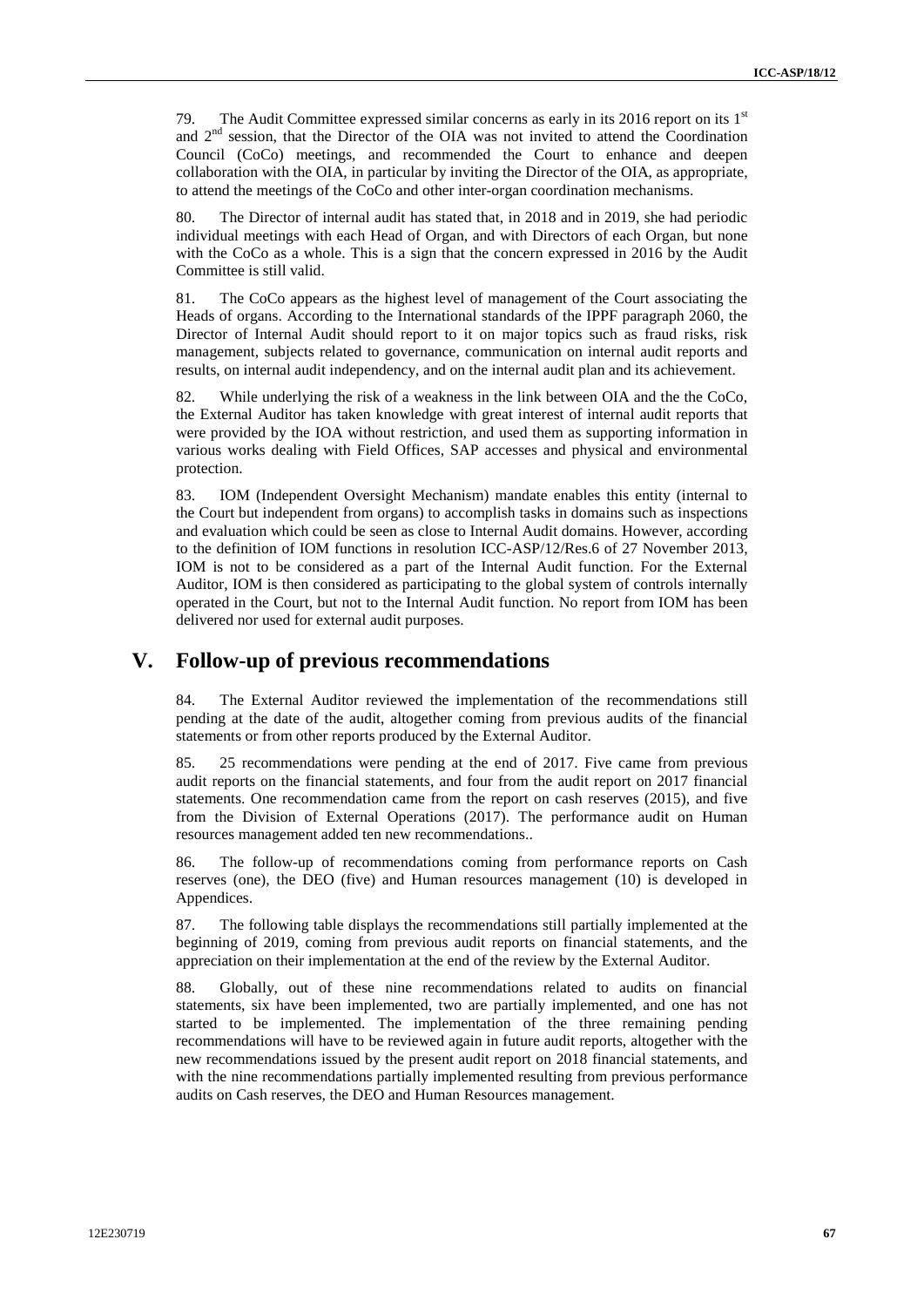| No.          | Subject                                                        | Outstanding recommendations                                                                                                                                                                                                                                                                                                                                                                                                                                                                                                                                                                                                                |   | Partially<br>Implemented implemented implemented | <b>Not</b> |
|--------------|----------------------------------------------------------------|--------------------------------------------------------------------------------------------------------------------------------------------------------------------------------------------------------------------------------------------------------------------------------------------------------------------------------------------------------------------------------------------------------------------------------------------------------------------------------------------------------------------------------------------------------------------------------------------------------------------------------------------|---|--------------------------------------------------|------------|
| ICC-2017-1   | Article 112<br>of the Rome<br>Statute.                         | In order to strengthen the process of recovering payment<br>arrears, the External Auditor recommends to allow<br>States Parties in arrears for the preceding two full years<br>to vote only once the payment schedule has been<br>fulfilled, in accordance with the conditions of article 112<br>of the Rome Statute.                                                                                                                                                                                                                                                                                                                      |   | X                                                |            |
| ICC-2017-2   | Disclosure of<br>judges<br>insurance<br>contract<br>conditions | Due to the particular nature of the insurance contract<br>related to the judges pension plan, the External Auditor<br>recommends that the ICC elaborate more precisely in<br>the notes of the financial statements for a better insight<br>into the consequences that would arise from a decision<br>to move to another insurer or a change of the insurance<br>policy conditions in force.                                                                                                                                                                                                                                                |   | X                                                |            |
| ICC-2017-3   | Detailed<br>disclosures<br>of actuarial<br>gains/losses        | The External Auditor recommends to the ICC, starting<br>2018, to disclose in more detail explanations of the<br>significant actuarial gains and losses in the notes to the<br>financial statements.                                                                                                                                                                                                                                                                                                                                                                                                                                        | X |                                                  |            |
| ICC-2017-4   | Disclosure of<br><b>VWS</b><br>Expenditures                    | The External Auditor requires that all disclosable, not<br>highly sensitive audit evidence regarding VWS<br>expenditures, for the 2018 interim audit, be available<br>before the beginning of the mission, for audit test<br>sampling. The External Auditor recommends to the<br>concerned to prepare this documentation before the first<br>day of the mission. In the future, if the amount of highly<br>sensitive non-disclosable evidence for testing appears to<br>exceed the audit materiality threshold, the External<br>Auditor would have to refer to the matter in his opinion<br>and in his report on the financial statements. | X |                                                  |            |
| $ICC-2016-1$ | Staff                                                          | In order to strengthen the internal control dedicated to<br>the administration of salaries and benefits, the External<br>Auditor recommends incorporating, into each step of the<br>current monthly payroll calculation procedure, the risk<br>(missing supporting documents, non-<br>associated<br>compliance with the staff rules, creation of fictitious<br>staff, discrepancy between staff paid and real staff,<br>parameter setting error, miscalculation), the control to<br>be performed in relation to the identified risk and the<br>control owner, into each step of the current monthly<br>payroll calculation procedure       | X |                                                  |            |
| ICC-2016-2   | Staff                                                          | The External Auditor recommends that the Human<br>Resources section formalise all the verifications and<br>controls carried out during the preparation of the<br>monthly payroll and retain them for documentation<br>purposes.                                                                                                                                                                                                                                                                                                                                                                                                            | X |                                                  |            |
| ICC-2015-3   | Permanent<br>premises                                          | For better visibility and budgeting of maintenance costs,<br>the External Auditor recommends that the ICC: (i) first,<br>finalise the development of a reliable maintenance plan<br>as soon as possible; then, (ii) review the breakdown of<br>components so as to align them with the maintenance<br>plan projections and distinguish the components<br>properly.                                                                                                                                                                                                                                                                         |   |                                                  | X          |
| ICC-2015-6   | Accounting<br>internal<br>control                              | In order to ensure effective and efficient internal control,<br>the External Auditor recommends that the ICC complete<br>the full deployment of the information system to prepare<br>financial statements according to IPSAS and ensure the<br>stability and strength of the accounting function.                                                                                                                                                                                                                                                                                                                                          | X |                                                  |            |

## **Table 6 : Previous financial audit report recommendations still pending as of 1 January 2019**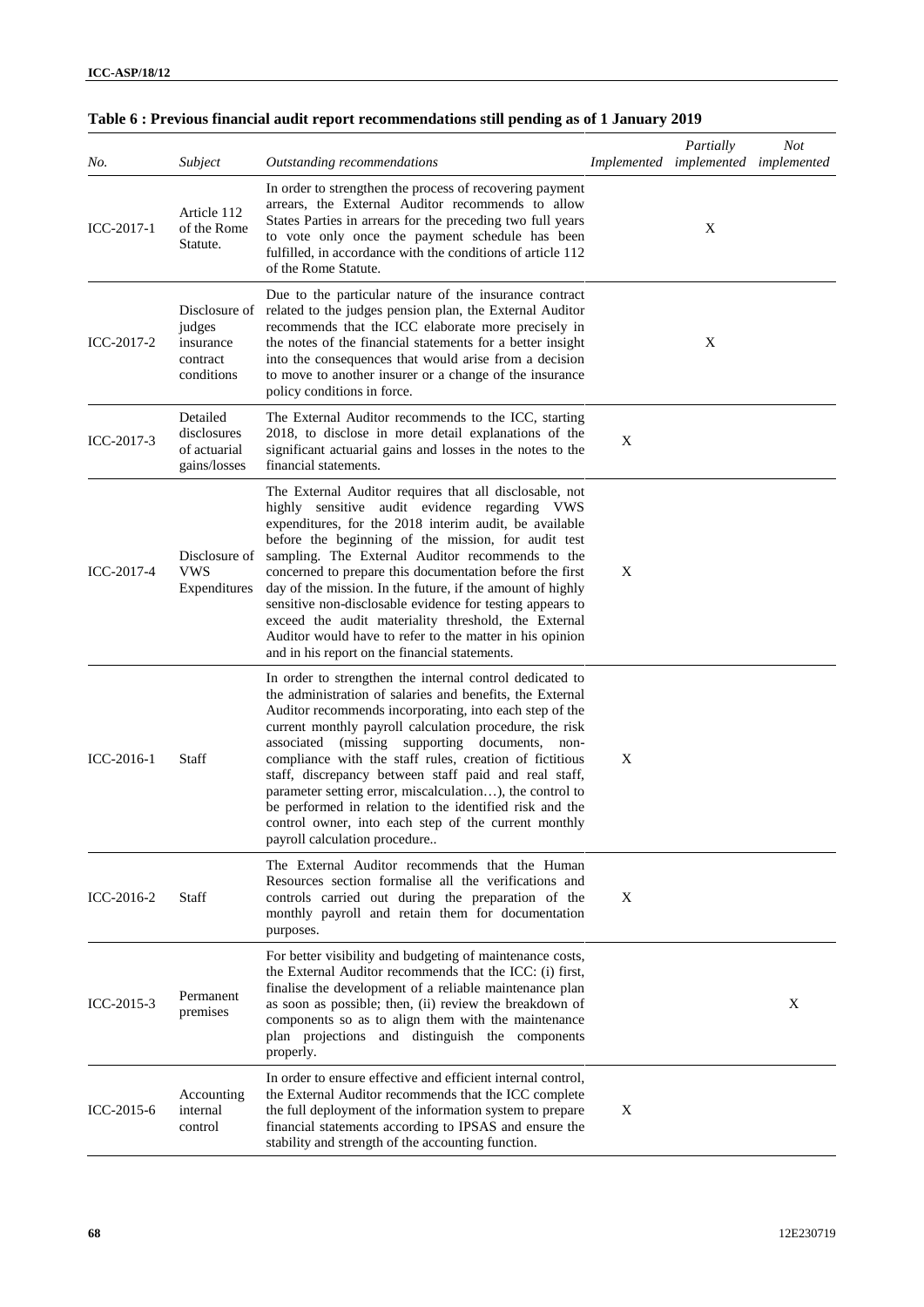| No.          | Subject                                                                    | Outstanding recommendations                                                                                                                                                                                                                                                                                                                                                                                                                                                                                                          |   | Partially<br>Implemented implemented implemented | <b>Not</b> |
|--------------|----------------------------------------------------------------------------|--------------------------------------------------------------------------------------------------------------------------------------------------------------------------------------------------------------------------------------------------------------------------------------------------------------------------------------------------------------------------------------------------------------------------------------------------------------------------------------------------------------------------------------|---|--------------------------------------------------|------------|
| $ICC-2013/1$ | Provisions<br>for bad debts<br>and funds<br>received<br>from<br>defendants | In order to clarify the decision-making process regarding<br>the treatment of funds received in connection with the<br>seizure of assets, the External Auditor recommends that<br>the Court establish an official directive setting out the<br>details of the treatment of funds received in the various<br>stages of the judicial proceeding with a clear definition<br>of functions and responsibilities within the Court's<br>system. This directive will form the basis of an<br>appropriate accounting and budgetary treatment. | X |                                                  |            |
|              |                                                                            | Total number of recommendations: 9                                                                                                                                                                                                                                                                                                                                                                                                                                                                                                   | 6 |                                                  |            |

89. Recommendation ICC-2017-1. In December 2018, the ASP requested the Court to develop guidelines and provide information on the States Parties in arrears. A draft was to be submitted to the CBF in May 2019. The External Auditor can then deem that the recommendation has started to be partially implemented.

90. Recommendation ICC-2017-2. The reference to Judges Pensions and the information are given in note 2.51 of the 2018 financial statements. However, the note does not provide any figure on the potential costs of the new contract in the case of another insurer. These figures should be disclosed in the 2019 financial statements in order to fulfil the requirements of the recommendation, which can now only be considered as partially implemented.

91. Recommendation ICC-2017-3. Additional relevant information has been disclosed in paragraphs 10.6 and 10.5 of the notes to the 2018 financial statements. The recommendation is implemented.

92. Recommendation ICC-2017-4.It can be considered as implemented since the External Auditor has been given adequate access to all the supporting documentation.

93. Recommendation ICC- 2016-1. It was aimed to strengthen the monitoring of risks and the internal control on staff expenditures. It has started to be implemented in May 2018 on some HR processes, and a further set of 10 processes were automated in February 2019, the last process being planned in April 2019. This allows the recommendation to be considered as implemented.

94. Recommendation ICC-2016-2. It is considered implemented, the relevant documentation of payroll controls being available as a result of the achievement of automation processes.

95. Recommendation ICC-2015-3. It is considered not implemented yet. The new contractor selected for the maintenance contract entered into effect has not yet provided a maintenance plan, this task being done progressively. A first phase, focused on a five year rolling plan for capital replacements, was expected to be submitted to the CBF in April 2019. This plan, when available, will serve as a basis for defining the various components of the PP (Permanent Premises). In the meantime, the entry in the accounts of the PP and its depreciation schedule will not change.

96. Recommendation ICC-2015-6. It is considered as implemented. The ASP has approved a post redeployment of an established post among the Registry.

97. Recommendation ICC-2013-1. It is considered as implemented, after approval by the ASP in the 13 December 2018 resolution ICC-ASP/17/Res.4 "Amendments to the financial regulations and rules", annex, part B "Amendments concerning seizure of assets".

### **VI. Acknowledgements**

98. The External Auditor wishes to express deep appreciation to the directors and staff members of the ICC for their reception and the accuracy of the information that they provided.

*End of audit observations.*

External Auditor First President of the Cour des Comptes (France) 13 rue Cambon 75001 Paris, France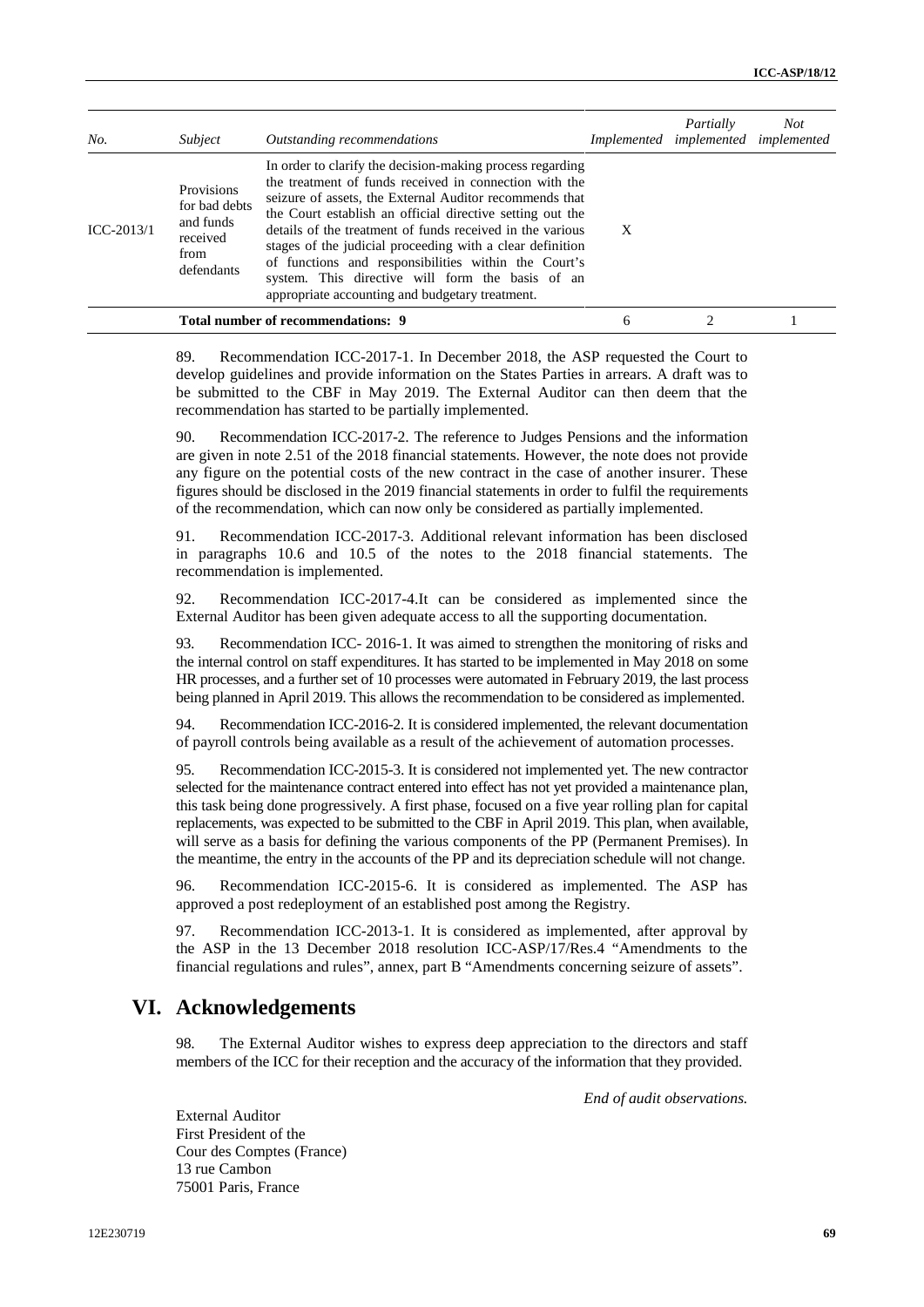### **Annexes**

# **Annex I**

# **Follow-up of Report on cash reserves**

| No.          | Subject          | Outstanding recommendations                                                                                                                                                                                                                                                 | Partially<br>Implemented implemented implemented | Not |
|--------------|------------------|-----------------------------------------------------------------------------------------------------------------------------------------------------------------------------------------------------------------------------------------------------------------------------|--------------------------------------------------|-----|
| ICC-2015-6-3 | Cash<br>reserves | Put in place a financing plan for employee liabilities, in<br>order to even out the corresponding expenses, which are<br>likely to increase in the future. A study should be<br>undertaken to determine whether a reserve should be<br>established and its possible amount. |                                                  |     |

1. No change was noticed in 2018 for recommendation ICC-2015-6-3, which then remains under consideration at the ICC level. The External Auditor deems that the choice between creating a dedicated reserve and securing a relevant flow of resources to match with futures employee benefits commitments has to be made by States Parties.

# **Annex II**

# **Follow-up of Report on the Division of External Operations (DEO)**

| No.         | Subject                                                   | Outstanding recommendations                                                                                                                                                                                                                                                                                                                                                                                                                                                                                                                                                                                                                    |   | Partially<br>Implemented implemented implemented | <b>Not</b> |
|-------------|-----------------------------------------------------------|------------------------------------------------------------------------------------------------------------------------------------------------------------------------------------------------------------------------------------------------------------------------------------------------------------------------------------------------------------------------------------------------------------------------------------------------------------------------------------------------------------------------------------------------------------------------------------------------------------------------------------------------|---|--------------------------------------------------|------------|
| DEO-2017-1  | Synergy<br>among organs                                   | When the effects of the ReVision project are stabilized,<br>the External Auditor recommends that further<br>reflection should be undertaken in order to deepen the<br>synergies between the various organs of the Court in<br>relation to external operations and relations, while at<br>the same time ensuring that basic legal rules are<br>respected, which would, presuppose a more pragmatic<br>and rational, and therefore less dogmatic, approach to<br>the principles of neutrality, independence and<br>confidentiality, approach which currently seems to<br>prevail, even if synergies between different bodies<br>already happened |   | X                                                |            |
| DEO -2017-2 | Coordination<br>on security<br>matters                    | The External Auditor recommends to deepen the<br>reflection on the role of the central Coordinator of field<br>security and to ensure that he gets the means to fulfil<br>his mission, despite a complex, and uneasy to define,<br>positioning between DEO, Division of Management<br>Services and heads of field offices. On a more ad hoc<br>basis, re-evaluate the subject and format of the Weekly<br>Security Reports required from field offices.                                                                                                                                                                                        | X |                                                  |            |
| DEO-2017-3  | Reporting and<br>communication<br>between VPRS<br>and HFO | If the suggested interchangeability or even merger of<br>the Outreach and VPR field teams is a complete<br>success, and it will be confirmed at Headquarters level,<br>the External Auditor recommends that the current<br>official Organizational structure should be reviewed by<br>organizing, with precise arrangements defined jointly<br>by DEO and DJS, a functional reporting or<br>communication line between Heads of field offices on<br>the one hand and the VPR section on the other hand,<br>which is currently non-existent and its practical content<br>should be clearly defined.                                             | X |                                                  |            |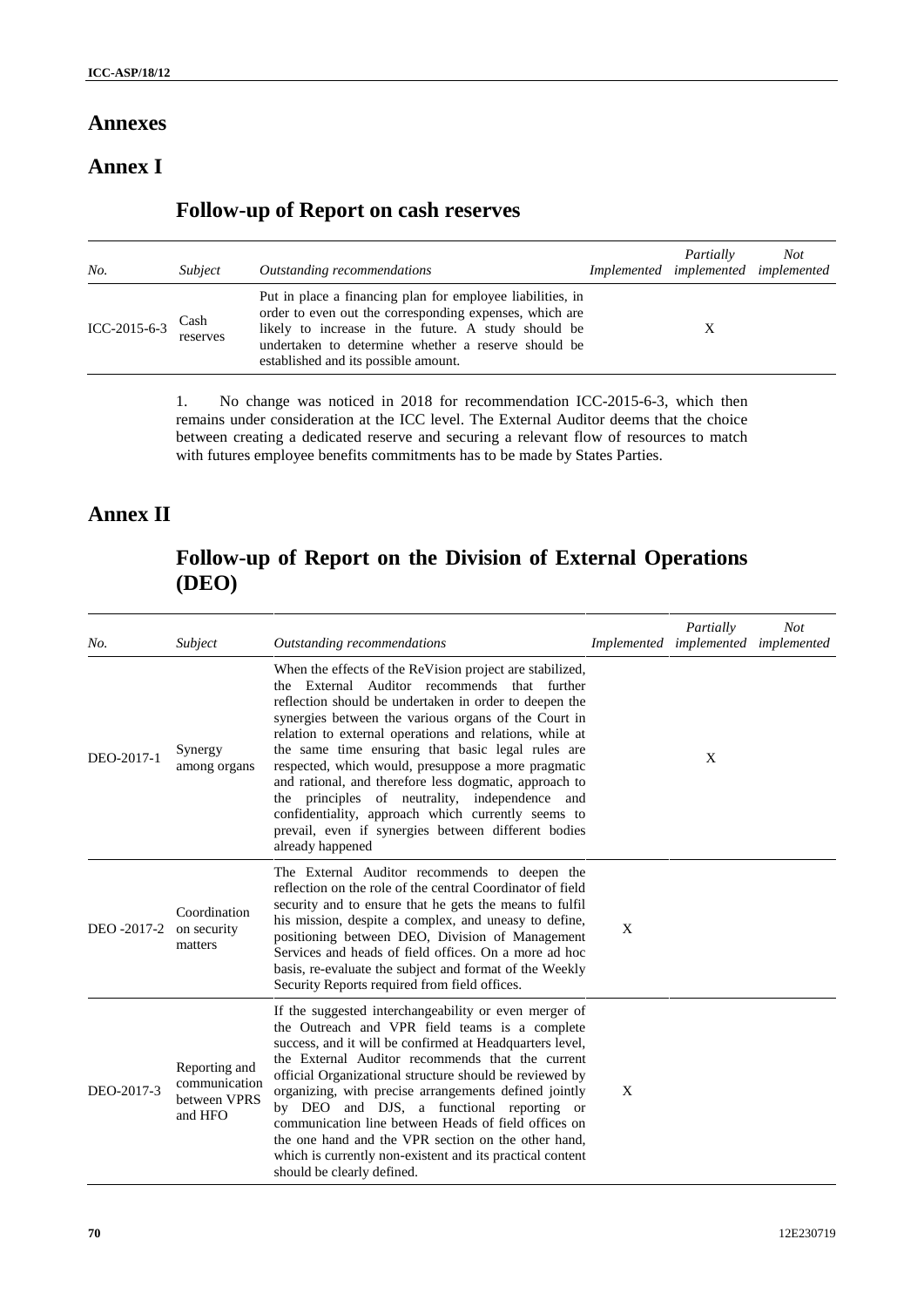| No.        | Subject                                                    | Outstanding recommendations                                                                                                                                                                                                                                                                                                                                                                                                                                                                                                                                                                                                                                                                                                                                                                                                    | Implemented | Partially<br>implemented implemented | <b>Not</b> |
|------------|------------------------------------------------------------|--------------------------------------------------------------------------------------------------------------------------------------------------------------------------------------------------------------------------------------------------------------------------------------------------------------------------------------------------------------------------------------------------------------------------------------------------------------------------------------------------------------------------------------------------------------------------------------------------------------------------------------------------------------------------------------------------------------------------------------------------------------------------------------------------------------------------------|-------------|--------------------------------------|------------|
| DEO-2017-4 | Relevant<br>information for<br><b>HFO</b>                  | The External Auditor recommends to formalise and<br>rationalise the coordination procedures initially set up<br>being "improvised" by the new Heads of offices<br>(various levels may be envisaged: Standard Operational<br>Procedure, Services Level Agreements, Book of Best<br>Practices). They should be defined in the framework<br>of bilateral agreements between the Heads of field<br>offices and the other VWS, OTP and TFV, TFV and<br>field offices, in order to institutionalise the access of<br>Heads of field offices to all information in a timely<br>manner regarding the mobilisation of local resources<br>without breaching confidentiality or transgressing the<br>principles of neutrality of the Registry or of<br>independence of the Office of the Prosecutor and of the<br>Trust Fund for Victims. | X           |                                      |            |
| DEO-2016-6 | adjustment of<br>staff, opening/<br>closing of<br>offices. | The External Auditor recommends that when, by the<br>end of the first half of 2017, the Office of the Registry<br>sets up procedures for the adjustment of staff, and<br>opening/closing of offices, a strategic field workforce<br>planning be implemented, defining clearly the<br>responsibilities, not only of the Registry, but also of all<br>the organs of the ICC resorting to field office services,<br>in particular OTP and TFV.                                                                                                                                                                                                                                                                                                                                                                                    | X           |                                      |            |
|            |                                                            | Total number of recommendations: 5                                                                                                                                                                                                                                                                                                                                                                                                                                                                                                                                                                                                                                                                                                                                                                                             | 4           |                                      |            |

1. Recommendation DEO-2017-1 on synergy is partially implemented. Nine actions for an improvement of coordination and cooperation actions among the organs of the Court have been committed, backed by approbation by the CoCo, in various areas. The DEO considers three of them as still "in progress" while six are declared as "implemented". As it was mentioned last year, it will require time to evaluate the overall degree of implementation of the whole of the scope of this structural recommendation. However, the External Auditor recognizes the positive steps taken such as definition of priorities, Joint Analysis Cell (JAC) and other ways towards a deeper synergy among the organs of the Court, as listed in the memo approved by the CoCo on synergy among the Court.

2. Recommendation DEO-2017-2 is considered as implemented. A new framework for weekly security report has been settled, and action has been intensified to streamline the reporting lines, position and coordination procedures relevant for the Field Security Coordinator (FSCO) interlocutors, as well as to reform the weekly security reports and clarify the role of the FSCO.

3. Recommendation DEO-2017-3 may now be considered as implemented. An action plan has been committed in order to map out the field functions of Outreach and VPR (Victim Participation and Reparations), strengthen the working relationships of the staff and units involved, sharing of information between VPRS, Public Information and Outreach Section (PIOS) and Field Offices (FO). The "Guideline on workflow HQ/FO" is drafted and finalized, keeping the status of a live documents open to future adaptations. Managerial actions, periodical discussions and video-conferences on cross cutting issues and common strategy between Field Offices, VPRS, other HQ Sections involved in outreach and communication are conducted on regular basis.

4. Recommendation DEO-2017-4 is considered as implemented. The implementation was only deemed partial last year in the waiting of results of initiatives for coordination procedures between HFO (Head of Field Offices) and other organs of the Court. The efforts have been sustained, the HFO being in a situation to get a better access to relevant information needed for field management and visibility, in respect of the independence and the security concerns of the organs.

5. Recommendation DEO-2017-6 is considered as implemented. The CBF has approved the report on the SOP and the protocol on operations of opening and closing of Field Offices at its 30th session in April 2018.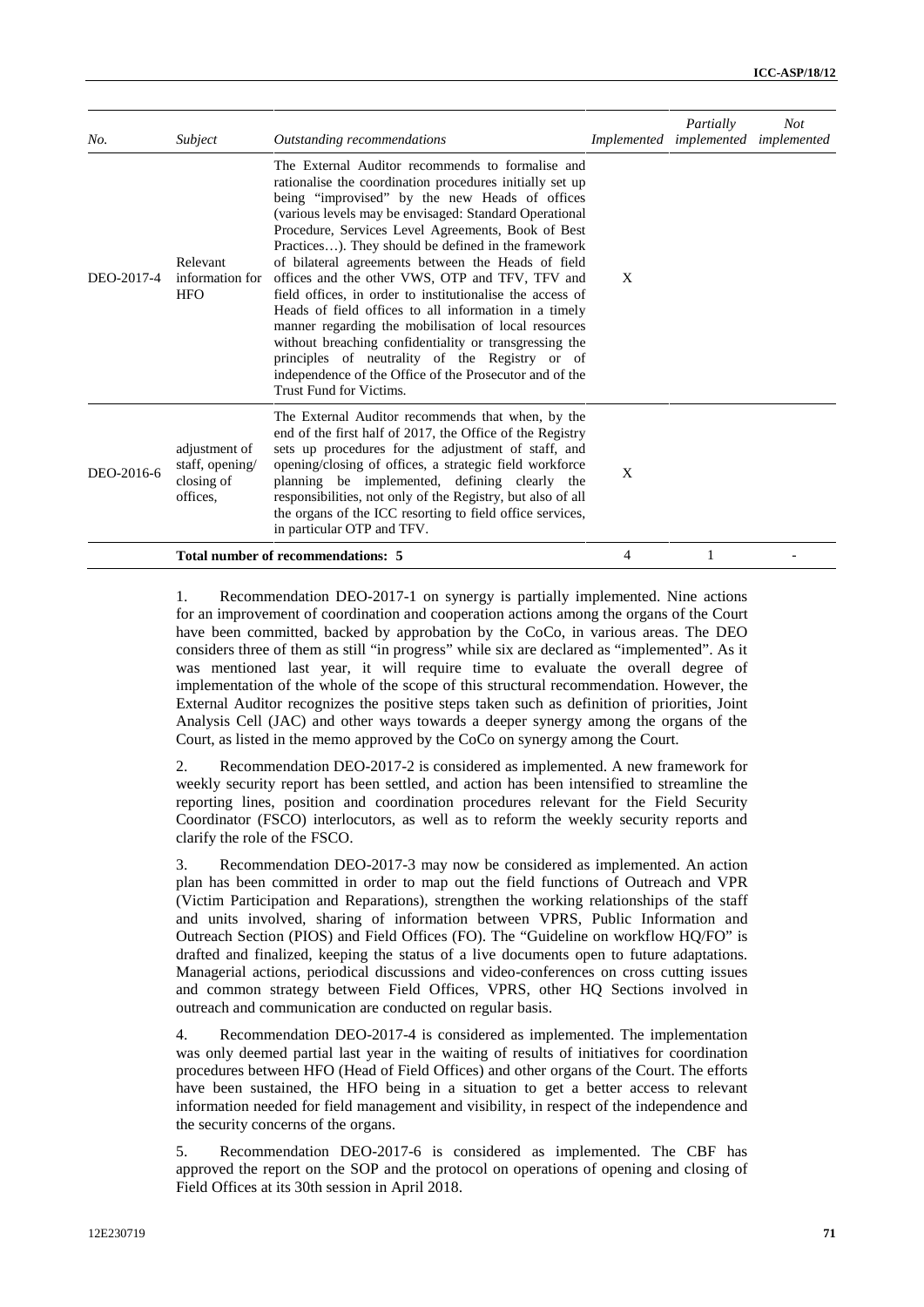# **Annex III**

# **Follow-up of Report on Human Resources Management (July 2018)**

| No.       | Subject                                           | Outstanding recommendations                                                                                                                                                                                                                                                                                                                                                                                                                 |   | Partially<br>Implemented implemented implemented | <b>Not</b> |
|-----------|---------------------------------------------------|---------------------------------------------------------------------------------------------------------------------------------------------------------------------------------------------------------------------------------------------------------------------------------------------------------------------------------------------------------------------------------------------------------------------------------------------|---|--------------------------------------------------|------------|
| HR-2018-1 | Gender<br>balance                                 | In order to adequately address the issue of gender<br>(im)balance at the ICC, the External Auditor<br>recommends to the Court, based on a study to be<br>prepared by the Human Resources Section, to introduce<br>aimed<br>additional measures<br>at increasing<br>the<br>representation of female staff, particularly at more senior<br>levels, such as through a mentoring programme and the<br>establishment of a Focal Point for Women. |   | X                                                |            |
| HR-2018-2 | <b>HR</b><br>management<br>policies               | The External Auditor recommends that all organs strive<br>to apply one set of HR management policies through the<br>same operational rules, with the Registry HRS<br>responsible for maintaining, developing and promoting<br>these unified Court-wide HR rules, in consultation and<br>cooperation with the other organs.                                                                                                                  |   | Χ                                                |            |
| HR-2018-3 |                                                   | In the management of professional profiles, the External<br>Auditor recommends:<br>(a) organizing management reviews to better<br>identify the development needs and the development<br>potential of ICC employees;                                                                                                                                                                                                                         |   |                                                  |            |
|           | Management<br>of<br>professional<br>profiles      | (b) initiating negotiations with a view to achieving<br>the integration of the ICC into the UN Inter-<br>Organization Agreement in order to broaden the career<br>prospects of its staff;                                                                                                                                                                                                                                                   |   | X                                                |            |
|           |                                                   | (c) proposing to the Court a limited modification of<br>the rules of appointment by reserving a priority round<br>for staff in place at ICC for a proportion of the positions<br>to be filled that should remain limited to prevent the risk<br>of killing de facto most of the external recruitment (10)<br>per cent for example).                                                                                                         |   |                                                  |            |
| HR-2018-4 | Training<br>plans for<br>performance<br>appraisal | The External Auditor recommends that the appraisers be<br>instructed to ensure that the interview sheets are<br>completed with the definition of training plans.                                                                                                                                                                                                                                                                            | X |                                                  |            |
|           | Performance<br>appraisal<br>system<br>changes     | In terms of performance appraisal, the External Auditor<br>recommends that the new Registrar:                                                                                                                                                                                                                                                                                                                                               |   |                                                  |            |
| HR-2018-5 |                                                   | (a) quickly decide on the principle of the proposed<br>change and, in the event of a positive conclusion,<br>approve the procedure with the legal office and<br>implement it;                                                                                                                                                                                                                                                               | X |                                                  |            |
|           |                                                   | (b) whatever the chosen performance appraisal<br>system, put in place a mechanism to make the appraisals<br>of the various departments more homogenous.                                                                                                                                                                                                                                                                                     |   |                                                  |            |
| HR-2018-6 |                                                   | The External Auditor recommends to the Court to<br>establish:                                                                                                                                                                                                                                                                                                                                                                               |   |                                                  |            |
|           | Elected                                           | (a) either an incompatibility between belonging to<br>ICC staff and running for election;                                                                                                                                                                                                                                                                                                                                                   |   |                                                  |            |
|           | officials                                         | (b) or strict conditions guaranteeing the absence of<br>exposure of the Court's departments to risks of conflicts<br>of interest in the performance of the duties of the<br>internal candidates for elected functions.                                                                                                                                                                                                                      |   | Χ                                                |            |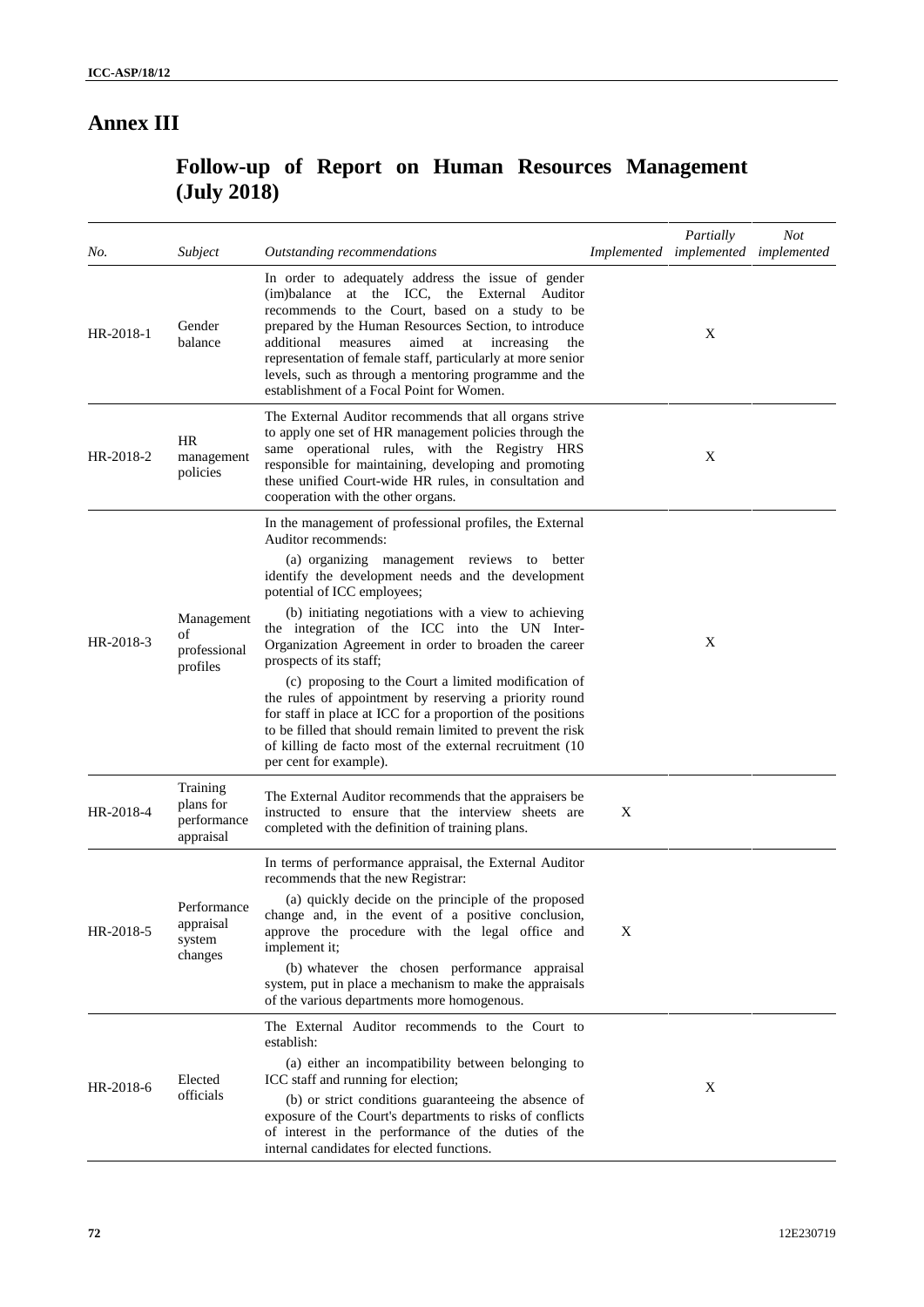| No.        | Subject                              | Outstanding recommendations                                                                                                                                                                                                                |   | Partially<br>Implemented implemented implemented | <b>Not</b> |
|------------|--------------------------------------|--------------------------------------------------------------------------------------------------------------------------------------------------------------------------------------------------------------------------------------------|---|--------------------------------------------------|------------|
| HR-2018-7  | Opinion<br>surveys                   | The External Auditor recommends that the Court<br>periodically (for example every 2-3 years) carry out an<br>opinion survey to monitor changes in staff perceptions<br>and to identify areas for improvement.                              | X |                                                  |            |
| HR-2018-8  | Ombudsman<br>function                | The External Auditor recommends that the ICC finalize<br>its thoughts on the establishment of an Ombudsman<br>function to be shared with one or more nearby<br>institutions.                                                               |   | X                                                |            |
| HR-2018-9  | Ethics<br>charter                    | The External Auditor recommends that the ICC develop<br>and publish an ethics charter.                                                                                                                                                     |   | X                                                |            |
| HR-2018-10 | Annual<br>report on HR<br>management | The External Auditor recommends supplementing the<br>annual report on the Human Resources management<br>presented to the CBF with:                                                                                                         |   | X                                                |            |
|            |                                      | (a) the inclusion of all information relevant to a<br>comprehensive HR report, i.e., a standardized document,<br>addressing all the quantitative aspects (workforce,<br>diversity, absenteeism, performance, training, etc.);              |   |                                                  |            |
|            |                                      | (b) the definition of a stable standard for calculating<br>the number of recruitments done during the year<br>presented in the annual Human Resources report to the<br>CBF:                                                                |   |                                                  |            |
|            |                                      | (c) the improvement of tools for inventory and<br>identification of STA recruitments, by tracking all<br>assessment reports and by precisely measuring the<br>number of STA recruitments to be mentioned in the<br>Human Resources report. |   |                                                  |            |
|            |                                      | Total number of recommendations: 10                                                                                                                                                                                                        | 3 | 7                                                |            |

1. Recommendation HR 2018-1 (gender balance) is partially implemented. An action plan has been launched on five sets of actions such as mentoring, training, focal point (for women), recruitment framework and recruitment measures proposals. As for some of the other recommendations issued from the same audit report, still recent at the moment of the review, the implementation has started but its total achievement requires time, not precisely determined by ICC.

2. Recommendation HR 2018-2 (HR Management policies) might be considered as having started to be partially implemented. Human Resources Section (HRS) has been designed as responsible in the perspective of promoting and developing Court wide rules in relevant HR management areas. Recognition of outcomes will need time according to the independence of organs and required consultation processes.

3. Recommendation HR 2018-3 (Management of professional profiles) is partially implemented. Some of the actions planned have been implemented, such as a new Administrative Instruction (AI) and access for staff to relevant existing tools. Other actions have started to be implemented, such as the integration in UN interorganization agreement (letter sent in that view to the UN Secretariat) and on internal access to vacancy announcements. The other aspects are just at the early stage of preparation of a concept paper.

4. Recommendation HR 2018-4 (Training plans for performance appraisal) is implemented, as settled in the new AI on Performance Management promulgated in February 2019 and in the organization of related workshops with Managers.

5. Recommendation HR 2018-5 (Performance appraisal system changes) can be considered as implemented, as linked to the above recommendation HR 2018-4 and the new AI on Performance Management appraisal promulgated in February 2019. In addition to the training of the evaluators indicated above, the system now includes more flexible evaluation interviews adapted to the services and units concerned.